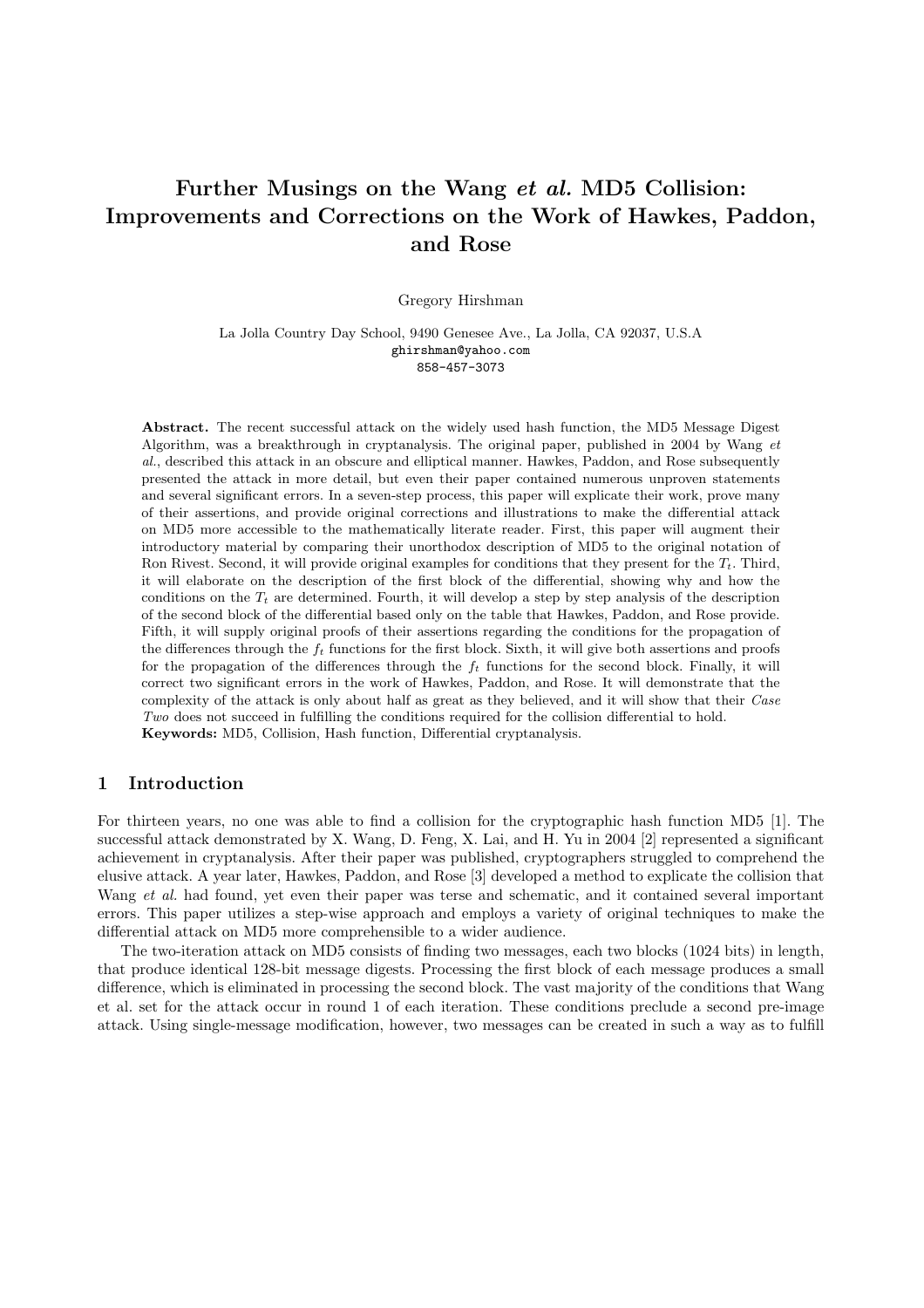every condition in the first round of each iteration. Thus, in calculating the complexity of the attack, only conditions for rounds 2 to 4 need to be considered. We will show that the complexity of the attack is  $2^{42}$ .

This paper is organized as follows. Section 2 presents a brief history of the cryptanalysis on MD5. Section 3 presents the notation that Hawkes, Paddon, and Rose used in explaining the attack. Section 4 provides the new description of MD5 introduced in [3] and then compares this description of the algorithm to the original description in [1]. Section 5 discusses the message construction necessary for the attack to succeed. Section 6 supplies original examples for the conditions on the  $T_t$  presented in [3] and describes the differential for both the first and second blocks, demonstrating how a collision is obtained at the end of the attack. It also specifies the probabilities that the  $T_t$  will hold in each step. Section 7 presents the conditions for the propagation of the differences through the  $f_t$  functions for both the first and second blocks. Section 8 provides proofs for all of the assertions made in section 7. Finally, section 9 describes various errors in [3], some trivial, some minor, and two quite significant.

The original papers on the cryptanalysis of MD5 are only accessible to experts in the field. This paper provides necessary explanations and fills in the gaps to make the attack more comprehensible to a larger audience and to answer many questions which might naturally occur to educated readers. Many original examples, explanations, illustrations, and corrections are provided. It is hoped that this paper will foster understanding of a major mathematical achievement and facilitate further advances in the field.

# 2 Brief History of the Cryptanalysis on MD5

MD5 was designed by Ron Rivest in 1991 after it became apparent that MD5's predecessor, MD4 [4], was no longer secure. Rivest amended his earlier hash function by implementing a fourth round, by adding a unique additive constant to each step, by changing G function in round 2 to make it less symmetric, by ensuring that each step adds in the result of the previous step, by altering the order in which the input words are accessed in rounds 2 and 3, and by attempting to optimize the magnitude of the shift function in order to increase the avalanche effect. With these improvements, MD5 became one of the most widespread hash functions ever created, yet it also became the target of much cryptanalytic research.

The first major accomplishment in the cryptanalysis of MD5 came in 1993 when B. den Boer and A. Bosselaers [5] discovered the first pseudo-collision. Three years later, H. Dobbertin [6] found a collision for MD5 using predetermined initial values and input words. It was not until 2004, however, that Wang et al. discovered the first real collision for MD5. This paper sparked great excitement in the cryptographic community, and many of the leading cryptanalyst sought to understand and expand on the collision attack. Later in 2004, P. Hawkes, M. Paddon, and G. Rose presented one of the most comprehensive analyses into how the collision in [2] was actually obtained. Early in the following year, X. Wang and H. Yu [7] presented their method to find collisions in reasonable time. Also in 2005, J. Liang and X. Lai [8] improved on [7] by removing unnecessary conditions and by discovering more efficient pathways, speeding up the attack about 30-fold. The following year, J. Black, M. Cochran, and T. Highland [9] further improved on [7] by providing insight into both single and multi-message modification and by presenting new multi-message modification techniques to make Wang and Yu's attack even faster. Probably the best known cryptanalyst on MD5 after Wang and Yu is V. Klima, whose 2005 publication [10] combined with a 2006 publication by M. Stevens [11] to find an attack which succeeded in finding collisions in a matter of minutes. Then, in April of 2006, Klima developed the fastest known attack on MD5 using a method known as tunneling [12]. His algorithm can find collisions in an average of 17 seconds.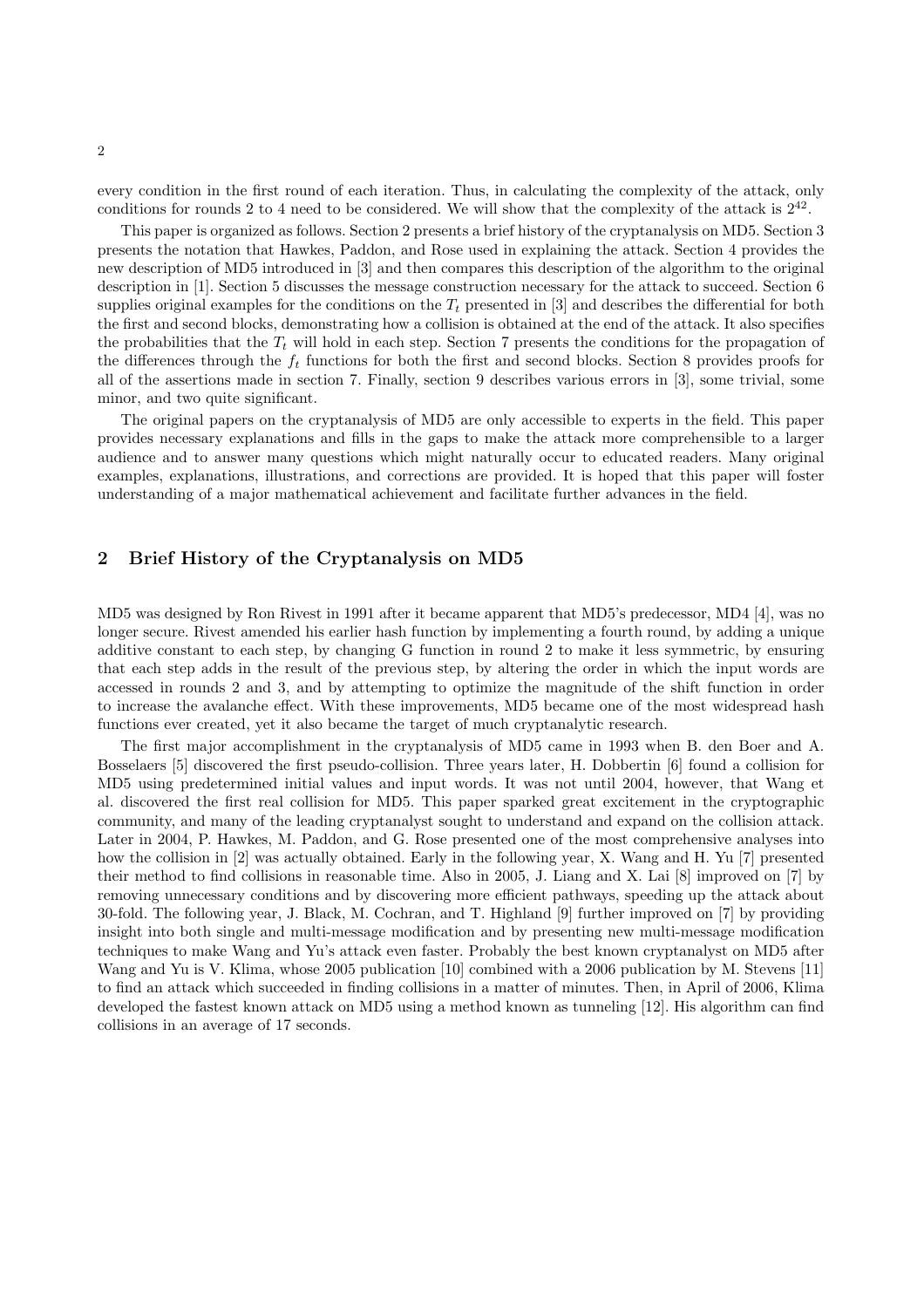# 3 Notation

MD5 is based on processing 32-bit words. We denote the  $i^{th}$  bit of a 32-bit word, a, as  $a_i$ . Then, " $\wedge$ " represents the bitwise AND operation with  $(a \wedge b)[i] = a[i] \wedge b[i], 0 \le i \le 31$ , " $\vee$ " represents the bitwise OR operation with  $(a \vee b)[i] = a[i] \vee b[i], 0 \le i \le 31$ , and "⊕" represents the bitwise exclusive-OR operation with  $(a \vee b)[i] = a[i] \vee b[i], 0 \le i \le 31$  $\hat{p}(b)$ [i] =  $a[i] \hat{p}(b[i], 0 \le i \le 31$ . Also, addition and subtraction modulo  $2^{32}$  are represented by "+" AND "-", respectively. In addition, we denote the bitwise complement of x as  $\neg x$ , so that  $\neg x = 2^{32} - 1 - x$ . The  $ROTL<sup>r</sup>(X)$  function denotes the rotation of the bits in X by r positions to the left.

We also employ some shorthand techniques. When we consider several bit conditions, say,  $X[a]$ ,  $X[b]$ ,  $X[c]$ , and  $X[d]$ , we denote is as follows:

$$
X[a, b, c, d] = (X[a], X[b], X[c], X[d]).
$$

We write the bits in descending order, and if bits are adjacent to one another, we may combine them. For example,

$$
X[a - b, c] = (X[a], X[a - 1], \dots, X[b + 1], X[b], X[c]).
$$

If we want to set individual bits in a set to a specific value, then, for example, we may write:

$$
X[a - b, c] = 1 X[a] = 1, X[a - 1] = 1, ..., X[b + 1] = 1, X[b] = 1, X[c], = 1.
$$

# 4 Description of MD5

We will now present how MD5 is described in  $[3]$  and demonstrate how the unorthodox description is essentially the same as that of [1].

#### 4.1 Padding

A message of arbitrary length is padded so that its length will be congruent to 0 mod 512.

#### 4.2 Parsing

The padded message is divided into 512-bit blocks  $M_0, M_1, ..., M_n$ . Then each block,  $M_i$  is divided into 16, 32-bit words  $M_0^{(i)}$ ,  $M_1^{(i)}$ , ...,  $M_n^{(i)}$ ,

#### 4.3 Message Expansion

Each iteration of MD5 processes one, 512-bit message block, and the 64 steps of one iteration process each of the 16, 32-bit words,  $W_t$ , exactly 4 times. The order in which the message words are processed for a single iteration of MD5 is described below:

$$
f_t(X, Y, Z) = \begin{cases} F(X, Y, Z) = (X \wedge Y) \oplus (\overline{X} \wedge Z), 0 \le t \le 15; \\ G(X, Y, Z) = (Z \wedge X) \oplus (\overline{Z} \wedge Y), 16 \le t \le 31; \\ H(X, Y, Z) = X \oplus Y \oplus Z, & 32 \le t \le 47; \\ I(X, Y, Z) = Y \oplus (X \vee \overline{Z}), & 48 \le t \le 63. \end{cases}
$$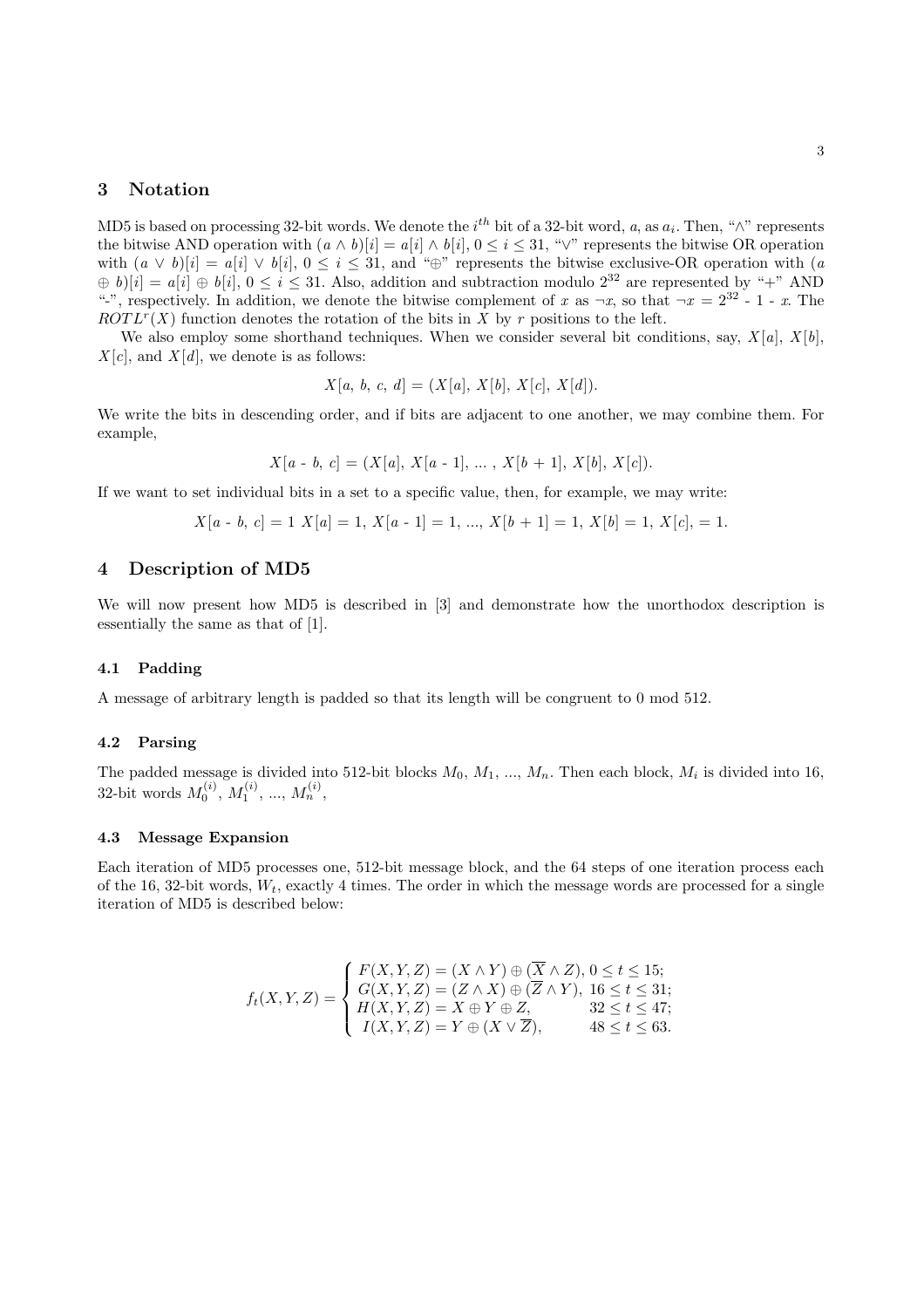Note that for each  $r, 0 \le r \le 3$ , the values of  $W_{16r+0}, W_{16r+1}, ..., W_{16r+15}$  form a permutation in the words of the message block.

This notation means that, for each iteration, the message words are applied in the following manner. In the first round (steps 0 to 15), the message words are inputted into MD5 "in order," so that  $M_0$  is the input word into step 0,  $M_1$  is the input word into step 1,  $M_2$  is the input word into step 2, and so on until  $M_{15}$  is the input word into step 15. In the second round (steps 16 to 31), the message words are inputted into MD5, so that  $M_{1+5\times16(mod16)} = M_{81(mod16)} = M_1$  is the input word into step 16,  $M_{1+5\times17(mod16)} = M_{86(mod16)}$  $= M_6$  is the input word into step 17,  $M_{1+5\times18(mod16)} = M_{91(mod16)} = M_{11}$  is the input word into step 18, and so on until  $M_{1+5\times31(mod16)} = M_{156(mod16)} = M_{12}$  is the input word into step 31. In the third round (steps 32 to 47), the message words are inputted into MD5, so that  $M_{5+3\times32(mod16)} = M_{101(mod16)} = M_5$  is the input word into step 32, that  $M_{5+3\times33(mod16)} = M_{104(mod16)} = M_8$  is the input word into step 33, that  $M_{5+3\times34(mod16)} = M_{107(mod16)} = M_{11}$  is the input word into step 34, and so on until that  $M_{5+3\times47(mod16)} =$  $M_{146(mod16)} = M_2$  is the input word into step 47. In the fourth round (steps 48 to 63), the message words are inputted into MD5, so that  $M_{7\times48(mod16)} = M_{336(mod16)} = M_0$  is the input word into step 48,  $M_{7\times49(mod16)}$  $= M_{343(mod16)} = M_7$  is the input word into step 49,  $M_{7\times50(mod16)} = M_{350(mod16)} = M_{14}$  is the input word into step 50, and so on until  $M_{7\times63(mod16)} = M_{441(mod16)} = M_9$  is the input word into step 63.

#### 4.4 Register Update

After each iteration of MD5, the intermediate hash values,  $HW^{(i)}[0]$ ,  $HW^{(i)}[1]$ ,  $HW^{(i)}[2]$ , and  $HW^{(i)}[3]$ , are updated, where each  $IHV^{(i)}$  denotes the intermediate hash value before hashing the ith 512-bit block. The four words,  $IHV^{(0)}[j]$ , are initialized to predetermined constants. We denote  $Q_{4t-3}$ ,  $Q_{4t-2}$ ,  $Q_{4t-1}$ ,  $Q_{4t}$ , 1 ≤  $t \leq 16$ , to be our chaining variables. They are initialized after the first iteration as

$$
Q_0 = \mathit{IHV}^{(i)}[1], \ Q_{-1} = \mathit{IHV}^{(i)}[2], \ Q_{-2} = \mathit{IHV}^{(i)}[3], \ Q_{-3} = \mathit{IHV}^{(i)}[0].
$$

Then, each  $IHV^{(i)}[j]$  are calculated as follows:

$$
IHV^{(i)}[0] = IHV^{(i-1)}[0] + Q_{61}, IHV^{(i)}[3] = IHV^{(i-1)}[3] + Q_{62},IHV^{(i)}[2] = IHV^{(i-1)}[2] + Q_{63}, IHV^{(i)}[1] = IHV^{(i-1)}[1] + Q_{64}.
$$

In other words, each  $IHV^{(i)}[j]$  is the value of one of the four, 32-bit registers after *i*-1 iterations of the compression function. Relating this notation to that of [1], we find that  $IHV^{(i)}[0]$  is equivalent to the chaining variable a,  $IHV^{(i)}[3]$  is equivalent to the chaining variable d,  $IHV^{(i)}[2]$  is equivalent to the chaining variable c,  $IHV^{(i)}[1]$  is equivalent to the chaining variable b since MD5 operates on a, b, c, and d in the order a, d, c, b. Consequently, each  $Q_{4t-3}$  is equivalent to  $a_t$ , each  $Q_{4t-2}$  is equivalent to  $d_t$ , each  $Q_{4t-1}$  is equivalent to  $c_t$ , each  $Q_{4t}$  is equivalent to  $b_t$ . This means that, for example,  $Q_{17} = Q_{4\times 5-3} = a_5$ ,  $Q_{54} = Q_{4\times 14-2} = d_{14}$ ,  $Q_{31} = Q_{4 \times 8-1} = c_8$ , and  $Q_{44} = Q_{4 \times 11} = b_{11}$ . Thus, our calculations for the intermediate hash values,

$$
IHV^{(i)}[0] = IHV^{(i-1)}[0] + Q_{61}, IHV^{(i)}[3] = IHV^{(i-1)}[3] + Q_{62},IHV^{(i)}[2] = IHV^{(i-1)}[2] + Q_{63}, IHV^{(i)}[1] = IHV^{(i-1)}[1] + Q_{64},
$$

could be expressed as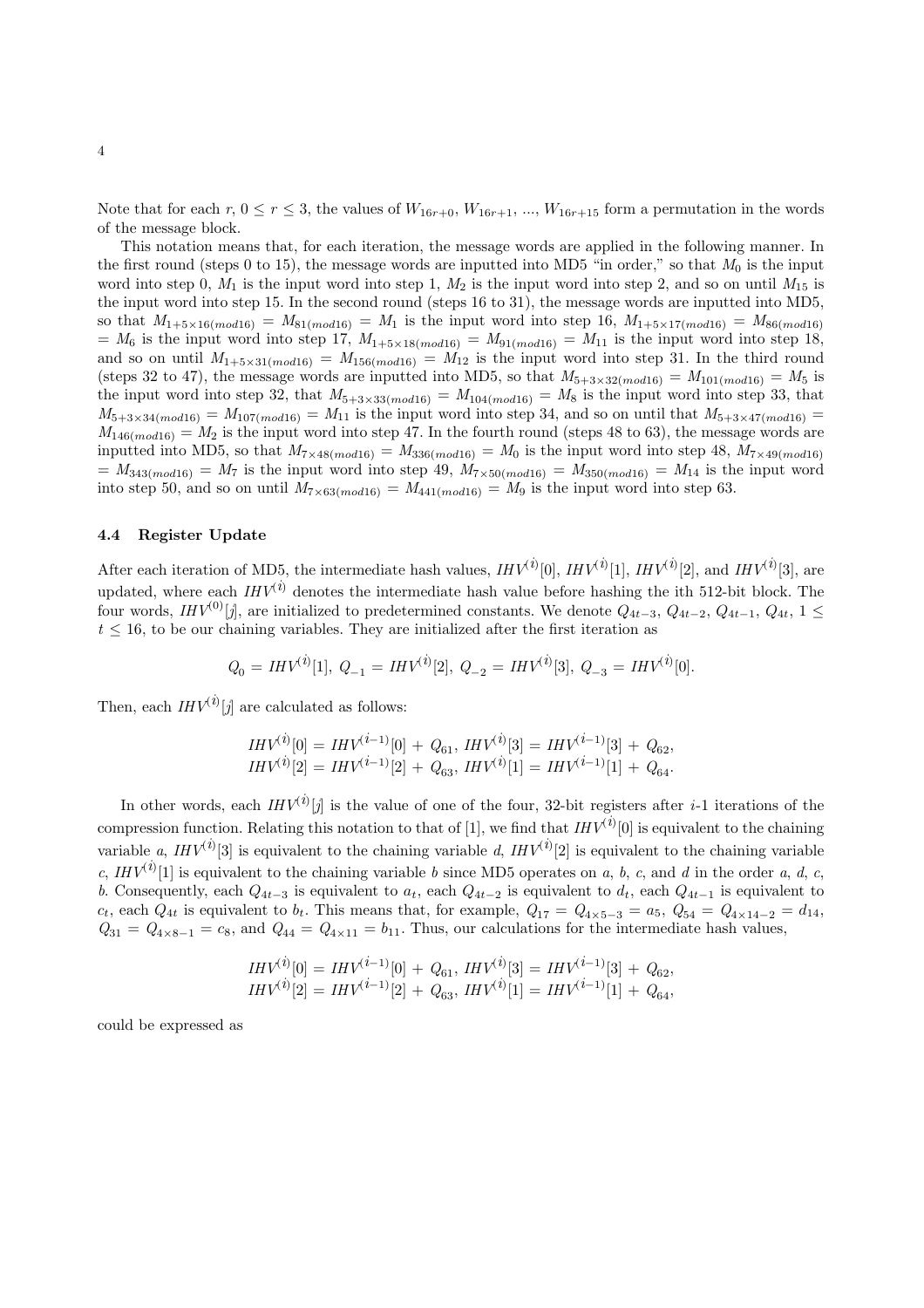$$
IHV^{(i)}[0] = IHV^{(i-1)}[0] + a_{16}, IHV^{(i)}[3] = IHV^{(i-1)}[3] + d_{16},IHV^{(i)}[2] = IHV^{(i-1)}[2] + c_{16}, IHV^{(i)}[1] = IHV^{(i-1)}[1] + c_{16}.
$$

We denote our calculations in the former way, however, because it facilitates our later presentation of Wang and Yu's attack.

Each round of MD5 consists of a 32-bit input word,  $W_t$ , a left rotation by  $S(t) \in [0,31]$ , a predetermined 32-bit constant,  $AC_t$ , addition modulo  $2^{32}$ , and a non-linear function,  $f_t$ , which is defined as

$$
f_t(X, Y, Z) = \begin{cases} F(X, Y, Z) = (X \wedge Y) \oplus (\overline{X} \wedge Z), 0 \le t \le 15; \\ G(X, Y, Z) = (Z \wedge X) \oplus (\overline{Z} \wedge Y), 16 \le t \le 31; \\ H(X, Y, Z) = X \oplus Y \oplus Z, \qquad 32 \le t \le 47; \\ I(X, Y, Z) = Y \oplus (X \vee \overline{Z}), \qquad 48 \le t \le 63. \end{cases}
$$

where each  $f_t$  takes three, 32-bit words as input and yields one, 32-bit word as output. The compression function modifies the register as follows:

$$
T_t = f_t(Q_t, Q_{t-1}, Q_{t-2}) + Q_{t-3} + AC_t + W_t;
$$
  
\n
$$
R_t = \text{ROTL}^{S(t)}(T_t); \quad Q_{t+1} = Q_t + R_t.
$$

After all 64 steps of an iteration are complete, the resulting values,  $Q_{61}$ ,  $Q_{62}$ ,  $Q_{63}$ , and  $Q_{64}$  are added to  $IHV[0], IHV[3], IHV[2],$  and  $IHV[1]$  of the previous round, respectively. These four sums comprise the new intermediate hash value. When the last message block is processed, the new intermediate hash value becomes the message digest. Up until the last message block, the algorithm proceeds to update the registers using the next message block.

Relating this to [1], each  $W_t$  represents  $X[k]$ , each  $S(t)$  represents  $\ll s$ , each  $AC_t$  represents  $T[i]$ , and each  $f_t$  represents either F, G, H, or I, where the order in which the input words are used is described above and values for the left rotation and the constants are predetermined. Furthermore, the value of  $Q_{t+1}$ , which is expressed in [3] as

$$
Q_{t+1} = Q_t + ROTL^{S(T)}(f_t(Q_t, Q_{t-1}, Q_{t-2}) + Q_{t-3} + AC_t + W_t)
$$

is more familiarly represented as

$$
a_{i+1} = b_i + ((a_i + \phi(b_i, c_i, d_i) + X[k] + T[i]) \ll s),
$$
  
\n
$$
d_{i+1} = c_i + ((b_i + \phi(c_i, d_i, a_{i+1}) + X[k] + T[i]) \ll s),
$$
  
\n
$$
c_{i+1} = d_i + ((c_i + \phi(d_i, a_{i+1}, b_{i+1}) + X[k] + T[i]) \ll s),
$$
  
\n
$$
b_{i+1} = a_{i+1} + ((d_i + \phi(a_{i+1}, b_{i+1}, c_{i+1}) + X[k] + T[i]) \ll s).
$$

where could be the F, G, H, or I function. The values of  $Q_{61}$ ,  $Q_{62}$ ,  $Q_{63}$ , and  $Q_{64}$  are equivalent to  $a_{16}$ ,  $d_{16}$ ,  $c_{16}$ ,  $b_{16}$ , respectively, They are added to the intermediate hash value of the previous round to obtain the new intermediate hash value.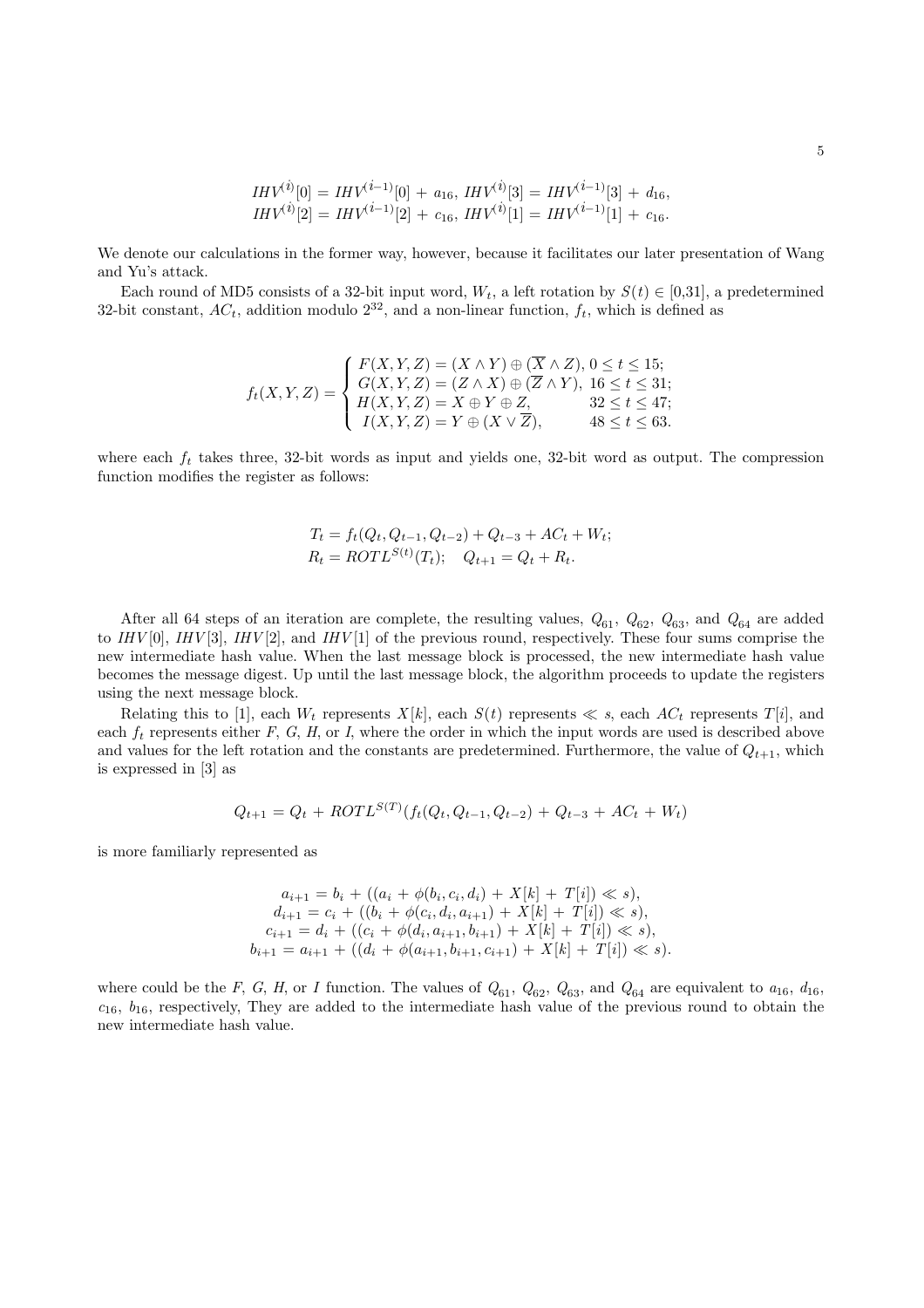# 5 Message Construction

The collision found in [7] consists of two message blocks of data where the first message is comprised of  $(M | N)$  and the second message is comprised of  $(M' | N')$ . When split into 32-bit words,  $(M_0, M_1, ..., M_{15} | N)$  $N_0, N_1, ..., N_{15}$  and  $(M'_0, M'_1, ..., M'_{15} | N'_0, N'_1, ..., N'_{15})$ , the following conditions must be satisfied according to [7]:

$$
M_4
$$
 -  $M_4 = \pm 2^{31}$ ,  $M'_{11}$  -  $M_{11} = +2^{15}$ ,  $M'_{14}$  -  $M_{14} = \pm 2^{31}$ ,  $M'_{i} = M_{i}$  otherwise,  
 $N'_{4}$  -  $N_{4} = \pm 2^{31}$ ,  $N'_{11}$  -  $N_{11} = -2^{15}$ ,  $N'_{14}$  -  $N_{14} = \pm 2^{31}$ ,  $N'_{i} = N_{i}$  otherwise.

The message expansion transforms the message block into the input word sequence  $W_t$ ,  $0 \le t \le 63$ . For the first message blocks  $M$  and  $M'$ , we have:

$$
W'_4 - W_4 = W'_{23} - W_{23} = W'_{37} - W_{37} = W'_{60} - W_{60} = \pm 2^{31},
$$
  
\n
$$
W'_{11} - W_{11} = W'_{18} - W_{18} = W'_{34} - W_{34} = W'_{61} - W_{61} = +2^{15},
$$
  
\n
$$
W'_{14} - W_{14} = W'_{25} - W_{25} = W'_{35} - W_{35} = W'_{50} - W_{50} = \pm 2^{31},
$$

and  $W_i = W_i$ . For the second message blocks  $N'$  and N, we have:

$$
W'_4 - W_4 = W'_{23} - W_{23} = W'_{37} - W_{37} = W'_{60} - W_{60} = \pm 2^{31},
$$
  
\n
$$
W'_{11} - W_{11} = W'_{18} - W_{18} = W'_{34} - W_{34} = W'_{61} - W_{61} = -2^{15},
$$
  
\n
$$
W'_{14} - W_{14} = W'_{25} - W_{25} = W'_{35} - W_{35} = W'_{50} - W_{50} = \pm 2^{31},
$$

and  $W_i' = W_i$ . Note that for all four of the  $\Delta W_i$  which are equal to  $\pm 2^{31}$ , Wang and Yu asserted that these  $\Delta W_i$  are equal to  $+2^{31}$ . This is not an inconsistency, however, since  $\pm 2^{31} \equiv +2^{31} \pmod{2^{32}}$ .

To verify that the only non-zero differences occur with  $W_4, W_{23}, W_{37}, W_{60}, W_{11}, W_{18}, W_{34}, W_{61}, W_{14}, W_{15}$  $W_{25}$ ,  $W_{35}$ , and  $W_{50}$  for both blocks, we note the following. From [7], we know that the only differences in the original message are in  $M_4$ ,  $M_{11}$ , and  $M_{14}$ . Because we have that

$$
f_t(X, Y, Z) = \begin{cases} F(X, Y, Z) = (X \wedge Y) \oplus (\overline{X} \wedge Z), 0 \le t \le 15; \\ G(X, Y, Z) = (Z \wedge X) \oplus (\overline{Z} \wedge Y), 16 \le t \le 31; \\ H(X, Y, Z) = X \oplus Y \oplus Z, & 32 \le t \le 47; \\ I(X, Y, Z) = Y \oplus (X \vee \overline{Z}), & 48 \le t \le 63. \end{cases}
$$

we must find three values of t for each round such that the result of the addition and reduction modulo 16 is equal to 4, 11, or 14. For the first round, it is obvious that  $t = 4, 11, 14$ . Thus, the only differences are in  $W_4$ ,  $W_{11}$ , and  $W_{14}$ . For the second round, we find that  $t = 23$ , 18, 25 since

$$
1+5 \times 23 \pmod{16} = 116 \pmod{16} = 4,
$$
  
 $1+5 \times 18 \pmod{16} = 91 \pmod{16} = 11,$   
 $1+5 \times 25 \pmod{16} = 126 \pmod{16} = 14.$ 

Thus, the only differences are in  $W_{23}$ ,  $W_{18}$ , and  $W_{25}$ . For the third round, we find that  $t = 37, 34, 35$  since

 $5+3 \times 37 \pmod{16} = 116 \pmod{16} = 4$ ,  $5+3 \times 34 \pmod{16} = 107 \pmod{16} = 11$ ,  $5+3 \times 35 \pmod{16} = 110 \pmod{16} = 14.$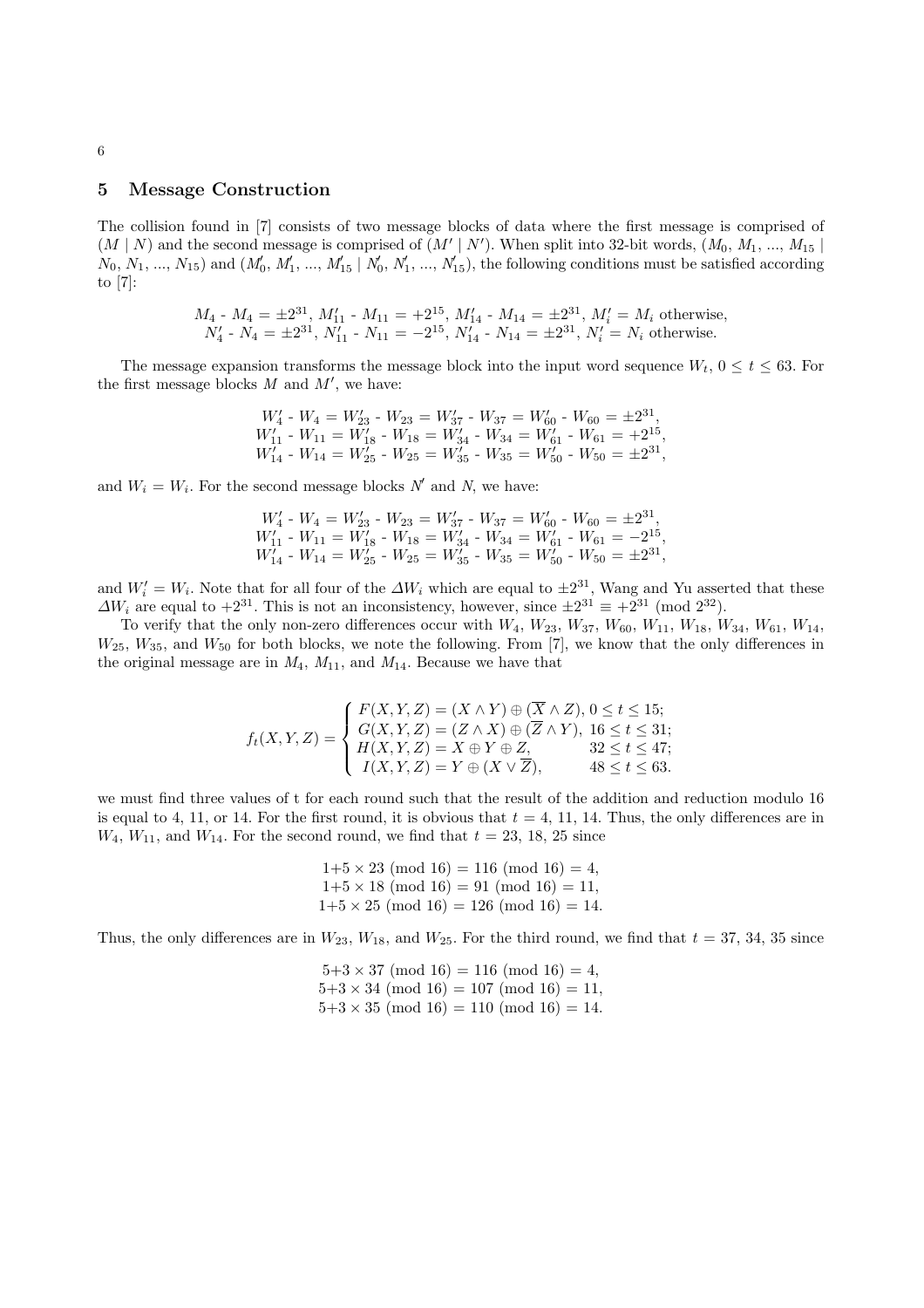Thus, the only differences are in  $W_{37}$ ,  $W_{34}$ , and  $W_{35}$ . For the fourth round, we find that  $t = 60, 61, 50$ since

> $7 \times 60 \pmod{16} = 420 \pmod{16} = 4$ ,  $7 \times 61 \pmod{16} = 427 \pmod{16} = 11$ .  $7 \times 50 \pmod{16} = 350 \pmod{16} = 14.$

Thus, the only differences are in  $W_{60}$ ,  $W_{61}$ , and  $W_{50}$ .

# 6 Description of the Differential

In describing the first and second blocks of the differential, we use the following equations:

$$
\delta T_t = \delta f_t(Q_t, Q_{t-1}, Q_{t-2}) + \delta Q_{t-3} + \delta W_t,
$$
  

$$
\delta Q_{t+1} = \delta Q_t + \delta R_t.
$$

Note that since the AC<sub>t</sub> are predetermined constants,  $\Delta AC_t = 0$ , so we have not inserted  $\Delta AC_t$  in our calculation of  $\Delta T_t$ .

Tables 1 and 2 on the following two pages summarize the differential in [7] for the first and second blocks, listing the values of  $\Delta Q_t$ ,  $\Delta f_t$ ,  $\Delta Q_{t-3}$ ,  $\Delta W_t$ ,  $S(t)$ , and  $\Delta R_t$ . The columns of  $\Delta Q_t$ ,  $\Delta f_t$ ,  $\Delta Q_{t-3}$ ,  $\Delta W_t$ , and  $\Delta R_t$  give the result of the appropriate add-difference. For example,  $\Delta Q_t = Q'_t$  -  $Q_t$  (mod  $2^{32}$ ). To save space,

- a difference of the form  $+2^j$  is denoted  $\dot{j}$ , and
- a difference of the form  $-2^j$  is denoted  $\overline{j}$ .

Note that since  $-2^{31} \equiv \pm 2^{31}$ , we usually input " $\pm$ " in front of bit 31. The only time that the congruency does not hold is when bit 31 is rotated to some other bit position. In this case, we must distinguish between  $-2^{31}$  and  $-2^{31}$  by setting a condition. Also note that the propagation of the differences through the  $f_t$  functions will be discussed in section 7.

#### 6.1 Conditions on  $T_t$

In creating table 1, it is necessary that we place restrictions on  $T_t$  to ensure that the rotation of  $T_t$ , i.e.,  $R_t$ , will produce the correct add-difference. We impose three restrictions on  $T_t$  and provide examples to explain them.

Condition I:

• A given add-difference usually must not propagate past the bit position for  $T_t$  which is rotated to bit  $R_t[31]$ . Otherwise, the rotation will carry that add-difference to low order bits, which will result in the wrong add-difference for  $R_t$ .

To understand what this means, consider the following example. Suppose that  $T_t = +2^8$ . Also, suppose that  $S(t) = 22$ , so upon rotation, we should have  $R_t = +2^{8+22=30} = 2^{30}$ .  $T_t$  could be written as

∆T<sup>t</sup> = 00000000000000000000000 + 00000000.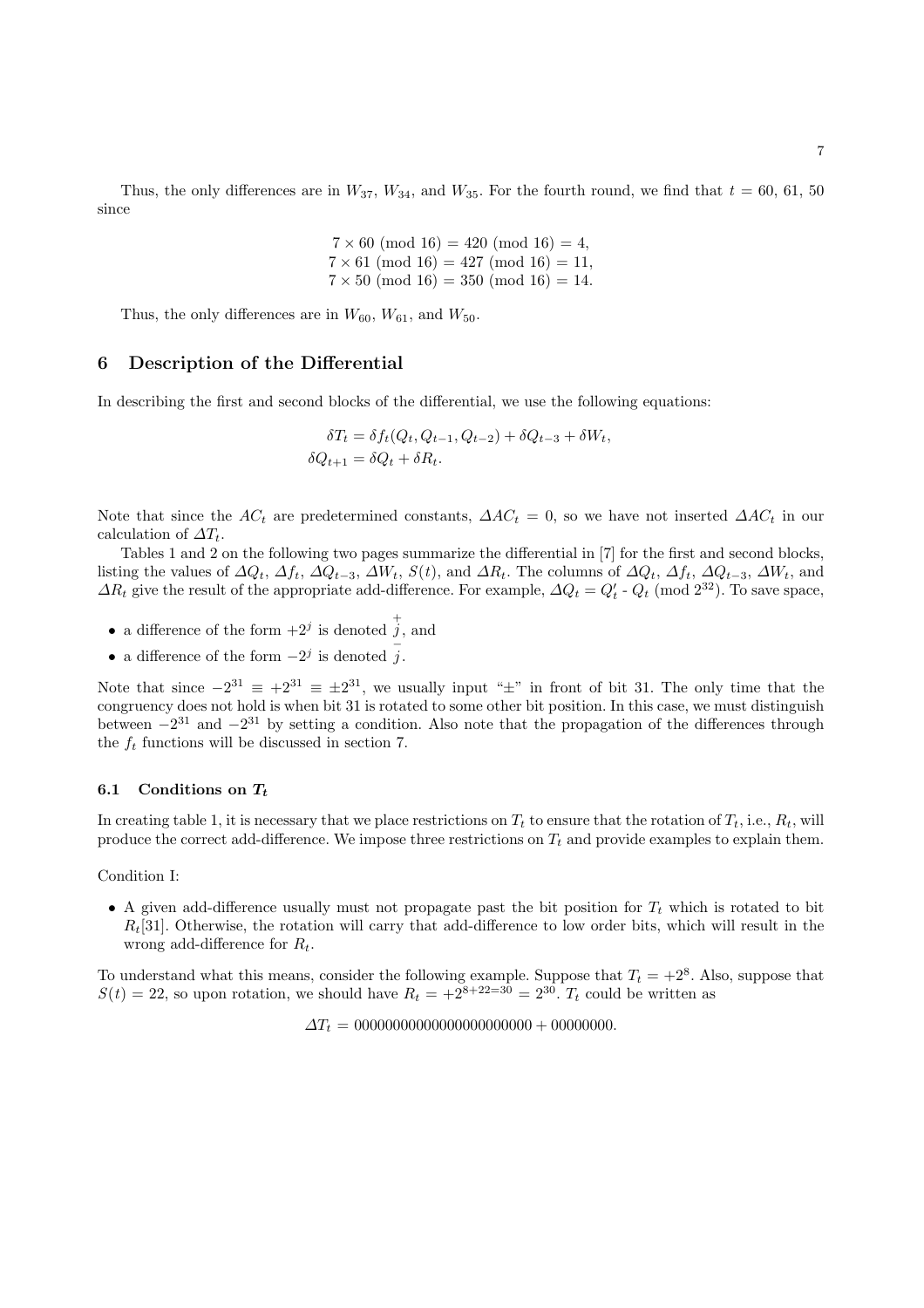| ۰.      |              |
|---------|--------------|
|         | ٦            |
| ۰,<br>٦ | ×            |
|         | I<br>I<br>۰, |
|         | ×            |

| $\boldsymbol{t}$ | $\overline{\delta Q_t}$                                         | $\delta f_t$                                                                                             | $\overline{\delta Q_{t-3}}$                        | $\delta W_t$             | $\overline{\delta T_t}$                                                                              | S(t)             | $\overline{\delta R_t}$                                                                  |
|------------------|-----------------------------------------------------------------|----------------------------------------------------------------------------------------------------------|----------------------------------------------------|--------------------------|------------------------------------------------------------------------------------------------------|------------------|------------------------------------------------------------------------------------------|
| $0 - 3$          |                                                                 |                                                                                                          |                                                    |                          |                                                                                                      |                  |                                                                                          |
| $\,4\,$          |                                                                 |                                                                                                          |                                                    | 31                       | 31                                                                                                   | $\,7$            | $\overline{6}$                                                                           |
| $\bf 5$          | $\,6$                                                           | $\frac{+}{19}$ , $\frac{+}{11}$                                                                          |                                                    |                          | $\overset{+}{19},\overset{+}{11}$                                                                    | $12\,$           | $\overset{+}{31},\overset{+}{23}$                                                        |
| $\,6$            | $\overset{\pm}{31},\overset{+}{23},\overset{-}{6}$              | $\bar{14}, \bar{10}$                                                                                     |                                                    |                          | $\bar{15}, \bar{14}, \bar{10}$                                                                       | 17               | $\overset{+}{31}, \overset{-}{27}, \overset{-}{0}$                                       |
| $\,7$            | $\overset{-}{27},\overset{+}{23},\overset{-}{6},\overset{-}{0}$ | $\bar{27}, \bar{25}, \bar{16}, \bar{10}, \bar{5}, \bar{2}$                                               |                                                    |                          | $\overset{-}{27}, \overset{-}{25}, \overset{+}{16}, \overset{+}{10}, \overset{+}{5}, \overset{-}{2}$ | 22               | $\overline{27}, \overline{24}, \overline{17}, \overline{15}, \overline{6}, \overline{1}$ |
| $8\,$            | $\bar{23}, \bar{17}, \bar{15}, \bar{0}$                         | $\overset{\pm}{31}, \overset{-}{24}, \overset{+}{16}, \overset{+}{10}, \overset{+}{8}, \overset{+}{6}$   | 6                                                  | $\blacksquare$           | $\bar{31}, \bar{24}, \bar{16}, \bar{10}, \bar{8}$                                                    | $\overline{7}$   | 31, 23, 17, 15, 6                                                                        |
| $\boldsymbol{9}$ | $\frac{1}{31}, \frac{1}{6}, \frac{1}{0}$                        | $\overset{\pm}{31}, \overset{\pm}{26}, \overset{-}{23}, \overset{-}{20}, \overset{+}{6}, \overset{+}{0}$ | $\overset{\pm}{31},\overset{+}{23},\overset{-}{6}$ | -                        | $\frac{1}{26}, \frac{1}{20}, \frac{1}{0}$                                                            | 12               | 12, 6, 0                                                                                 |
| $10\,$           | $\overset{+}{31}, \overset{+}{12}$                              | $\overset{-}{23}, \overset{+}{13}, \overset{+}{6}, \overset{+}{0}$                                       | $\bar{27}, \bar{23}, \bar{6}, \bar{0}$             |                          | $\bar{27}, \overset{+}{13}$                                                                          | 17               | $\stackrel{+}{30},\stackrel{-}{12}$                                                      |
| $11\,$           | $\stackrel{+}{3}\stackrel{+}{1},\stackrel{+}{3}0$               | $\bar{\bf 8}, \bar{\bf 0}$                                                                               | $\bar{23}, \bar{17}, \bar{15}, \bar{6}$            | $\frac{1}{15}$           | 23, 17, 8                                                                                            | $\bf{22}$        | $30, \overline{13}, \overline{7}$                                                        |
| $12\,$           | $\bar{31}, \bar{13}, \bar{7}$                                   | $\overline{31}$ , $\overline{17}$ , $\overline{7}$                                                       | 31, 6, 0                                           | ÷                        | 17, 6, 0                                                                                             | $\,7$            | $\frac{1}{24}$ , $\frac{1}{13}$ , $\frac{1}{7}$                                          |
| $13\,$           | $\overset{+}{31}, \overset{+}{24}$                              | $\stackrel{+}{3}\stackrel{-}{1}, \stackrel{-}{13}$                                                       | $\overset{+}{31}, \overset{+}{12}$                 | $\overline{\phantom{a}}$ | $\overline{12}$                                                                                      | 12               | $\bar{24}$                                                                               |
| $14\,$           | $\stackrel{+}{3}\stackrel{+}{1}$                                | $\frac{+}{31}$ , 18                                                                                      | $\overset{+}{31},\overset{+}{30}$                  | $\overline{31}$          | $\frac{1}{30}$ , $\frac{1}{18}$                                                                      | $17\,$           | $\frac{1}{15}$ , $\frac{1}{3}$                                                           |
| $15\,$           | $\overset{+}{31}, \overset{-}{15}, \overset{+}{3}$              | 31, 25                                                                                                   | $\overset{+}{31}, \overset{-}{13}, \overset{-}{7}$ |                          | $\bar{25}, \bar{13}, \bar{7}$                                                                        | 22               | $\bar{29}, \bar{15}, \bar{3}$                                                            |
| $16\,$           | $\stackrel{+}{3}\stackrel{-}{1},\stackrel{-}{29}$               | $\begin{array}{c} + \\ 31 \\ +31 \end{array}$                                                            | $\overset{+}{31}, \overset{+}{24}$                 |                          | $\stackrel{+}{24}$                                                                                   | $\bf 5$          | $\overset{+}{29}$                                                                        |
| $17\,$           | $\stackrel{+}{3}\stackrel{+}{1}$                                |                                                                                                          | $\stackrel{+}{3}\stackrel{+}{1}$                   |                          |                                                                                                      | $\boldsymbol{9}$ |                                                                                          |
| $18\,$           | $\stackrel{+}{3}\stackrel{+}{1}$                                | $\frac{1}{31}$                                                                                           | $\overset{+}{31}, \overset{-}{15}, \overset{+}{3}$ | $\frac{1}{15}$           | $\begin{array}{c}\n- \\ +3 \\ \hline\n29\n\end{array}$                                               | 14               | $\begin{array}{c} -1 \\ 17 \\ \bar{17} \end{array}$                                      |
| $19\,$           | $\stackrel{+}{3}\stackrel{+}{1}, \stackrel{+}{17}$              | $\frac{1}{31}$                                                                                           | $\frac{+}{31}, \frac{-}{29}$                       | $\overline{\phantom{0}}$ |                                                                                                      | $20\,$           |                                                                                          |
| $20 - 21$        | $\stackrel{+}{3}\stackrel{+}{1}$                                | $\frac{1}{31}$                                                                                           | $rac{+}{31}$                                       | $\overline{\phantom{m}}$ |                                                                                                      |                  |                                                                                          |
| $22\,$           | $\frac{1}{31}$                                                  | $\frac{1}{31}$                                                                                           | $\overset{+}{31}, \overset{+}{17}$                 |                          | $\frac{1}{17}$                                                                                       | 14               | $\frac{1}{31}$                                                                           |
| $23\,$           |                                                                 |                                                                                                          | $\frac{1}{31}$                                     | $\overline{31}$          |                                                                                                      | $20\,$           |                                                                                          |
| $24\,$           |                                                                 | $\frac{1}{31}$                                                                                           | $\frac{+}{31}$<br>$\frac{+}{31}$                   |                          |                                                                                                      | $\bf 5$          |                                                                                          |
| $25\,$           |                                                                 |                                                                                                          |                                                    | $\frac{1}{31}$           |                                                                                                      | $\boldsymbol{9}$ |                                                                                          |
| $26 - 33$        |                                                                 |                                                                                                          |                                                    | $\frac{1}{15}$           |                                                                                                      |                  | $\frac{1}{31}$                                                                           |
| $34\,$           |                                                                 |                                                                                                          |                                                    |                          | $\frac{1}{15}$                                                                                       | 16               |                                                                                          |
| $35\,$           | $\overset{+}{31}$                                               | $\frac{1}{31}$                                                                                           |                                                    | $\bar{31}$               |                                                                                                      | $23\,$           |                                                                                          |
| $36\,$           | $\frac{1}{31}$                                                  |                                                                                                          |                                                    | $\frac{1}{31}$           |                                                                                                      | $\overline{4}$   |                                                                                          |
| $37\,$           | $\overset{+}{3}\overset{+}{1}$                                  | $\frac{1}{31}$<br>$\frac{1}{31}$                                                                         |                                                    |                          |                                                                                                      | 11               |                                                                                          |
| 38-49            |                                                                 |                                                                                                          | $\overset{\pm}{31}$                                |                          |                                                                                                      |                  |                                                                                          |
| $50\,$           | $31\,$                                                          |                                                                                                          |                                                    | 31                       |                                                                                                      | 15               |                                                                                          |
| $51\hbox{-}59$   | 31                                                              | $\stackrel{+}{3}\stackrel{+}{1}$                                                                         | $\begin{array}{c} 31 \\ \pm \\ 31 \end{array}$     | $\bar{\mathbb{I}}$       |                                                                                                      | $\cdot$          |                                                                                          |
| $60\,$           | $\stackrel{+}{3}\stackrel{+}{1}$                                |                                                                                                          | $\frac{1}{31}$                                     | $31\,$                   |                                                                                                      | 6                |                                                                                          |
| $61\,$           | $\bar{\bar{31}}$                                                | $\begin{array}{c} -\\ 31 \\ \pm\\ 31 \end{array}$                                                        | $\begin{array}{c} -\\ 31 \\ \pm\\ 31 \end{array}$  | $\stackrel{+}{15}$       | $\stackrel{+}{15}$                                                                                   | 10               | $\stackrel{+}{25}$                                                                       |
| $62 - 63$        | $\frac{1}{31}, \frac{1}{25}$                                    |                                                                                                          |                                                    | $\blacksquare$           |                                                                                                      | $\Box$           | $\blacksquare$                                                                           |

**Table 1.** The first block of the differential. Recall that  $\Delta Q_t = \Delta Q_{t-1} + \Delta R_{t-1}$ ,  $\Delta T_t = \Delta f_t + \Delta Q_{t-3} + \Delta W_t$ , and (most of the time)  $\Delta R_t = ROTL^{S(t)}(\Delta T_t)$ .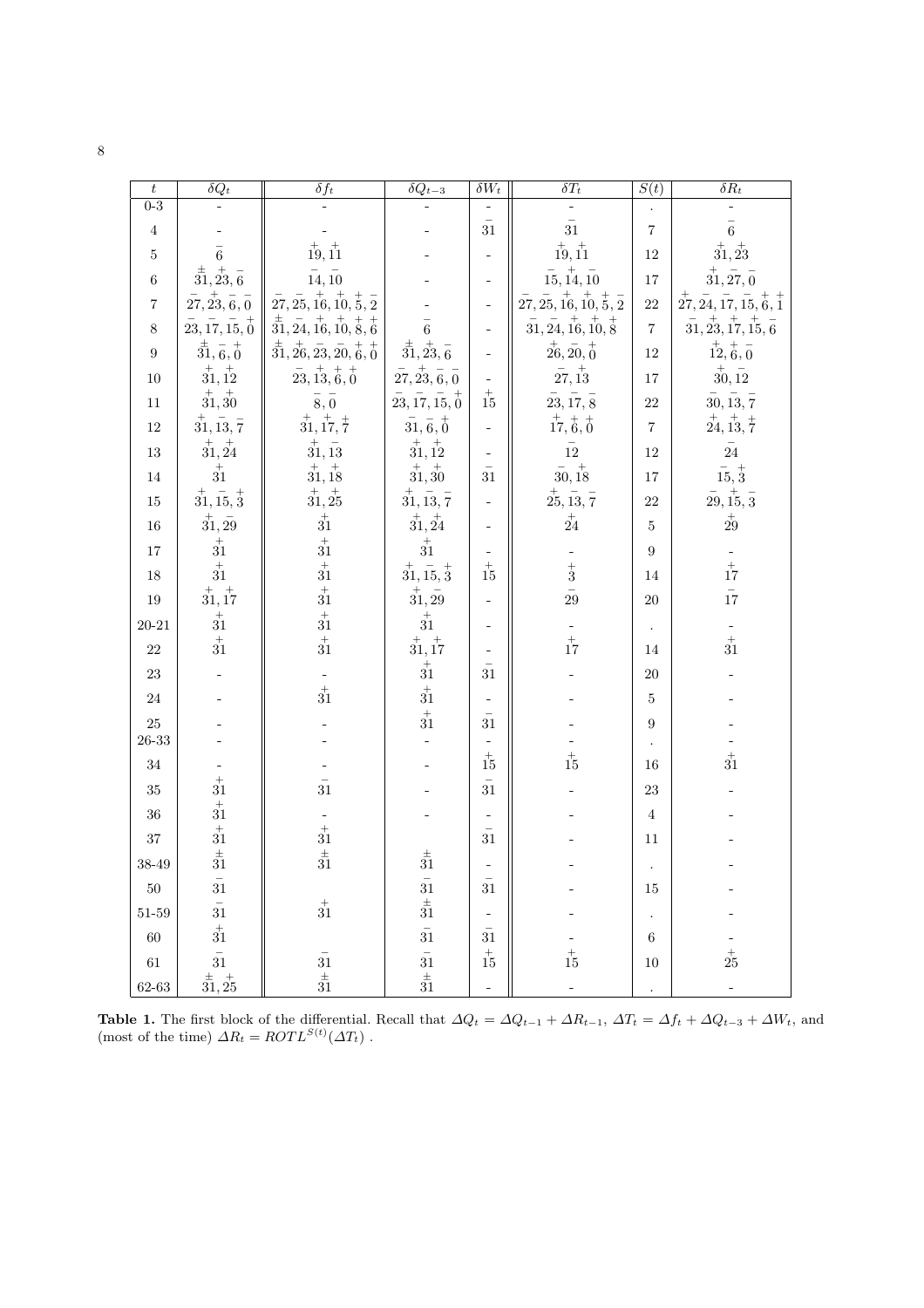| ٧<br>I      |
|-------------|
|             |
| ł           |
| I<br>×<br>٠ |

| $\boldsymbol{t}$ | $\delta Q_t$                                                                                                                                               | $\delta f_t$                                                                                                                                                | $\overline{\delta Q_{t-3}}$                                                                    | $\delta W_t$                                         | $\overline{\delta T_t}$                                                                              | S(t)           | $\overline{\delta R_t}$                                                                             |
|------------------|------------------------------------------------------------------------------------------------------------------------------------------------------------|-------------------------------------------------------------------------------------------------------------------------------------------------------------|------------------------------------------------------------------------------------------------|------------------------------------------------------|------------------------------------------------------------------------------------------------------|----------------|-----------------------------------------------------------------------------------------------------|
| $\boldsymbol{0}$ | $\frac{1}{31,25}$                                                                                                                                          | $\frac{1}{31}$<br>$\frac{1}{31}$                                                                                                                            | $\frac{1}{31}$                                                                                 |                                                      |                                                                                                      | $\overline{7}$ |                                                                                                     |
| $\mathbf{1}$     | $\overset{\pm}{31},\overset{\pm}{25}$                                                                                                                      |                                                                                                                                                             | $\overset{\pm}{31}, \overset{+}{25}$                                                           |                                                      | $\stackrel{+}{25}$                                                                                   | 12             | $_{5}^+$                                                                                            |
| $\overline{2}$   |                                                                                                                                                            | $\frac{1}{25}$                                                                                                                                              | $\frac{1}{31}$ , $\frac{1}{25}$                                                                |                                                      | $\overset{+}{31},\overset{+}{26}$                                                                    | $17\,$         | $\stackrel{+}{16},\stackrel{+}{11}$                                                                 |
| 3                | $\overset{\pm}{31}, \overset{\pm}{25}, \overset{\pm}{5}$<br>$\overset{\pm}{31}, \overset{\pm}{25}, \overset{\pm}{16}, \overset{\pm}{11}, \overset{\pm}{5}$ | $\overset{\pm}{31}, \overset{-}{27}, \overset{+}{25}, \overset{-}{21}, \overset{-}{11}$                                                                     | $\frac{1}{31}$ , $\frac{1}{25}$                                                                |                                                      | $\bar{26}, \bar{21}, \bar{11}$                                                                       | $22\,$         | $\bar{16}, \bar{11}, \bar{1}$                                                                       |
| $\overline{4}$   | $\frac{1}{31}, \frac{1}{25}, \frac{1}{5}, \frac{1}{1}$                                                                                                     | $\overline{30}, \overline{26}, \overline{18}, \overline{3}, \overline{1}$                                                                                   | $\frac{1}{31}, \frac{1}{25}$                                                                   | $\stackrel{\pm}{31}$                                 | $\overset{+}{30}, \overset{+}{26}, \overset{+}{25}, \overset{-}{18}, \overset{+}{2}, \overset{+}{1}$ | $\,7$          | $\bar{25}, \bar{10}, \bar{8}, \bar{5}, \bar{1}, \bar{0}$                                            |
| $\bf 5$          | $\overset{\pm}{31}, \overset{+}{10}, \overset{-}{8}, \overset{+}{6}, \overset{+}{0}$                                                                       | $\overset{+}{30}, \overset{+}{28}, \overset{-}{26}, \overset{-}{25}, \overset{-}{20}, \overset{-}{8}, \overset{-}{5}, \overset{-}{4}$                       | $\overset{\pm}{31}, \overset{+}{25}, \overset{+}{5}$                                           |                                                      | $\overset{-}{30},\overset{+}{28},\overset{-}{26},\overset{-}{20},\overset{-}{8},\overset{-}{4}$      | 12             | $\overset{-}{20}, \overset{-}{16}, \overset{-}{10}, \overset{+}{8}, \overset{-}{6}, \overset{-}{0}$ |
| $\,6$            | $\stackrel{\pm}{31}, \stackrel{-}{20}, \stackrel{-}{16}$                                                                                                   | $\overline{25}, \overline{21}, \overline{16}, \overline{11}, \overline{10}, \overline{5}, \overline{3}$                                                     | $\overset{\pm}{31}, \overset{\pm}{25}, \overset{\pm}{16}, \overset{\pm}{11}, \overset{\pm}{5}$ |                                                      | $\bar{31}, \bar{21}, \bar{10}, \bar{3}$                                                              | 17             | $\overline{27}, \overline{20}, \overline{16}, \overline{6}$                                         |
| 7                | $\overset{\pm}{31}, \overset{-}{27}, \overset{-}{6}$                                                                                                       | $\frac{1}{31}, \frac{1}{27}, \frac{1}{16}$                                                                                                                  | $\overset{\pm}{31}, \overset{+}{25}, \overset{+}{5}, \overset{-}{1}$                           |                                                      | $\overline{27}, \overline{25}, \overline{16}, \overline{5}, \overline{1}$                            | $22\,$         | $\overset{+}{27}, \overset{-}{23}, \overset{-}{17}, \overset{+}{15}, \overset{+}{6}$                |
| $8\,$            | $\overset{\pm}{31}, \overset{-}{23}, \overset{-}{17}, \overset{+}{15}$                                                                                     | $\overset{+}{25}, \overset{+}{16}, \overset{-}{6}$                                                                                                          | $\frac{1}{31}$ , $\frac{1}{10}$ , $\frac{1}{7}$ , $\frac{1}{6}$ , $\frac{1}{0}$                |                                                      | $\overline{31}, \overline{25}, \overline{16}, \overline{9}, \overline{8}, \overline{0}$              | $\,7$          | $\overset{+}{23}, \overset{+}{16}, \overset{+}{15}, \overset{+}{6}, \overset{+}{0}$                 |
| $\boldsymbol{9}$ | $(\frac{1}{31}, \frac{1}{6}, \frac{1}{0})$                                                                                                                 | $\overset{\pm}{31}, \overset{-}{26}, \overset{+}{16}, \overset{+}{0}$                                                                                       | $\overset{\pm}{31},\overset{-}{20},\overset{-}{16}$                                            |                                                      | $\bar{26}, \bar{20}, \bar{0}$                                                                        | 12             | $\frac{1}{12}, \frac{1}{6}, \frac{1}{0}$                                                            |
| $10\,$           | $\frac{1}{31}, \frac{1}{12}$                                                                                                                               | $\frac{1}{31}, \frac{1}{6}$                                                                                                                                 | $\frac{1}{31}, \frac{-}{27}, \frac{-}{6}$                                                      |                                                      | $\bar{27}$                                                                                           | 17             | $\bar{12}$                                                                                          |
| $11\,$           | $_{31}^\pm$                                                                                                                                                | $\frac{1}{31}$                                                                                                                                              | $\frac{1}{31}, \frac{1}{23}, \frac{1}{17}, \frac{1}{15}$                                       | 15                                                   | 23, 17                                                                                               | 22             | $\stackrel{-}{13},\stackrel{-}{7}$                                                                  |
| $12\,$           | $\frac{1}{31}$ , $\frac{-}{13}$ , $\frac{-}{7}$                                                                                                            | $\frac{1}{31}$ , $\frac{1}{17}$<br>$\frac{1}{31}$ , $\frac{1}{13}$                                                                                          | $\overline{\overset{+}{31}}, \overset{+}{6}, \overset{+}{0}$                                   |                                                      | $\overset{+}{1}\overset{+}{7}, \overset{+}{6}, \overset{+}{0}$                                       | $\overline{7}$ | $\overset{+}{24}, \overset{+}{13}, \overset{+}{7}$                                                  |
| $13\,$           | $\stackrel{\scriptscriptstyle +}{\phantom{}_{31}^{\scriptscriptstyle +}},\stackrel{\scriptscriptstyle +}{\phantom{}_{24}^{\scriptscriptstyle +}}$          |                                                                                                                                                             | $\frac{1}{31}$ , 12                                                                            |                                                      | $\bar{12}$                                                                                           | 12             | $\bar{24}$                                                                                          |
| $14\,$           | $_{31}^\pm$                                                                                                                                                | $\frac{1}{30}$ , $\frac{1}{18}$<br>$\frac{1}{31}$ , $\frac{1}{25}$                                                                                          | $\stackrel{\pm}{3}\stackrel{\pm}{1}$                                                           | $\stackrel{\pm}{3}\stackrel{\pm}{1}$                 | $\stackrel{+}{30}, \stackrel{+}{18}$                                                                 | 17             | $\stackrel{+}{15}, \stackrel{+}{3}$                                                                 |
| $15\,$           | $\frac{1}{31}$ , $\frac{1}{15}$ , $\frac{1}{3}$                                                                                                            |                                                                                                                                                             | $\frac{1}{31}$ , $\frac{-}{13}$ , $\frac{-}{7}$                                                |                                                      | $\bar{25}, \bar{13}, \bar{7}$                                                                        | 22             | $\bar{29}, \bar{15}, \bar{3}$                                                                       |
| $16\,$           | $\stackrel{\pm}{31}, \stackrel{-}{29}$                                                                                                                     | $\begin{array}{c}\n\pm \overline{3}1 \\ \pm \overline{3}1 \\ \pm \overline{3}1 \\ \pm \overline{3}1 \\ \pm \overline{3}1 \\ \pm \overline{3}1\n\end{array}$ | $\frac{1}{31}, \frac{1}{24}$                                                                   |                                                      | $\stackrel{+}{24}$                                                                                   | $\overline{5}$ | $\overset{+}{29}$                                                                                   |
| $17\,$           | $\frac{1}{31}$<br>$\frac{1}{31}$                                                                                                                           |                                                                                                                                                             | $\stackrel{\pm}{31}$                                                                           |                                                      |                                                                                                      | 9              |                                                                                                     |
| $18\,$           |                                                                                                                                                            |                                                                                                                                                             | $\frac{1}{31}$ , $\frac{1}{15}$ , $\frac{1}{3}$                                                | $\bar{15}$                                           | $\begin{array}{c} + \\ 3 \\ \bar{29} \end{array}$                                                    | 14             | $\stackrel{+}{17}$                                                                                  |
| $19\,$           | $\frac{1}{31}$ , 17                                                                                                                                        |                                                                                                                                                             | $\frac{1}{31}, \frac{1}{29}$                                                                   |                                                      |                                                                                                      | $20\,$         | $\frac{1}{17}$                                                                                      |
| $20\hbox{-}21$   | $\frac{1}{31}$<br>$\frac{1}{31}$                                                                                                                           |                                                                                                                                                             | $\frac{1}{31}$                                                                                 |                                                      |                                                                                                      |                |                                                                                                     |
| $22\,$           |                                                                                                                                                            |                                                                                                                                                             | $\frac{1}{31}$ , 17                                                                            |                                                      | $\stackrel{+}{17}$                                                                                   | 14             | $\stackrel{\pm}{3}\stackrel{\pm}{1}$                                                                |
| $23\,$           |                                                                                                                                                            |                                                                                                                                                             | $\frac{1}{31}$<br>$\frac{1}{31}$                                                               | $\stackrel{\pm}{3}\stackrel{\pm}{1}$                 |                                                                                                      | $20\,$         |                                                                                                     |
| $24\,$           |                                                                                                                                                            | $\stackrel{\pm}{3}\stackrel{\pm}{1}$                                                                                                                        |                                                                                                |                                                      |                                                                                                      | $\bf 5$        |                                                                                                     |
| $25\,$           |                                                                                                                                                            |                                                                                                                                                             | $\stackrel{\pm}{3}\stackrel{\pm}{1}$                                                           | $\stackrel{\pm}{31}$                                 |                                                                                                      | 9              |                                                                                                     |
| $26\hbox{-}33$   |                                                                                                                                                            |                                                                                                                                                             |                                                                                                |                                                      |                                                                                                      |                | $\stackrel{\pm}{3}\stackrel{\pm}{1}$                                                                |
| $34\,$           |                                                                                                                                                            | $\stackrel{\pm}{3}\stackrel{\pm}{1}$                                                                                                                        |                                                                                                | $\begin{array}{c} -1 \\ 15 \\ \pm \\ 31 \end{array}$ | $\bar{15}$                                                                                           | $16\,$         |                                                                                                     |
| $35\,$           | $_{31}^\pm$                                                                                                                                                |                                                                                                                                                             |                                                                                                |                                                      |                                                                                                      | 23             |                                                                                                     |
| $36\,$           |                                                                                                                                                            |                                                                                                                                                             |                                                                                                | $\overset{\pm}{31}$                                  |                                                                                                      | 4              |                                                                                                     |
| $37\,$           |                                                                                                                                                            | $\stackrel{\pm}{3}\stackrel{\pm}{1}$ $\stackrel{\pm}{3}\stackrel{\pm}{1}$                                                                                   |                                                                                                |                                                      |                                                                                                      | $11\,$         |                                                                                                     |
| $38 - 49$        | $\begin{array}{c}\n\pm 31 \pm 31 \pm 31 \pm 31 \pm 31 \pm 31 \\ \pm 31 \pm 31 \pm 31 \pm 31\n\end{array}$                                                  |                                                                                                                                                             | $\begin{array}{c}\n\pm 31 \pm 31 \pm 31 \pm 31 \pm 31 \\ \pm 31 \pm 31 \pm 31\n\end{array}$    | $\overset{\pm}{31}$                                  |                                                                                                      |                |                                                                                                     |
| $50\,$           |                                                                                                                                                            | $\frac{1}{31}$                                                                                                                                              |                                                                                                |                                                      |                                                                                                      | 15             |                                                                                                     |
| $51\hbox{-}59$   |                                                                                                                                                            |                                                                                                                                                             |                                                                                                | $\stackrel{\pm}{3}\stackrel{\pm}{1}$                 |                                                                                                      |                |                                                                                                     |
| $60\,$           |                                                                                                                                                            |                                                                                                                                                             |                                                                                                | $\frac{1}{15}$                                       |                                                                                                      | 6              |                                                                                                     |
| $61\,$           | $\frac{1}{31}, \frac{1}{25}$                                                                                                                               | $\stackrel{\pm}{3}\stackrel{\pm}{1}$ $\stackrel{\pm}{3}\stackrel{\pm}{1}$                                                                                   |                                                                                                |                                                      | $\bar{15}$                                                                                           | $10\,$         | $\bar{25}$                                                                                          |
| $62\hbox{-}63$   |                                                                                                                                                            |                                                                                                                                                             |                                                                                                |                                                      |                                                                                                      |                |                                                                                                     |

**Table 2.** Sequence of add-differences for rounds 16 to 63 of the second block. Recall that  $\Delta Q_t = \Delta Q_{t-1} + \Delta R_{t-1}$ ,  $\Delta T_t = \Delta f_t + \Delta Q_{t-3} + \Delta W_t$ , and (most of the time)  $\Delta R_t = ROT L^{S(t)}(\Delta T_t)$ .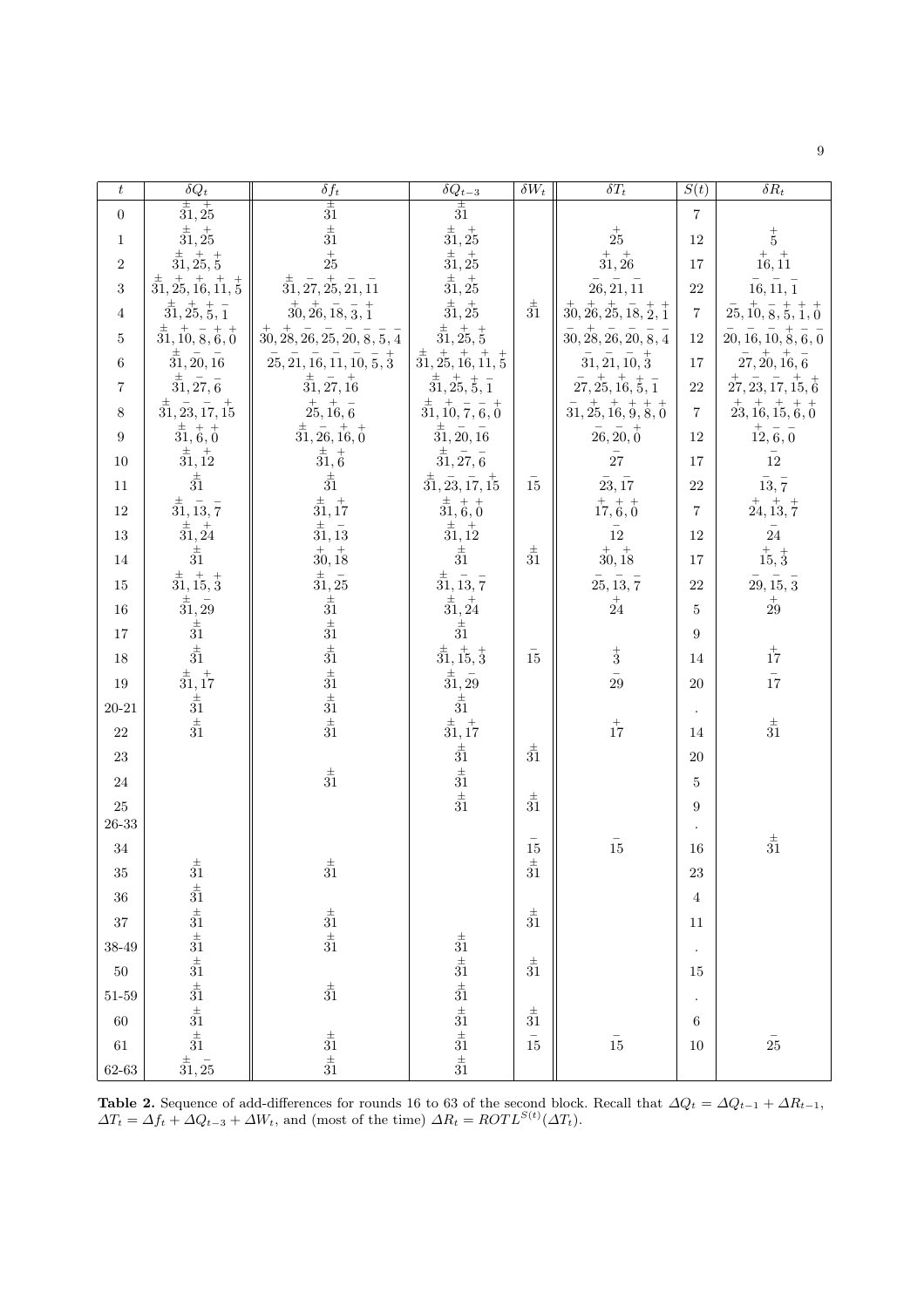Upon applying  $S(t)$ , we have

∆R<sup>t</sup> = 0 + 000000000000000000000000000000.

This is desired since  $\Delta R_t = +2^{8+22=30} = +2^{30}$ .  $T_t$  could also be written as

∆T<sup>t</sup> = 0000000000000000000000 + −00000000

since  $\Delta T_t = +2^9 - 2^8 = +2^8$ . Upon applying  $S(t)$ , we have

$$
\Delta R_t = + -00000000000000000000000000000.
$$

This would also suffice since  $\Delta R_t = +2^{31} \cdot 2^{30} = +2^{30}$ . But  $T_t$  could be written as

$$
\Delta T_t = 000000000000000000000 + -000000000
$$

since  $\Delta T_t = +2^{10} - 2^9 - 2^8 = +2^8$ . However, upon applying  $S(t)$ , we have

∆R<sup>t</sup> = − − 00000000000000000000000000000+.

But this is equal to  $-2^{31}$  -  $2^{30} + 2^{0} \equiv 2^{30} + 2^{0} \pmod{2^{32}}$ , which is not what we wanted. As we stated earlier, the add-difference must not propagate past the bit position for  $T_t$  which is rotated to bit  $R_t[31]$  since the rotation would carry that add-difference to low order bits. That is exactly what happened during the last part of the example. For the first two parts, the add-difference did not propagate past the bit position for  $T_t$  which is rotated to bit  $R_t[31]$ , so there was no problem. For the last part, however, the add-difference propagated past the bit position for  $T_t$  which is rotated to bit  $R_t[31]$ , so there was a carry to a low order bit, which resulted in the wrong add-difference for  $R_t[31]$ .

Condition II:

• A given add-difference may sometimes have to propagate past a certain bit position in  $T_t$  to ensure that the rotation will carry to low order bits in order to obtain the correct add-difference for  $R_t$ .

This means is that sometimes it is useful for a bit to be rotated so that it carries to a low order bit in order to cancel out another low order bit. Suppose, for example, that we would like to cancel out the  $-2<sup>0</sup>$  term of  $Q_t$  in our calculation of

$$
\Delta T_t = +2^{12} + 2^4 + 2^2
$$

and a shift of magnitude 19 for step  $t$ . If we apply the shift function, we would get

$$
\Delta R_t = +2^{12+19=31} + 2^{4+19=23} + 2^{2+19=21} = +2^{31} + 2^{23} + 2^{21},
$$

which clearly cannot cancel out  $-2^0$ . However, suppose we write our add-difference of  $\Delta T_t$  as

$$
\Delta T_t = +2^{13} - 2^{12} + 2^4 + 2^2.
$$

This is, of course, the same value for  $\Delta T_t$  since

$$
\Delta T_t = (+2^{13} \cdot 2^{12}) + 2^4 + 2^2 = +2^{12} + 2^4 + 2^2.
$$

But, expressing  $\Delta T_t$  in this manner will give us

$$
\Delta R_t = +2^{13+19=32\equiv 0 \pmod{32}} - 2^{12+19=31} + 2^{4+19=23} + 2^{2+19=21} = -2^{31} + 2^{23} + 2^{21} + 2^0.
$$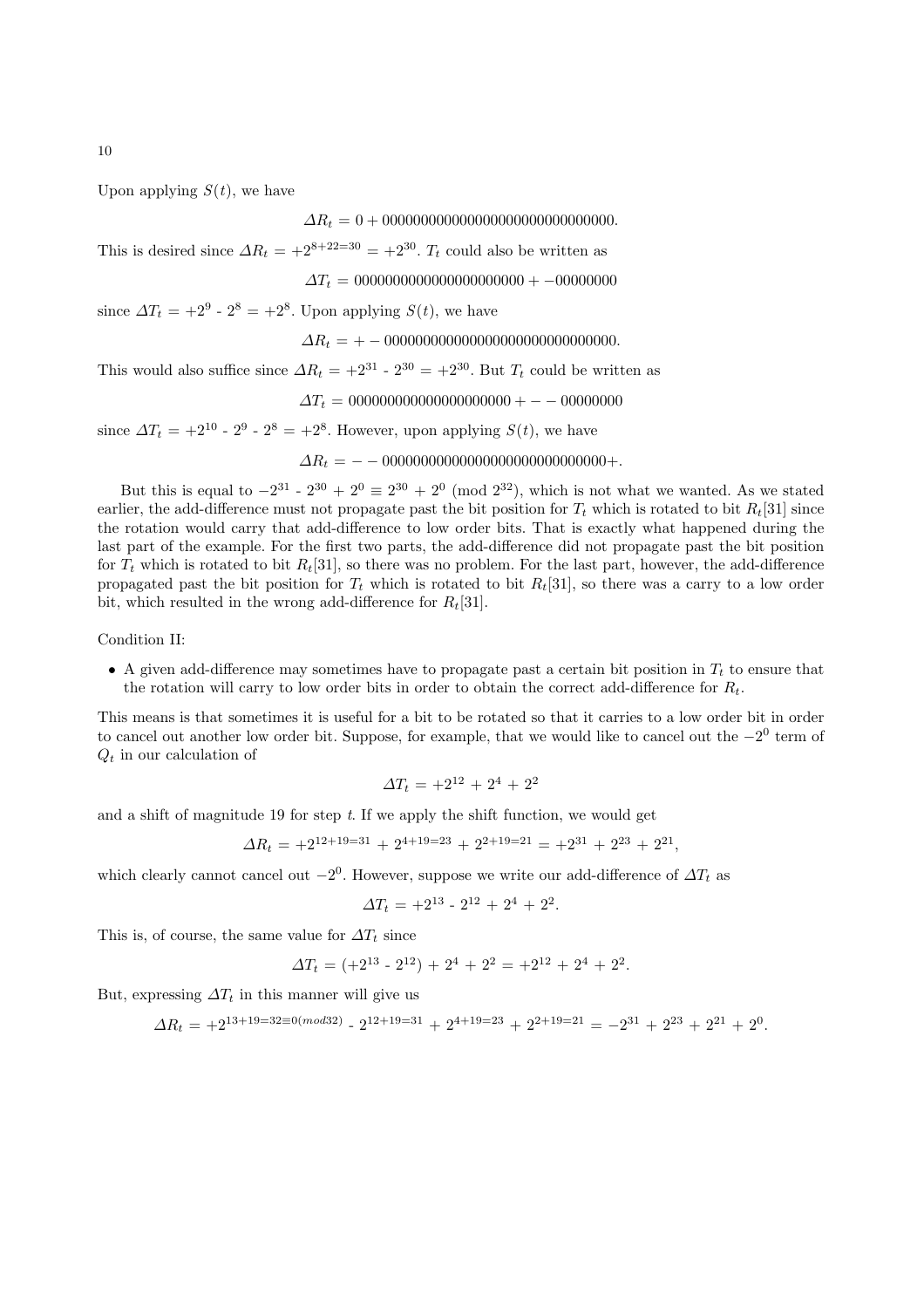Since  $\Delta Q_{t+1} = \Delta Q_t + \Delta R_t$ , the  $-2^0$  term of  $\Delta Q_t$  will be cancelled out by the  $+2^0$  term of  $\Delta R_t$ .

Condition III:

• An add-difference must not propagate past bit 31 before rotation since this will yield in an undesirable result.

For example, suppose that the desired add-difference is  $\Delta T_t = -2^{25}$  and that  $T_t[j] = 0$ ,  $25 \le j \le 31$ . Then, the second message will have  $T'_{t}[j] = 1, 25 \leq j \leq 31$ , since

$$
\Delta T_t = T'_t - T_t = 2^{25} + 2^{26} + 2^{27} + 2^{28} + 2^{29} + 2^{30} + 2^{31} \equiv -2^{25} \pmod{2^{32}}.
$$

Now suppose that  $S(t) = 12$ . Applying the rotation, we should have  $\Delta R_t = -2^{25+12=37\equiv 5(mod 32)} = -2^5$ . However, for our example, we have

$$
\Delta R_t = \sum_{j=25}^{31} + 2^{j+12 \pmod{32}} = \sum_{j=5}^{11} + 2^j.
$$

But this is not the desired add-difference since

$$
\Delta R_t = +2^5 + 2^6 + 2^7 + 2^8 + 2^9 + 2^{10} + 2^{11} = +2^{12} - 2^5 \not\equiv -2^5.
$$

Thus, we must ensure that that this add-difference does not propagate past bit 31, so we must have that at least one bit of  $T_t[j]$ ,  $25 \leq j \leq 31$ , be equal to 1. Consider the following example. Suppose for our adddifference  $\Delta T_t = -2^{25}$  that  $T_t[j] = 0, 25 \le j \le 30$ , and that  $T_t[31] = 1$ . Then, the second message will have  $T'_{t}[j] = 1, 25 \leq j \leq 30$ , and  $T'_{t}[31] = 0$  since

$$
\Delta T_t = T'_t - T_t = +2^{25} + 2^{26} + 2^{27} + 2^{28} + 2^{29} + 2^{30} - 2^{31} = -2^{25}.
$$

Suppose again  $S(t) = 12$ . Applying the rotation, we should have  $R_t = -2^{25+12=37\equiv 5(mod 32)} = -2^5$ , and, for our example, we have

$$
\Delta R_t = \sum_{j=25}^{31} +2^{j+12 \pmod{32}} - 2^{31+12 \pmod{32}} = \sum_{j=5}^{10} +2^j - 2^{11} = -2^5.
$$

which is exactly what we wanted since

$$
\Delta R_t = 2^5 + 2^6 + 2^7 + 2^8 + 2^9 + 2^{10} + 2^{11} = -2^5.
$$

#### 6.2 Description of the First Block of the Differential

Steps 0 to 3:

$$
- \Delta Q_t = 0.
$$
  
-  $\Delta f_t = \Delta Q_{t-3} = 0, \Delta W_t = 0.$   
-  $\Delta T_t = \Delta f_t + \Delta Q_{t-3} + \Delta W_t = 0 + 0 + 0 = 0.$ 

– Condition(s) on  $\Delta T_t$ : none  $- \Delta T_t = 0 \Rightarrow \Delta R_t = 0.$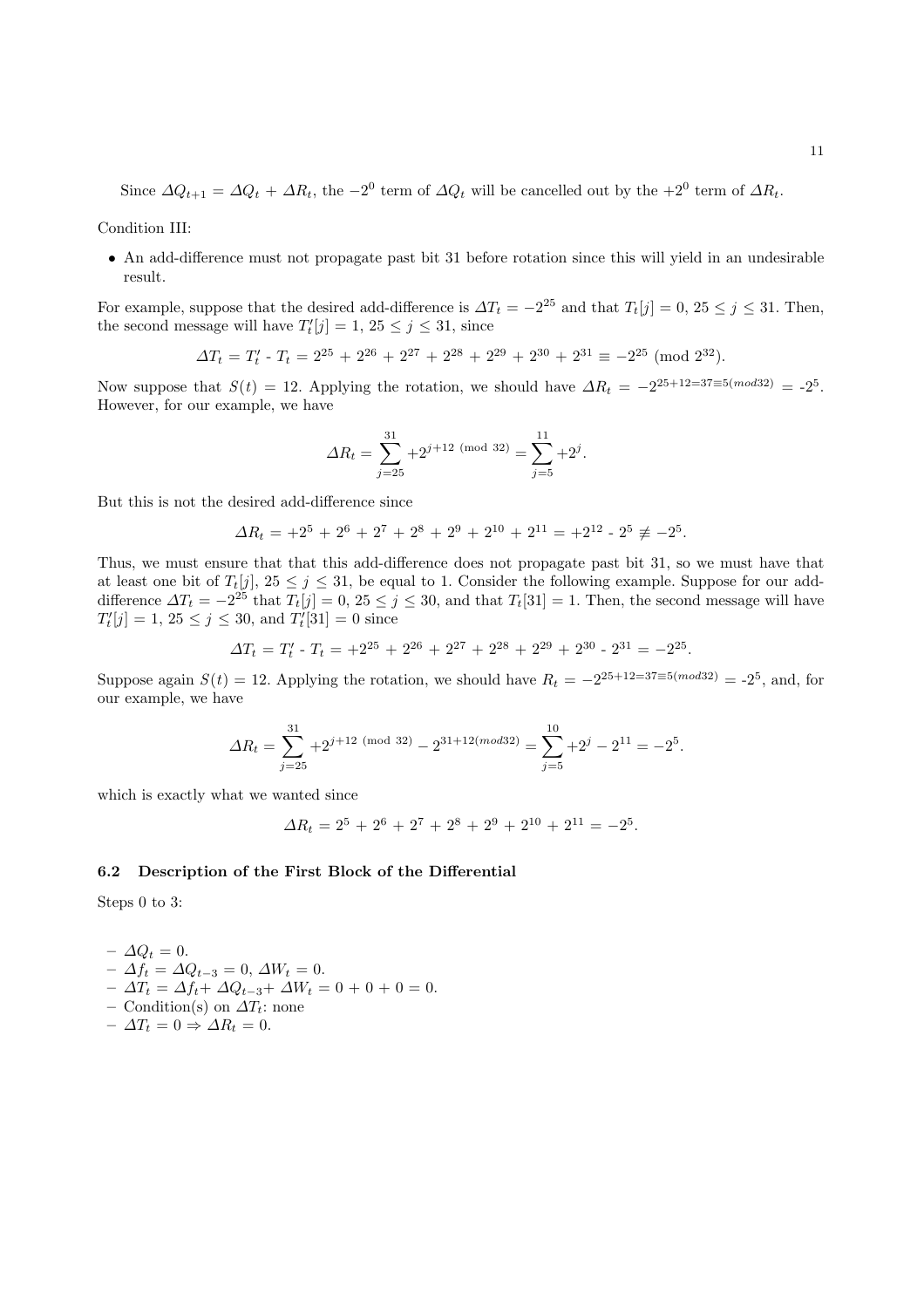$$
- \Delta Q_{t+1} = \Delta Q_t + \Delta R_t = 0 + 0 = 0.
$$

Step 4:

- $-\Delta Q_4=0.$
- $\Delta f_4 = 0, \, \Delta Q_1 = 0, \, \text{and } \Delta W_4 = -2^{31}.$
- $\Delta T_4 = \Delta f_4 + \Delta Q_1 + \Delta W_4 = 0 + 0 + (-2^{31}) = -2^{31}.$
- Condition(s) on  $\Delta T_4$ :
- $-\Delta T_4[31] = 1$  ensures that the add difference is -2<sup>31</sup> (condition III). The probability that this condition holds is  $(2^{-1})$  since  $\Delta T_4[31] = 1$  rather than  $\Delta T_4[31] = (0, 1)$ .

$$
- S(4) = 7, \text{ so } \Delta T_4 = -2^{31} \Rightarrow \Delta R_4 = -2^{31+7=38 \equiv 6 \pmod{32}} = -2^6.
$$
  

$$
- \Delta Q_5 = \Delta Q_4 + \Delta R_4 = 0 + (-2^6) = -2^6.
$$

Step 5:

- $\Delta Q_5 = -2^6.$
- $\Delta f_5 = +2^{19} + 2^{11}, \Delta Q_2 = 0$ , and  $\Delta W_5$ .
- $\Delta T_5 = \Delta f_5 + \Delta Q_2 + \Delta W_5 = (+2^{19} + 2^{11}) + 0 + 0 = +2^{19} + 2^{11}.$
- Condition(s) on  $\Delta T_5$ :
	- $\Delta = (+2^{19} + 2^{11})$  must not propagate past bit 19 since we do not want to affect low order bits upon rotation (condition I). The probability that this condition holds is  $2^{-1} \times (1 \cdot 2^{-8})$  since  $T_5[19] = 0$ and  $0 \in T_5[18 \tcdot 11]$  to ensure there is no propagation past bit 19.
	- $S(5) = 12$ , so  $\Delta T_5 = +2^{19} + 2^{11} \Rightarrow \Delta R_5 = +2^{19+12=31} + 2^{11+12=23} = +2^{31} + 2^{23}$ .
	- $\Delta Q_6 = \Delta Q_5 + \Delta R_5 = (-2^6) + (+2^{31} + 2^{23}) = \pm 2^{31} + 2^{23} 2^6.$

Step 6:

- $\Delta Q_6 = \pm 2^{31} + 2^{23}$   $2^6$ .
- $-\Delta f_6 = -2^{14} 2^{10}, \Delta Q_3 = 0$ , and  $\Delta W_6 = 0$ .
- $\Delta T_6 = \Delta f_6 + \Delta Q_3 + \Delta W_6 = (-2^{14} 2^{10}) + 0 + 0 = -2^{14} 2^{10}.$
- Condition(s) on  $\Delta T_6$ :
	- $\Delta = (-2^{14})$  must propagate to bit 15 since we want to affect bit 0 upon rotation (condition II). Thus,  $-2^{14}$  is rewritten as  $-2^{15} + 2^{14}$ . The probability that this condition holds is  $2^{-1}$  since having  $T_6[14]$  $= 0$  will ensure the appropriate propagation.
	- $\Delta = (-2^{10})$  must not propagate past bit 13 (bit 14 has already been specified) since we do not want to affect any more low order bits upon rotation (condition I). The probability that this condition holds is  $(1 - 2^{-4})$  since  $1 \in T_6[13 - 10]$  to ensure there is no propagation past bit 13.
- $-S(6) = 17$ , so  $\Delta T_6 = -2^{15} + 2^{14} 2^{10} \Rightarrow \Delta R_6 = -2^{15+17=32 \equiv 0 (mod 32)} + 2^{14+17=31} 2^{10+17=27} = +2^{31} 2^{10}$  $2^{27}$  -  $2^0$ .
- $\Delta Q_7 = \Delta Q_6 + \Delta R_6 = (\pm 2^{31} + 2^{23} 2^6) + (+2^{31} 2^{27} 2^0) = -2^{27} + 2^{23} 2^6 2^0.$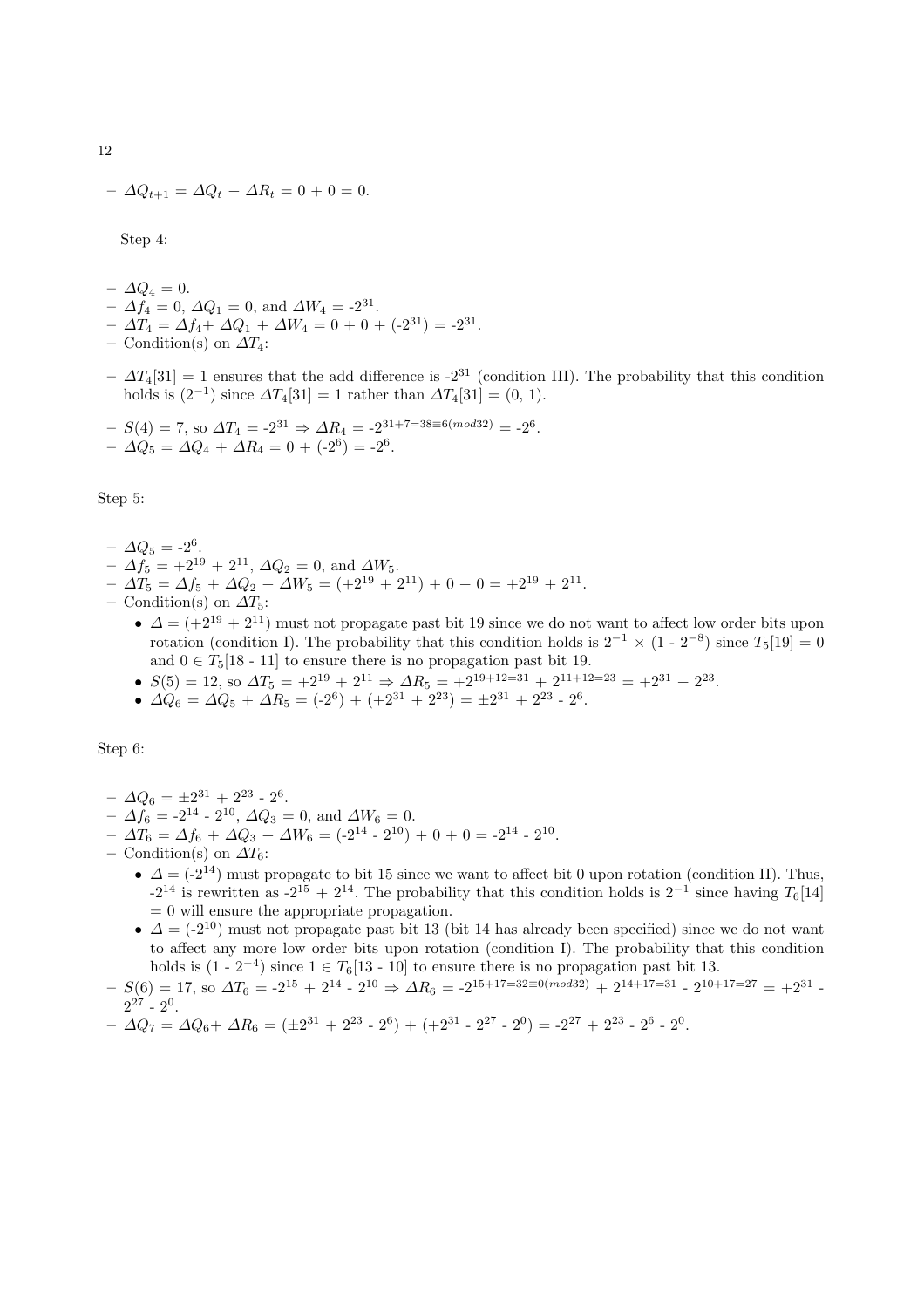• the add-differences  $(\pm 2^{31})$  and  $(+2^{31})$  cancel each other out modulo  $2^{32}$ .

Step 7:

- $\Delta Q_7 = -2^{27} + 2^{23} 2^6 2^0$ .
- $\Delta f_7 = -2^{27} 2^{25} + 2^{16} + 2^{10} + 2^5 2^2$ ,  $\Delta Q_4 = 0$ , and  $\Delta W_7 = 0$ .
- $\Delta T_7 = \Delta f_7 + \Delta Q_4 + \Delta W_7 = (-2^{27} 2^{25} + 2^{16} + 2^{10} + 2^5 2^2) + 0 + 0 = -2^{27} 2^{25} + 2^{16} + 2^{10} + 2^5$  $-2^2$ .
- Condition(s) on  $\Delta T_7$ :
	- $\Delta = (-2^{27} 2^{25} + 2^{16})$  must not propagate past bit 31 since we do not want to affect lower order bits (condition III). The probability that this condition holds is  $(1 - 2^{-5}) \times (1 - 2^{-2}) \times (1 - 2^{-9})$  since 1  $\in T_7[31 - 27], 1 \in T_7[2^6, 25],$  and  $0 \in T_7[24 - 16]$  to ensure there is no propagation past bit 31.
	- $\Delta = (+2^{10} + 2^5)$  must propagate to bit 11 since we want to affect bit 1 upon rotation (condition II). Thus,  $+2^{10} + 2^5$  is written as  $+2^{11} - 2^9 - 2^8 - 2^7 - 2^6 - 2^5$ . The probability that this condition is  $2^{-5}$  since  $T_7[9-5]=1$ , where each of the five bits contains a  $2^{-1}$  chance of being a 1.
	- $\Delta = (-2^2)$  must not propagate past bit 9 since we do not want to affect any more low order bits upon rotation (condition I). The probability that this condition holds is  $(1 - 2^{-8})$  since  $1 \in T_7[9 - 2]$  to ensure there is no propagation past bit 9.

- 
$$
S(7) = 22
$$
, so  $\Delta T_7 = -2^{27} - 2^{25} + 2^{16} + 2^{11} - 2^9 - 2^8 - 2^7 - 2^6 - 2^5 - 2^2 \Rightarrow$ 

$$
\Delta R_7 = -2^{27+22=49\equiv 17} - 2^{25+22=47\equiv 15} + 2^{16+22=38\equiv 6} + 2^{11+22=33\equiv 1} - 2^{2+22=24}
$$

$$
+ \underbrace{(-2^{9+22=31} - 2^{8+22=30} - 2^{7+22=29} - 2^{6+22=28} - 2^{5+22=27})}_{=+2^{27}}
$$

$$
= +2^{27} - 2^{24} - 2^{17} - 2^{15} + 2^6 + 2^1.
$$

 $- \Delta Q_8 = \Delta Q_7 + \Delta R_7 = (2^{27} + 2^{23} - 2^6 - 2^0) + (2^{27} - 2^{24} - 2^{17} - 2^{15} + 2^6 + 2^1) = -2^{23} - 2^{17} - 2^{15} + 2^0$ 

- the add-differences  $(-2^{27})$  and  $(+2^{27})$  cancel each other out,
- the add-differences  $(+2^{23})$  and  $(-2^{24})$  combine to yield  $(-2^{23})$ ,
- the add-differences  $(-2^6)$  and  $(+2^6)$  cancel each other out, and
- the add-differences  $(-2^0)$  and  $(+2^1)$  combine to yield  $(+2^0)$ .

Step 8:

- $\Delta Q_8 = -2^{23} 2^{17} 2^{15} + 2^0.$
- $\Delta f_8 = \pm 2^{31} 2^{24} + 2^{16} + 2^{10} + 2^8 + 2^6$ ,  $\Delta Q_5 = -2^6$ , and  $\Delta W_8 = 0$ .
- $\Delta T_8 = \Delta f_8 + \Delta Q_5 + \Delta W_8 = (\pm 2^{31} 2^{24} + 2^{16} + 2^{10} + 28 + 2^6) + (-2^6) + 0 = \pm 2^{31} 2^{24} + 2^{16} +$  $2^{10} + 2^8$ .
	- the add-differences  $(+2^6)$  and  $(-2^6)$  cancel each other out.
- Condition(s) on  $\Delta T_8$ :
	- $\Delta T_8[31] = 1$  ensures that the add difference is -2<sup>31</sup> (condition III). The probability that this condition holds is  $(2^{-1})$  since  $\Delta T_8[31] = 1$  rather than  $\Delta T_8[31] = (0, 1)$ .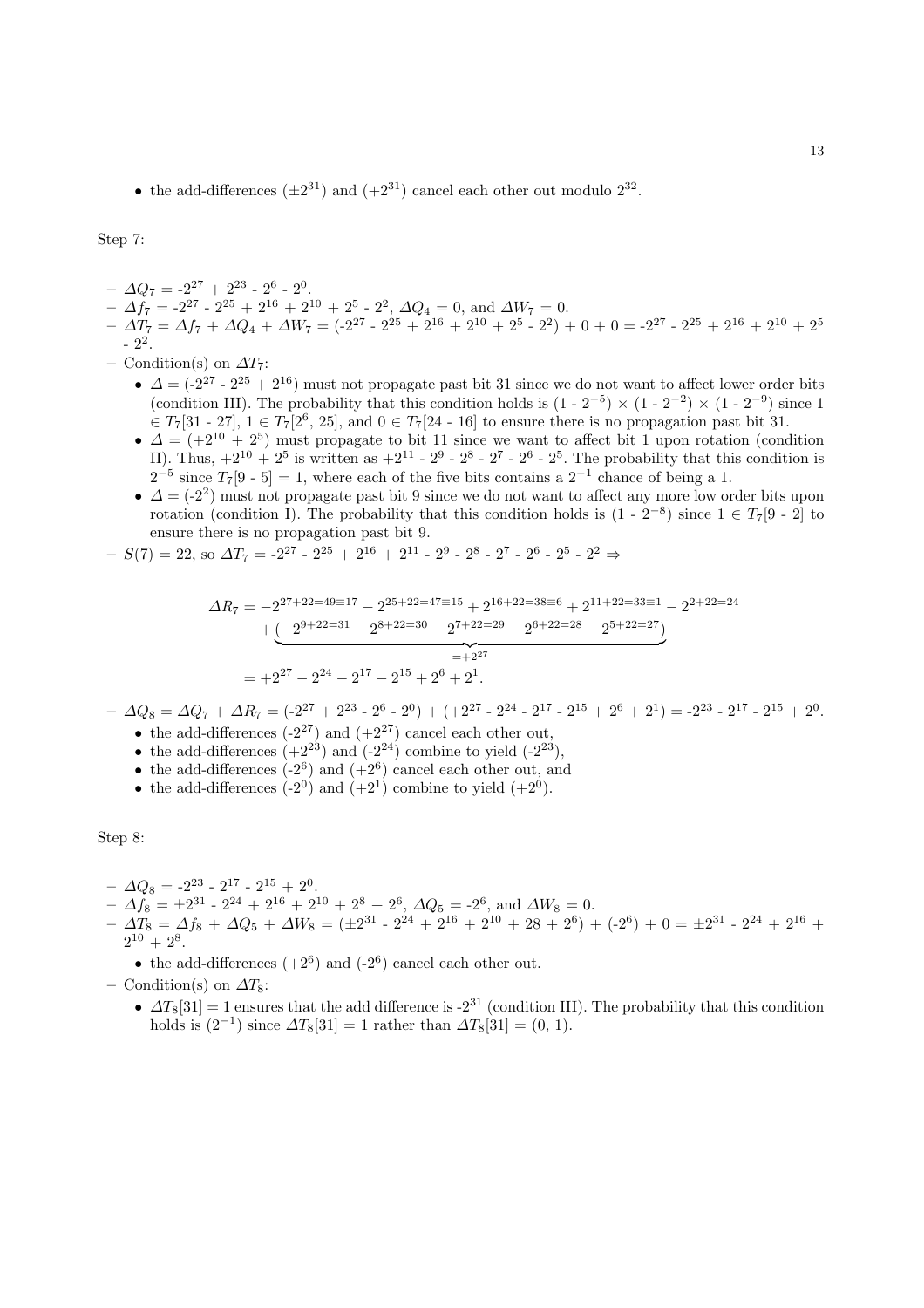- $\Delta = (-2^{24} + 2^{16} + 2^{10} + 2^8)$  must not propagate past bit 24 since we do not want to affect low order bits upon rotation (condition I). The probability that this condition holds is  $(2^{-1}) \times (1 - 2^{-8}) \times$  $(1-2^{-6}) \times (1-2^{-2})$  since  $T_8[24] = 1, 0 \in T_8[23 - 16], 0 \in T_8[15 - 10]$ , and  $0 \in T_8[9, 8]$  to ensure there is no propagation past bit 24.
- $-S(8) = 7$ , so  $\Delta T_8 = -2^{31} 2^{24} + 2^{16} + 2^{10} + 2^8 \Rightarrow \Delta R_8 = -2^{31+7=38\equiv 6(mod32)} 2^{24+7=31} + 2^{16+7=23} +$  $2^{10+7=17} + 2^{8+7=15} = -2^{31} + 2^{23} + 2^{17} + 2^{15} - 2^6$ .
- $\Delta Q_9 = \Delta Q_8 + \Delta R_8 = (-2^{23} 2^{17} 2^{15} + 2^0) + (-2^{31} + 2^{23} + 2^{17} + 2^{15} 2^6) = \pm 2^{31} 2^6 + 2^0.$ 
	- the add-differences  $(-2^{23})$  and  $(+2^{23})$  cancel each other out,
	- the add-differences  $(-2^{17})$  and  $(+2^{17})$  cancel each other out, and
	- the add-differences  $(-2^{15})$  and  $(+2^{15})$  cancel each other out.

Step 9:

- $\Delta Q_9 = \pm 2^{31} 2^6 + 2^0$ .
- $\Delta f_9 = ±2^{31} + 2^{26} 2^{23} 2^{20} + 2^6 + 2^0$ ,  $\Delta Q_6 = ±2^{31} + 2^{23} 2^6$ , and  $\Delta W_9 = 0$ .
- $\Delta T_9 = \Delta f_9 + \Delta Q_6 + \Delta W_9 = (\pm 2^{31} + 2^{26} 2^{23} 2^{20} + 2^6 + 20) + (\pm 2^{31} + 2^{23} 2^6) + 0 = +2^{26} 2^{20}$  $+ 2^0.$ 
	- the add-differences  $(\pm 2^{31})$  and  $(\pm 2^{31})$  cancel each other out modulo  $2^{32}$ ,
	- the add-differences  $(-2^{23})$  and  $(+2^{23})$  cancel each other out, and
	- the add-differences  $(+2^6)$  and  $(-2^6)$  cancel each other out.

– Condition(s) on  $\Delta T_9$ :

- $\Delta = (+2^{26} 2^{20})$  must not propagate past bit 31 since we do not want to affect lower order bits (condition III). The probability that this condition holds is  $(1 - 2^{-6}) \times (1 - 2^{-6})$  since  $0 \in T_9[31 -$ 26] and  $1 \in T_9[25 - 20]$  to ensure there is no propagation past bit 31.
- $\Delta = (+2^0)$  must not propagate past bit 19 since we do not want to affect any more low order bits upon rotation (condition I). The probability that this condition holds is  $(1 - 2^{-20})$  since  $0 \in T_9[19 - 10^{-10}]$ 0] to ensure there is no propagation past bit 19.
- $-S(9) = 12$ , so  $\Delta T_9 = +2^{26} 2^{20} + 2^0 \Rightarrow \Delta R_9 = +2^{26+12=38 \equiv 6 \pmod{32}} 2^{20+12=32 \equiv 0 \pmod{32}} + 2^{0+12=12}$  $= +2^{12} + 2^6 - 2^0$ .

 $- \Delta Q_{10} = \Delta Q_9 + \Delta R_9 = (\pm 2^{31} - 2^6 + 2^0) + (+2^{12} + 2^6 - 2^0) = \pm 2^{31} + 2^{12}.$ 

- the add-differences  $(-2^6)$  and  $(+2^6)$  cancel each other out.
- the add-differences  $(+2^0)$  and  $(-2^0)$  cancel each other out.

Step 10:

- $\Delta Q_{10} = \pm 2^{31} + 2^{12}.$
- $\Delta f_{10} = -2^{23} + 2^{13} + 2^6 + 2^0$ ,  $\Delta Q_7 = -2^{27} + 2^{23} 2^6 2^0$ , and  $\Delta W_{10} = 0$ .
- $\Delta T_{10} = \Delta f_{10} + \Delta Q_7 + \Delta W_{10} = (-2^{23} + 2^{13} + 2^6 + 2^0) + (-2^{27} + 2^{23} 2^6 20) + 0 = -2^{27} + 2^{13}$ 
	- the add-differences  $(-2^{23})$  and  $(+2^{23})$  cancel each other out,
		- the add-differences  $(+2^6)$  and  $(-2^6)$  cancel each other out, and
		- the add-differences  $(+2^0)$  and  $(-2^0)$  cancel each other out.
- Condition(s) on  $\Delta T_{10}$ :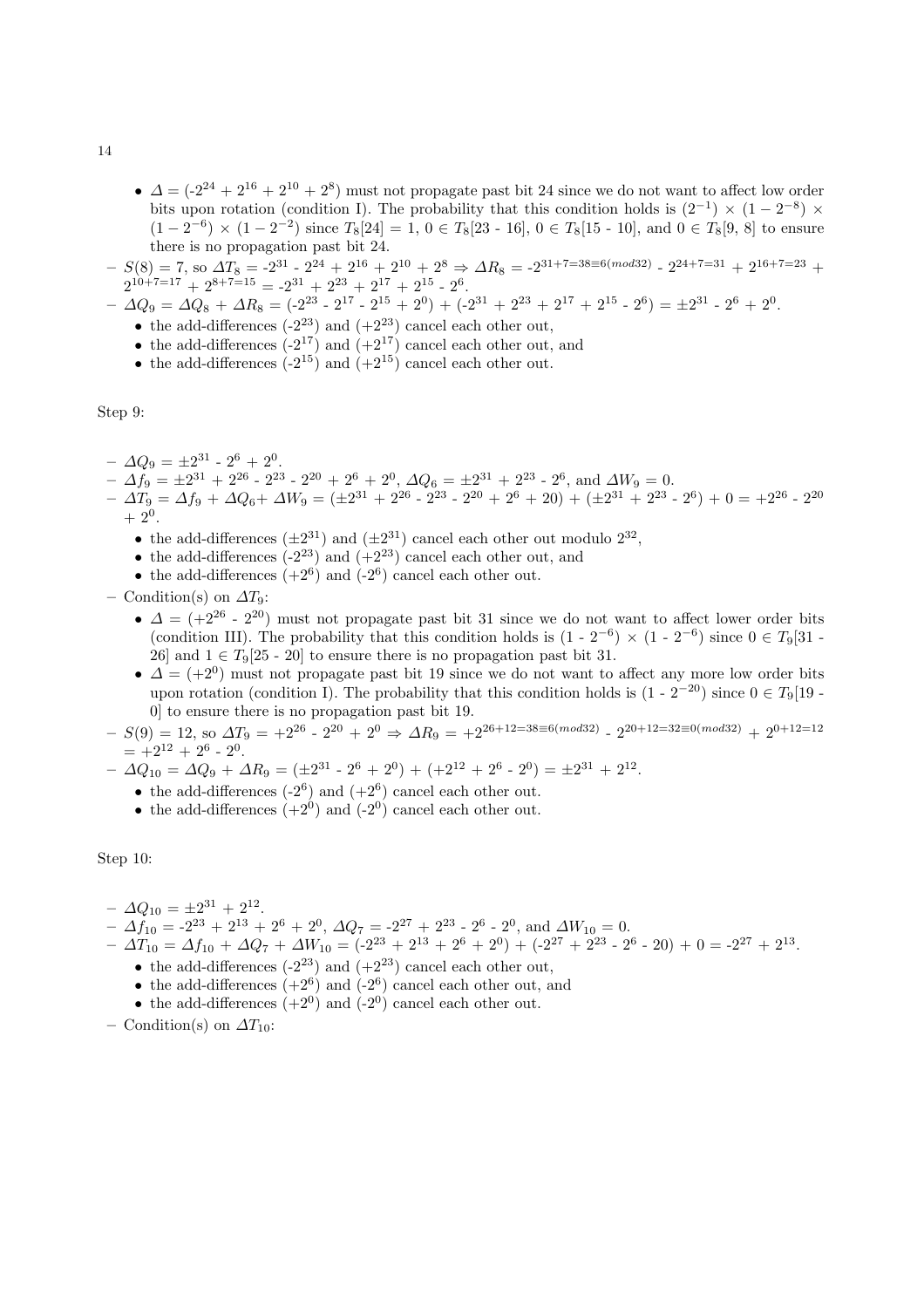- $\Delta = (-2^{27})$  must not propagate past bit 31 since we do not want to affect lower order bits (condition III). The probability that this condition holds is  $(1 - 2^{-5})$  since  $1 \in T_{10}[31 - 27]$  to ensure there is no propagation past bit 31.
- $\Delta = (+2^{13})$  must not propagate past bit 14 since we do not want to affect any more low order bits upon rotation (condition I). The probability that this condition holds is  $(1 - 2^{-2})$  since  $0 \in T_{10}[14, 1]$ 13] to ensure there is no propagation past bit 14.
- $-S(10) = 17$ , so  $\Delta T_{10} = -2^{27} + 2^{13} \Rightarrow \Delta R_{10} = -2^{27+17=44 \equiv 12 (mod 32)} + 2^{13+17=30} = +2^{30} 2^{12}$ .
- $\Delta Q_{11} = \Delta Q_{10} + \Delta R_{10} = (\pm 2^{31} + 2^{12}) + (+2^{30} 2^{12}) = \pm 2^{31} + 2^{30}.$ 
	- the add-differences  $(+2^{12})$  and  $(-2^{12})$  cancel each other out.

Step 11:

- $\Delta Q_{11} = \pm 2^{31} + 2^{30}.$
- $\Delta f_{11} = -2^8 2^0$ ,  $\Delta Q_8 = -2^{23} 2^{17} 2^{15} + 2^0$ , and  $\Delta W_{11} = +2^{15}$ .
- $\Delta T_{11} = \Delta f_{11} + \Delta Q_8 + \Delta W_{11} = (-2^8 2^0) + (-2^{23} 2^{17} 2^{15} + 2^0) + (+2^{15}) = -2^{23} 2^{17} 2^8$ .
	- the add-differences  $(-2^{15})$  and  $(+2^{15})$  cancel each other out, and
	- the add-differences  $(-2^0)$  and  $(+2^0)$  cancel each other out, and
- Condition(s) on  $\Delta T_{11}$ :
	- $\Delta = (-2^{23} 2^{17})$  must not propagate past bit 31 since we do not want to affect lower order bits (condition III). The probability that this condition holds is  $(1 - 2^{-9}) \times (1 - 2^{-6})$  since  $1 \in T_{11}[31 -$ 23] and  $1 \in T_{11}[22 - 17]$  to ensure there is no propagation past bit 31.
	- $\Delta = (-2^8)$  must not propagate past bit 9 since we do not want to affect any more low order bits upon rotation (condition I). The probability that this condition holds is  $(1 - 2^{-2})$  since  $1 \in T_{11}[9, 8]$  to ensure there is no propagation past bit 9.
- $S(11) = 22$ , so  $\Delta T_{11} = -2^{23}$   $2^{17}$   $2^8 \Rightarrow \Delta R_{11} = -2^{23+22=45 \equiv 13 (mod 32)}$   $2^{17+22=39 \equiv 7 (mod 32)}$   $2^{8+22=30}$  $= -2^{30} - 2^{13} - 2^7.$
- $\Delta Q_{12} = \Delta Q_{11} + \Delta R_{11} = (\pm 2^{31} + 2^{30}) + (-2^{30} 2^{13} 2^7) = \pm 2^{31} 2^{13} 2^7.$ 
	- the add-differences  $(+2^{30})$  and  $(-2^{30})$  cancel each other out.

Step 12:

- $\Delta Q_{12} = \pm 2^{31} 2^{13} 2^7.$
- $\Delta f_{12} = \pm 2^{31} + 2^{17} + 2^7$ ,  $\Delta Q_9 = \pm 2^{31} 2^6 + 2^0$ , and  $\Delta W_{12} = 0$ .
- $\Delta T_{12} = \Delta f_{12} + \Delta Q_9 + \Delta W_{12} = (\pm 2^{31} + 2^{17} + 2^7) + (\pm 2^{31} 2^6 + 20) + 0 = \pm 2^{17} + 2^6 + 2^0.$ 
	- the add-differences  $(\pm 2^{31})$  and  $(\pm 2^{31})$  cancel each other out modulo  $2^{32}$ , and
	- the add-differences  $(+2^7)$  and  $(-2^6)$  combine to yield  $(+2^6)$ .
- Condition(s) on  $\Delta T_{12}$ :
	- $\Delta = (+2^{17} + 2^6 + 2^0)$  must not propagate past bit 24 since we do not want to affect any more low order bits upon rotation (condition I). The probability that this condition holds is  $(1 - 2^{-8}) \times$  $(1-2^{-11}) \times (1-2^{-6})$  since  $0 \in T_{12}[24 - 17], 0 \in T_{12}[16 - 6]$ , and  $0 \in T_{12}[5 - 0]$  to ensure there is no propagation past bit 24.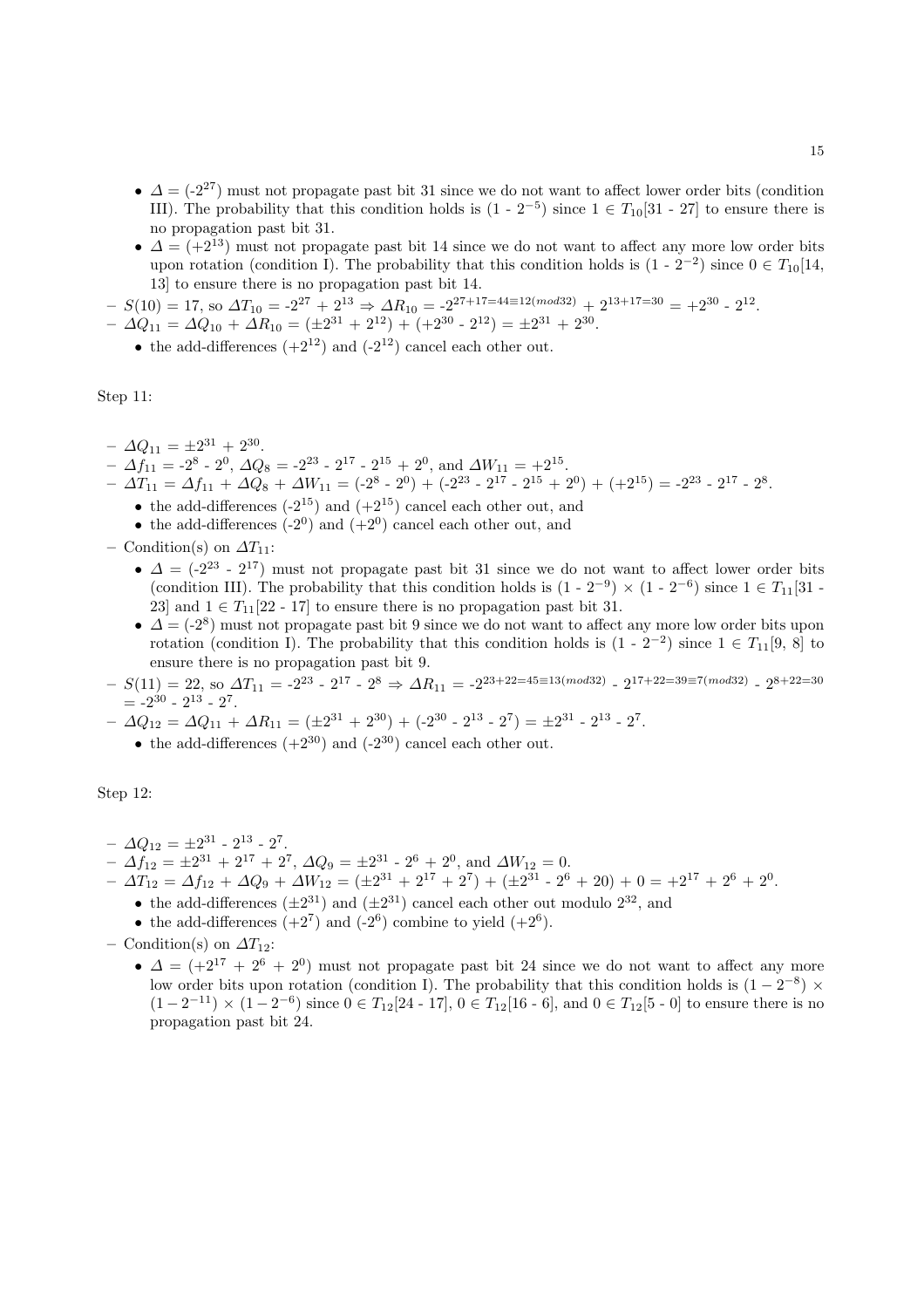$$
- S(12) = 7, \text{ so Delta} \quad T_{12} = +2^{17} + 2^6 + 2^0 \Rightarrow \Delta R_{12} = +2^{17+7=24} + 2^{6+7=13} + 2^{0+7=7} = +2^{24} + 2^{13} + 2^7.
$$

 $- \Delta Q_{13} = \Delta Q_{12} + \Delta R_{12} = (\pm 2^{31} - 2^{13} - 27) + (+2^{24} + 2^{13} + 2^7) = \pm 2^{31} + 2^{24}.$ 

- the add-differences  $(\pm 2^{31})$  and  $(\pm 2^{31})$  cancel each other out modulo  $2^{32}$ ,
- the add-differences  $(-2^{13})$  and  $(+2^{13})$  cancel each other out, and
- the add-differences  $(-2^7)$  and  $(+2^7)$  cancel each other out.

Step 13:

- $\Delta Q_{13} = \pm 2^{31} + 2^{24}.$
- $\Delta f_{13} = \pm 2^{31} 2^{13}, \, \Delta Q_{10} = \pm 2^{31} + 2^{12}, \text{ and } \Delta W_{13} = 0.$
- $\Delta T_{13} = \Delta f_{13} + \Delta Q_{10} + \Delta W_{13} = (\pm 2^{31} 2^{13}) + (\pm 2^{31} + 2^{12}) + 0 = -2^{12}.$ 
	- the add-differences  $(\pm 2^{31})$  and  $(\pm 2^{31})$  cancel each other out modulo  $2^{32}$ , and
	- the add-differences  $(-2^{13})$  and  $(+2^{12})$  combine to yield  $(-2^{12})$ .
- Condition(s) on  $\Delta T_{13}$ :
	- $\Delta = (-2^{12})$  must not propagate past bit 19 since we do not want to affect any more low order bits upon rotation (condition I). The probability that this condition holds is  $(1 - 2^{-8})$  since  $1 \in T_{13}[19 - 1]$ 12] to ensure there is no propagation past bit 19.
- $-S(13) = 12$ , so  $\Delta T_{13} = -2^{12} \Rightarrow \Delta R_{13} = -2^{12+12=24} = -2^{24}$ .  $\Delta Q_{14} = \Delta Q_{13} + \Delta R_{13} = (\pm 2^{31} + 2^{24}) +$  $(-2^{24}) = \pm 2^{31}$ .
	- the add-differences  $(+2^{24})$  and  $(-2^{24})$  cancel each other out.

Step 14:

- $\Delta Q_{14} = \pm 2^{31}$ .
- $\Delta f_{14} = \pm 2^{31} + 2^{18}, \Delta Q_{11} = \pm 2^{31} + 2^{30}, \text{ and } \Delta W_{14} = \pm 2^{31}.$
- $\Delta T_{14} = \Delta f_{14} + \Delta Q_{11} + \Delta W_{14} = (\pm 2^{31} + 2^{18}) + (\pm 2^{31} + 2^{30}) + (\pm 2^{31}) = -2^{30} + 2^{18}.$ 
	- the add-differences  $(\pm 2^{31})$  and  $(\pm 2^{31})$  cancel each other out modulo  $2^{32}$ , and
	- the add-differences  $(+2^{30})$  and  $(\pm 2^{31})$  combine to yield  $(-2^{30})$  modulo  $2^{32}$ .
- Condition(s) on  $\Delta T_{14}$ :
	- $\Delta = (2^{30} + 2^{18})$  must not propagate past bit 31 since we do not want to affect lower order bits (condition III). The probability that this condition holds is  $(1 - 2^{-2}) \times (1 - 2^{-12})$  since  $1 \in T_{14}[31, 1]$ 30] and  $0 \in T_{14}[29 - 18]$  to ensure there is no propagation past bit 31.

$$
- S(14) = 17, \text{ so } \Delta T_{14} = -2^{30} + 2^{18} \Rightarrow \Delta R_{14} = -2^{30+17=47\equiv 15 (mod 32)} + 2^{18+17=35\equiv 3 (mod 32)} = -2^{15} + 2^3.
$$
  

$$
- \Delta Q_{15} = \Delta Q_{14} + \Delta R_{14} = (\pm 2^{31}) + (-2^{15} + 2^3) = \pm 2^{31} - 2^{15} + 2^3.
$$

Step 15:

$$
-\Delta Q_{15} = \pm 2^{31} - 2^{15} + 2^3.
$$
  
\n
$$
-\Delta f_{15} = \pm 2^{31} + 2^{25}, \Delta Q_{12} = \pm 2^{31} - 2^{13} - 2^7, \text{ and } \Delta W_{15} = 0.
$$
  
\n
$$
-\Delta T_{15} = \Delta f_{15} + \Delta Q_{12} + \Delta W_{15} = (\pm 2^{31} + 2^{25}) + (\pm 2^{31} - 2^{13} - 2^7) + 0 = +2^{25} - 2^{13} - 2^7.
$$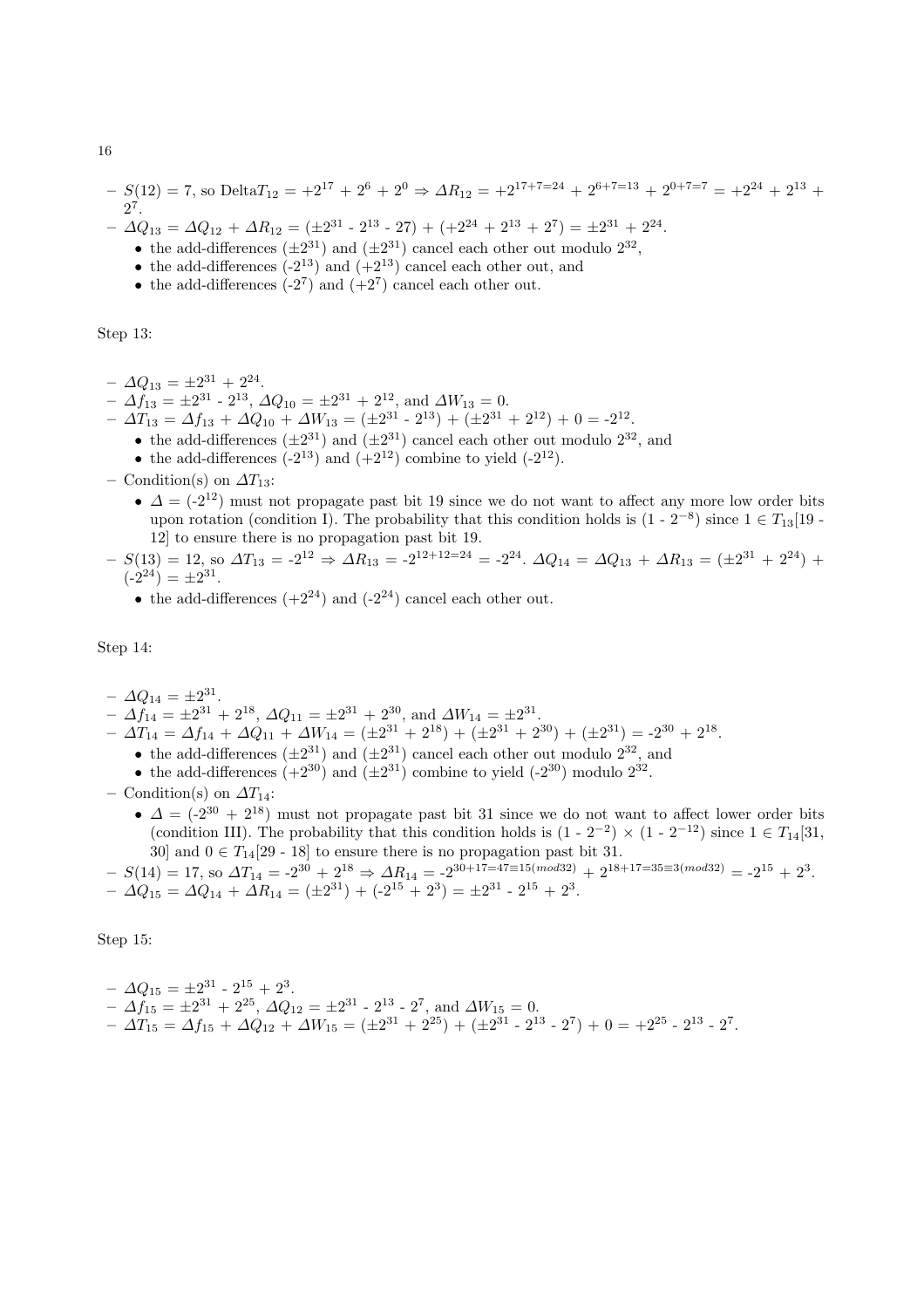• the add-differences  $(\pm 2^{31})$  and  $(\pm 2^{31})$  cancel each other out modulo  $2^{32}$ .

– Condition(s) on  $\Delta T_{15}$ :

- $\Delta = (+2^{25} 2^{13})$  must not propagate past bit 31 since we do not want to affect lower order bits (condition III). The probability that this condition holds is  $(1 - 2^{-7}) \times (1 - 2^{-12})$  since  $0 \in T_{15}[31 -$ 25] and  $1 \in T_{15}[24 - 13]$  to ensure there is no propagation past bit 31.
- $\Delta = (-2^7)$  must not propagate past bit 9 since we do not want to affect any more low order bits upon rotation (condition I). The probability that this condition holds is  $(1 - 2^{-3})$  since  $1 \in T_{15}[9 - 7]$  to ensure there is no propagation past bit 9.
- $-S(15) = 22$ , so  $\Delta T_{15} = +2^{25}$   $2^{13}$   $2^7$   $\Rightarrow$   $\Delta R_{15} = +2^{25+22=47 \equiv 15 (mod 32)}$   $2^{13+22=35 \equiv 3 (mod 32)}$   $2^{7+22=29}$  $= -2^{29} + 2^{15} - 2^3$ .
- $\Delta Q_{16} = \Delta Q_{15} + \Delta R_{15} = (\pm 2^{31} 2^{15} + 2^3) + (-2^{29} + 2^{15} 2^3) = \pm 2^{31} 2^{29}.$ 
	- the add-differences  $(-2^{15})$  and  $(+2^{15})$  cancel each other out, and
	- the add-differences  $(+2^3)$  and  $(-2^3)$  cancel each other out.

Step 16:

- $\Delta Q_{16} = \pm 2^{31} 2^{29}.$
- $\Delta f_{16} = \pm 2^{31}, \Delta Q_{13} = \pm 2^{31} + 2^{24}, \text{ and } \Delta W_{16} = 0.$
- $\Delta T_{16} = \Delta f_{16} + \Delta Q_{13} + \Delta W_{16} = (\pm 2^{31}) + (\pm 2^{31} + 2^{24}) + 0 = \pm 2^{24}.$
- the add-differences  $(\pm 2^{31})$  and  $(\pm 2^{31})$  cancel each other out modulo  $2^{32}$ .
- Condition(s) on  $\Delta T_{16}$ :
	- $\Delta = (+2^{24})$  must not propagate past bit 26 since we do not want to affect any more low order bits upon rotation (condition I). The probability that this condition holds is  $(1 - 2^{-3})$  since  $0 \in T_{16}[26 - 1]$ 24] to ensure there is no propagation past bit 26.
- $-S(16) = 5$ , so  $\Delta T_{16} = +2^{24} \Rightarrow \Delta R_{16} = +2^{24+5=29} = +2^{29}$ .
- $\Delta Q_{17} = \Delta Q_{16} + \Delta R_{16} = (\pm 2^{31} 2^{29}) + (+2^{29}) = \pm 2^{31}.$ 
	- the add-differences  $(-2^{29})$  and  $(+2^{29})$  cancel each other out.

Step 17:

- $\Delta Q_{17} = \pm 2^{31}$ .  $- \Delta f_{17} = \pm 2^{31}, \, \Delta Q_{14} = \pm 2^{31}, \text{ and } \Delta W_{17} = 0.$  $- \Delta T_{17} = \Delta f_{17} + \Delta Q_{14} + \Delta W_{17} = (\pm 2^{31}) + (\pm 2^{31}) + 0 = 0.$ • the add-differences  $(\pm 2^{31})$  and  $(\pm 2^{31})$  cancel each other out modulo  $2^{32}$ . – Condition(s) on  $\Delta T_{17}$ : none  $-\Delta T_{17} = 0 \Rightarrow \Delta R_{17} = 0.$
- $\Delta Q_{18} = \Delta Q_{17} + \Delta R_{17} = (\pm 2^{31}) + (0) = \pm 2^{31}.$

Step 18:

 $- \Delta Q_{18} = \pm 2^{31}.$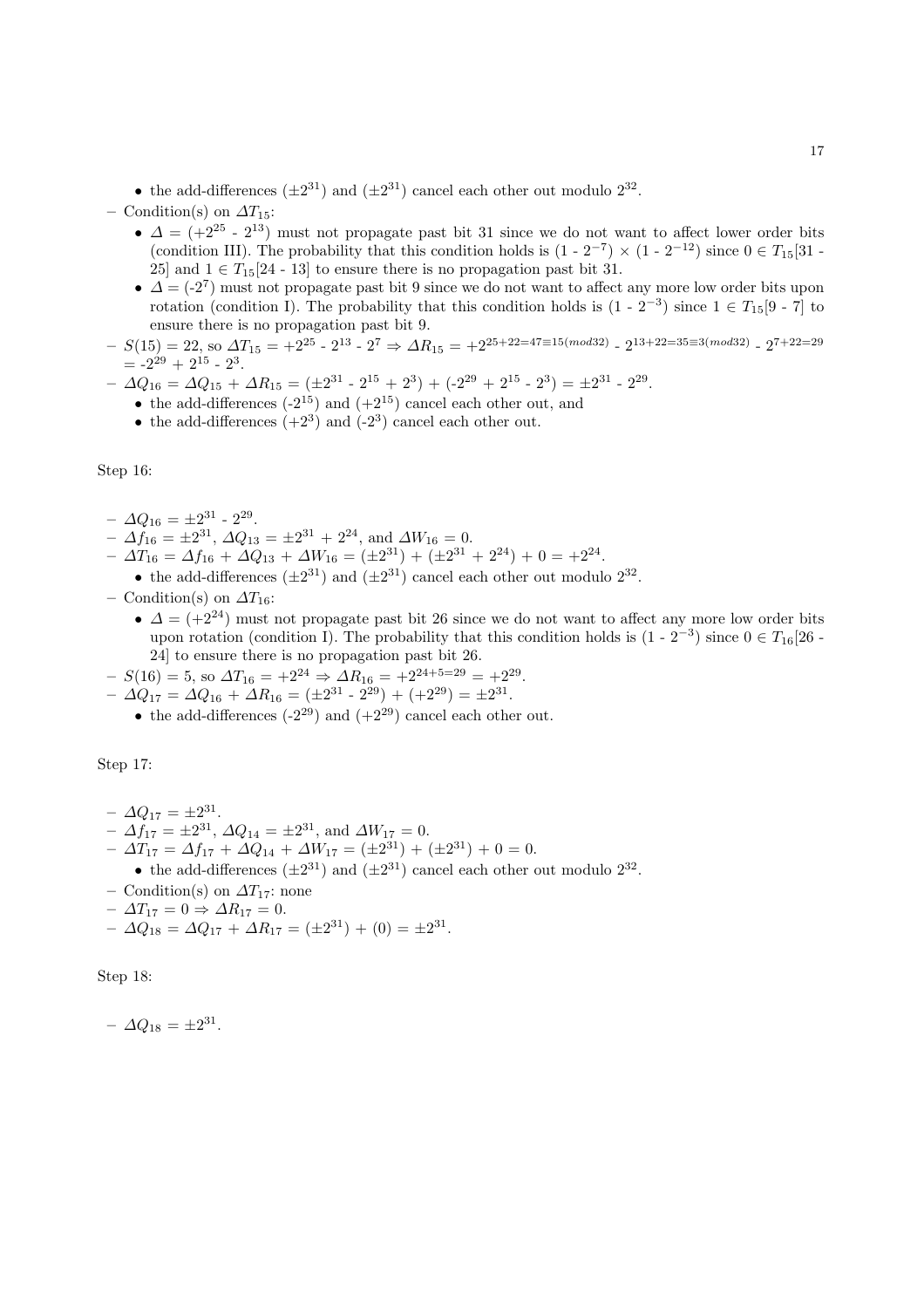- $\Delta f_{18} = \pm 2^{31}, \Delta Q_{15} = \pm 2^{31} 2^{15} + 2^3$ , and  $\Delta W_{18} = +2^{15}$ .
- $\Delta T_{18} = \Delta f_{18} + \Delta Q_{15} + \Delta W_{18} = (\pm 2^{31}) + (\pm 2^{31} 2^{15} + 2^{3}) + (\pm 2^{15}) = \pm 2^{3}.$ 
	- the add-differences  $(\pm 2^{31})$  and  $(\pm 2^{31})$  cancel each other out modulo  $2^{32}$ , and
	- the add-differences  $(-2^{15})$  and  $(+2^{15})$  cancel each other out.
- Condition(s) on  $\Delta T_{18}$ :
	- $\Delta = (+2^3)$  must not propagate past bit 17 since we do not want to affect any more low order bits upon rotation (condition I). The probability that this condition holds is  $(1 - 2^{-15})$  since  $0 \in T_{18}[17]$ - 3] to ensure there is no propagation past bit 17.
- $-S(18) = 14$ , so  $\Delta T_{18} = +2^3 \Rightarrow \Delta R_{18} = +2^{3+14} = 17 = +2^{17}$ .  $\Delta Q_{19} = \Delta Q_{18} + \Delta R_{18} = (\pm 2^{31}) + (+2^{17})$  $= \pm 2^{31} + 2^{17}.$

Step 19:

- $\Delta Q_{19} = \pm 2^{31} + 2^{17}.$
- $\Delta f_{19} = \pm 2^{31}, \Delta Q_{16} = \pm 2^{31} 2^{29}, \text{ and } \Delta W_{19} = 0.$
- $\Delta T_{19} = \Delta f_{19} + \Delta Q_{16} + \Delta W_{19} = (\pm 2^{31}) + (\pm 2^{31} 2^{29}) + 0 = -2^{29}.$
- the add-differences  $(\pm 2^{31})$  and  $(\pm 2^{31})$  cancel each other out modulo  $2^{32}$ .
- Condition(s) on  $\Delta T_{19}$ :
	- $\Delta = (-2^{29})$  must not propagate past bit 31 since we do not want to affect lower order bits (condition III). The probability that this condition holds is  $(1 - 2^{-3})$  since  $1 \in T_{19}[31 - 29]$  to ensure there is no propagation past bit 31.
- $-S(19) = 20$ , so  $\Delta T_{19} = -2^{29} \Rightarrow \Delta R_{19} = -2^{29+20=49 \equiv 17 \pmod{32}} = -2^{17}$ .
- $\Delta Q_{20} = \Delta Q_{19} + \Delta R_{19} = (\pm 2^{31} + 2^{17}) + (-2^{17}) = \pm 2^{31}.$ 
	- the add-differences  $(+2^{17})$  and  $(-2^{17})$  cancel each other out.

Steps 20 and 21:

- $\Delta Q_t = \pm 2^{31}.$  $- \Delta f_t = \pm 2^{31}, \, \Delta Q_{t-3} = \pm 2^{31}, \, \text{and } \Delta W_t = 0.$  $- \Delta T_t = \Delta f_t + \Delta Q_{t-3} + \Delta W_t = (\pm 2^{31}) + (\pm 2^{31}) + 0 = 0.$
- the add-differences  $(\pm 2^{31})$  and  $(\pm 2^{31})$  cancel each other out modulo  $2^{32}$ .
- Condition(s) on  $\Delta T_t$ : none
- $\Delta T_t = 0 \Rightarrow \Delta R_t$  0.

$$
- \Delta Q_{t+1} = \Delta Q_t + \Delta R_t = (\pm 2^{31}) + 0 = \pm 2^{31}.
$$

Step 22:

$$
- \Delta Q_{22} = \pm 2^{31}.
$$
  
\n
$$
- \Delta f_{22} = \pm 2^{31}, \Delta Q_{19} = \pm 2^{31} + 2^{17}, \text{ and } \Delta W_{22} = 0.
$$
  
\n
$$
- \Delta T_{22} = \Delta f_{22} + \Delta Q_{19} + \Delta W_{22} = (\pm 2^{31}) + (\pm 2^{31} + 2^{17}) + 0 = \pm 2^{17}.
$$

• the add-differences  $(\pm 2^{31})$  and  $(\pm 2^{31})$  cancel each other out modulo  $2^{32}$ .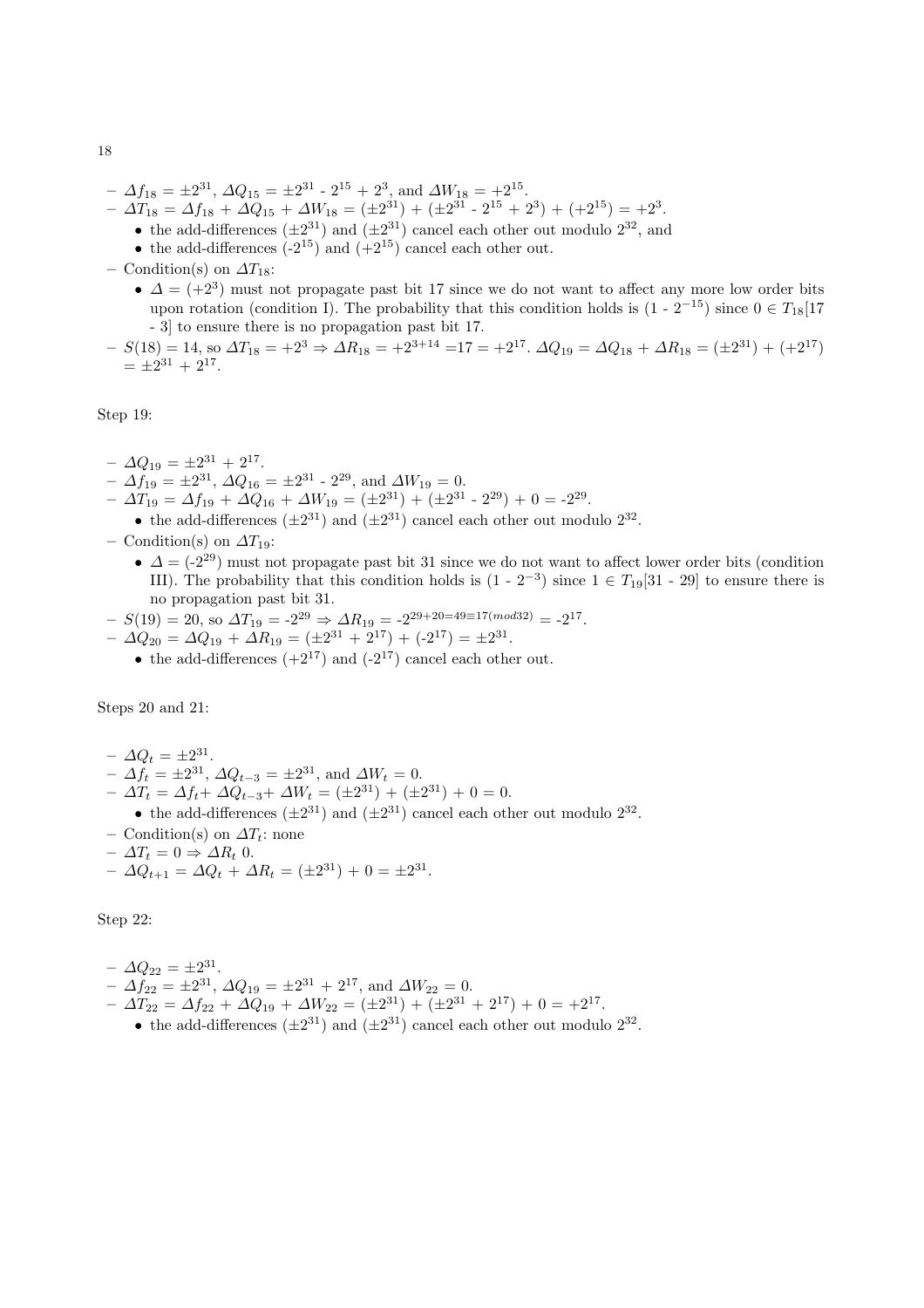– Condition(s) on  $\Delta T_{22}$ :

- $\Delta = (+2^{17})$  must not propagate past bit 17 since we do not want to affect lower order bits (condition I). The probability that this condition holds is  $(2^{-1})$  since  $T_{22}[17] = 0$  to ensure there is no propagation past bit 17.
- $-S(22) = 14$ , so  $\Delta T_{22} = +2^{17} \Rightarrow \Delta R_{22} = +2^{17+14=31} = +2^{31}$ .
- $\Delta Q_{23} = \Delta Q_{22} + \Delta R_{22} = (\pm 2^{31}) + (\pm 2^{31}) = 0.$ 
	- the add-differences  $(\pm 2^{31})$  and  $(\pm 2^{31})$  cancel each other out modulo  $2^{32}$ .

Step 23:

- $-$  Δ $Q_{23} = 0$ .
- $\Delta f_{23} = 0, \, \Delta Q_{20} = \pm 2^{31}, \text{ and } \Delta W_{23} = \pm 2^{31}.$
- $\Delta T_{23} = \Delta f_{23} + \Delta Q_{20} + \Delta W_{23} = 0 + (\pm 2^{31}) + (\pm 2^{31}) = 0.$
- the add-differences  $(\pm 2^{31})$  and  $(\pm 2^{31})$  cancel each other out modulo  $2^{32}$ .
- Condition(s) on  $\Delta T_{23}$ : none
- $\Delta T_{23} = 0 \Rightarrow \Delta R_{23} = 0.$
- $-\Delta Q_{24} = \Delta Q_{23} + \Delta R_{23} = 0 + 0 = 0.$

Step 24:

- $\Delta Q_{24} = 0.$  $- \Delta f_{24} = \pm 2^{31}, \, \Delta Q_{21} = \pm 2^{31}, \text{ and } \Delta W_{24} = 0.$  $- \Delta T_{24} = \Delta f_{24} + \Delta Q_{21} + \Delta W_{24} = (\pm 2^{31}) + (\pm 2^{31}) + 0 = 0.$ • the add-differences  $(\pm 2^{31})$  and  $(\pm 2^{31})$  cancel each other out modulo  $2^{32}$ .
- Condition(s) on  $\Delta T_{24}$ : none
- $\Delta T_{24} = 0 \Rightarrow \Delta R_{24} = 0.$
- $\Delta Q_{25} = \Delta Q_{24} + \Delta R_{24} = 0 + 0 = 0.$

Step 25:

- $\Delta Q_{25} = 0.$  $- \Delta f_{25} = 0, \, \Delta Q_{22} = \pm 2^{31}, \text{ and } \Delta W_{25} = \pm 2^{31}.$  $- \Delta T_{25} = \Delta f_{25} + \Delta Q_{22} + \Delta W_{25} = 0 + (\pm 2^{31}) + (\pm 2^{31}) = 0.$ • the add-differences  $(\pm 2^{31})$  and  $(\pm 2^{31})$  cancel each other out modulo  $2^{32}$ . – Condition(s) on  $\Delta T_{25}$ : none  $- \Delta T_{25} = 0 \Rightarrow \Delta R_{25} = 0.$
- $\Delta Q_{26} = \Delta Q_{25} + \Delta R_{25} = 0 + 0 = 0.$

Steps 26 to 33: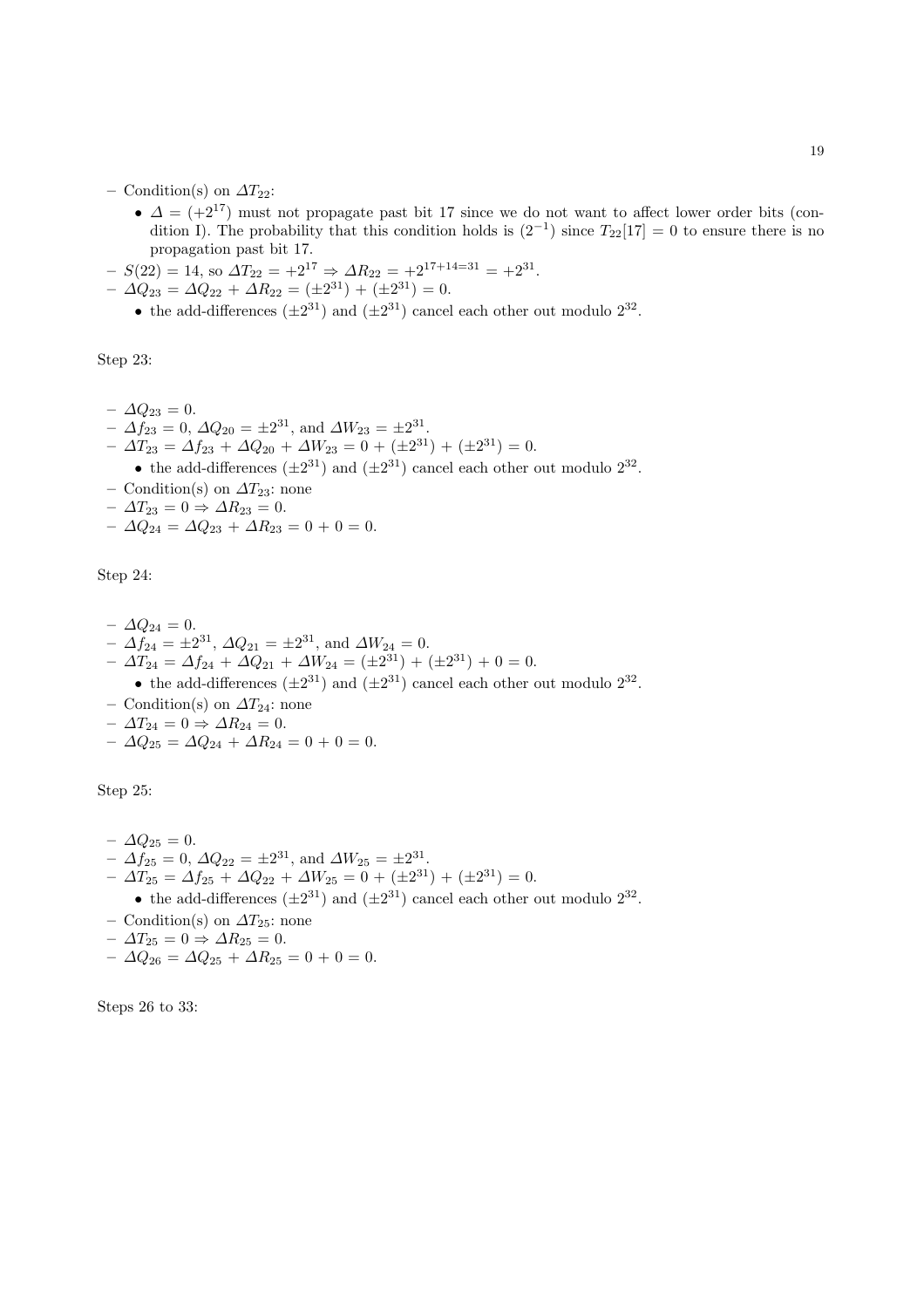–  $\varDelta Q_t = 0$ . –  $\Delta f_t = \Delta Q_{t-3} = \Delta W_t = 0.$  $-ΔT_t = Δf_t + ΔQ_{t-3} + ΔW_t = 0 + 0 + 0 = 0.$ – Condition(s) on  $\Delta T_t$ : none  $-\Delta T_t = 0 \Rightarrow \Delta R_t = 0.$  $- \Delta Q_{t+1} = \Delta Q_t + \Delta R_t = 0 + 0 = 0.$ 

Step 34:

- $-\Delta Q_{34} = 0.$
- $\Delta f_{34} = 0, \, \Delta Q_{31} = 0, \text{ and } \Delta W_{34} = +2^{15}.$
- $\Delta T_{34} = \Delta f_{34} + \Delta Q_{31} + \Delta W_{34} = 0 + 0 + (+2^{15}) = +2^{15}.$
- Condition(s) on  $\Delta T_{34}$ :
	- $\Delta = (+2^{15})$  must not propagate past bit 15 since we do not want to affect lower order bits (condition I). The probability that this condition holds is  $(2^{-1})$  since  $T^{34}[15] = 0$  to ensure there is no propagation past bit 15.
- $-S(34) = 16$ , so  $\Delta T_{34} = +2^{15} \Rightarrow \Delta R_{34} = +2^{15+16=31} = +2^{31}$ .  $- \Delta Q_{35} = \Delta Q_{34} + \Delta R_{34} = 0 + (\pm 2^{31}) = \pm 2^{31}.$
- 

Step 35:

$$
-\Delta Q_{35} = \pm 2^{31}.
$$
  
\n
$$
-\Delta f_{35} = \pm 2^{31}, \Delta Q_{32} = 0, \text{ and } \Delta W_{35} = \pm 2^{31}.
$$
  
\n
$$
-\Delta T_{35} = \Delta f_{35} + \Delta Q_{32} + \Delta W_{35} = (\pm 2^{31}) + 0 + (\pm 2^{31}) = 0.
$$
  
\n• the add-differences  $(\pm 2^{31})$  and  $(\pm 2^{31})$  cancel each other out modulo  $2^{32}$ .  
\n- Condition(s) on  $\Delta T_{35}$ : none  
\n
$$
-\Delta T_{35} = 0 \Rightarrow \Delta R_{35} = 0.
$$

 $- \Delta Q_{36} = \Delta Q_{35} + \Delta R_{35} = (\pm 2^{31}) + 0 = \pm 2^{31}.$ 

Step 36:

$$
-\Delta Q_{36} = \pm 2^{31}.
$$
  
\n
$$
-\Delta f_{36} = 0, \Delta Q_{33} = 0, \text{ and } \Delta W_{36} = 0.
$$
  
\n
$$
-\Delta T_{36} = \Delta f_{36} + \Delta Q_{33} + \Delta W_{36} = 0 + 0 + 0 = 0.
$$
  
\n
$$
-\text{Condition(s) on } \Delta T_{36}: \text{ none}
$$
  
\n
$$
-\Delta T_{36} = 0 \Rightarrow \Delta R_{36} = 0.
$$
  
\n
$$
-\Delta Q_{37} = \Delta Q_{36} + \Delta R_{36} = (\pm 2^{31}) + 0 = \pm 2^{31}.
$$

Step 37: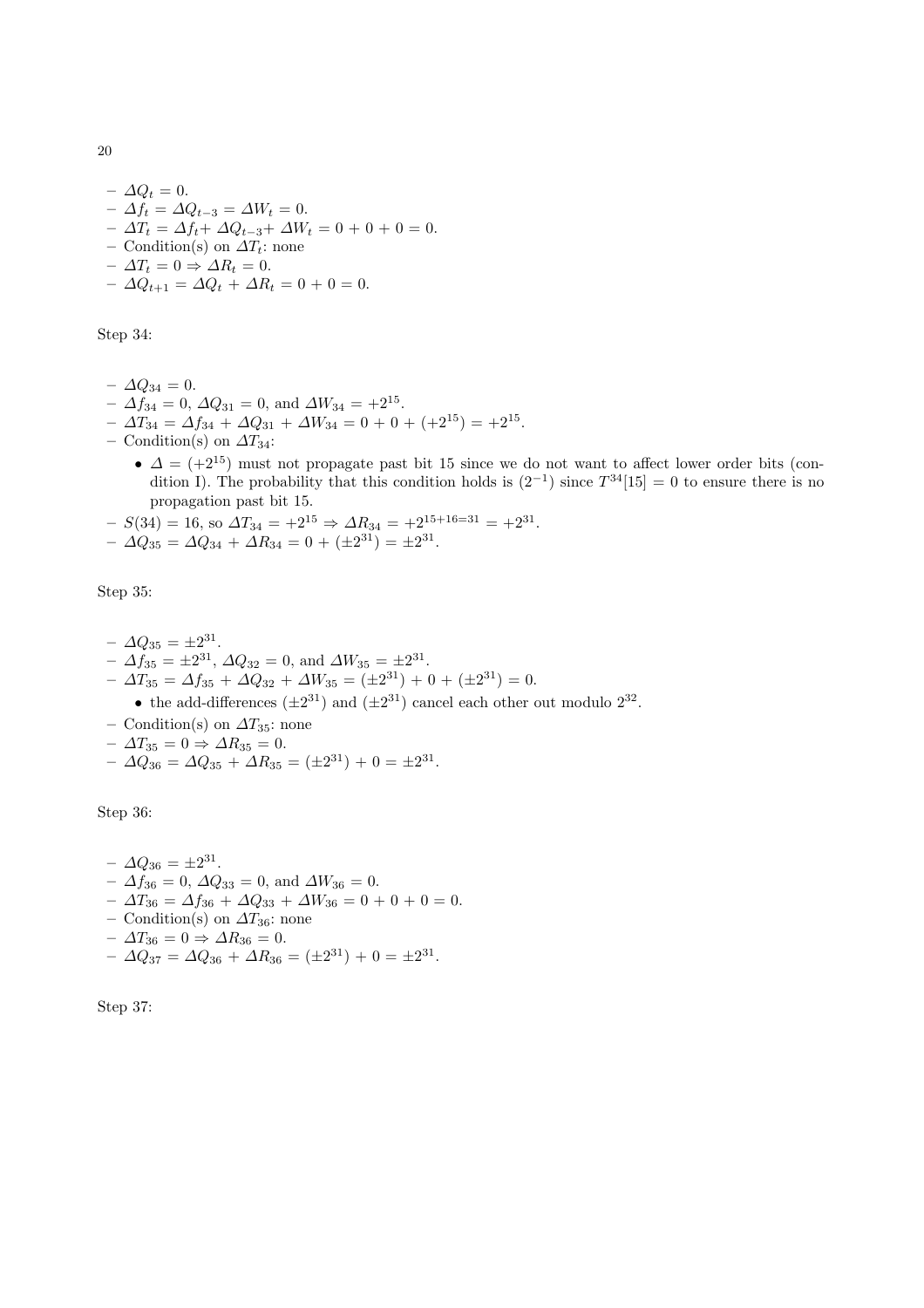- $\Delta Q_{37} = \pm 2^{31}$ .  $- \Delta f_{37} = \pm 2^{31}, \Delta Q_{34} = 0$ , and  $\Delta W_{37} = \pm 2^{31}.$  $- \Delta T_{37} = \Delta f_{37} + \Delta Q_{34} + \Delta W_{37} = (\pm 2^{31}) + 0 + (\pm 2^{31}) = 0.$ • the add-differences  $(\pm 2^{31})$  and  $(\pm 2^{31})$  cancel each other out modulo  $2^{32}$ . – Condition(s) on  $\Delta T_{37}$ : none
- $\Delta T_{37} = 0 \Rightarrow \Delta R_{37} = 0.$
- $\Delta Q_{38} = \Delta Q_{37} + \Delta R_{37} = (\pm 2^{31}) + 0 = \pm 2^{31}.$

Steps 38 to 49:

 $- \Delta Q_t = \pm 2^{31}$ .  $- \Delta f_t = \pm 2^{31}, \, \Delta Q_{t-3} = \pm 2^{31}, \, \text{and } \Delta W_t = 0.$  $- \Delta T_t = \Delta f_t + \Delta Q_{t-3} + \Delta W_t = (\pm 2^{31}) + (\pm 2^{31}) + 0 = 0.$ • the add-differences  $(\pm 2^{31})$  and  $(\pm 2^{31})$  cancel each other out modulo  $2^{32}$ . – Condition(s) on  $\Delta T_t$ : none  $- \Delta T_t = 0 \Rightarrow \Delta R_t = 0.$  $- \Delta Q_{t+1} = \Delta Q_t + \Delta R_t = (\pm 2^{31}) + 0 = 0.$ 

Step 50:

- $\Delta Q_{50} = \pm 2^{31}$ .  $- \Delta f_{50} = 0, \, \Delta Q_{47} = \pm 2^{31}, \text{ and } \Delta W_{50} = \pm 2^{31}.$  $- \Delta T_{50} = \Delta f_{50} + \Delta Q_{47} + \Delta W_{50} = 0 + (\pm 2^{31}) + (\pm 2^{31}) = 0.$
- the add-differences  $(\pm 2^{31})$  and  $(\pm 2^{31})$  cancel each other out modulo  $2^{32}$ .
- Condition(s) on  $\Delta T_{50}$ : none
- $-\Delta T_{50} = 0 \Rightarrow \Delta R_{50} = 0.$
- $\Delta Q_{51} = \Delta Q_{50} + \Delta R_{50} = (\pm 2^{31}) + 0 = \pm 2^{31}.$

Steps 51 to 59:

 $- \Delta Q_t = \pm 2^{31}.$  $- \Delta f_t = \pm 2^{31}, \, \Delta Q_{t-3} = \pm 2^{31}, \, \text{and } \Delta W_t = 0.$  $- \Delta T_t = \Delta f_t + \Delta Q_{t-3} + \Delta W_t = (\pm 2^{31}) + (\pm 2^{31}) + 0 = 0.$ • the add-differences  $(\pm 2^{31})$  and  $(\pm 2^{31})$  cancel each other out modulo  $2^{32}$ . – Condition(s) on  $\Delta T_t$ : none  $- \Delta T_t = 0 \Rightarrow \Delta R_t = 0.$  $- \Delta Q_{t+1} = \Delta Q_t + \Delta R_t = (\pm 2^{31}) + 0 = 0.$ 

Step 60: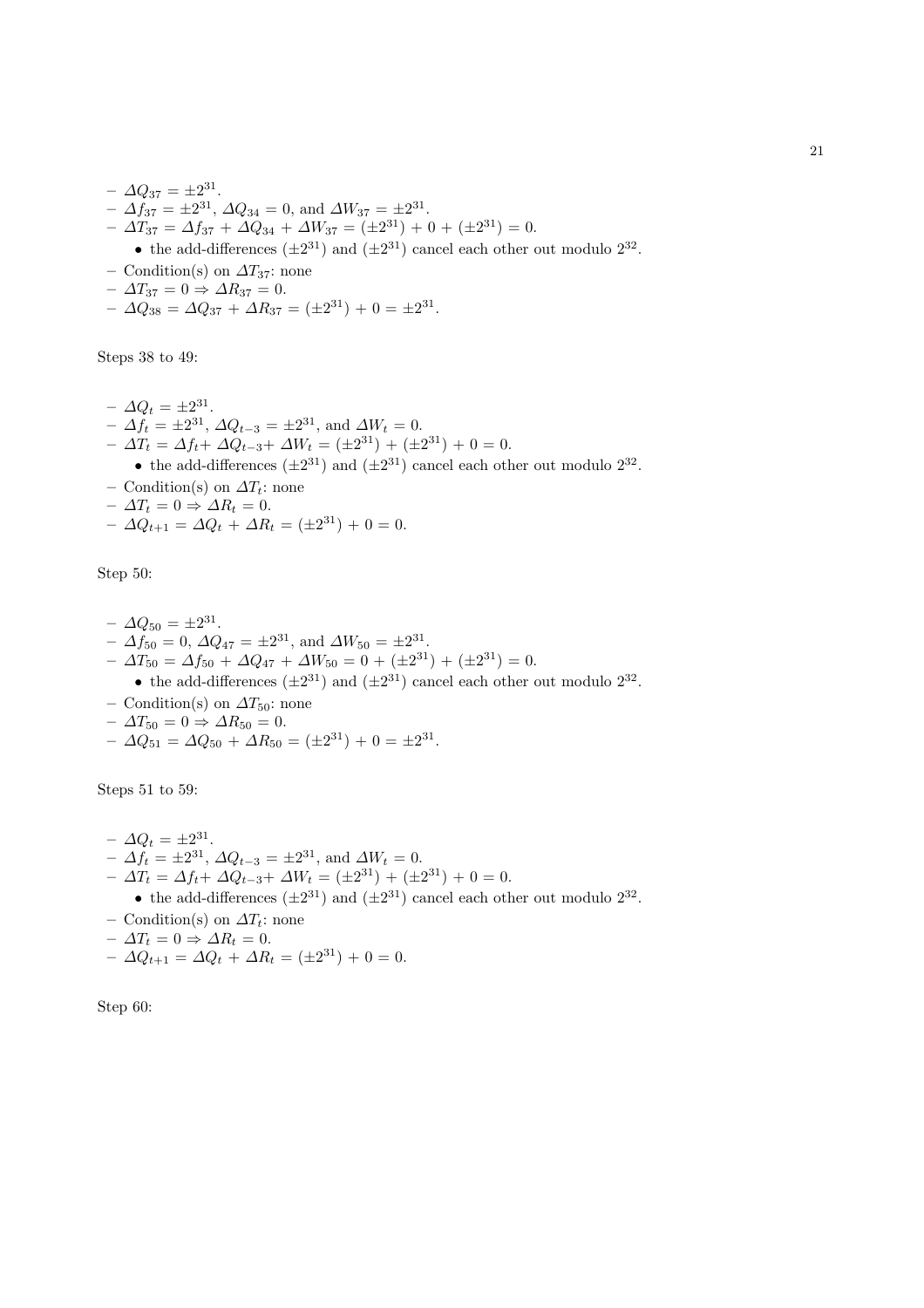- $\Delta Q_{60} = \pm 2^{31}$ .
- $\Delta f_{60} = 0, \, \Delta Q_{58} = \pm 2^{31}, \text{ and } \Delta W_{60} = \pm 2^{31}.$
- $\Delta T_{60} = \Delta f_{60} + \Delta Q_{58} + \Delta W_{60} = 0 + (\pm 2^{31}) + (\pm 2^{31}) = 0.$ 
	- the add-differences  $(\pm 2^{31})$  and  $(\pm 2^{31})$  cancel each other out modulo  $2^{32}$ .
- Condition(s) on  $\Delta T_{60}$ : none
- $\Delta T_{60} = 0 \Rightarrow \Delta R_{60} = 0.$
- $\Delta Q_{61} = \Delta Q_{60} + \Delta R_{60} = (\pm 2^{31}) + 0 = \pm 2^{31}.$

Step 61:

- $\Delta Q_{61} = \pm 2^{31}.$
- $\Delta f_{61} = \pm 2^{31}, \, \Delta Q_{58} = \pm 2^{31}, \, \text{and } \Delta W_{61} = +2^{15}.$
- $\Delta T_{61} = \Delta f_{61} + \Delta Q_{58} + \Delta W_{61} = (\pm 2^{31}) + (\pm 2^{31}) + (+2^{15}) = +2^{15}.$ 
	- the add-differences  $(\pm 2^{31})$  and  $(\pm 2^{31})$  cancel each other out modulo  $2^{32}$ .
- Condition(s) on  $\Delta T_{61}$ :
	- $\Delta = (+2^{15})$  must not propagate past bit 21 since we do not want to affect lower order bits (condition I). The probability that this condition holds is  $(1 - 2^{-7})$  since  $0 \in \Delta T_{61}[21 - 15]$  to ensure there is no propagation past bit 21.

$$
- S(61) = 10, \text{ so } \Delta T_{61} = +2^{15} \Rightarrow \Delta R_{61} = +2^{15+10=25} = +2^{25}.
$$
  

$$
- \Delta Q_{62} = \Delta Q_{61} + \Delta R_{61} = (\pm 2^{31}) + (+2^{25}) = \pm 2^{31} + 2^{25}.
$$

Steps 62 to 63:

- $\Delta Q_t = \pm 2^{31} + 2^{25}.$
- $\Delta f_t = \pm 2^{31}, \, \Delta Q_{t-3} = \pm 2^{31}, \, \text{and } \Delta W_t = 0.$
- $\Delta T_t = \Delta f_t + \Delta Q_{t-3} + \Delta W_t = (\pm 2^{31}) + (\pm 2^{31}) + 0 = 0.$ 
	- the add-differences  $(\pm 2^{31})$  and  $(\pm 2^{31})$  cancel each other out modulo  $2^{32}$ .
- Condition(s) on  $\Delta T_t$ : none
- $-\Delta T_t = 0 \Rightarrow \Delta R_t = 0.$
- $\Delta Q_{t+1} = \Delta Q_t + \Delta R_t = (\pm 2^{31} + 2^{25}) + 0 = \pm 2^{31} + 2^{25}.$

Assuming that all of our conditions are met, the final result of the differential for the first block is

$$
\begin{aligned}\n\Delta Q_{61} &= \Delta IHV^{(1)}[0] = \pm 2^{31}, \\
\Delta Q_{62} &= \Delta IHV^{(1)}[3] = \pm 2^{31} + 2^{25}, \\
\Delta Q_{63} &= \Delta IHV^{(1)}[2] = \pm 2^{31} + 2^{25}, \\
\Delta Q_{64} &= \Delta IHV^{(1)}[1] = \pm 2^{31} + 2^{25}.\n\end{aligned}
$$

Thus, we have: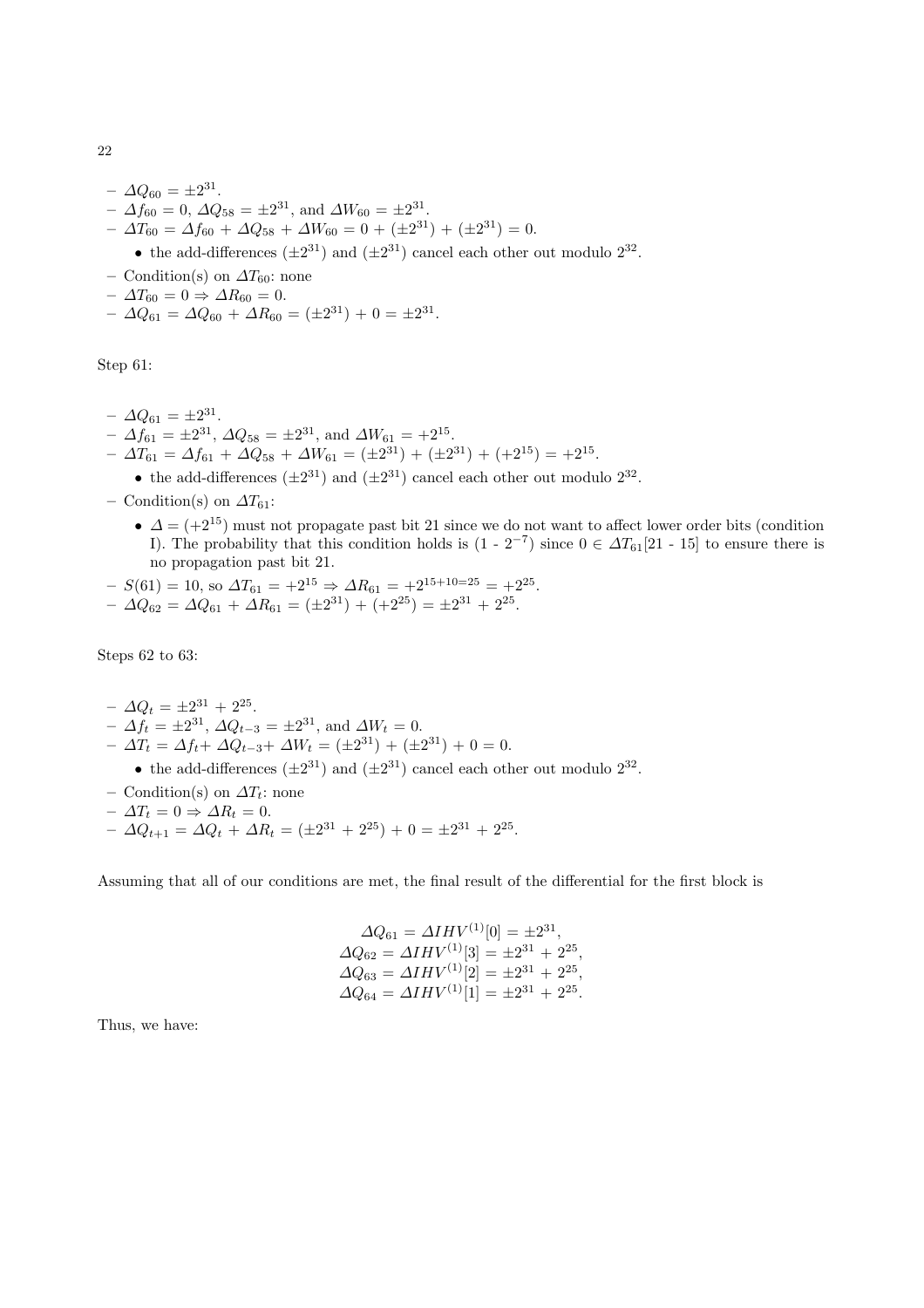$$
\Delta IHV^{(1)}[0] = \Delta IHV^{(0)}[0] + \Delta Q_{61} = (0) + (\pm 2^{31}) = \pm 2^{31},
$$
  
\n
$$
\Delta IHV^{(1)}[3] = \Delta IHV^{(0)}[3] + \Delta Q_{62} = (0) + (\pm 2^{31} + 2^{25}) = \pm 2^{31} + 2^{25},
$$
  
\n
$$
\Delta IHV^{(1)}[2] = \Delta IHV^{(0)}[2] + \Delta Q_{63} = (0) + (\pm 2^{31} + 2^{25}) = \pm 2^{31} + 2^{25},
$$
  
\n
$$
\Delta IHV^{(1)}[1] = \Delta IHV^{(0)}[1] + \Delta Q_{64} = (0) + (\pm 2^{31} + 2^{25}) = \pm 2^{31} + 2^{25}.
$$

The second block begins with

$$
\Delta IHV^{(1)}[0] = (0) + (\pm 2^{31}) = \pm 2^{31},
$$
  
\n
$$
\Delta IHV^{(1)}[3] = (0) + (\pm 2^{31} + 2^{25}) = \pm 2^{31} + 2^{25},
$$
  
\n
$$
\Delta IHV^{(1)}[2] = (0) + (\pm 2^{31} + 2^{25}) = \pm 2^{31} + 2^{25},
$$
  
\n
$$
\Delta IHV^{(1)}[1] = (0) + (\pm 2^{31} + 2^{25}) = \pm 2^{31} + 2^{25}.
$$

# 6.3 Description of the Second Block of the Differential

Step 0:

- $\Delta Q_0 = \Delta IHV^{(1)}[1] = \pm 2^{31} + 2^{25}.$
- $-\Delta f_0 = \pm 2^{31}, \Delta Q_{-3} = \Delta IHV^{(1)}[0] = \pm 2^{31}, \text{ and } \Delta W_0 = 0.$
- $\Delta T_0 = \Delta f_0 + \Delta Q_{-3} + \Delta W_0 = (\pm 2^{31}) + (\pm 2^{31}) + 0 = 0.$ 
	- the add-differences  $(\pm 2^{31})$  and  $(\pm 2^{31})$  cancel each other out modulo  $2^{32}$ .
- Condition(s) on  $\Delta T_0$ : none
- $\Delta T_0 = 0 \Rightarrow \Delta R_0 = 0.$
- $\Delta Q_1 = \Delta Q_0 + \Delta R_0 = (\pm 2^{31} + 2^{25}) + 0 = \pm 2^{31} + 2^{25}.$

Step 1:

- $\Delta Q_1 = \pm 2^{31} + 2^{25}.$
- $-\Delta f_1 = \pm 2^{31}, \Delta Q_{-2} = \Delta IHV^{(1)}[3] = \pm 2^{31} + 2^{25}, \text{ and } \Delta W_1 = 0.$
- $\Delta T_1 = \Delta f_1 + \Delta Q_{-2} + \Delta W_1 = (\pm 2^{31}) + (\pm 2^{31} + 2^{25}) + 0 = \pm 2^{25}.$ 
	- the add-differences  $(\pm 2^{31})$  and  $(\pm 2^{31})$  cancel each other out modulo  $2^{32}$ .
- Condition(s) on  $\Delta T_1$ :
	- $\Delta = (+2^{25})$  must not propagate past bit 31 since we do not want to affect lower order bits (condition III). The probability that this condition holds is  $(1 - 2^{-7})$  since 0  $T_1[31 - 25]$  to ensure there is no propagation past bit 31.

.

$$
-S(1) = 12
$$
, so  $\Delta T_1 = +2^{25} \Rightarrow \Delta R_1 = +2^{25+12=37\equiv 5(mod32)} = +2^5$ .

$$
- \Delta Q_2 = \Delta Q_1 + \Delta R_1 = (\pm 2^{31} + 2^{25}) + (+2^5) = \pm 2^{31} + 2^{25} + 2^5.
$$

Step 2:

$$
-\Delta Q_2 = \pm 2^{31} + 2^{25} + 2^5.
$$
  
\n
$$
-\Delta f_2 = +2^{25}, \Delta Q_{-1} = \Delta IHV^{(1)}[2] = \pm 2^{31} + 2^{25}, \text{ and } \Delta W_2 = 0.
$$
  
\n
$$
-\Delta T_2 = \Delta f_2 + \Delta Q_{-1} + \Delta W_2 = (+2^{25}) + (\pm 2^{31} + 2^{25}) + 0 = \pm 2^{31} + 2^{26}
$$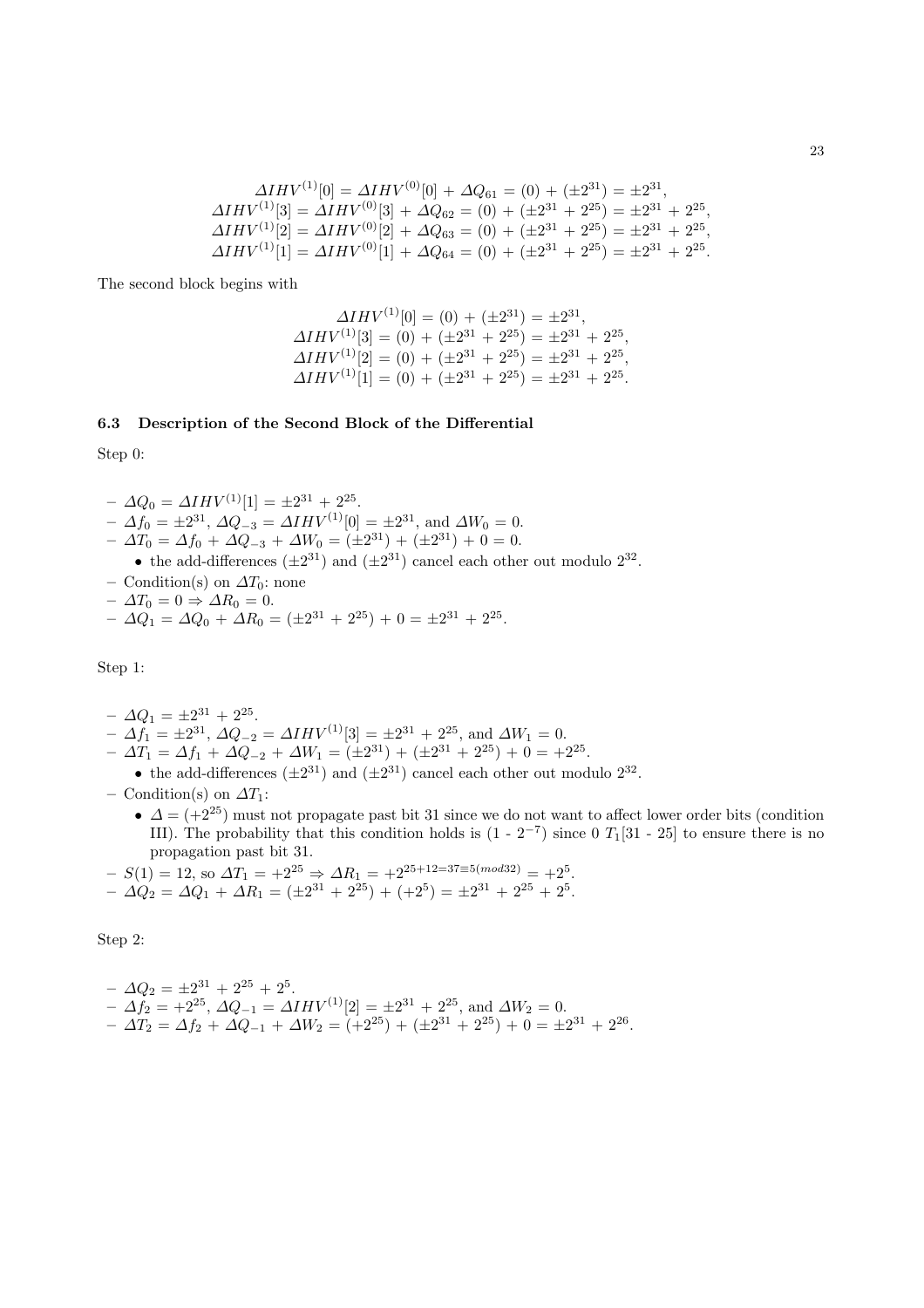• the add-differences  $(+2^{25})$  and  $(+2^{25})$  combine to yield  $(+2^{26})$ .

– Condition(s) on  $\Delta T_2$ :

- $\Delta T_2[31] = 0$  ensures that the add difference is  $+2^{31}$  (condition III). The probability that this condition holds is  $(2^{-1})$  since  $\Delta T_2[31] = 0$  rather than  $T_2[31] = (0, 1)$ .
- $\Delta = (+2^{26})$  must not propagate past bit 31 since we do not want to affect lower order bits (condition III). The probability that this condition holds is  $(1 - 2^{-6})$  since  $0 \in T_2[31 - 26]$  to ensure there is no propagation past bit 31.

 $-S(2) = 17$ , so  $\Delta T_2 = +2^{31} + 2^{26} \Rightarrow \Delta R_2 = +2^{31+17=48 \equiv 16 (mod 32)} + 2^{26+17=43 \equiv 11 (mod 32)} = +2^{16} + 2^{11}$ .  $- \Delta Q_3 = \Delta Q_2 + \Delta R_2 = (\pm 2^{31} + 2^{25} + 2^5) + (+2^{16} + 2^{11}) = \pm 2^{31} + 2^{25} + 2^{16} + 2^{11} + 2^5$ 

Step 3:

- $\Delta Q_3 = \pm 2^{31} + 2^{25} + 2^{16} + 2^{11} + 2^5.$
- $\Delta f_3 = \pm 2^{31}$   $2^{27} + 2^{25}$   $2^{21}$   $2^{11}$ ,  $\Delta Q_0 = \Delta IHV^{(1)}[1] = \pm 2^{31} + 2^{25}$ , and  $\Delta W_3$ .
- $\Delta T_3 = \Delta f_3 + \Delta Q_0 + \Delta W_3 = (\pm 2^{31} 2^{27} + 2^{25} 2^{21} 2^{11}) + (\pm 2^{31} + 2^{25}) + 0 = -2^{26} 2^{21} 2^{11}$ 
	- the add-differences  $(\pm 2^{31})$  and  $(\pm 2^{31})$  cancel each other out modulo  $2^{32}$ , and
	- the add-differences  $(-2^{27})$ ,  $(+2^{25})$ , and  $(+2^{25})$  combine to yield  $(-2^{26})$ .
- Condition(s) on  $\Delta T_3$ :
	- $\Delta = (-2^{26} 2^{21} 2^{11})$  must not propagate past bit 31 since we do not want to affect lower order bits (condition III). The probability that this condition holds is  $(1 - 2^{-6}) \times (1 - 2^{-5}) \times (1 - 2^{-10})$  since  $1 \in T_3[31 - 26], 1 \in T_3[25 - 21],$  and  $1 \in T_3[20 - 11]$  to ensure there is no propagation past bit 31.
- $-S(3) = 22$ , so  $\Delta T_3 = -2^{26} 2^{21} 2^{11} \Rightarrow \Delta R_3 = -2^{26+22=48 \equiv 16 (mod 32)} 2^{21+22=43 \equiv 11 (mod 32)} 2^{11+22=33 \equiv 1 (mod 32)}$  $= -2^{16} - 2^{11} - 2^1.$
- $\Delta Q_4 = \Delta Q_3 + \Delta R_3 = (\pm 2^{31} + 2^{25} + 2^{16} + 2^{11} + 2^5) + (-2^{16} 2^{11} 2^1) = \pm 2^{31} + 2^{25} + 2^5 2^1$ 
	- the add-differences  $(+2^{16})$  and  $(-2^{16})$  cancel each other out, and
	- the add-differences  $(+2^{11})$  and  $(-2^{11})$  cancel each other out.

Step 4:

- $\Delta Q_4 = \pm 2^{31} + 2^{25} + 2^5 2^1$ .
- $\Delta f_4 = +2^{30} + 2^{26} 2^{18} + 2^2 + 2^1$ ,  $\Delta Q_1 = \pm 2^{31} + 2^{25}$ , and  $\Delta W_4 = \pm 2^{31}$ .
- $\Delta T_4 = \Delta f_4 + \Delta Q_1 + \Delta W_4 = (+2^{30} + 2^{26} 2^{18} + 2^2 + 2^1) + (\pm 2^{31} + 2^{25}) + (\pm 2^{31}) = +2^{30} + 2^{26} +$  $2^{25}$  -  $2^{18}$  +  $2^3$  -  $2^1$ .
	- the add-differences  $(\pm 2^{31})$  and  $(\pm 2^{31})$  cancel each other out modulo  $2^{32}$ .
- Condition(s) on  $\Delta T_4$ :
	- $\Delta = (+2^{30} + 2^{26} + 2^{25})$  must not propagate past bit 31 since we do not want to affect lower order bits (condition III). The probability that this condition holds is  $(1 - 2^{-2}) \times (1 - 2^{-4}) \times (2^{-1})$  since  $0 \in T_4[31, 30], 0 \in T_4[29 - 2^6],$  and  $T_4[25] = 0$  to ensure there is no propagation past bit 31.
	- $\bullet$   $\Delta = (-2^{18} + 2^3 2^1)$  must not propagate past bit 24 since we do not want to affect lower order bits (condition I). The probability that this condition holds is  $(1 - 2^{-7}) \times (1 - 2^{-15}) \times (1 - 2^{-2})$  since 1  $\in T_4[24 \cdot 18]$ ,  $0 \in T_4[17 \cdot 3]$ , and  $1 \in T_4[2, 1]$  to ensure there is no propagation past bit 24.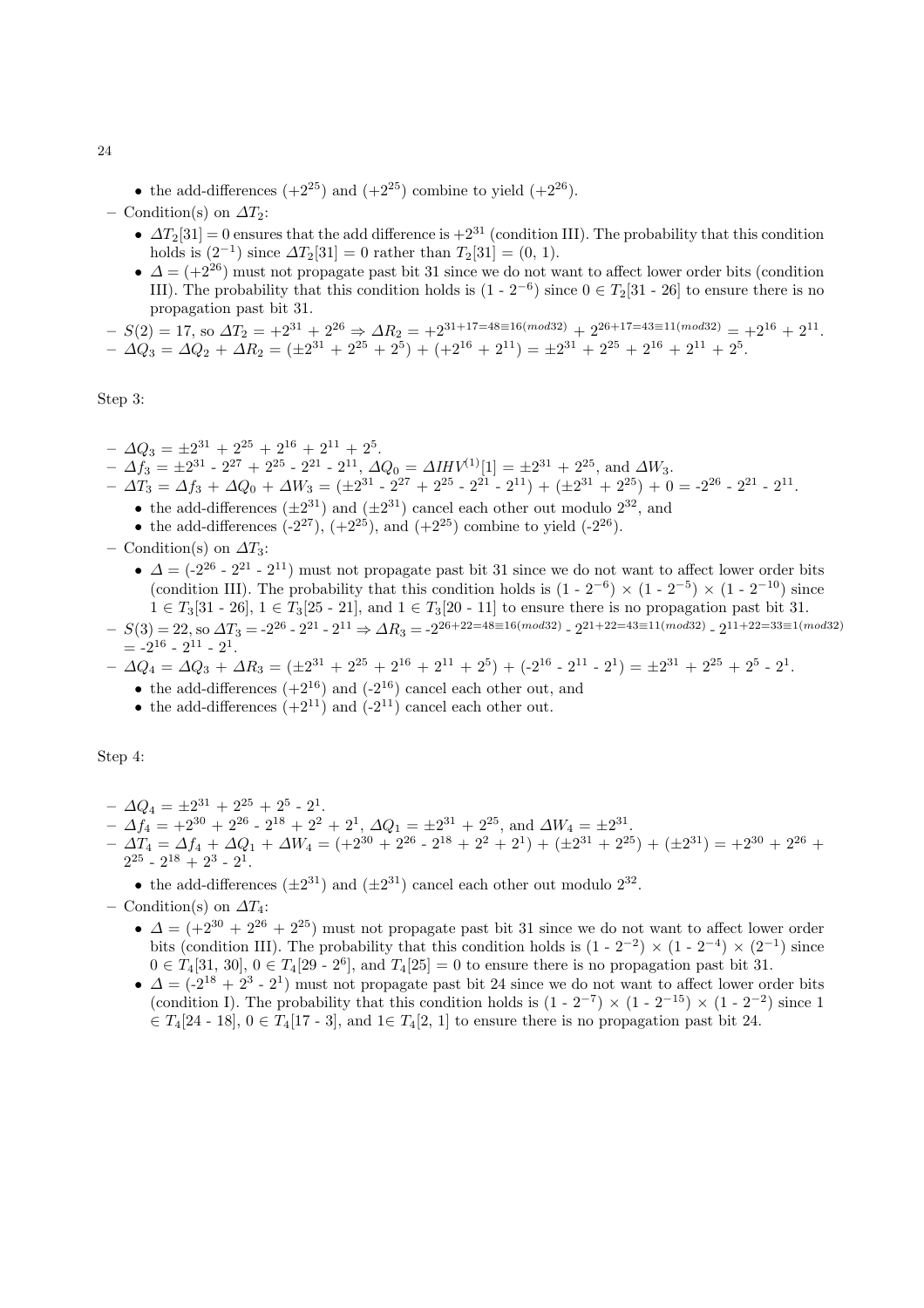$-S(4) = 7$ , so  $\Delta T_4 = +2^{30} + 2^{26} + 2^{25} - 2^{18} + 2^3 - 2^1 \Rightarrow \Delta R_4 = +2^{30+7=37 \equiv 5 (mod 32)} + 2^{26+7=33 \equiv 1 (mod 32)}$  $+ 2^{25+7=32 \equiv 0 (mod 32)} - 2^{18+7=25} + 2^{3+7=10} - 2^{1+7=8} = -2^{25} + 2^{10} - 2^8 + 2^5 + 2^1 + 2^0$ 

 $- \Delta Q_5 = \Delta Q_4 + \Delta R_4 = (\pm 2^{31} + 2^{25} + 2^5 \cdot 2^1) + (-2^{25} + 2^{10} \cdot 2^8 + 2^5 \cdot 2^1 + 2^0) = \pm 2^{31} + 2^{10} \cdot 2^8 +$  $2^6 + 2^0$ .

- the add-differences  $(+2^{25})$  and  $(-2^{25})$  cancel each other out,
- the add-differences  $(+2^5)$  and  $(+2^5)$  combine to yield  $(+2^6)$ , and
- the add-differences  $(-2^1)$  and  $(+2^1)$  cancel each other out.

Step 5:

- $\Delta Q_5 = \pm 2^{31} + 2^{10} 2^8 + 2^6 + 2^0.$
- $-$  Δ $f_5 = +2^{30} + 2^{28} 2^{26} 2^{25} 2^{20} 2^8 2^5 2^4$ , Δ $Q_2 = ±2^{31} + 2^{25} + 2^5$ , and ΔW<sub>5</sub>.

$$
-\Delta T_5 = \Delta f_5 + \Delta Q_2 + \Delta W_5 = (+2^{30} + 2^{28} - 2^{26} - 2^{25} - 2^{20} - 2^8 - 2^5 - 2^4) + (\pm 2^{31} + 2^{25} + 2^5) + 0 =
$$
  
-2<sup>30</sup> + 2<sup>28</sup> - 2<sup>26</sup> - 2<sup>20</sup> - 2<sup>8</sup> - 2<sup>4</sup>.

- the add-differences  $(+2^{30})$  and  $(\pm 2^{31})$  combine to yield  $(-2^{30})$  modulo  $2^{32}$ ,
- the add-differences  $(-2^{25})$  and  $(+2^{25})$  cancel each other out, and
- the add-differences  $(-2^5)$  and  $(+2^5)$  cancel each other out.
- Condition(s) on  $\Delta T_5$ :
	- $\Delta = (-2^{30} + 2^{28} 2^{26} 2^{20})$  must not propagate past bit 31 since we do not want to affect lower order bits (condition III). The probability that this condition holds is  $(1 - 2^{-2}) \times (1 - 2^{-2}) \times (1 (2^{-2}) \times (1 - 2^{-6})$  since  $1 \in T_5[31, 30], 0 \in T_5[29, 28], 1 \in T_5[27, 2^6]$ , and  $1 \in T_5[25 - 20]$  to ensure there is no propagation past bit 31.
	- $\bullet$   $\Delta = (-2^8 2^4)$  must not propagate past bit 19 since we do not want to affect lower order bits (condition I). The probability that this condition holds is  $(1 - 2^{-12}) \times (1 - 2^{-4})$  since  $1 \in T_5[19 - 8]$ and  $1 \in T_5[7 - 4]$  to ensure there is no propagation past bit 19.

 $-S(5) = 12$ , so  $\Delta T_5 = -2^{30} + 2^{28} - 2^{26} - 2^{20} - 2^8 - 2^4 \Rightarrow \Delta R_5 = -2^{30+12=42 \equiv 10 (mod 32)} + 2^{28+12=40 \equiv 8 (mod 32)}$  $-2^{26+12=38\equiv 6(mod 32)} - 2^{20+12=32\equiv 0(mod 32)} - 2^{8+12=20} - 2^{4+12=16} = -2^{20} - 2^{16} - 2^{10} + 2^8 - 2^6 - 2^0$ 

- $\Delta Q_6 = \Delta Q_5 + \Delta R_5 = (\pm 2^{31} + 2^{10} 2^8 + 2^6 + 2^0) + (-2^{20} 2^{16} 2^{10} + 2^8 2^6 2^0) = \pm 2^{31} 2^{20} 2^{16}.$ • the add-differences  $(+2^{10})$  and  $(-2^{10})$  cancel each other out,
	- the add-differences  $(-2^8)$  and  $(+2^8)$  cancel each other out, and
	- the add-differences  $(+2^6)$  and  $(-2^6)$  cancel each other out.
	- the add-differences  $(+2^0)$  and  $(-2^0)$  cancel each other out.

# Step 6:

- $\Delta Q_6 = \pm 2^{31} 2^{20} 2^{16}.$
- $\Delta f_6 = -2^{25} 2^{21} 2^{16} 2^{11} 2^{10} 2^5 + 2^3$ ,  $\Delta Q_3 = \pm 2^{31} + 2^{25} + 2^{16} + 2^{11} + 2^5$ , and  $\Delta W_6 = 0$ .
- $\Delta T_6 = \Delta f_6 + \Delta Q_3 + \Delta W_6 = (-2^{25} 2^{21} 2^{16} 2^{11} 2^{10} 2^5 + 2^3) + (\pm 2^{31} + 2^{25} + 2^{16} + 2^{11} + 2^5)$  $+ 0 = \pm 2^{31} - 2^{21} - 2^{10} + 2^3$ .
	- the add-differences  $(-2^{25})$  and  $(+2^{25})$  cancel each other out,
	- the add-differences  $(-2^{16})$  and  $(+2^{16})$  cancel each other out,
	- the add-differences  $(-2^{11})$  and  $(+2^{11})$  cancel each other out, and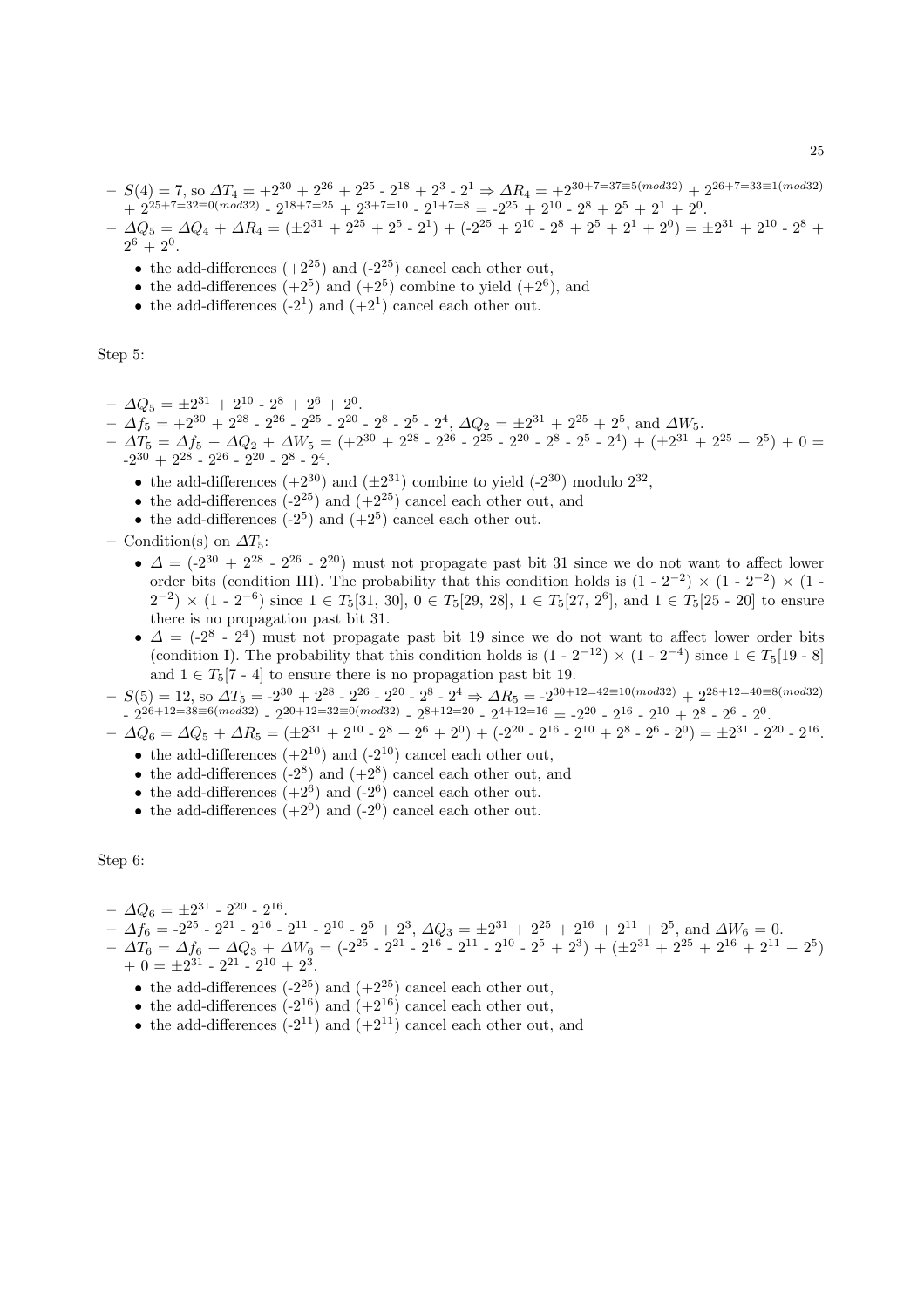• the add-differences  $(-2^5)$  and  $(+2^5)$  cancel each other out.

– Condition(s) on  $\Delta T_6$ :

- $\Delta T_6[31] = 0$  ensures that the add difference is  $+2^{31}$  (condition III). The probability that this condition holds is  $(2^{-1})$  since  $\Delta T_6[31] = 0$  rather than  $T_6[31] = (0, 1)$ .
- $\Delta = (-2^{21})$  must not propagate past bit 31 since we do not want to affect lower order bits (condition III). The probability that this condition holds is  $(1 - 2^{-1}1)$  since  $1 \in T_6[31 - 21]$  to ensure there is no propagation past bit 31.
- $\Delta = (-2^{10} + 2^3)$  must not propagate past bit 14 since we do not want to affect lower order bits (condition I). The probability that this condition holds is  $(1 - 2^{-5}) \times (1 - 2^{-7})$  since  $1 \in T_6[14 - 10]$ and  $0 \in T_6[9-3]$  to ensure there is no propagation past bit 14.
- $S(6) = 17$ , so  $\Delta T_6 = +2^{31}$   $2^{21}$   $2^{10}$  +  $2^3$   $\Rightarrow$   $\Delta R_6 = +2^{31+17=48 \equiv 16 (mod 32)}$   $2^{21+17=38 \equiv 6 (mod 32)}$  - $2^{10+17=27} + 2^{3+17=20} = -2^{27} + 2^{20} + 2^{16} - 2^6$ .
- $\Delta Q_7 = \Delta Q_6 + \Delta R_6 = (\pm 2^{31} 2^{20} 2^{16}) + (-2^{27} + 2^{20} + 2^{16} 2^6) = \pm 2^{31} 2^{27} 2^6.$ 
	- the add-differences  $(-2^{20})$  and  $(-2^{20})$  cancel each other out, and
	- the add-differences  $(-2^{16})$  and  $(+2^{16})$  cancel each other out.

Step 7:

- $\Delta Q_7 = \pm 2^{31} 2^{27} 2^6.$
- $\Delta f_7 = \pm 2^{31} 2^{27} + 2^{16}, \, \Delta Q_4 = \pm 2^{31} + 2^{25} + 2^5 2^1, \text{ and } \Delta W_7 = 0.$
- $\Delta T_7 = \Delta f_7 + \Delta Q_4 + \Delta W_7 = (\pm 2^{31} 2^{27} + 2^{16}) + (\pm 2^{31} + 2^{25} + 2^5 2^1) + 0 = -2^{27} + 2^{25} + 2^{16} +$  $2^5$  -  $2^1$ .
	- the add-differences  $(\pm 2^{31})$  and  $(\pm 2^{31})$  cancel each other out modulo  $2^{32}$ .
- Condition(s) on  $\Delta T_7$ :
	- $\Delta = (-2^{27} + 2^{25} + 2^{16})$  must not propagate past bit 31 since we do not want to affect lower order bits (condition III). The probability that this condition holds is  $(1 - 2^{-5}) \times (1 - 2^{-2}) \times (1 - 2^{-9})$ since  $1 \in T_7[31 - 27], 0 \in T_7[2^6, 25]$ , and  $0 \in T_7[24 - 16]$  to ensure there is no propagation past bit 31.
	- $\bullet$   $\Delta = (+2^5 \cdot 2^1)$  must not propagate past bit 9 since we do not want to affect lower order bits (condition I). The probability that this condition holds is  $(1 - 2^{-5}) \times (1 - 2^{-4})$  since  $0 \in T_7[9 - 5]$ and  $1 \in T_7[4 \t-1]$  to ensure there is no propagation past bit 9.
- $-S(7) = 22$ , so  $\Delta T_7 = -2^{27} + 2^{25} + 2^{16} + 2^5 2^1 \Rightarrow \Delta R_7 = -2^{27+22=49 \equiv 17 (mod 32)} + 2^{25+22=47 \equiv 15 (mod 32)}$  $+ 2^{16+22=38 \equiv 6(mod 32)} + 2^{5+22=27} - 2^{1+22=23} = +2^{27} - 2^{23} - 2^{17} + 2^{15} + 2^{6}.$
- $\Delta Q_8 = \Delta Q_7 + \Delta R_7 = (\pm 2^{31} 2^{27} 2^6) + (+2^{27} 2^{23} 2^{17} + 2^{15} + 2^6) = \pm 2^{31} 2^{23} 2^{17} + 2^{15}.$ 
	- the add-differences  $(-2^{27})$  and  $(+2^{27})$  cancel each other out, and
	- the add-differences  $(-2^6)$  and  $(+2^6)$  cancel each other out.

Step 8:

 $- \Delta Q_8 = \pm 2^{31} - 2^{23} - 2^{17} + 2^{15}$ .  $- \Delta f_8 = +2^{25} + 2^{16} - 2^6$ ,  $\Delta Q_5 = \pm 2^{31} + 2^{10} - 2^8 + 2^6 + 2^0$ , and  $\Delta W_8$ .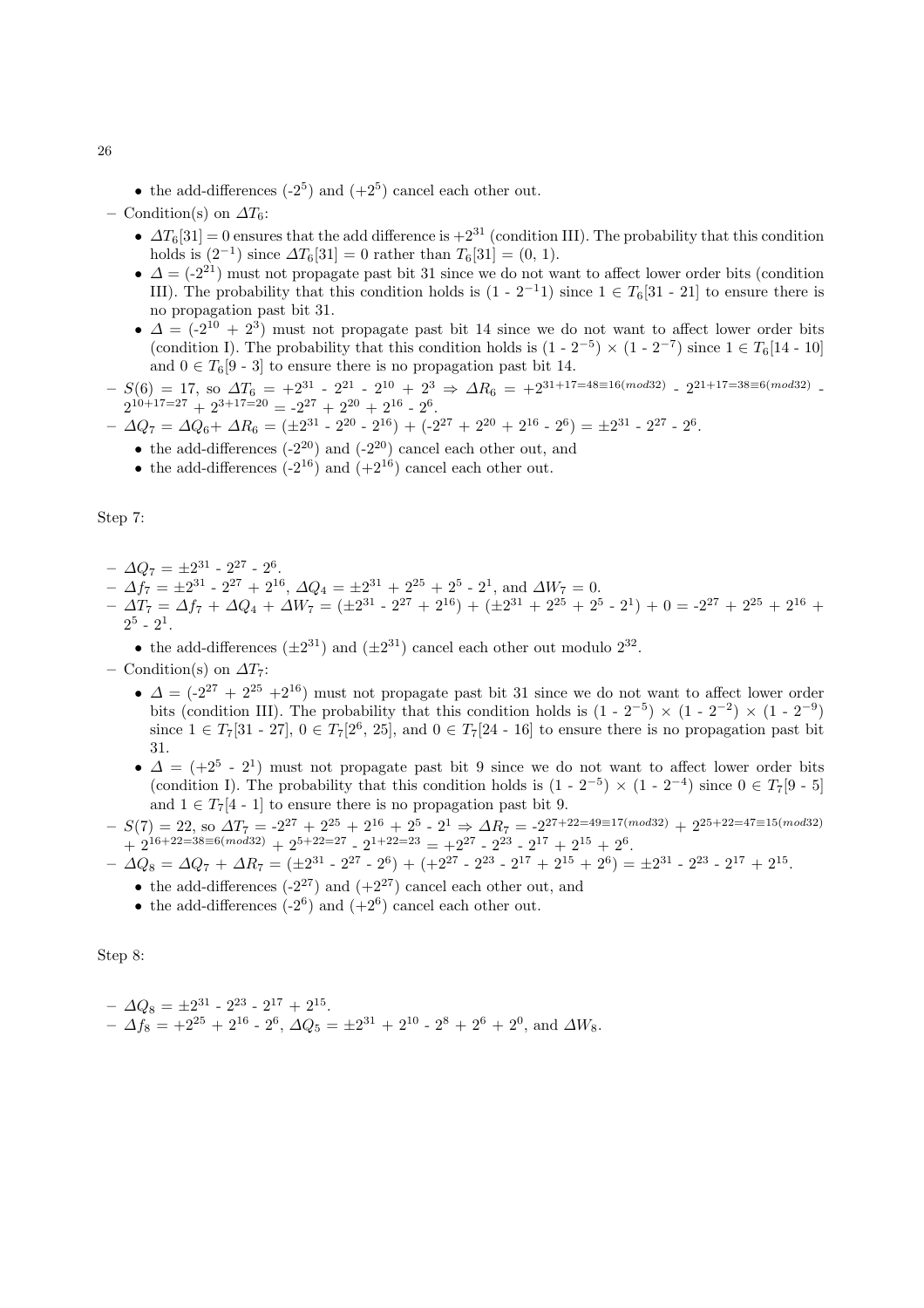$- \Delta T_8 = \Delta f_8 + \Delta Q_5 + \Delta W_8 = (+2^{25} + 2^{16} - 2^6) + (\pm 2^{31} + 2^{10} - 2^8 + 2^6 + 2^0) + 0 = \pm 2^{31} + 2^{25} +$  $2^{16} + 2^{10} - 2^8 + 2^0$ .

- the add-differences  $(-2^6)$  and  $(+2^6)$  cancel each other out.
- Condition(s) on  $\Delta T_8$ :
	- $\Delta T_8[31] = 1$  ensures that the add difference is -2<sup>31</sup> (condition III). The probability that this condition holds is  $(2^{-1})$  since  $\Delta T_8[31] = 1$  rather than  $T_8[31] = (0, 1)$ .
	- $\Delta = (+2^{25})$  must not propagate past bit 31 since we do not want to affect lower order bits (condition III). The probability that this condition holds is  $(1 - 2^{-7})$  since  $0 \in T_8[31 - 25]$  to ensure there is no propagation past bit 31.
	- $\Delta = (+2^{16} + 2^{10} 28 + 20)$  must not propagate past bit 24 since we do not want to affect lower order bits (condition I). The probability that this condition holds is  $(1 - 2^{-9}) \times (1 - 2^{-6}) \times (1 - 2^{-2})$  $\times$  (1 - 2<sup>-8</sup>) since 0 ∈ T<sub>8</sub>[24 - 16], 0 ∈ T<sub>8</sub>[15 - 10], 1 ∈ T<sub>8</sub>[9, 8], and 0 ∈ T<sub>8</sub>[7 - 0] to ensure there is no propagation past bit 24.
- $-S(8) = 7$ , so  $\Delta T_8 = \pm 2^{31} + 2^{25} + 2^{16} + 2^{10} 2^8 + 2^0 \Rightarrow \Delta R_8 = -2^{31+7=38 \equiv 6 (mod 32)} + 2^{25+7=32 \equiv 0 (mod 32)}$  $+ 2^{16+7=23} + 2^{10+7=17} - 2^{8+7=15} + 2^{0+7=7} = +2^{23} + 2^{17} - 2^{15} + (2^7 - 2^6) + 2^0 = +2^{23} + 2^{17} - 2^{15} +$  $2^6 + 2^0$ .
- $\Delta Q_9 = \Delta Q_8 + \Delta R_8 = (\pm 2^{31} 2^{23} 2^{17} + 2^{15}) + (+2^{23} + 2^{17} 2^{15} 2^6 + 2^0) = \pm 2^{31} + 2^6 + 2^0.$ 
	- the add-differences  $(-2^{23})$  and  $(+2^{23})$  cancel each other out,
	- the add-differences  $(-2^{17})$  and  $(+2^{17})$  cancel each other out, and
	- the add-differences  $(+2^{15})$  and  $(-2^{15})$  cancel each other out.

Step 9:

- $\Delta Q_9 = \pm 2^{31} + 2^6 + 2^0.$
- $\Delta f_9 = \pm 2^{31} 2^{26} + 2^{16} + 2^0$ ,  $\Delta Q_6 = \pm 2^{31} 2^{20} 2^{16}$ , and  $\Delta W_9 = 0$ .
- $\Delta T_9 = \Delta f_9 + \Delta Q_6 + \Delta W_9 = (\pm 2^{31} 2^{26} + 2^{16} + 2^0) + (\pm 2^{31} 2^{20} 2^{16}) + 0 = -2^{26} 2^{20} + 2^{0}.$ 
	- the add-differences  $(\pm 2^{31})$  and  $(\pm 2^{31})$  cancel each other out modulo  $2^{32}$ , and
	- the add-differences  $(+2^{16})$  and  $(-2^{16})$  cancel each other out.
- Condition(s) on  $\Delta T_9$ :
	- $\Delta = (-2^{26} 2^{20})$  must not propagate past bit 31 since we do not want to affect lower order bits (condition III). The probability that this condition holds is  $(1 - 2^{-6}) \times (1 - 2^{-6})$  since  $1 \in T_9[31 -$ 26] and  $1 \in T_9[25 - 20]$  to ensure there is no propagation past bit 31.
	- $\Delta = (+2^0)$  must not propagate past bit 19 since we do not want to affect lower order bits (condition I). The probability that this condition holds is  $(1 - 2^{-20})$  since  $0 \in T_9[19 - 0]$  to ensure there is no propagation past bit 19.
- $-S(9) = 12$ , so  $\Delta T_9 = -2^{26} 2^{20} + 2^0 \Rightarrow \Delta R_9 = -2^{26+12=38 \equiv 6 (mod 32)} 2^{20+12=32 \equiv 0 (mod 32)} + 2^{0+12=12} =$  $+2^{12}$  -  $2^6$  -  $2^0$ .
- $\Delta Q_{10} = \Delta Q_9 + \Delta R_9 = (\pm 2^{31} + 2^6 + 2^0) + (+2^{12} 2^6 2^0) = \pm 2^{31} + 2^{12}.$ 
	- the add-differences  $(+2^6)$  and  $(-2^6)$  cancel each other out, and
	- the add-differences  $(+2^0)$  and  $(-2^0)$  cancel each other out.

Step 10: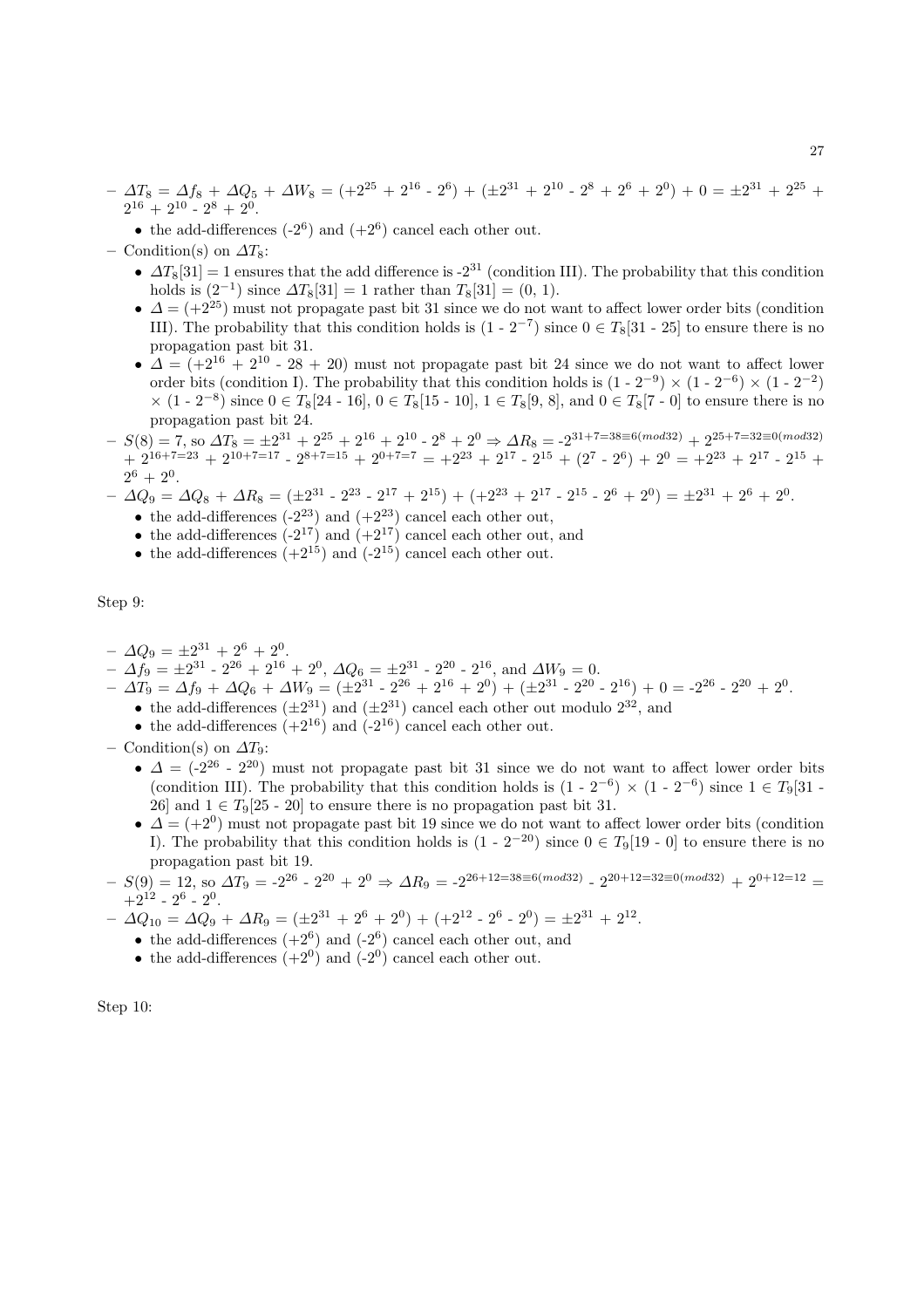- $\Delta Q_{10} = \pm 2^{31} + 2^{12}.$
- $\Delta f_{10} = \pm 2^{31} + 2^6$ ,  $\Delta Q_7 = \pm 2^{31}$   $2^{27}$   $2^6$ , and  $\Delta W_{10} = 0$ .

 $- \Delta T_{10} = \Delta f_{10} + \Delta Q_7 + \Delta W_{10} = (\pm 2^{31} + 2^6) + (\pm 2^{31} - 2^{27} - 2^6) + 0 = -2^{27}.$ 

- the add-differences  $(\pm 2^{31})$  and  $(\pm 2^{31})$  cancel each other out modulo  $2^{32}$ , and
- the add-differences  $(+2^6)$  and  $(-2^6)$  cancel each other out.
- Condition(s) on  $\Delta T_{10}$ :
	- $\Delta = (-2^{27})$  must not propagate past bit 31 since we do not want to affect lower order bits (condition III). The probability that this condition holds is  $(1 - 2^{-5})$  since  $1 \in T_{10}[31 - 27]$  to ensure there is no propagation past bit 31.
- $-S(10) = 17$ , so  $\Delta T_{10} = -2^{27} \Rightarrow \Delta R_{10} = -2^{27+17=44 \equiv 12 \pmod{32}} = -2^{12}$ .
- $\Delta Q_{11} = \Delta Q_{10} + \Delta R_{10} = (\pm 2^{31} + 2^{12}) + (-2^{12}) = \pm 2^{31}.$ 
	- the add-differences  $(+2^{12})$  and  $(-2^{12})$  cancel each other out.

Step 11:

- $\Delta Q_{11} = \pm 2^{31}$ .
- $\Delta f_{11} = \pm 2^{31}, \, \Delta Q_8 = \pm 2^{31} 2^{23} 2^{17} + 2^{15}, \, \text{and } \Delta W_{11} = -2^{15}.$
- $\Delta T_{11} = \Delta f_{11} + \Delta Q_8 + \Delta W_{11} = (\pm 2^{31}) + (\pm 2^{31} 2^{23} 2^{17} + 2^{15}) + (-2^{15}) = -2^{23} 2^{17}.$ 
	- the add-differences  $(\pm 2^{31})$  and  $(\pm 2^{31})$  cancel each other out modulo  $2^{32}$ , and
	- the add-differences  $(+2^{15})$  and  $(-2^{15})$  cancel each other out.
- Condition(s) on  $\Delta T_{11}$ :
	- $\Delta = (-2^{23} 2^{17})$  must not propagate past bit 31 since we do not want to affect lower order bits (condition III). The probability that this condition holds is  $(1 - 2^{-9}) \times (1 - 2^{-6})$  since  $1 \in T_{11}[31 -$ 23] and  $1 \in T_{11}[22 - 17]$  to ensure there is no propagation past bit 31.
- $S(11) = 22$ , so  $\Delta T_{11} = -2^{23} 2^{17} \Rightarrow \Delta R_{11} = -2^{23+22=45 \equiv 13 (mod 32)} 2^{17+22=39 \equiv 7 (mod 32)} = -2^{13} 2^7$ .  $- \Delta Q_{12} = \Delta Q_{11} + \Delta R_{11} = (\pm 2^{31}) + (-2^{13} - 2^7) = \pm 2^{31} - 2^{13} - 2^7.$

Step 12:

- $\Delta Q_{12} = \pm 2^{31} 2^{13} 2^7.$
- $\Delta f_{12} = \pm 2^{31} + 2^{17}, \, \Delta Q_9 = \pm 2^{31} + 2^6 + 2^0, \text{ and } \Delta W_{12} = 0.$
- $\Delta T_{12} = \Delta f_{12} + \Delta Q_9 + \Delta W_{12} = (\pm 2^{31} + 2^{17}) + (\pm 2^{31} + 2^6 + 2^0) + 0 = \pm 2^{17} + 2^6 + 2^0.$
- the add-differences  $(\pm 2^{31})$  and  $(\pm 2^{31})$  cancel each other out modulo  $2^{32}$ .
- Condition(s) on  $\Delta T_{12}$ :
	- $\Delta = (+2^{17} + 2^6 + 2^0)$  must not propagate past bit 24 since we do not want to affect lower order bits (condition I). The probability that this condition holds is  $(1 - 2^{-8}) \times (1 - 2^{-11}) \times (1 - 2^{-6})$  since 0  $\in T_{12}[24 - 17], 0 \in T_{12}[16 - 6],$  and  $0 \in T_{12}[5 - 0]$  to ensure there is no propagation past bit 24.
- $-S(12) = 7$ , so  $\Delta T_{12} = +2^{17} + 2^6 + 2^0 \Rightarrow \Delta R_{12} = +2^{17+7=24} + 2^{6+7=13} + 2^{0+7=7} = +2^{24} + 2^{13} + 2^7$ .  $- \Delta Q_{13} = \Delta Q_{12} + \Delta R_{12} = (\pm 2^{31} - 2^{13} - 2^7) + (+2^{24} + 2^{13} + 27) = \pm 2^{31} + 2^{24}.$ 
	- the add-differences  $(-2^{13})$  and  $(+2^{13})$  cancel each other out, and
	- the add-differences  $(-2^7)$  and  $(+2^7)$  cancel each other out.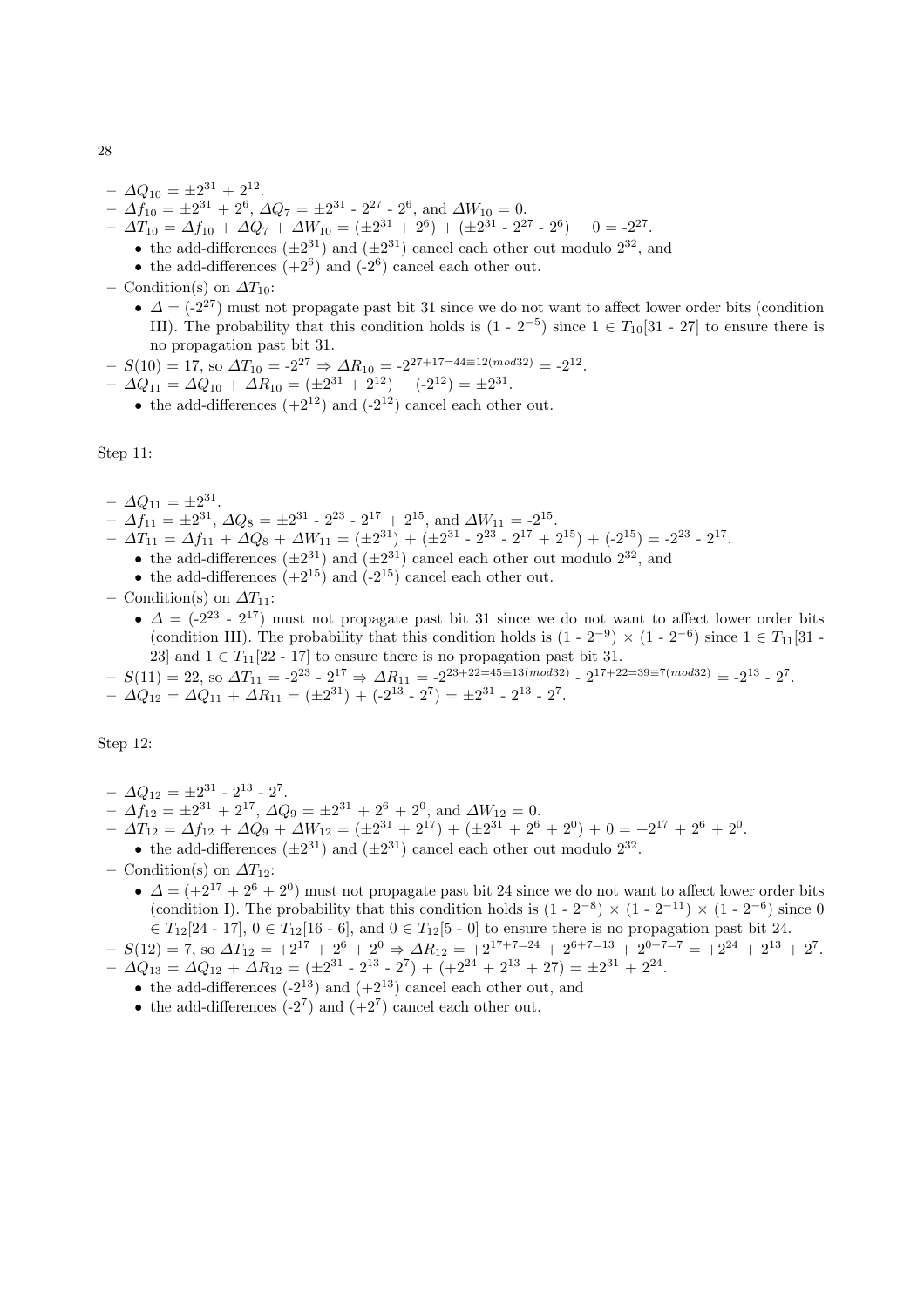Step 13:

- $\Delta Q_{13} = \pm 2^{31} + 2^{24}.$
- $\Delta f_{13} = \pm 2^{31} 2^{13}, \, \Delta Q_{10} = \pm 2^{31} + 2^{12}, \text{ and } \Delta W_{13} = 0.$  $- \Delta T_{13} = \Delta f_{13} + \Delta Q_{10} + \Delta W_{13} = (\pm 2^{31} - 2^{13}) + (\pm 2^{31} + 2^{12}) + 0 = -2^{12}.$
- the add-differences  $(\pm 2^{31})$  and  $(\pm 2^{31})$  cancel each other out modulo  $2^{32}$ .
	- the add-differences  $(-2^{13})$  and  $(+2^{12})$  combine to yield  $(-2^{12})$ .
- Condition(s) on  $\Delta T_{13}$ :
	- $\Delta = (-2^{12})$  must not propagate past bit 19 since we do not want to affect lower order bits (condition I). The probability that this condition holds is  $(1 - 2^{-8})$  since  $1 \in T_{13}[19 - 12]$  to ensure there is no propagation past bit 19.
- $S(13) = 12$ , so  $\Delta T_{13} = -2^{12} \Rightarrow \Delta R_{13} = -2^{12+12=24} = -2^{24}$ .
- $\Delta Q_{14} = \Delta Q_{13} + \Delta R_{13} = (\pm 2^{31} + 2^{24}) + (-2^{24}) = \pm 2^{31}.$ 
	- the add-differences  $(+2^{24})$  and  $(-2^{24})$  cancel each other out.

Step 14:

- $\Delta Q_{14} = \pm 2^{31}$ .
- $\Delta f_{14} = +2^{30} + 2^{18}, \Delta Q_{11} = \pm 2^{31}, \text{ and } \Delta W_{14} = \pm 2^{31}.$
- $\Delta T_{14} = \Delta f_{12} + \Delta Q_{11} + \Delta W_{14} = (+2^{30} + 2^{18}) + (\pm 2^{31}) + (\pm 2^{31}) = +2^{30} + 2^{18}.$ 
	- the add-differences  $(\pm 2^{31})$  and  $(\pm 2^{31})$  cancel each other out modulo  $2^{32}$ .
	- Condition(s) on  $\Delta T_{14}$ :
	- $\Delta = (+2^{30} + 2^{18})$  must not propagate past bit 31 since we do not want to affect lower order bits (condition III). The probability that this condition holds is  $(1 - 2^{-2}) \times (1 - 2^{-12})$  since  $0 \in T_{14}[31, 1]$ 30] and  $0 \in T_{14}[29 - 18]$  to ensure there is no propagation past bit 31.
- $-S(14) = 17$ , so  $\Delta T_{14} = +2^{30} + 2^{18} \Rightarrow \Delta R_{14} = +2^{30+17=47 \equiv 15 (mod 32)} + 2^{18+17=35 \equiv 3 (mod 32)} = +2^{15} + 3^{3}$ 2 .
- $\Delta Q_{15} = \Delta Q_{14} + \Delta R_{14} = (\pm 2^{31}) + (+2^{15} + 2^3) = \pm 2^{31} + 2^{15} + 2^3.$

Step 15:

- $\Delta Q_{15} = \pm 2^{31} + 2^{15} + 2^3.$
- $\Delta f_{15} = \pm 2^{31} 2^{25}, \, \Delta Q_{12} = \pm 2^{31} 2^{13} 27, \, \text{and } \Delta W_{15} = 0.$
- $\Delta T_{15} = \Delta f_{15} + \Delta Q_{12} + \Delta W_{15} = (\pm 2^{31} 2^{25}) + (\pm 2^{31} 2^{13} 27) + 0 = -2^{25} 2^{13} 2^7.$ 
	- the add-differences  $(\pm 2^{31})$  and  $(\pm 2^{31})$  cancel each other out modulo  $2^{32}$ .
- Condition(s) on  $\Delta T_{15}$ :
	- $\Delta = (-2^{25} 2^{13})$  must not propagate past bit 31 since we do not want to affect lower order bits (condition III). The probability that this condition holds is  $(1 - 2^{-7}) \times (1 - 2^{-12})$  since  $1 \in T_{15}[31 -$ 25] and  $1 \in T_{15}[24 - 13]$  to ensure there is no propagation past bit 31.
	- $\Delta = (-2^7)$  must not propagate past bit 9 since we do not want to affect any more low order bits upon rotation (condition I). The probability that this condition holds is  $(1 - 2^{-3})$  since  $1 \in T_{15}[9 - 7]$  to ensure there is no propagation past bit 9.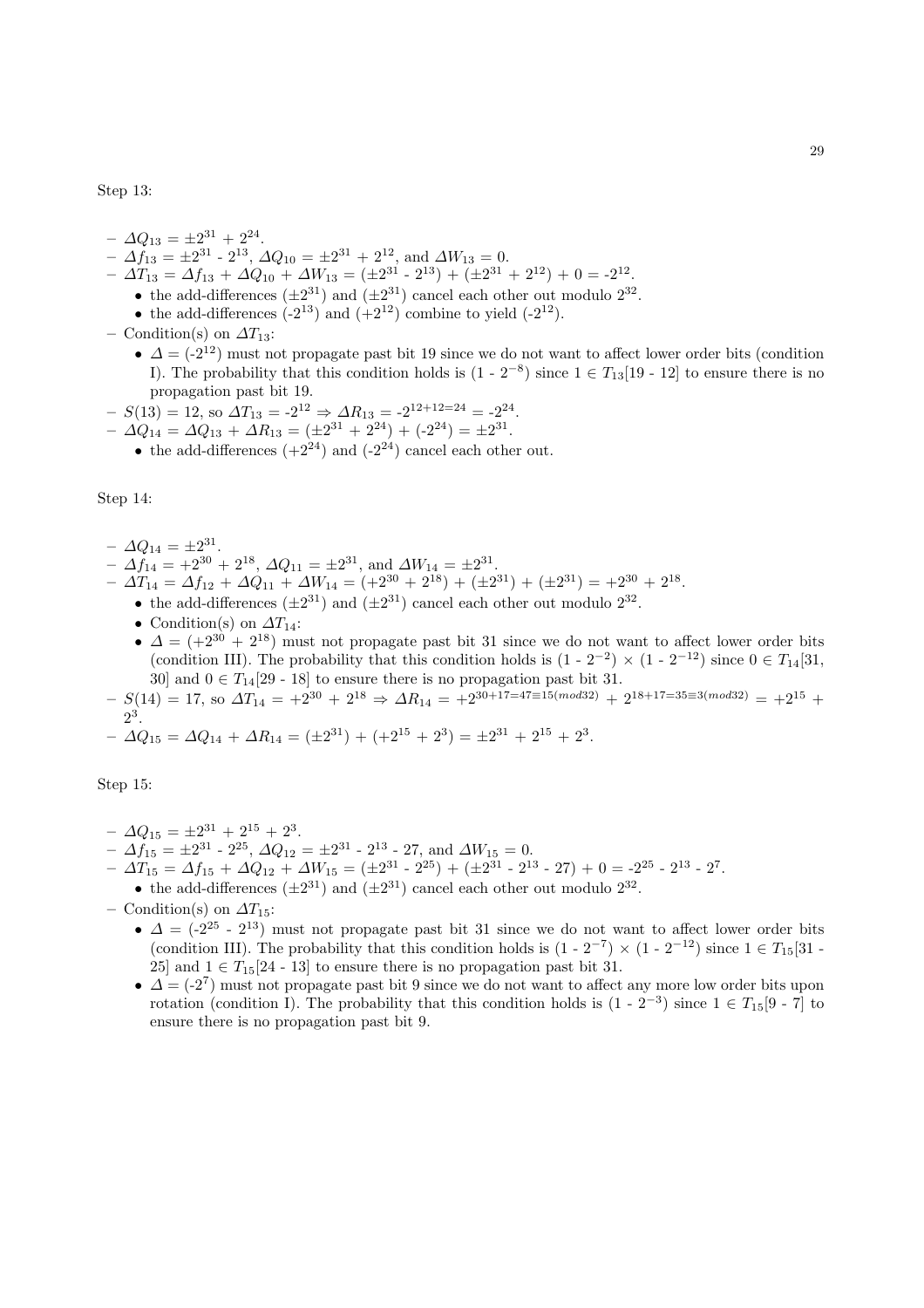- $S(15) = 22$ , so  $\Delta T_{15} = -2^{25}$   $2^{13}$   $2^7$   $\Rightarrow \Delta R_{15} = -2^{25+22=47\equiv 15 (mod 32)}$   $2^{13+22=35\equiv 3 (mod 32)}$   $2^{7+22=29}$  $= -2^{29} - 2^{15} - 2^3.$
- $\Delta Q_{16} = \Delta Q_{15} + \Delta R_{15} = (\pm 2^{31} + 2^{15} + 2^3) + (-2^{29} 2^{15} 2^3) = \pm 2^{31} 2^{29}.$ 
	- the add-differences  $(+2^{15})$  and  $(-2^{15})$  cancel each other out, and
		- the add-differences  $(+2^3)$  and  $(-2^3)$  cancel each other out.

Step 16:

- $\Delta Q_{16} = \pm 2^{31} 2^{29}.$
- $\Delta f_{16} = \pm 2^{31}, \Delta Q_{13} = \pm 2^{31} + 2^{24}, \text{ and } \Delta W_{16} = 0.$
- $\Delta T_{16} = \Delta f_{16} + \Delta Q_{13} + \Delta W_{16} = (\pm 2^{31}) + (\pm 2^{31} + 2^{24}) + 0 = \pm 2^{24}.$ 
	- the add-differences  $(\pm 2^{31})$  and  $(\pm 2^{31})$  cancel each other out modulo  $2^{32}$ .
- Condition(s) on  $\Delta T_{16}$ :
	- $\Delta = (+2^{24})$  must not propagate past bit  $2^6$  since we do not want to affect any more low order bits upon rotation (condition I). The probability that this condition holds is  $(1 - 2^{-3})$  since  $0 \in T_{16}[26 - 1]$ 24] to ensure there is no propagation past bit 26.
- $-S(16) = 5$ , so  $\Delta T_{16} = +2^{24} \Rightarrow \Delta R_{16} = +2^{24+5=29} = +2^{29}$ .
- $\Delta Q_{17} = \Delta Q_{16} + \Delta R_{16} = (\pm 2^{31} 2^{29}) + (+2^{29}) = \pm 2^{31}.$ 
	- the add-differences  $(-2^{29})$  and  $(+2^{29})$  cancel each other out.

Step 17:

 $- \Delta Q_{17} = \pm 2^{31}$ .

- $\Delta f_{17} = \pm 2^{31}, \Delta Q_{14} = \pm 2^{31}, \text{ and } \Delta W_{17} = 0.$
- $\Delta T_{17} = \Delta f_{17} + \Delta Q_{14} + \Delta W_{17} = (\pm 2^{31}) + (\pm 2^{31}) + 0 = 0.$
- the add-differences  $(\pm 2^{31})$  and  $(\pm 2^{31})$  cancel each other out modulo  $2^{32}$ .
- Condition(s) on  $\Delta T_{17}$ : none
- $\Delta T_{17} = 0 \Rightarrow \Delta R_{17} = 0.$

$$
- \Delta Q_{18} = \Delta Q_{17} + \Delta R_{17} = (\pm 2^{31}) + (0) = \pm 2^{31}.
$$

Step 18:

- $\Delta Q_{18} = \pm 2^{31}.$
- $\Delta f_{18} = \pm 2^{31}, \Delta Q_{15} = \pm 2^{31} + 2^{15} + 2^3$ , and  $\Delta W_{18} = -2^{15}$ .
- $\Delta T_{18} = \Delta f_{18} + \Delta Q_{15} + \Delta W_{18} = (\pm 2^{31}) + (\pm 2^{31} + 2^{15} + 2^{3}) + (-2^{15}) = +23.$ 
	- the add-differences  $(\pm 2^{31})$  and  $(\pm 2^{31})$  cancel each other out modulo  $2^{32}$ , and
	- the add-differences  $(+2^{15})$  and  $(-2^{15})$  cancel each other out.

– Condition(s) on  $\Delta T_{18}$ :

•  $\Delta = (+23)$  must not propagate past bit 17 since we do not want to affect any more low order bits upon rotation (condition I). The probability that this condition holds is  $(1 - 2^{-15})$  since  $0 \in T_{18}[17]$ - 3] to ensure there is no propagation past bit 17.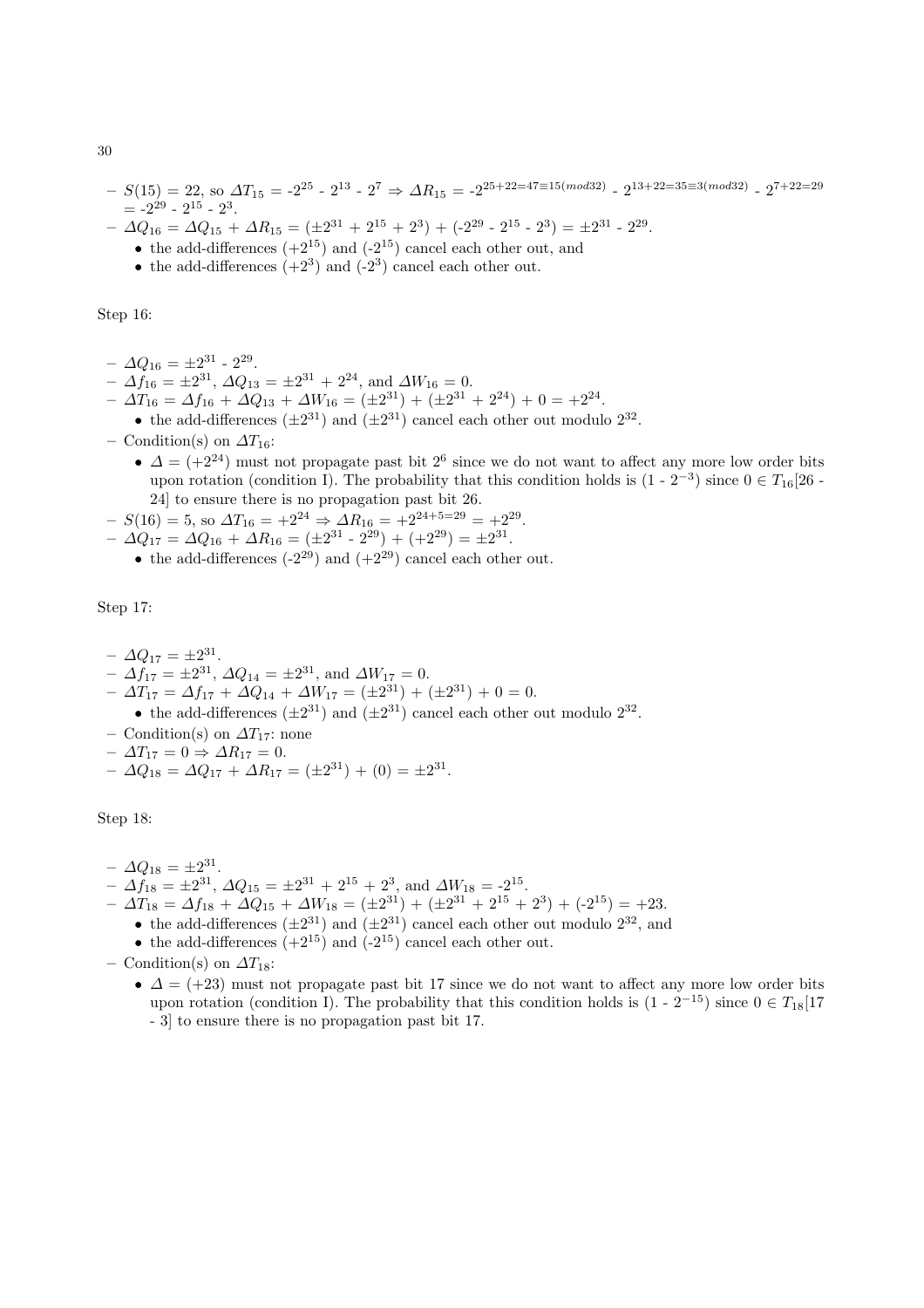$$
- S(18) = 14, \text{ so } \Delta T_{18} = +2^3 \Rightarrow \Delta R_{18} = +2^{3+14=17} = +2^{17}. \ \Delta Q_{19} = \Delta Q_{18} + \Delta R_{18} = (\pm 2^{31}) + (+2^{17}) = \pm 2^{31} + 2^{17}.
$$

Step 19:

- $\Delta Q_{19} = \pm 2^{31} + 2^{17}.$
- $\Delta f_{19} = \pm 2^{31}, \Delta Q_{16} = \pm 2^{31} 2^{29}, \text{ and } \Delta W_{19} = 0.$
- $\Delta T_{19} = \Delta f_{19} + \Delta Q_{16} + \Delta W_{19} = (\pm 2^{31}) + (\pm 2^{31} 2^{29}) + 0 = -2^{29}.$
- the add-differences  $(\pm 2^{31})$  and  $(\pm 2^{31})$  cancel each other out modulo  $2^{32}$ .
- Condition(s) on  $\Delta T_{19}$ :
	- $\Delta = (-2^{29})$  must not propagate past bit 31 since we do not want to affect lower order bits (condition III). The probability that this condition holds is  $(1 - 2^{-3})$  since  $1 \in T_{19}[31 - 29]$  to ensure there is no propagation past bit 31.
- $-S(19) = 20$ , so  $\Delta T_{19} = -2^{29} \Rightarrow \Delta R_{19} = -2^{29+20=4917 \pmod{32}} = -2^{17}$ .
- $\Delta Q_{20} = \Delta Q_{19} + \Delta R_{19} = (\pm 2^{31} + 2^{17}) + (-2^{17}) = \pm 2^{31}.$ 
	- the add-differences  $(+2^{17})$  and  $(-2^{17})$  cancel each other out.

Steps 20 to 21:

- $\Delta Q_t = \pm 2^{31}.$
- $\Delta f_t = \pm 2^{31}, \, \Delta Q_{t-3} = \pm 2^{31}, \, \text{and } \Delta W_t = 0.$
- $\Delta T_t = \Delta f_t + \Delta Q_{t-3} + \Delta W_t = (\pm 2^{31}) + (\pm 2^{31}) + 0 = 0.$ 
	- the add-differences  $(\pm 2^{31})$  and  $(\pm 2^{31})$  cancel each other out modulo  $2^{32}$ .
- Condition(s) on  $\Delta T_t$ : none
- $\Delta T_t = 0 \Rightarrow \Delta R_t$  0.

$$
- \Delta Q_{t+1} = \Delta Q_t + \Delta R_t = (\pm 2^{31}) + 0 = \pm 2^{31}.
$$

Step 22:

- $\Delta Q_{22} = \pm 2^{31}$ .
- $\Delta f_{22} = \pm 2^{31}, \, \Delta Q_{19} = \pm 2^{31} + 2^{17}, \text{ and } \Delta W_{22} = 0.$
- $\Delta T_{22} = \Delta f_{22} + \Delta Q_{19} + \Delta W_{22} = (\pm 2^{31}) + (\pm 2^{31} + 2^{17}) + 0 = \pm 2^{17}.$
- the add-differences  $(\pm 2^{31})$  and  $(\pm 2^{31})$  cancel each other out modulo  $2^{32}$ .
- Condition(s) on  $\Delta T_{22}$ :
	- $\Delta = (+2^{17})$  must not propagate past bit 17 since we do not want to affect lower order bits (condition I). The probability that this condition holds is  $(2^{-1})$  since  $T_{22}[17] = 0$  to ensure there is no propagation past bit 17.
- $-S(22) = 14$ , so  $\Delta T_{22} = +2^{17} \Rightarrow \Delta R_{22} = +2^{17+14=31} = +2^{31}$ .
- $\Delta Q_{23} = \Delta Q_{22} + \Delta R_{22} = (\pm 2^{31}) + (\pm 2^{31}) = 0.$ 
	- the add-differences  $(\pm 2^{31})$  and  $(\pm 2^{31})$  cancel each other out modulo  $2^{32}$ .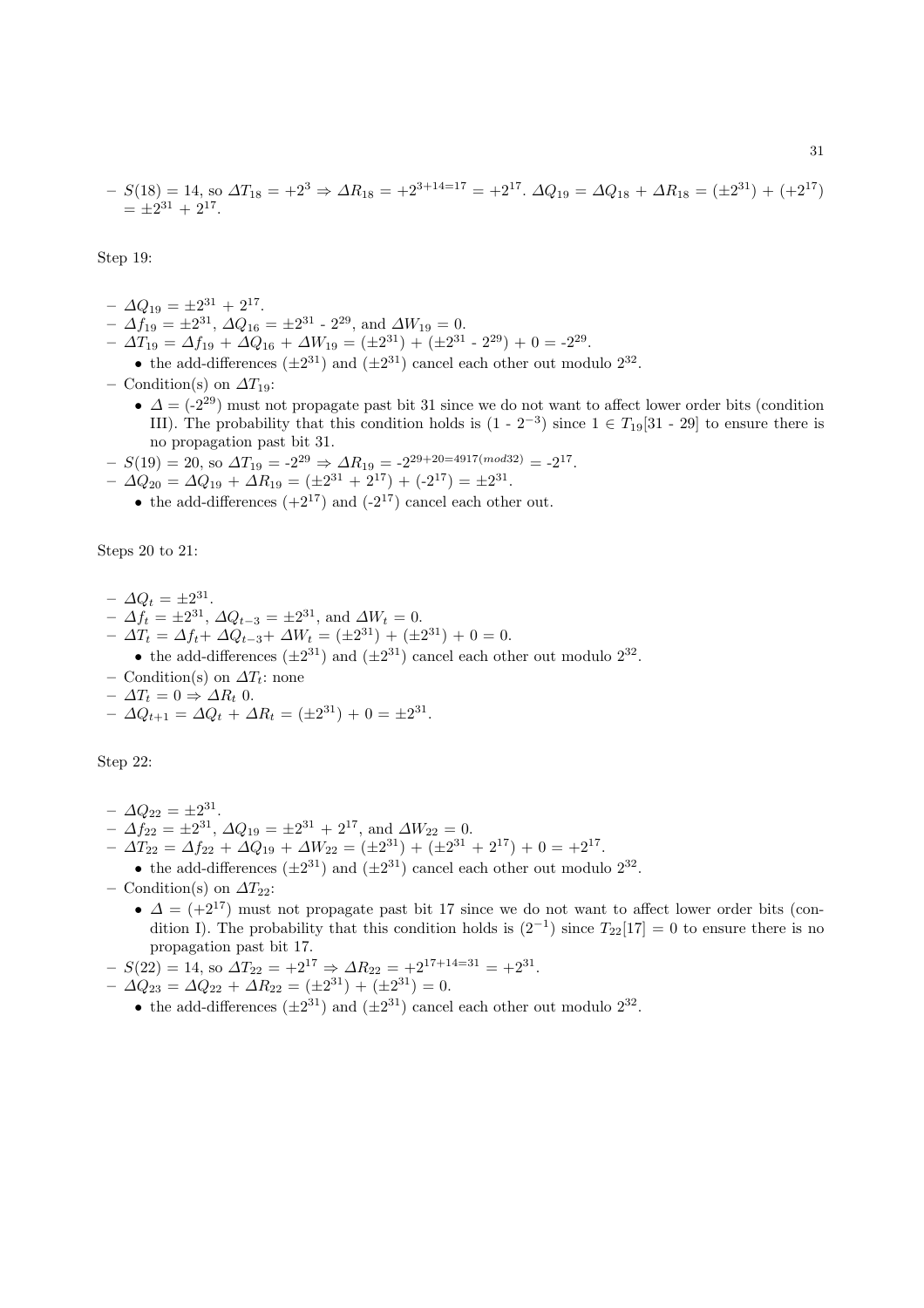Step 23:

- $-\Delta Q_{23} = 0.$  $- \Delta f_{23} = 0, \, \Delta Q_{20} = \pm 2^{31}, \text{ and } \Delta W_{23} = \pm 2^{31}.$  $- \Delta T_{23} = \Delta f_{23} + \Delta Q_{20} + \Delta W_{23} = 0 + (\pm 2^{31}) + (\pm 2^{31}) = 0.$ • the add-differences  $(\pm 2^{31})$  and  $(\pm 2^{31})$  cancel each other out modulo  $2^{32}$ .
- Condition(s) on  $\Delta T_{23}$ : none
- $\Delta T_{23} = 0 \Rightarrow \Delta R_{23} = 0.$
- $\Delta Q_{24} = \Delta Q_{23} + \Delta R_{23} = 0 + 0 = 0.$

Step 24:

 $-$  Δ $Q_{24} = 0$ .  $- \Delta f_{24} = \pm 2^{31}, \, \Delta Q_{21} = \pm 2^{31}, \text{ and } \Delta W_{24} = 0.$  $- \Delta T_{24} = \Delta f_{24} + \Delta Q_{21} + \Delta W_{24} = (\pm 2^{31}) + (\pm 2^{31}) + 0 = 0.$ 

• the add-differences  $(\pm 2^{31})$  and  $(\pm 2^{31})$  cancel each other out modulo  $2^{32}$ .

- Condition(s) on  $\Delta T_{24}$ : none
- $\Delta T_{24} = 0 \Rightarrow \Delta R_{24} = 0.$
- $\Delta Q_{25} = \Delta Q_{24} + \Delta R_{24} = 0 + 0 = 0.$

Step 25:

- $-\Delta Q_{25} = 0.$  $- \Delta f_{25} = 0, \, \Delta Q_{22} = \pm 2^{31}, \text{ and } \Delta W_{25} = \pm 2^{31}.$
- $\Delta T_{25} = \Delta f_{25} + \Delta Q_{22} + \Delta W_{25} = 0 + (\pm 2^{31}) + (\pm 2^{31}) = 0.$

• the add-differences  $(\pm 2^{31})$  and  $(\pm 2^{31})$  cancel each other out modulo  $2^{32}$ .

- Condition(s) on  $\Delta T_{25}$ : none
- $\Delta T_{25} = 0 \Rightarrow \Delta R_{25} = 0.$
- $\Delta Q_{26} = \Delta Q_{25} + \Delta R_{25} = 0 + 0 = 0.$

Steps 26 to 33:

 $-\Delta Q_t = 0.$  $- Δf_t = ΔQ_{t-3} = ΔW_t = 0.$  $- \Delta T_t = \Delta f_t + \Delta Q_{t-3} + \Delta W_t = 0 + 0 + 0 = 0.$ – Condition(s) on  $\Delta T_t$ : none  $- \Delta T_t = 0 \Rightarrow \Delta R_t = 0.$  $- \Delta Q_{t+1} = \Delta Q_t + \Delta R_t = 0 + 0 = 0.$ 

Step 34: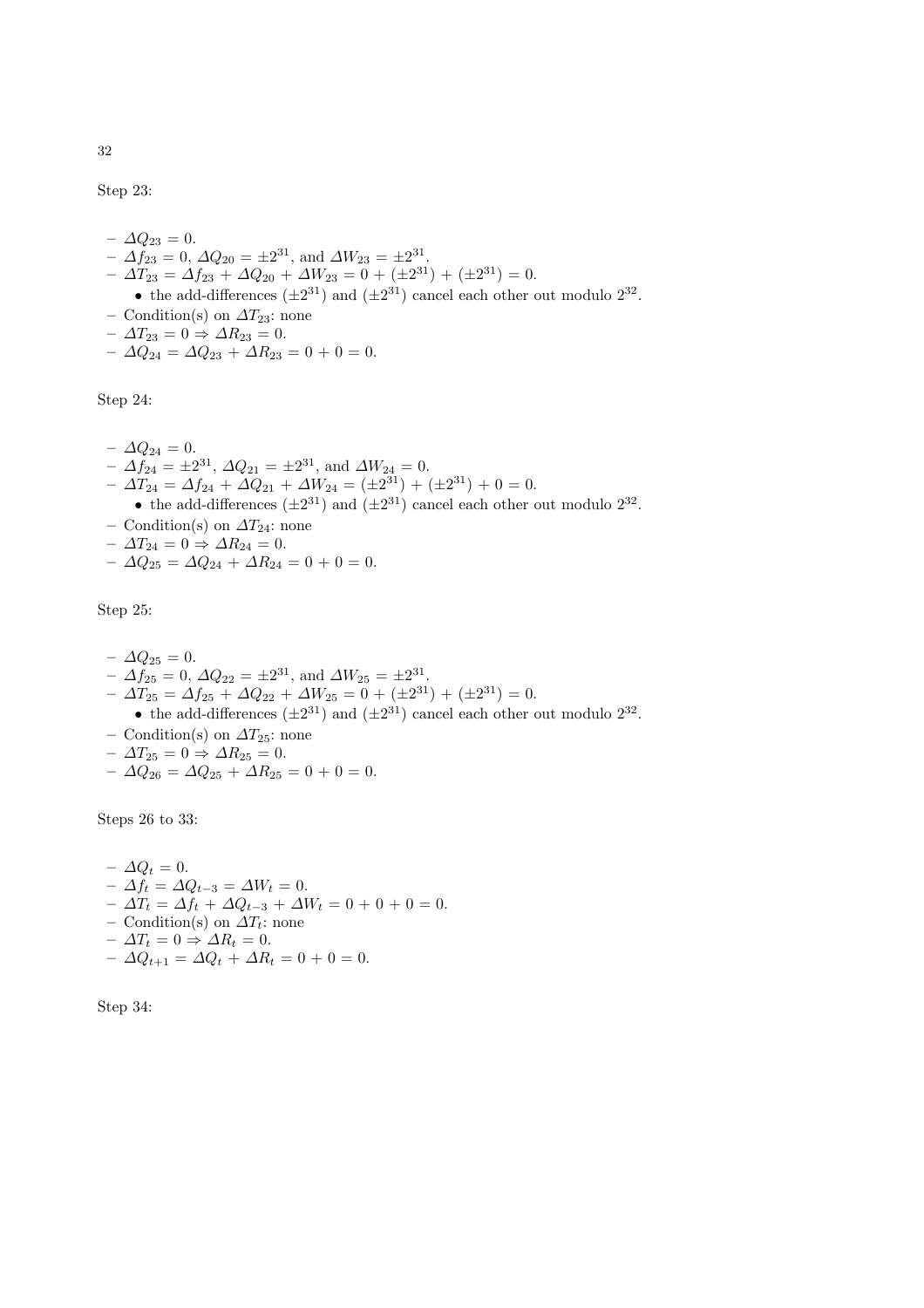- $ΔQ_{34} = 0.$  $- \Delta f_{34} = 0, \, \Delta Q_{31} = 0, \text{ and } \Delta W_{34} = +2^{15}.$
- $\Delta T_{34} = \Delta f_{34} + \Delta Q_{31} + \Delta W_{34} = 0 + 0 + (-2^{15}) = -2^{15}.$
- Condition(s) on  $\Delta T_{34}$ :
	- $\Delta = (-2^{15})$  must not propagate past bit 15 since we do not want to affect lower order bits (condition I). The probability that this condition holds is  $(2^{-1})$  since  $T^{34}[15] = 1$  to ensure there is no propagation past bit 15.
- $-S(34) = 16$ , so  $\Delta T_{34} = -2^{15} \Rightarrow \Delta R_{34} = -2^{15+16=31} = -2^{31}$ .  $- \Delta Q_{35} = \Delta Q_{34} + \Delta R_{34} = 0 + (\pm 2^{31}) = \pm 2^{31}.$

Step 35:

- $\Delta Q_{35} = \pm 2^{31}.$
- $\Delta f_{35} = \pm 2^{31}, \Delta Q_{32} = 0$ , and  $\Delta W_{35} = \pm 2^{31}.$
- $\Delta T_{35} = \Delta f_{35} + \Delta Q_{32} + \Delta W_{35} = (\pm 2^{31}) + 0 + (\pm 2^{31}) = 0.$ 
	- the add-differences  $(\pm 2^{31})$  and  $(\pm 2^{31})$  cancel each other out modulo  $2^{32}$ .
- Condition(s) on  $\Delta T_{35}$ : none
- $\Delta T_{35} = 0 \Rightarrow \Delta R_{35} = 0.$
- $\Delta Q_{36} = \Delta Q_{35} + \Delta R_{35} = (\pm 2^{31}) + 0 = \pm 2^{31}.$

Step 36:

 $- \Delta Q_{36} = \pm 2^{31}.$  $- \Delta f_{36} = 0, \Delta Q_{33} = 0, \text{ and } \Delta W_{36} = 0.$  $- \Delta T_{36} = \Delta f_{36} + \Delta Q_{33} + \Delta W_{36} = 0 + 0 + 0 = 0.$ – Condition(s) on  $\Delta T_{36}$ : none  $-\Delta T_{36} = 0 \Rightarrow \Delta R_{36} = 0.$  $- \Delta Q_{37} = \Delta Q_{36} + \Delta R_{36} = (\pm 2^{31}) + 0 = \pm 2^{31}.$ 

Step 37:

- $\Delta Q_{37} = \pm 2^{31}$ .  $- \Delta f_{37} = \pm 2^{31}, \Delta Q_{34} = 0$ , and  $\Delta W_{37} = \pm 2^{31}.$  $- \Delta T_{37} = \Delta f_{37} + \Delta Q_{34} + \Delta W_{37} = (\pm 2^{31}) + 0 + (\pm 2^{31}) = 0.$ • the add-differences  $(\pm 2^{31})$  and  $(\pm 2^{31})$  cancel each other out modulo  $2^{32}$ . – Condition(s) on  $\Delta T_{37}$ : none  $- \Delta T_{37} = 0 \Rightarrow \Delta R_{37} = 0.$
- $\Delta Q_{38} = \Delta Q_{37} + \Delta R_{37} = (\pm 2^{31}) + 0 = \pm 2^{31}.$

Steps 38 to 49: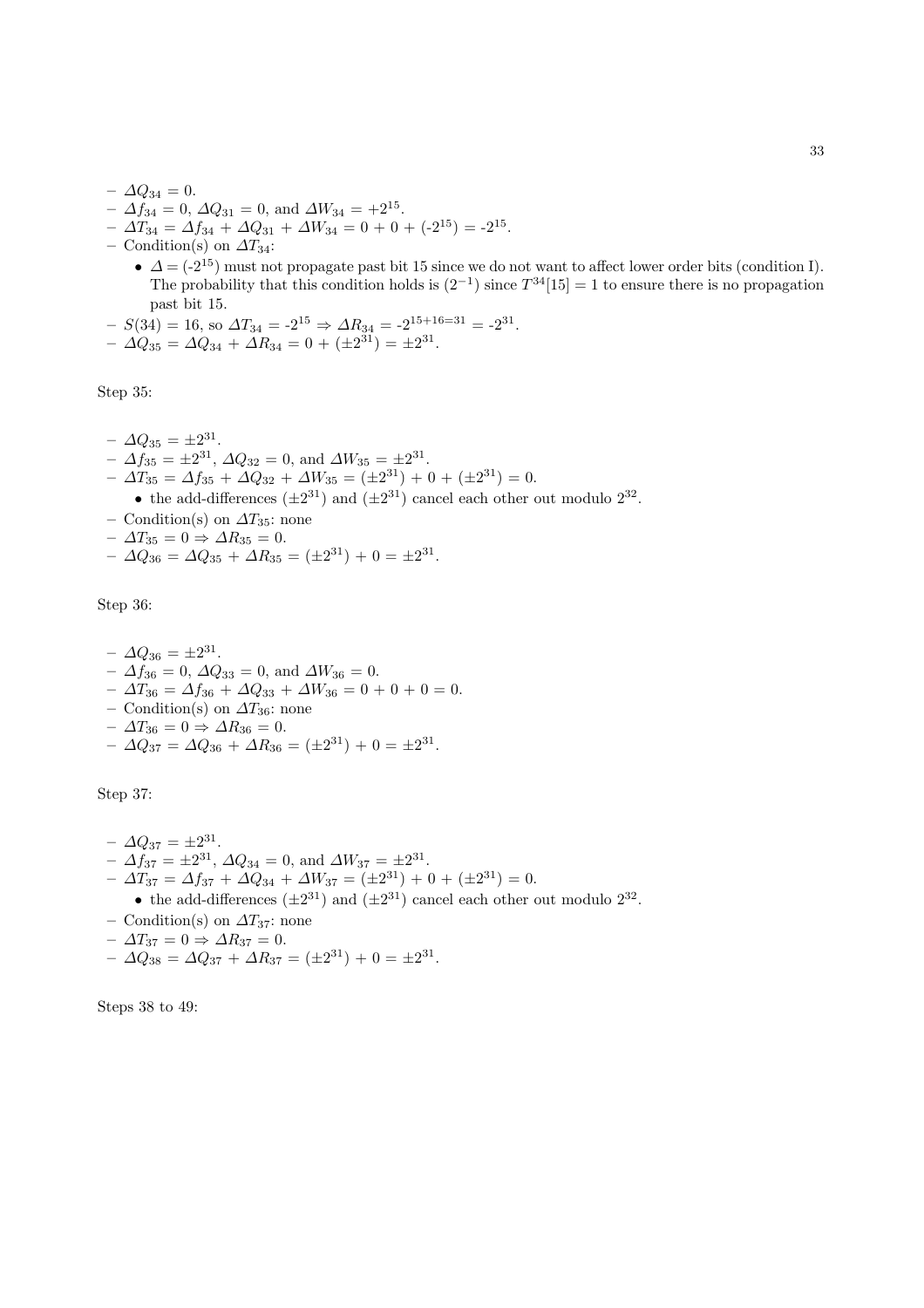$$
-\Delta Q_t = \pm 2^{31}.
$$
  
\n
$$
-\Delta f_t = \pm 2^{31}, \Delta Q_{t-3} = \pm 2^{31}, \text{ and } \Delta W_t = 0.
$$
  
\n
$$
-\Delta T_t = \Delta f_t + \Delta Q_{t-3} + \Delta W_t = (\pm 2^{31}) + (\pm 2^{31}) + 0 = 0.
$$
  
\n• the add-differences  $(\pm 2^{31})$  and  $(\pm 2^{31})$  cancel each other out modulo  $2^{32}$ .  
\n
$$
-\text{Condition(s) on }\Delta T_t: \text{ none}
$$
  
\n
$$
-\Delta T_t = 0 \Rightarrow \Delta R_t = 0.
$$
  
\n
$$
-\Delta Q_{t+1} = \Delta Q_t + \Delta R_t = (\pm 2^{31}) + 0 = 0.
$$

Step 50:

- $\Delta Q_{50} = \pm 2^{31}$ .  $- \Delta f_{50} = 0, \, \Delta Q_{47} = \pm 2^{31}, \text{ and } \Delta W_{50} = \pm 2^{31}.$  $- \Delta T_{50} = \Delta f_{50} + \Delta Q_{47} + \Delta W_{50} = 0 + (\pm 2^{31}) + (\pm 2^{31}) = 0.$ • the add-differences  $(\pm 2^{31})$  and  $(\pm 2^{31})$  cancel each other out modulo  $2^{32}$ . – Condition(s) on  $\Delta T_{50}$ : none
- $\Delta T_{50} = 0 \Rightarrow \Delta R_{50} = 0.$
- $\Delta Q_{51} = \Delta Q_{50} + \Delta R_{50} = (\pm 2^{31}) + 0 = \pm 2^{31}.$

Steps 51 to 59:

- $\Delta Q_t = \pm 2^{31}.$  $- \Delta f_t = \pm 2^{31}, \, \Delta Q_{t-3} = \pm 2^{31}, \, \text{and } \Delta W_t = 0.$  $- \Delta T_t = \Delta f_t + \Delta Q_{t-3} + \Delta W_t = (\pm 2^{31}) + (\pm 2^{31}) + 0 = 0.$ • the add-differences  $(\pm 2^{31})$  and  $(\pm 2^{31})$  cancel each other out modulo  $2^{32}$ .
- Condition(s) on  $\Delta T_t$ : none
- $-\Delta T_t = 0 \Rightarrow \Delta R_t = 0.$
- $\Delta Q_{t+1} = \Delta Q_t + \Delta R_t = (\pm 2^{31}) + 0 = 0.$

Step 60:

- $\Delta Q_{60} = \pm 2^{31}$ .  $- \Delta f_{60} = 0, \, \Delta Q_{57} = \pm 2^{31}, \text{ and } \Delta W_6 = \pm 2^{31}.$  $- \Delta T_{60} = \Delta f_{60} + \Delta Q_{58} + \Delta W_{60} = 0 + (\pm 2^{31}) + (\pm 2^{31}) = 0.$ • the add-differences  $(\pm 2^{31})$  and  $(\pm 2^{31})$  cancel each other out modulo  $2^{32}$ . – Condition(s) on  $\Delta T_{60}$ : none  $- \Delta T_{60} = 0 \Rightarrow \Delta R_{60} = 0.$
- $\Delta Q_{61} = \Delta Q_{60} + \Delta R_{60} = (\pm 2^{31}) + 0 = \pm 2^{31}.$

Step 61: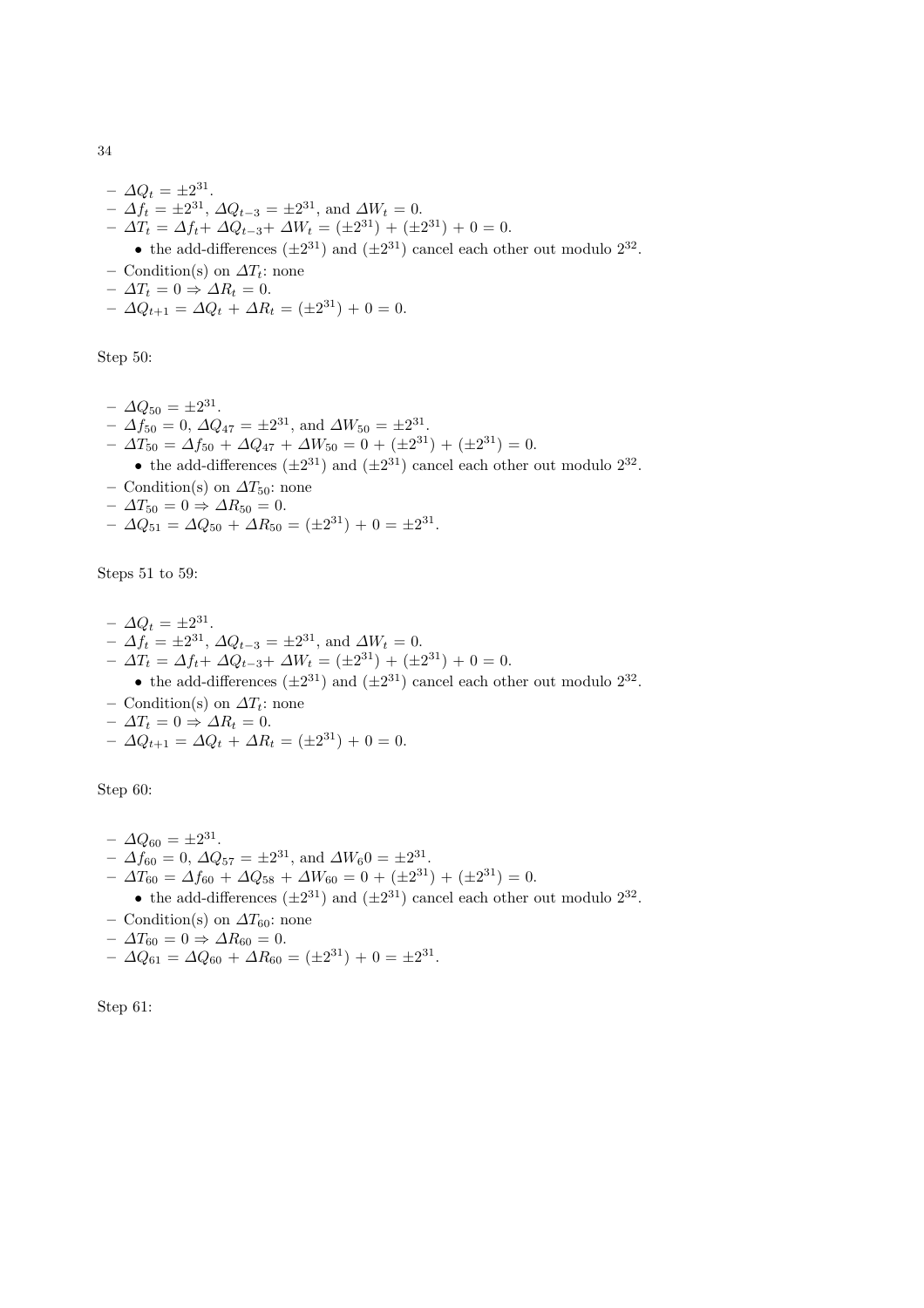- $\Delta Q_{61} = \pm 2^{31}.$  $- \Delta f_{61} = \pm 2^{31}, \, \Delta Q_{58} = \pm 2^{31}, \, \text{and } \Delta W_{61} = +2^{15}.$
- $\Delta T_{61} = \Delta f_{61} + \Delta Q_{58} + \Delta R_{61} = (\pm 2^{31}) + (\pm 2^{31}) + (-2^{15}) = -2^{15}.$

• the add-differences  $(\pm 2^{31})$  and  $(\pm 2^{31})$  cancel each other out modulo  $2^{32}$ .

- Condition(s) on  $\Delta T_{61}$ :
	- $\Delta = (-2^{15})$  must not propagate past bit 21 since we do not want to affect lower order bits (condition I). The probability that this condition holds is  $(1 - 2^{-7})$  since  $1 \in \Delta T_{61}[21 - 15]$  to ensure there is no propagation past bit 21.
- $-S(61) = 10$ , so  $\Delta T_{61} = -2^{15} \Rightarrow \Delta R_{61} = -2^{15+10=25} = -2^{25}$ .
- $\Delta Q_{62} = \Delta Q_{61} + \Delta R_{61} = (\pm 2^{31}) + (-2^{25}) = \pm 2^{31} 2^{25}.$

Steps 62 to 63:

- $\Delta Q_t = \pm 2^{31} 2^{25}.$
- $\Delta f_t = \pm 2^{31}, \, \Delta Q_{t-3} = \pm 2^{31}, \, \text{and } \Delta W_t = 0.$  $- \Delta T_t = \Delta f_t + \Delta Q_{t-3} + \Delta W_t = (\pm 2^{31}) + (\pm 2^{31}) + 0 = 0.$ 
	- the add-differences  $(\pm 2^{31})$  and  $(\pm 2^{31})$  cancel each other out modulo  $2^{32}$ .
- Condition(s) on  $\Delta T_t$ : none
- $-\Delta T_t = 0 \Rightarrow \Delta R_t = 0.$
- $\Delta Q_{t+1} = \Delta Q_t + \Delta R_t = (\pm 2^{31} 2^{25}) + 0 = \pm 2^{31} 2^{25}.$

Assuming all of our conditions are met, the end result of the differential for the second block is

$$
\begin{array}{c}\n\Delta Q_{61} = \pm 2^{31}, \\
\Delta Q_{62} = \pm 2^{31} - 2^{25}, \\
\Delta Q_{63} = \pm 2^{31} - 2^{25}, \\
\Delta Q_{64} = \pm 2^{31} - 2^{35}.\n\end{array}
$$

Thus, we have our collision:

$$
\Delta IHV^{(2)}[0] = \Delta IHV^{(1)}[0] + \Delta Q_{61} = (\pm 2^{31}) + (\pm 2^{31}) = 0,
$$
  
\n
$$
\Delta IHV^{(2)}[3] = \Delta IHV^{(1)}[3] + \Delta Q_{62} = (\pm 2^{31} - 2^{25}) + (\pm 2^{31} + 2^{25}) = 0,
$$
  
\n
$$
\Delta IHV^{(2)}[2] = \Delta IHV^{(1)}[2] + \Delta Q_{63} = (\pm 2^{31} - 2^{25}) + (\pm 2^{31} + 2^{25}) = 0,
$$
  
\n
$$
\Delta IHV^{(2)}[1] = \Delta IHV^{(1)}[1] + \Delta Q_{64} = (\pm 2^{31} - 2^{25}) + (\pm 2^{31} + 2^{25}) = 0.
$$

#### 6.4 Summary of the Probabilities of the Conditions for the First Block

For each step in both blocks, the probabilities for the conditions on the  $\Delta T_t$  were presented. These probabilities will now be summarized. For the first block, we have the following. Note that only the steps with conditions are shown.

Step 4:  $(2^{-1}) = 0.500$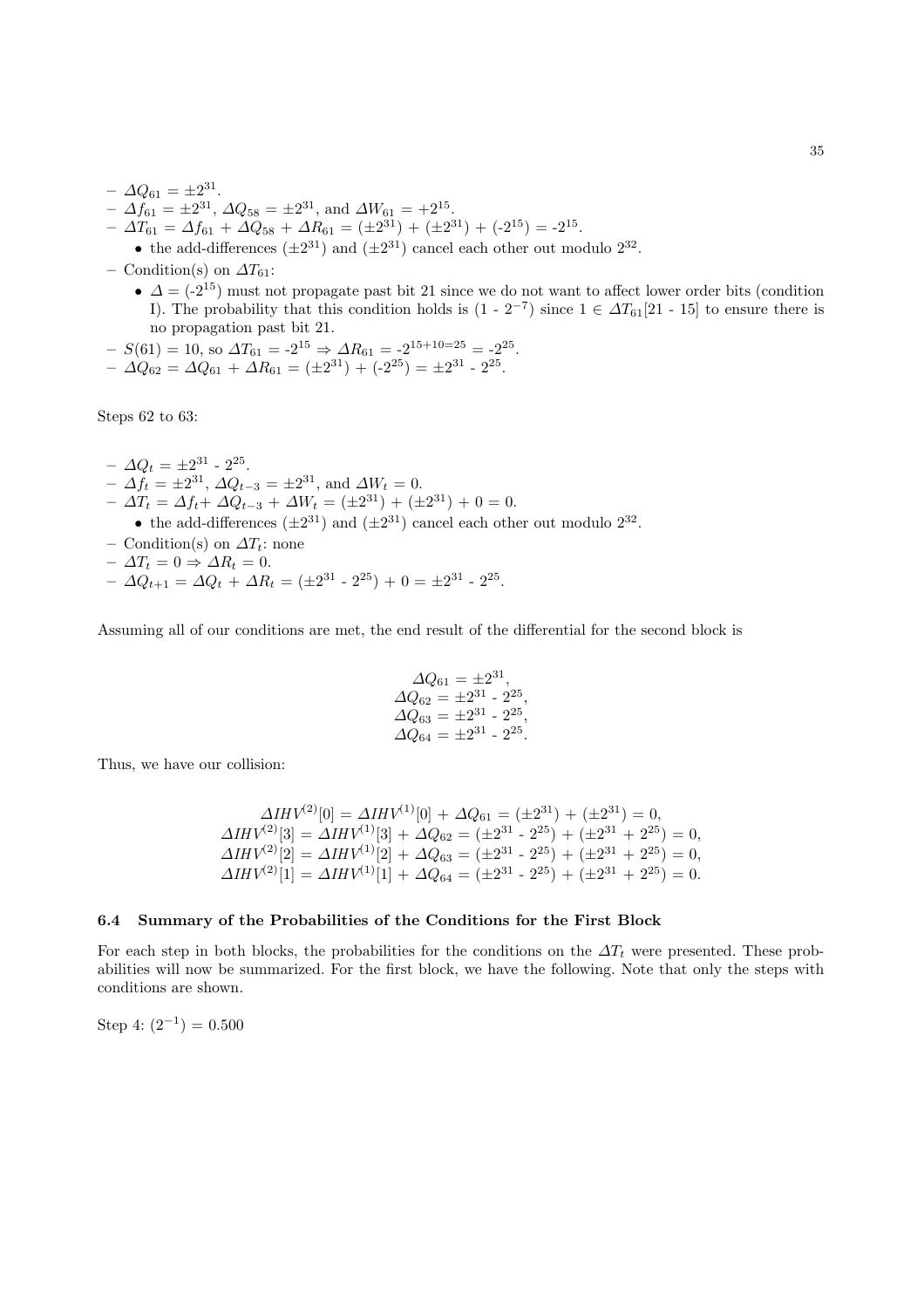Step 5:  $(2^{-1}) \times (1 - 2^{-8}) = 0.498$ Step 6:  $(2^{-1}) \times (1 - 2^{-4}) = 0.469$ Step 7:  $(1 - 2^{-5}) \times (1 - 2^{-2}) \times (1 - 2^{-9}) \times (1 - 2^{-8}) \times (2^{-5}) = 0.0226$ Step 8:  $(2^{-1}) \times (2^{-1}) \times (1 - 2^{-8}) \times (1 - 2^{-6}) \times (1 - 2^{-2}) = 0.184$ Step 9:  $(1 - 2^{-6}) \times (1 - 2^{-6}) \times (1 - 2^{-20}) = 0.969$ Step 10:  $(1 - 2^{-5}) \times (1 - 2^{-3}) = 0.848$ Step 11:  $(1 - 2^{-9}) \times (1 - 2^{-6}) \times (1 - 2^{-2}) = 0.737$ Step 12:  $(1 - 2^{-8}) \times (1 - 2^{-11}) \times (1 - 2^{-6}) = 0.980$  Step 13:  $(1 - 2^{-8}) = 0.996$ Step 14:  $(1 - 2^{-2}) \times (1 - 2^{-12}) = 0.750$ Step 15:  $(1 - 2^{-7}) \times (1 - 2^{-12}) \times (1 - 2^{-3}) = 0.868$ Step 16:  $(1 - 2^{-3}) = 0.875$ Step 18:  $(1 - 2^{-15}) = 1.000$ Step 19:  $(1 - 2^{-3}) = 0.875$ Step 22:  $(2^{-1}) = 0.500$ Step 34:  $(2^{-1}) = 0.500$ Step 61:  $(1 - 2^{-7}) = 0.992$ 

We denote  $P_{0-63}^1$  to be the probability that the conditions on  $\Delta T_t$  will hold for all 64 steps of the first block.  $P_{0-63}^1$  is simply the product of the probabilities shown above. We find that it is:

$$
P_{0-63}^1 \approx 3.54 \times 10^{-5} \approx 2^{-14.8}.
$$

Thus, for a random message, all of the conditions for  $\Delta T_t$  will hold with probability  $2^{-14.8}$ . Suppose we define a " $\Delta T_t$ -good" message M to be a message such that the conditions for the first round (steps 0 to 15) of the first block are satisfied. A cryptanalyst can readily compute " $\Delta T_t$ -good" messages by using single-message modification. The probability that a " $\Delta T_t$ -good" message satisfies all of the conditions for the first iteration is then the probability that it satisfies all the probabilities from rounds 2 to 4 (steps 16 to 63). We find this probability,  $P_{16-63}^1$  to be

$$
P_{16-63}^1 \approx 0.190 \approx 2^{-2.4}.
$$

Thus, with probability  $2^{-2.4}$ , a cryptanalyst using single-message modification can satisfy all the conditions for  $\Delta T_t$  of the first block.

## 6.5 Summary of the Probabilities of the Conditions for the Second Block

The probability of the conditions on the  $\Delta T_t$  for each step of the second block is as follows. Note that only the steps with conditions are shown.

Step 1:  $(1 - 2^{-7}) = 0.992$ Step 2:  $(2^{-1}) \times (1 - 2^{-6}) = 0.492$ Step 3:  $(1 - 2^{-6}) \times (1 - 2^{-5}) \times (1 - 2^{10}) = 0.953$ Step 4:  $(1 - 2^{-2}) \times (1 - 2^{-4}) \times (2^{-1}) \times (1 - 2^{-7}) \times (1 - 2^{-15}) \times (1 - 2^{-2}) = 0.262$ Step 5:  $(1 - 2^{-2}) \times (1 - 2^{-2}) \times (1 - 2^{-2}) \times (1 - 2^{-6}) \times (1 - 2^{-12}) \times (1 - 2^{-4}) = 0.389$ Step 6:  $(2^{-1}) \times (1 - 2^{-11}) \times (1 - 2^{-5}) \times (1 - 2^{-7}) = 0.480$ Step 7:  $(1 - 2^{-5}) \times (1 - 2^{-2}) \times (1 - 2^{-9}) \times (1 - 2^{-5}) \times (1 - 2^{-4}) = 0.659$ Step 8:  $(2^{-1}) \times (1 \cdot 2^{-7}) \times (1 \cdot 2^{-9}) \times (1 \cdot 2^{-6}) \times (1 \cdot 2^{-2}) \times (1 \cdot 2^{-8}) = 0.364$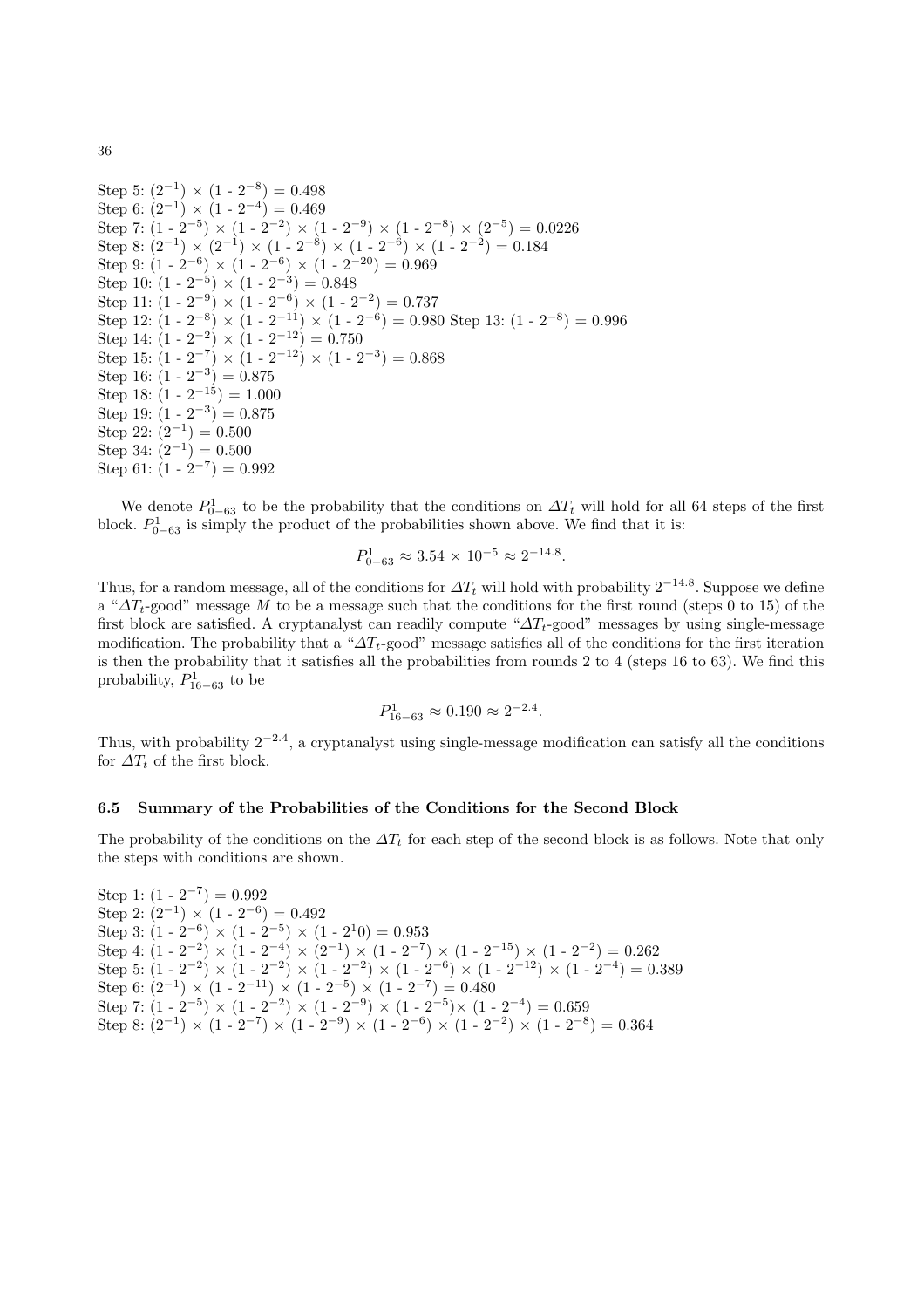Step 9:  $(1 - 2^{-6}) \times (1 - 2^{-6}) \times (1 - 2^{-20}) = 0.969$ Step 10:  $(1 - 2^{-5}) = 0.969$ Step 11:  $(1 - 2^{-9}) \times (1 - 2^{-6}) = 0.982$ Step 12:  $(1 - 2^{-8}) \times (1 - 2^{-11}) (1 - 2^{-6}) = 0.980$ Step 13:  $(1 - 2^{-8}) = 0.996$ Step 14:  $(1 - 2^{-2}) \times (1 - 2^{-12}) = 0.750$ Step 15:  $(1 - 2^{-7}) \times (1 - 2^{-12}) \times (1 - 2^{-3}) = 0.868$ Step 16:  $(1 - 2^{-3}) = 0.875$ Step 18:  $(1 - 2^{-15}) = 1.000$ Step 19:  $(1 - 2^{-3}) = 0.875$ Step 22:  $(2^{-1}) = 0.500$ Step 34:  $(2^{-1}) = 0.500$ Step 61:  $(1 - 2^{-7}) = 0.992$ 

We denote  $P_{0-63}^2$  to be the probability that the conditions on  $\Delta T_t$  will hold for all 64 steps of the second block.  $P_{0-63}^1$  is simply of the probabilities shown above. We find that it is:

$$
P_{0-63}^1 \approx 6.07 \times 10^{-4} \approx 2^{-10.7}.
$$

Thus, for a random message, all of the conditions for  $\Delta T_t$  will hold with probability 2<sup>-10.7</sup>. Again, a cryptanalyst can readily compute " $T_t$ -good" messages using single-message modification. The probability that a " $T_t$ -good" message satisfies all of the conditions for the first iteration is then the probability that it satisfies steps 16 to 63. We find this probability,  $P_{16-63}^2$  to be

$$
P_{16-63}^2 \approx 0.190 \approx 2^{-2.4}.
$$

Thus, with probability  $2^{-2.4}$ , a cryptanalyst using single-message modification can satisfy all the conditions for  $\Delta T_t$  of the second block.

# 7 Conditions for the Propagation of the Differences Through the  $f_t$  Functions

In presenting the conditions of the propagation of the differences through the  $f_t$  functions, we have proven all of the assertions made in [3] regarding bit conditions for the first block except for those mentioned in the sections labeled "Obtaining the Correct  $\Delta Q_t$ ." The discussions provided for those conditions were sufficient. For all other conditions, however, proofs were necessary to provide to explain why each assertion was made. Therefore, after each assertion, the number of the proof that corresponds to that assertion is given. The proofs are then presented in section 8. Note that only the conditions for Case One are presented. (We will prove in section 9 that the conditions required for *Case Two* do not produce the desired collision differential.) For the second block, all of the assertions regarding bit conditions are original, based only on a few tables in [3]. As with the first block, after each assertion, the number of the proof that corresponds to that assertion is given. The proofs are then presented in section 8.

## 7.1 Conditions for the Propagation of the Differences Through the  $f_t$  Functions for the First Block

Round 1:  $f_t = F(X, Y, Z)$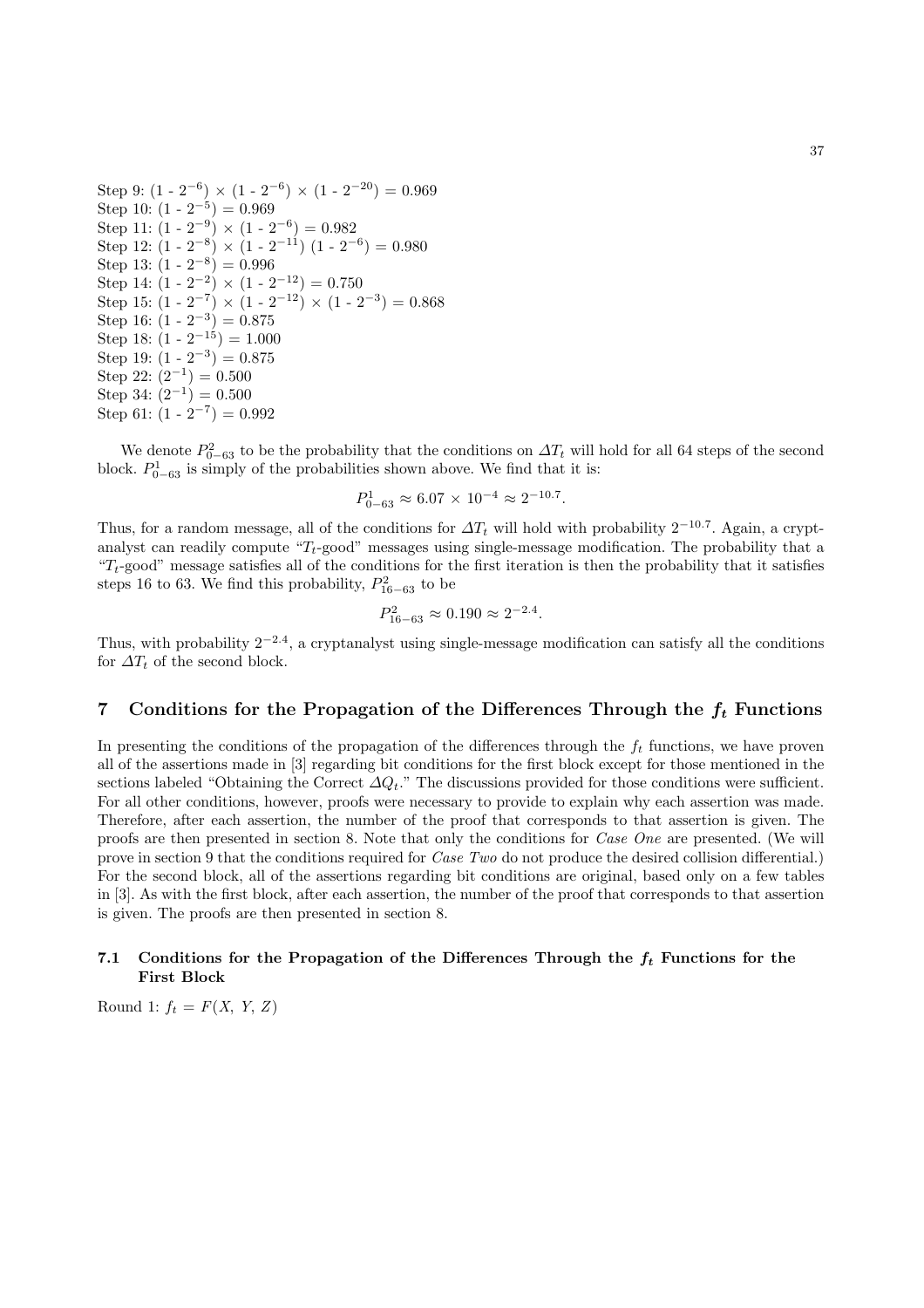38

Steps 0 to 4:

We have  $Q_{t-2} = 0$ ,  $Q_{t-1} = 0$ , and  $Q_t = 0$ , so we will obtain  $f_t = 0$ . There are no conditions for these steps.

Step 5:

We have  $Q_3 = 0$ ,  $Q_4 = 0$ , and  $Q_5 = -2^6$ , and we want to obtain  $f_5 = +2^{19} + 2^{11}$ .

Obtaining the Correct  $Q_5$ :

 $- Q_5[21 - 6] = 0$  $- Q_5[22] = 1$ 

The Constant Bits of  $Q_5$ :  $Q_5[j] = 0, j \in [31 - 23, 5 - 0]$ 

– To obtain  $f_5[j] = 0$ , no conditions are required for  $Q_5 \in [31 - 23, 5 - 0]$ .

The Non-Constant Bits of  $Q_5$ :  $Q_5[j] = +1, j \in [21 - 6]$ 

– To obtain  $f_5[j] = 0$ , we require  $Q_3[j] = Q_4[j]$  for  $j \in [21, 20, 18 - 12, 10 - 6]$ . See proof 12.

– To obtain  $f_5[j] = +1$ , we require  $Q_3[j] = 0$  and  $Q_4[j] = 1$  for  $j \in [19, 11]$ . See proof 14.

 $Q_5[j] = -1, j \in [22]$ 

– To obtain  $f_5[j] = 0$ , we require  $Q_3[j] = Q_4[j]$  for  $j \in [22]$ . See proof 13.

Summary of the conditions for step 5:

 $- Q_3[19, 11] = Q_5[21 \cdot 6] = 0$  $- Q_4[19, 11] = Q_5[22] = 1$  $-Q_3[21, 20, 18 - 12, 10 - 6] = Q_4[21, 20, 18 - 12, 10 - 6]$ 

Step 6:

We have  $Q_4$ ,  $Q_5 = -2^6$ , and  $Q_6 = \pm 2^{31} + 2^{23} - 2^6$ , and we want to obtain  $f_6 = -2^{14} - 2^{10}$ .

Obtaining the Correct  $Q_6$ :

 $- Q_6[23] = 0$  $- Q_6[6] = 1$ 

The Constant Bits of  $Q_6$ :  $Q_6[j] = 0, j \in [30 - 24, 22 - 7, 5 - 0]$ 

– To obtain  $f_6[j] = -1$ , we require  $Q_6[j] = 1$  for  $j \in [22]$ . See proof 25.

- To obtain  $f_6[j] = +1$ , we require  $Q_6[j] = 1$  for  $j \in [21 15, 13 10]$ . See proof 23.
- To obtain  $f_6[j] = 0$ , we require  $Q_6[j] = 0$  for  $j \in [14, 9 \text{ } 7]$ . See proof 22.
- To obtain  $f_6[j] = 0$ , we need no requirements for  $Q_6[30 24, 5 0]$ .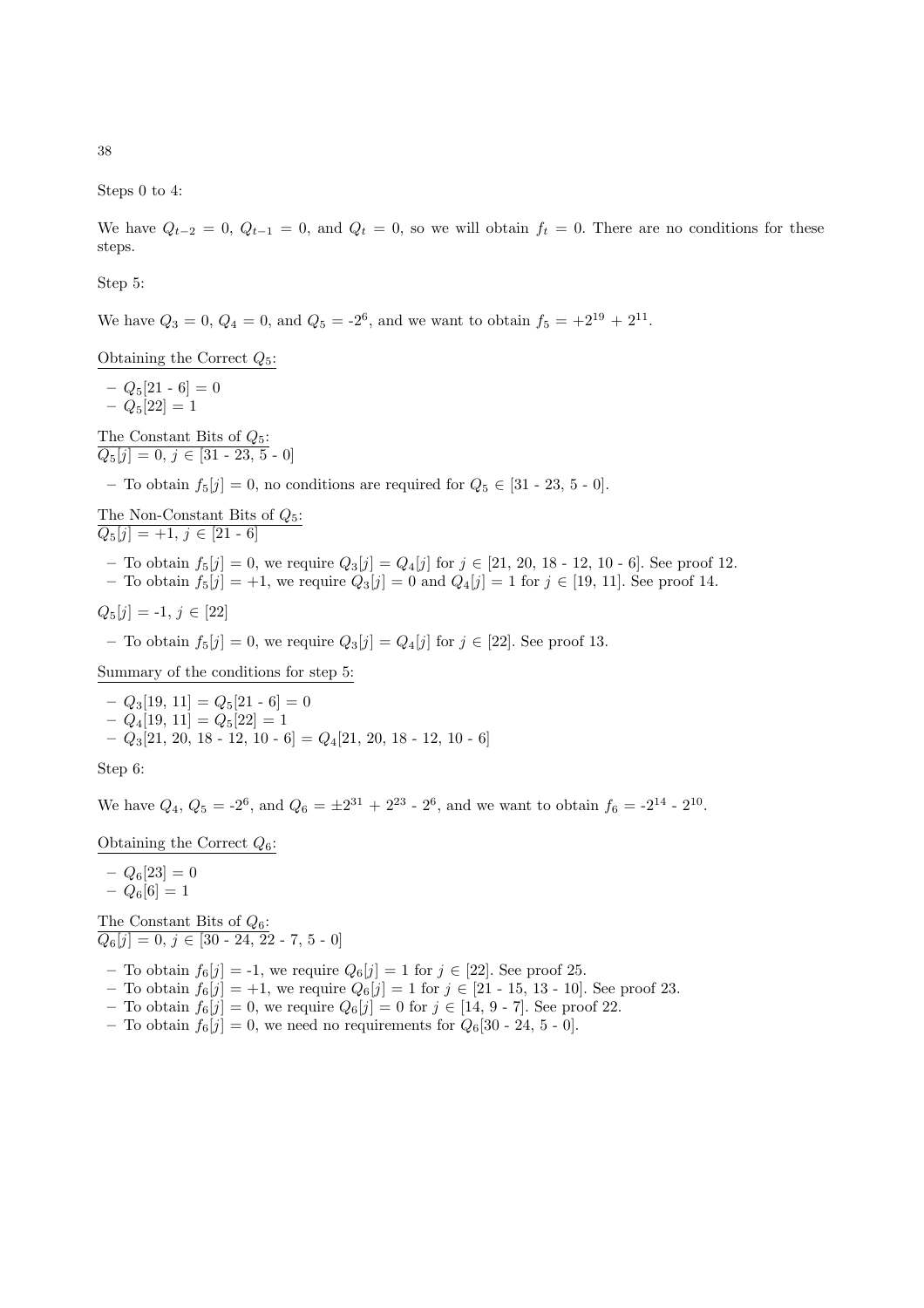The Non-Constant Bits of  $Q_6$ :  $Q_6[j] = +1, j \in [23]$ – To obtain  $f_6[j] = 0$ , we require  $Q_4[j] = Q_5[j]$  for  $j \in [23]$ . See proof 12.  $Q_6[j] = -1, j \in [6]$ – To obtain  $f_6[j] = 0$ , we require  $Q_4[j] = 0$  for  $j \in [6]$ . See proof 26.  $Q_6[j] = \pm 1, j \in [31]$ – To obtain  $f_6[j] = 0$ , we require  $Q_4[j] = Q_5[j]$  for  $j \in [31]$ . See proof 1. Summary of the conditions for step 6:

 $-Q_4[6] = Q_6[23, 14, 9 - 7] = 0$  $-Q_6[22 - 15, 13 - 10, 6] = 1$  $- Q_4[31, 23] = Q_5[31, 23]$ 

Step 7:

We have  $Q_5 = -2^6$ ,  $Q_6 = \pm 2^{31} + 2^{23} - 2^6$ , and  $Q_7 = -2^{27} + 2^{23} - 2^6 - 2^0$ , and we want to obtain  $f_7 =$  $-2^{27} - 2^{25} + 2^{16} + 2^{10} + 2^5 - 2^2$ .

Obtaining the Correct  $Q_7$ :

 $-Q_7[30 - 26, 10 - 6, 4 - 0] = 0$  $-Q_7[25 - 23, 11, 5] = 1$ 

The Constant Bits of  $Q_7$ :  $Q_7[j] = 0, j \in [22 - 12]$ 

– To obtain  $f_7[j] = 0$ , we require  $Q_7[j] = 1$  for  $j \in [22]$ . See proof 20.

- To obtain  $f_7[j] = 0$ , we require  $Q_7[j] = 1$  for  $j \in [21 17, 15 12]$ . See proof 18.
- To obtain  $f_7[j] = +1$ , we require  $Q_7[j] = 0$  for  $j \in [16]$ . See proof 19.

The Non-Constant Bits of  $Q_7$ :  $Q_7[j] = +1, j \in [30 - 26, 10 - 6, 4 - 0]$ 

- To obtain  $f_7[j] = 0$ , we require  $Q_5[j] = Q_6[j]$  for  $j \in [30 28, 26, 4, 3, 1, 0]$ . See proof 12.
- To obtain  $f_7[j] = +1$ , we require  $Q_6[j] = 1$  for  $j \in [10]$ . See proof 28.
- To obtain  $f_7[j] = 0$ , we require  $Q_6[j] = 0$  for  $j \in [9 \text{-} 7]$ . See proof  $2^7$ .
- To obtain  $f_7[j] = 0$ , we need no requirements for  $Q_7[6]$ . See proof 9.
- To obtain  $f_7[j] = -1$ , we require  $Q_5[j] = 1$  and  $Q_6[j] = 0$  for  $j \in [27, 2]$ . See proof 15.

 $Q_7[j] = -1, j \in [25 - 23, 11, 5]$ 

- To obtain  $f_7[j] = -1$ , we require  $Q_5[j] = 0$  and  $Q_6[j] = 1$  for  $j \in [25]$ . See proof 17.
- To obtain  $f_7[j] = 0$ , we require  $Q_5[j] = Q_6[j]$  for  $j \in [24]$ . See proof 13.
- To obtain  $f_7[j] = 0$ , we require  $Q_5[j] = 0$  for  $j \in [23]$ . See proof 26.
- To obtain  $f_7[j] = 0$ , we require  $Q_6[j] = 1$  for  $j \in [11]$ . See proof 29.
- To obtain  $f_7[j] = +1$ , we require  $Q_5[j] = 1$  and  $Q_6[j] = 0$  for  $j \in [5]$ . See proof 16.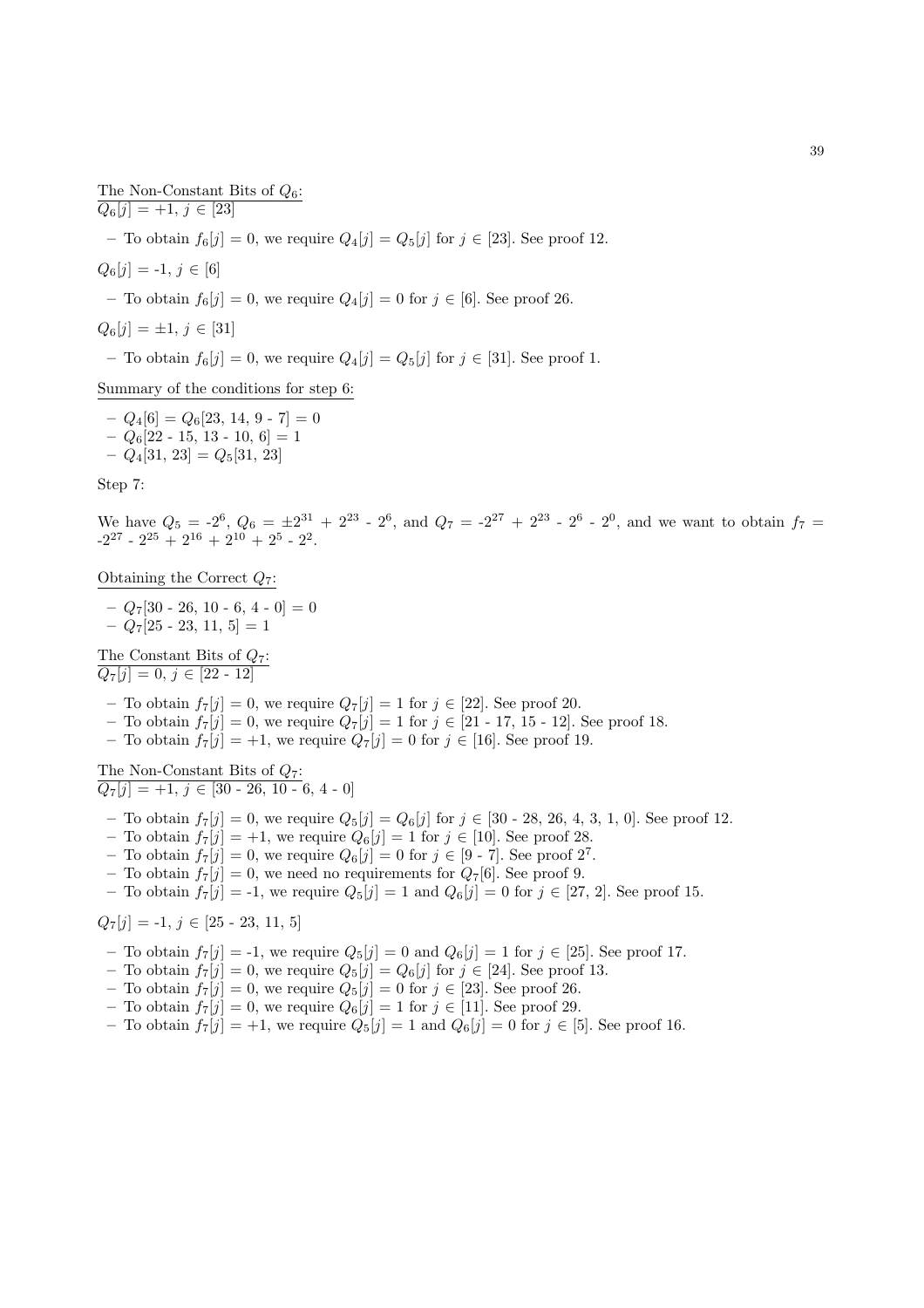$Q_7[j] = \pm 1, j \in [31]$ – To obtain  $f_9[j] = 1$ , we require  $Q_7[j] = Q_6[j] Q_5[j]$  for  $j \in [31]$ . See proof 2.

Summary of the conditions for step 7:

 $-Q_5[25, 23] = Q_6[9, 8, 5, 2] = Q_7[30 - 26, 16, 10 - 6, 4 - 0] = 0$ 

- $-Q_5[5, 2] = Q_6[27, 25, 11, 10] = Q_7[25 17, 15 11, 5] = 1$
- $Q_5[30 \t{-} 28, 26, 24, 4, 3, 1, 0] = Q_6[30 \t{-} 28, 26, 24, 4, 3, 1, 0]$
- $Q_7[31] = Q_6[31] \oplus Q_5[31]$

Step 8:

We have  $Q_6 = \pm 2^{31} + 2^{23} - 2^6$ ,  $Q_7 = -2^{27} + 2^{23} - 2^6 - 2^0$ , and  $Q_8 = -2^{23} - 2^{17} - 2^{15} + 2^0$ , and we want to obtain  $f_8 = \pm 2^{31} - 2^{24} + 2^{16} + 2^{10} + 2^6 + 2^0$ .

Obtaining the Correct  $Q_8$ :

- $Q_8[19 17, 15, 0] = 0$
- $-Q_8[23, 20, 16] = 1$

The Constant Bits of  $Q_8$ :  $\overline{Q_8[j] = 0, j \in [31 - 24, 22, 21, 14 - 1]}$ 

- To obtain  $f_8[j] = 1$ , we need no requirements for  $Q_8[31]$ . See proof 3.
- To obtain  $f_8[j] = 0$ , we require  $Q_8[j] = 0$  for  $j \in [30 26, 9, 7, 4 1]$ . See proof 22.
- To obtain  $f_8[j] = 0$ , we require  $Q_8[j] = 0$  for  $j \in [25, 11, 5]$ . See proof 24.
- To obtain  $f_8[j] = -1$ , we require  $Q_8[j] = 1$  for  $j \in [24]$ . See proof 25.
- To obtain  $f_8[j] = +1$ , we require  $Q_8[j] = 1$  for  $j \in [10, 8]$ . See proof 23.
- To obtain  $f_8[j] = +1$ , we require  $Q_8[j] = 1$  for  $j \in [6]$ . See proof 32.
- To obtain  $f_8[j] = 0$ , we need no requirements for  $Q_8[22, 21, 14 12]$ .

The Non-Constant Bits of  $Q_8$ :  $Q_8[i] = +1, i \in [19 - 17, 15, 0]$ 

- To obtain  $f_8[j] = 0$ , we require  $Q_6[j] = Q_7[j]$  for  $j \in [19 \text{ } 17, 15]$ . See proof 12.
- To obtain  $f_8[j] = 0$ , we require  $Q_6[j] = 1$  for  $j \in [0]$ . See proof 35.

 $Q_8[j] = -1, j \in [23, 20, 16]$ 

- To obtain  $f_8[j] = 0$ , we need no requirements for  $Q_8[23]$ . See proof 10.
- To obtain  $f_8[j] = 0$ , we require  $Q_6[j] = Q_7[j]$  for  $j \in [20]$ . See proof 13.
- To obtain  $f_8[j] = +1$ , we require  $Q_6[j] = 1$  and  $Q_7[j] = 0$  for  $j \in [16]$ . See proof 16.

Summary of the conditions for step 8:

 $-Q_7[16] = Q_8[30 - 25, 19 - 17, 15, 11, 9, 7, 5 - 0] = 0$ 

- $-Q_6[16, 0] = Q_7[0] = Q_8[24, 23, 20, 16, 10, 8, 6] = 1$
- $-Q_6[20 17, 15] = Q_7[20 17, 15]$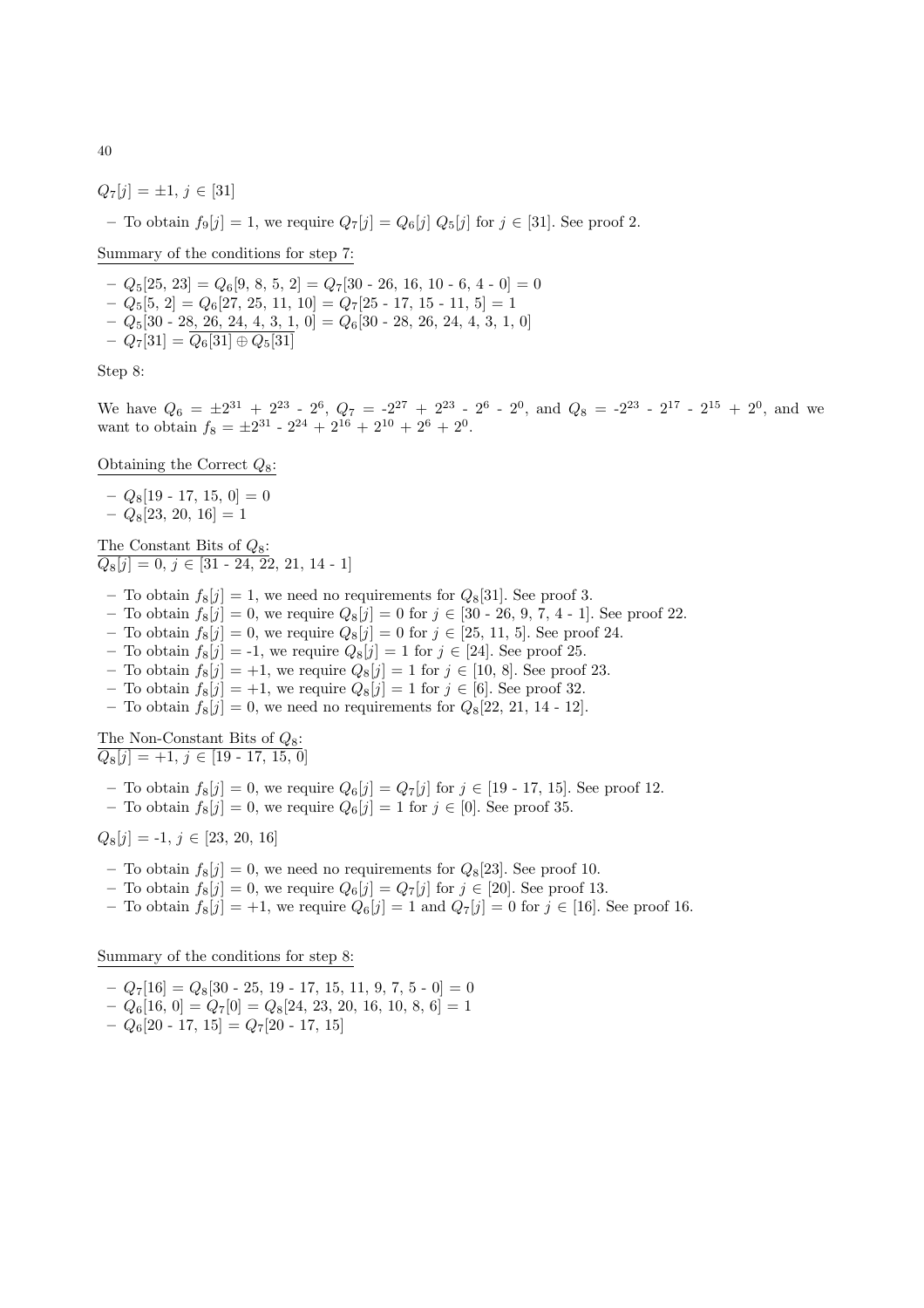Step 9:

We have  $Q_7 = -2^{27} + 2^{23} - 2^6 - 2^0$ ,  $Q_8 = -2^{23} - 2^{17} - 2^{15} + 2^0$ , and  $Q_9 = \pm 2^{31} - 2^6 + 2^0$ , and we want to obtain  $f_9 = \pm 2^{31} + 2^{26} - 2^{23} - 2^{20} + 2^6 + 2^0$ .

Obtaining the Correct  $Q_9$ :

 $-Q_9[7, 6, 1]=0$  $- Q_9[8, 0] = 1$ 

The Constant Bits of  $Q_9$ :  $Q_9[j] = 0, j \in [30 - 9, 5 - 2]$ 

- To obtain  $f_9[j] = 0$ , we require  $Q_9[j] = 1$  for  $j \in [30 27, 10, 9, 4 2]$ . See proof 18.
- To obtain  $f_9[j] = +1$ , we require  $Q_9[j] = 0$  for  $j \in [26]$ . See proof 19.

– To obtain  $f_9[j] = 0$ , we require  $Q_9[j] = 1$  for  $j \in [25, 24, 11, 5]$ . See proof 20.

- To obtain  $f_9[j] = -1$ , we need no requirements for  $Q_9[23]$ . See proof 34.
- To obtain  $f_9[j] = -1$ , we require  $Q_9[j] = 1$  for  $j \in [20]$ . See proof 25.

– To obtain  $f_9[j] = 0$ , we require  $Q_9[j] = 0$  for  $j \in [19 - 17, 15]$ . See proof 22.

- To obtain  $f_9[j] = 0$ , we require  $Q_9[j] = 0$  for  $j \in [16]$ . See proof 24.
- To obtain  $f_9[j] = 0$ , we need no requirements for  $Q_9[22, 21, 14 12]$ .

The Non-Constant Bits of  $Q_9$ :  $Q_9[j] = +1, j \in [7, 6, 1]$ 

- To obtain  $f_9[j] = 0$ , we require  $Q_8[j] = 0$  for  $j \in [7, 1]$ . See proof  $2^7$ .
- To obtain  $f_9[j] = +1$ , we require  $Q_8[j] = 1$  for  $j \in [6]$ . See proof 28.

 $Q_9[j] = -1, j \in [8, 0]$ 

- To obtain  $f_9[j] = 0$ , we require  $Q_8[j] = 1$  for  $j \in [8]$ . See proof 29.
- To obtain  $f_9[j] = +1$ , we need no requirements for  $Q_9[0]$ . See proof 8.

$$
Q_9[j] = \pm 1, \, j \in [31]
$$

– To obtain  $f_9[j] = 1$ , we require  $Q_9[j] = Q_8[j] Q_7[j]$  for  $j \in [31]$ . See proof 4.

Summary of the conditions for step 9:

$$
- Q_8[7, 1] = Q_9[26, 19 - 15, 7, 6, 1] = 0
$$
  
-  $Q_8[8, 6] = Q_9[30 - 27, 25, 24, 20, 11 - 8, 5 - 2, 0] = 1$   
-  $Q_9[31] = Q_8[31] \oplus Q_7[31]$ 

Step 10:

We have  $Q_8 = -2^{23} - 2^{17} - 2^{15} + 2^0$ ,  $Q_9 = \pm 2^{31} - 2^6 + 2^0$ , and  $Q_{10} = \pm 2^{31} + 2^{12}$ , and we want to obtain  $f_{10} = -2^{23} + 2^{13} + 2^6 + 2^0$ .

Obtaining the Correct  $Q_{10}$ :

 $- Q_{10}[13] = 0$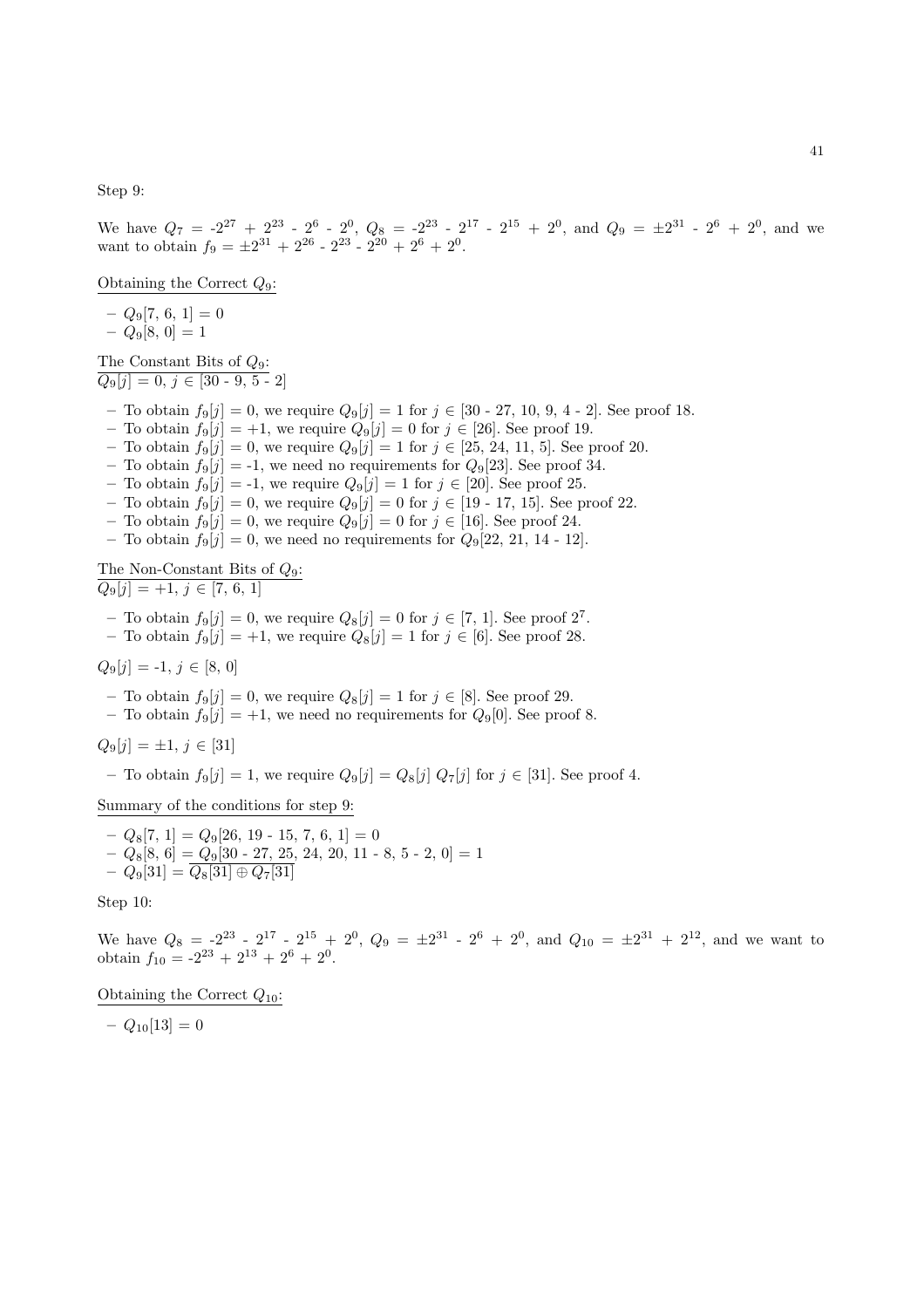$- Q_{10}[12] = 1$ 

The Constant Bits of  $Q_{10}$ :  $Q_{10}[j] = 0, j \in [30 - 14, 11 - 0]$ 

- To obtain  $f_{10}[j] = -1$ , we require  $Q_{10}[j] = 0$  for  $j \in [23]$ . See proof 21.
- To obtain  $f_{10}[j] = 0$ , we require  $Q_{10}[j] = 1$  for  $j \in [20, 16]$ . See proof 20.
- To obtain  $f_{10}[j] = 0$ , we require  $Q_{10}[j] = 1$  for  $j \in [19 17, 15]$ . See proof 18.
- To obtain  $f_{10}[j] = 0$ , we require  $Q_{10}[j] = 0$  for  $j \in [8]$ . See proof 24.
- To obtain  $f_{10}[j] = 0$ , we require  $Q_{10}[j] = 0$  for  $j \in [7, 1]$ . See proof 22.
- To obtain  $f_{10}[j] = +1$ , we require  $Q_{10}[j] = 1$  for  $j \in [6]$ . See proof 23.
- To obtain  $f_{10}[j] = +1$ , we require  $Q_{10}[j] = 0$  for  $j \in [0]$ . See proof 37.
- To obtain  $f_{10}[j] = 0$ , we need no requirements for  $Q_{10}[30 24, 22, 21 \ 14, 11 9, 5 2]$ .

The Non-Constant Bits of  $Q_{10}$ :  $Q_{10}[j] = +1, j \in [13]$ 

– To obtain  $f_{10}[j] = +1$ , we require  $Q_8[j] = 0$  and  $Q_9[j] = 1$  for  $j \in [13]$ . See proof 14.

$$
Q_{10}[j] = -1, j \in [12]
$$

– To obtain  $f_{10}[j] = 0$ , we require  $Q_8[j] = Q_9[j]$  for  $j \in [12]$ . See proof 13.

$$
Q_{10}[j] = \pm 1, \, j \in [31]
$$

– To obtain  $f_{10}[j] = 0$ , we require  $Q_{10}[31] = Q_9[31] Q_8[31]$  for  $j \in [31]$ . See proof 2.

Summary of the conditions for step 10:

 $-Q_8[13] = Q_{10}[23, 13, 8, 7, 1, 0] = 0$ –  $Q_9[13] = Q_{10}[20 - 15, 12, 6] = 1$  $- Q_8[12] = Q_9[12]$  $- \ Q_{10}[31] = Q_9[31] \oplus Q_8[31]$ 

Step 11:

We have  $Q_9 = \pm 2^{31}$  -  $2^6 + 2^0$ ,  $Q_{10} = \pm 2^{31} + 2^{12}$ , and  $Q_{11} = 2^{31} + 2^{30}$ , and we want to obtain  $f_{11} = -2^8 + 2^0$ .

Obtaining the Correct  $Q_{11}$ :

 $- Q_{11}[30] = 0$ 

The Constant Bits of  $Q_{11}$ :  $Q_{11}[j] = 0, j \in [29 - 0]$ 

- To obtain  $f_{11}[j] = 0$ , we require  $Q_{11}[j] = 0$  for  $j \in [13]$ . See proof 22.
- To obtain  $f_{11}[j] = 0$ , we require  $Q_{11}[j] = 0$  for  $j \in [12]$ . See proof 24.
- To obtain  $f_{11}[j] = -1$ , we require  $Q_{11}[j] = 0$  for  $j \in [8, 0]$ . See proof 21.
- To obtain  $f_{11}[j] = 0$ , we require  $Q_{11}[j] = 1$  for  $j \in [7, 6, 1]$ . See proof 18.
- To obtain  $f_{11}[j] = 0$ , we need no requirements for  $Q_{11}[29 14, 11 9, 5 2]$ .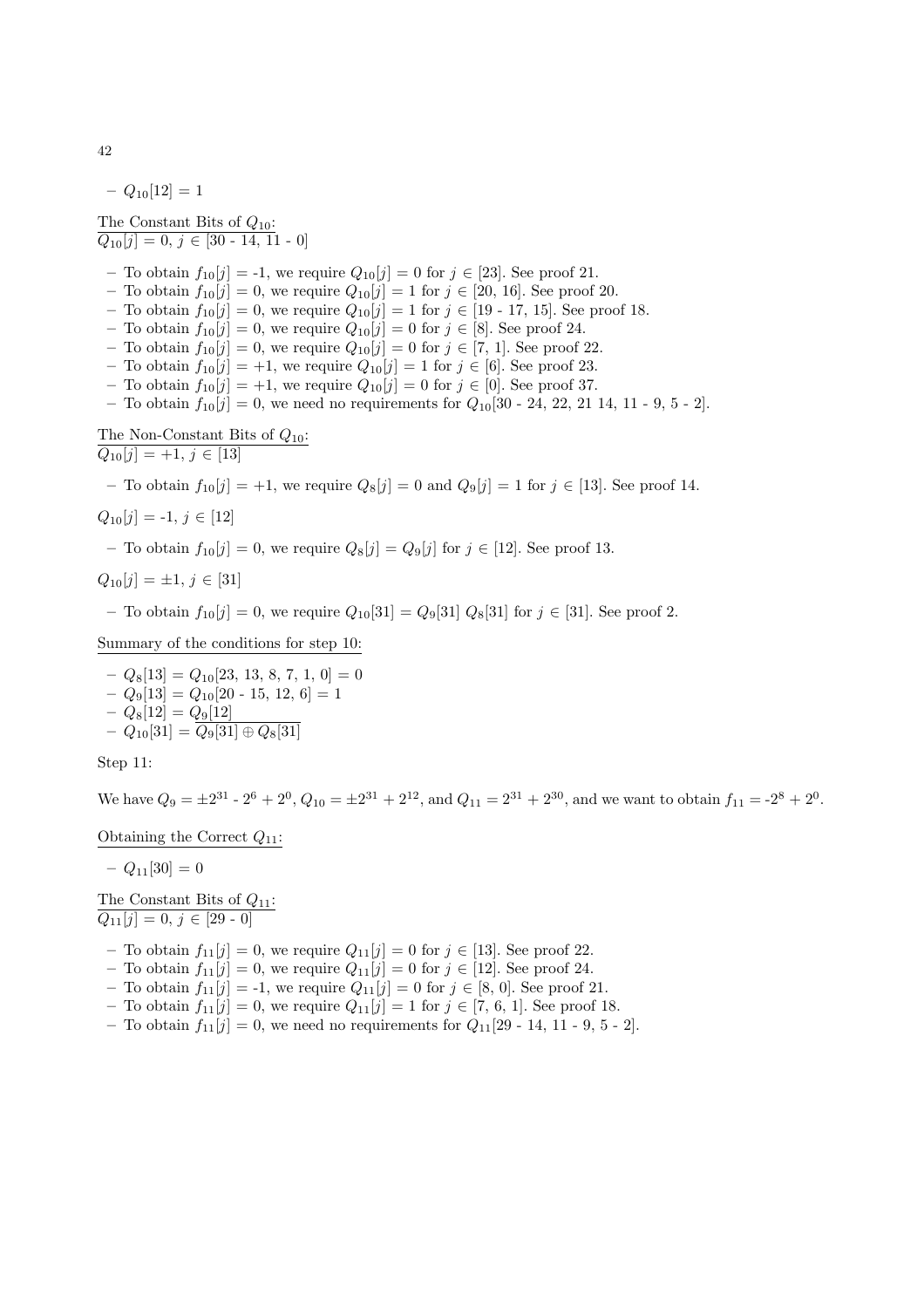The Non-Constant Bits of  $Q_{11}$ :  $Q_{11}[j] = +1, j \in [30]$ 

– To obtain  $f_{11}[j] = 0$ , we require  $Q_9[j] = Q_{10}[j]$  for  $j \in [30]$ . See proof 12.

 $Q_{11}[j] = \pm 1, j \in [31]$ 

– To obtain  $f_{11}[j] = 0$ , we require  $Q_9[j] = Q_{10}[j]$  for  $j \in [31]$ . See proof 5. Note that since we already have  $Q_{10}[31] = Q_9[31] Q_8[31]$  from step 10, we obtain  $Q_8[31] = 0$ .

Summary of the conditions for step 11:

 $-Q_8[31] = Q_{11}[13, 12, 8, 0] = 0$  $-Q_{11}[7, 6, 1] = 1$  $- Q_9[30] = Q_{10}[30]$  $- Q_9[31] = \overline{Q_{10}}[31]$ 

Step 12:

We have  $Q_{10} = \pm 2^{31} + 2^{12}$ ,  $Q_{11} = \pm 2^{31} + 2^{30}$ , and  $Q_{12} = \pm 2^{31}$  -  $2^{13}$  -  $2^7$ , and we want to obtain  $f_{12}$  $= \pm 2^{31} + 2^{17} + 2^7.$ 

Obtaining the Correct  $Q_{12}$ :

 $- Q_{12}[18 - 13, 7] = 0$  $-Q_{12}[19, 8] = 1$ 

The Constant Bits of  $Q_{12}$ :  $\overline{Q_{12}[j] = 0, j \in [30 - 20, 12 - 9, 6 - 0]}$ 

- To obtain  $f_{12}[j] = 0$ , we require  $Q_{12}[j] = 0$  for  $j \in [30]$ . See proof 22.
- To obtain  $f_{12}[j] = 0$ , we require  $Q_{12}[j] = 1$  for  $j \in [12]$ . See proof 20.
- To obtain  $f_{12}[j] = 0$ , we need no requirements for  $Q_{12}[29 20, 11 9, 6 0]$ .

The Non-Constant Bits of  $Q_{12}$ :  $Q_{12}[j] = +1, j \in [18 - 13, 7]$ 

- To obtain  $f_{12}[j] = -1$ , we require  $Q_{10}[j] = 1$  and  $Q_{11}[j] = 0$  for  $j \in [18, 17]$ . See proof 15.
- To obtain  $f_{12}[j] = 0$ , we require  $Q_{10}[j] = Q_{11}[j]$  for  $j \in [16 14]$ . See proof 12.
- To obtain  $f_{12}[j] = 0$ , we require  $Q_{11}[j] = 0$  for  $j \in [13]$ . See proof  $2^7$ .
- To obtain  $f_{12}[j] = +1$ , we require  $Q_{10}[j] = 0$  and  $Q_{11}[j] = 1$  for  $j \in [7]$ . See proof 14.

$$
Q_{12}[j] = -1, j \in [19, 8]
$$

– To obtain  $f_{12}[j] = +1$ , we require  $Q_{10}[j] = 1$  and  $Q_{11}[j] = 0$  for  $j \in [19]$ . See proof 16. – To obtain  $f_{12}[j] = 0$ , we require  $Q_{10}[j] = Q_{11}[j]$  for  $j \in [8]$ . See proof 13.

$$
Q_{12}[j] = \pm 1, \, j \in [31]
$$

– To obtain  $f_{12}[j] = 1$ , we require  $Q_{10}[j] = Q_{11}[j]$  for  $j \in [31]$ . See proof 6.

Summary of the conditions for step 12: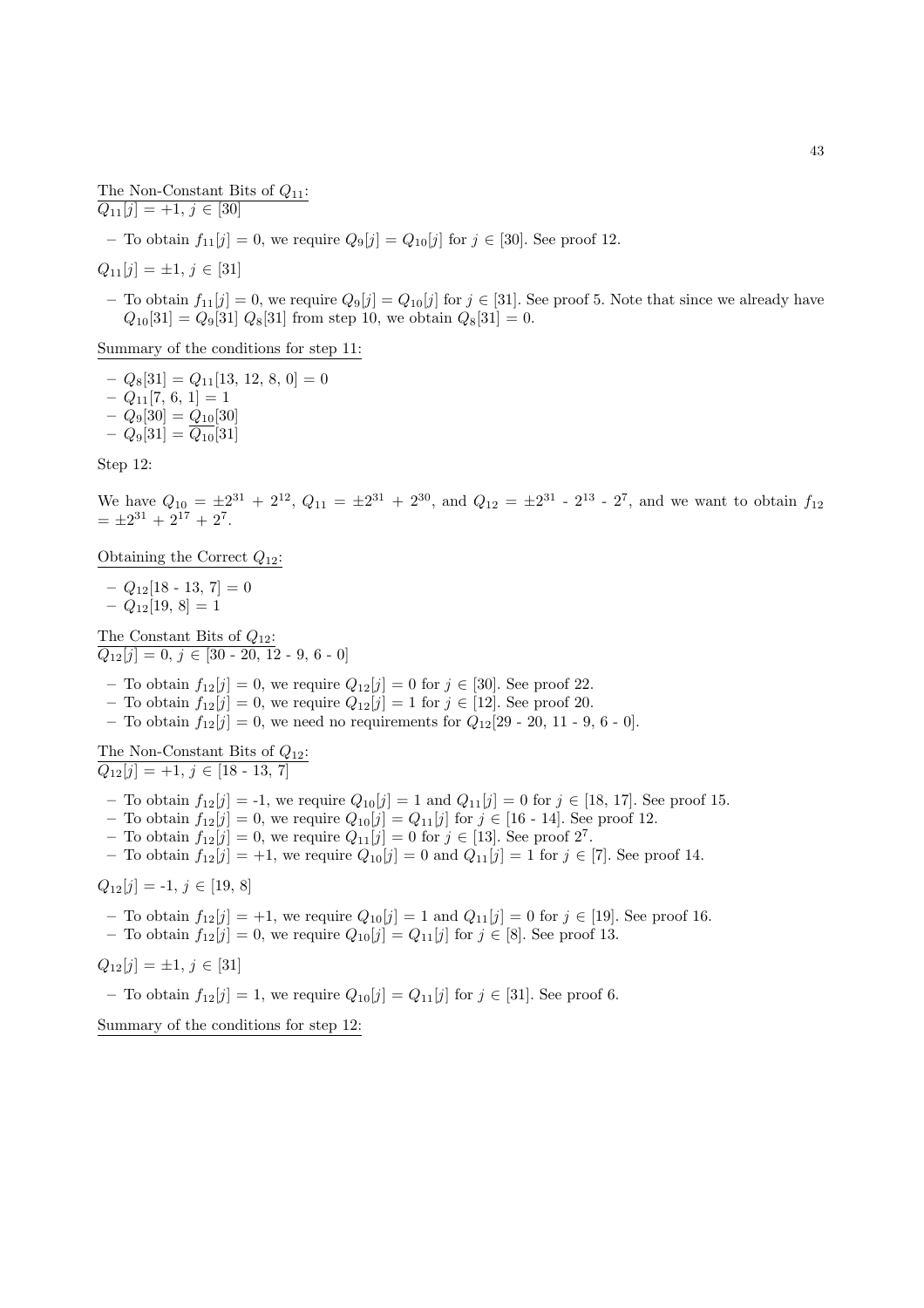–  $Q_{11}[19 - 17, 13] = Q_{12}[30, 18 - 13, 7] = 0$  $-Q_{10}[19 - 17] = Q_{12}[19, 12, 8] = 1$ –  $Q_{10}[31, 16 - 14, 8, 7] = Q_{11}[31, 16 - 14, 8, 7]$ 

Step 13:

We have  $Q_{11} = \pm 2^{31} + 2^{30}$ ,  $Q_{12} = \pm 2^{31} - 2^{13} - 2^7$ , and  $Q_{13} = \pm 2^{31} + 2^{24}$ , and we want to obtain  $f_{13}$  $= \pm 2^{31} - 2^{13}.$ 

Obtaining the Correct  $Q_{13}$ :

 $-Q_{13}[25]=0$ 

 $-Q_{13}[24]=1$ 

The Constant Bits of  $Q_{13}$ :  $Q_{13}[j] = 0, j \in [30 - 26, 23 - 0]$ 

– To obtain  $f_{13}[j] = 0$ , we require  $Q_{13}[j] = 1$  for  $j \in [30]$ . See proof 18.

- To obtain  $f_{13}[j] = -1$ , we require  $Q_{13}[j] = 1$  for  $j \in [19]$ . See proof 25.
- To obtain  $f_{13}[j] = +1$ , we require  $Q_{13}[j] = 1$  for  $j \in [18 13]$ . See proof 23.
- To obtain  $f_{13}[j] = 0$ , we require  $Q_{13}[j] = 0$  for  $j \in [8]$ . See proof 24.
- To obtain  $f_{13}[j] = 0$ , we require  $Q_{13}[j] = 0$  for  $j \in [7]$ . See proof 22.
- To obtain  $f_{13}[j] = 0$ , we need no requirements for  $Q_{13}[29 26, 23 20, 12 9, 6 0]$ .

The Non-Constant Bits of  $Q_{13}$ :  $Q_{13}[j] = +1, j \in [25]$ 

– To obtain  $f_{13}[j] = 0$ , we require  $Q_{11}[j] = Q_{12}[j]$  for  $j \in [25]$ . See proof 12.

 $Q_{13}[j] = -1, j \in [24]$ 

– To obtain  $f_{13}[j] = 0$ , we require  $Q_{11}[j] = Q_{12}[j]$  for  $j \in [24]$ . See proof 13.

 $Q_{13}[j] = \pm 1, j \in [31]$ 

– To obtain  $f_{13}[j] = 1$ , we require  $Q_{11}[j] = Q_{12}[j]$  for  $j \in [31]$ . See proof 6.

Summary of the conditions for step 13:

 $-Q_{13}[25, 8, 7]=0$  $- Q_{13}[30, 24, 19 - 13] = 1$  $-Q_{11}[31, 25, 24] = Q_{12}[31, 25, 24]$ 

Step 14:

We have  $Q_{12} = \pm 2^{31}$  -  $2^{13}$  -  $2^7$ ,  $Q_{13} = \pm 2^{31} + 2^{24}$ , and  $Q_{14} = \pm 2^{31}$ , and we want to obtain  $f_{14} = \pm 2^{31} + 2^{18}$ .

Obtaining the Correct  $Q_{14}$ : No conditions required

The Constant Bits of  $Q_{14}$ :  $Q_{14}[j] = 0, j \in [30 - 0]$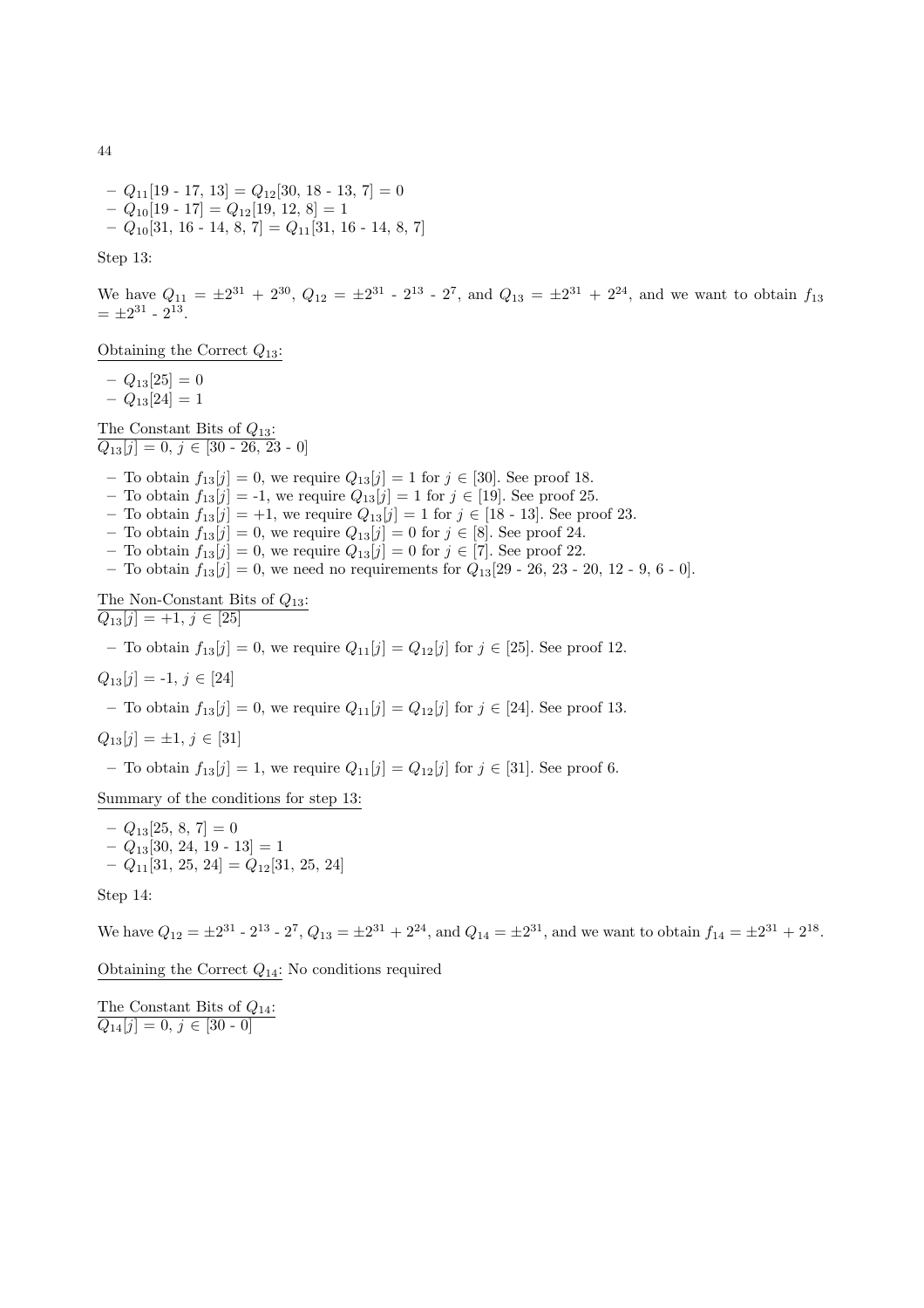- To obtain  $f_{14}[j] = 0$ , we require  $Q_{14}[j] = 0$  for  $j \in [25]$ . See proof 22.
- To obtain  $f_{14}[j] = 0$ , we require  $Q_{14}[j] = 0$  for  $j \in [24]$ . See proof 24.
- To obtain  $f_{14}[j] = 0$ , we require  $Q_{14}[j] = 1$  for  $j \in [19, 8]$ . See proof 20.
- To obtain  $f_{14}[j] = +1$ , we require  $Q_{14}[j] = 0$  for  $j \in [18]$ . See proof 19.
- To obtain  $f_{14}[j] = 0$ , we require  $Q_{14}[j] = 1$  for  $j \in [17 13, 7]$ . See proof 18.
- To obtain  $f_{14}[j] = 0$ , we need no requirements for  $Q_{14}[30 26, 23 20, 12 9, 6 0]$ .

The Non-Constant Bits of  $Q_{14}$ :

 $Q_{14}[j] = \pm 1, j \in [31]$ 

– To obtain  $f_{14}[j] = 1$ , we require  $Q_{12}[j] = Q_{13}[j]$  for  $j \in [31]$ . See proof 6.

Summary of the conditions for step 14:

 $-Q_{14}[25, 24, 18]=0$  $- Q_{14}[19, 17 - 13, 8, 7] = 1$  $- Q_{12}[31] = Q_{13}[31]$ 

Step 15:

We have  $Q_{13} = \pm 2^{31} + 2^{24}$ ,  $Q_{14} = \pm 2^{31}$ , and  $Q_{15} = \pm 2^{31} - 2^{15} + 2^3$ , and we want to obtain  $f_{15} = \pm 2^{31} + 2^{25}$ .

Obtaining the Correct  $Q_{15}$ :

 $-Q_{15}[3] = 0$  $- Q_{15}[15] = 1$ 

The Constant Bits of  $Q_{15}$ :  $Q_{15}[j] = 0, j \in [30 - 16, 14 - 4, 2 - 0]$ 

- To obtain  $f_{15}[j] = 0$ , we require  $Q_{15}[j] = 0$  for  $j \in [25]$ . See proof 19.
- To obtain  $f_{15}[j] = 0$ , we require  $Q_{15}[j] = 1$  for  $j \in [24]$ . See proof 20.
- To obtain  $f_{15}[j] = 0$ , we need no requirements for  $Q_{15}[30 26, 23 16, 14 4, 2 0]$ .

The Non-Constant Bits of  $Q_{15}$ :  $Q_{15}[j] = +1, j \in [3]$ 

– To obtain  $f_{15}[j] = 0$ , we require  $Q_{13}[j] = Q_{14}[j]$  for  $j \in [3]$ . See proof 12.

 $Q_{15}[j] = -1, j \in [15]$ 

– To obtain  $f_{15}[j] = 0$ , we require  $Q_{13}[j] = Q_{14}[j]$  for  $j \in [8]$ . See proof 13.

$$
Q_{15}[j] = \pm 1, j \in [31]
$$

– To obtain  $f_{15}[j] = 1$ , we require  $Q_{13}[j] = Q_{14}[j]$  for  $j \in [31]$ . See proof 6.

Summary of the conditions for step 15:

 $-Q_{15}[25, 3] = 0$  $- Q_{15}[24, 15] = 1$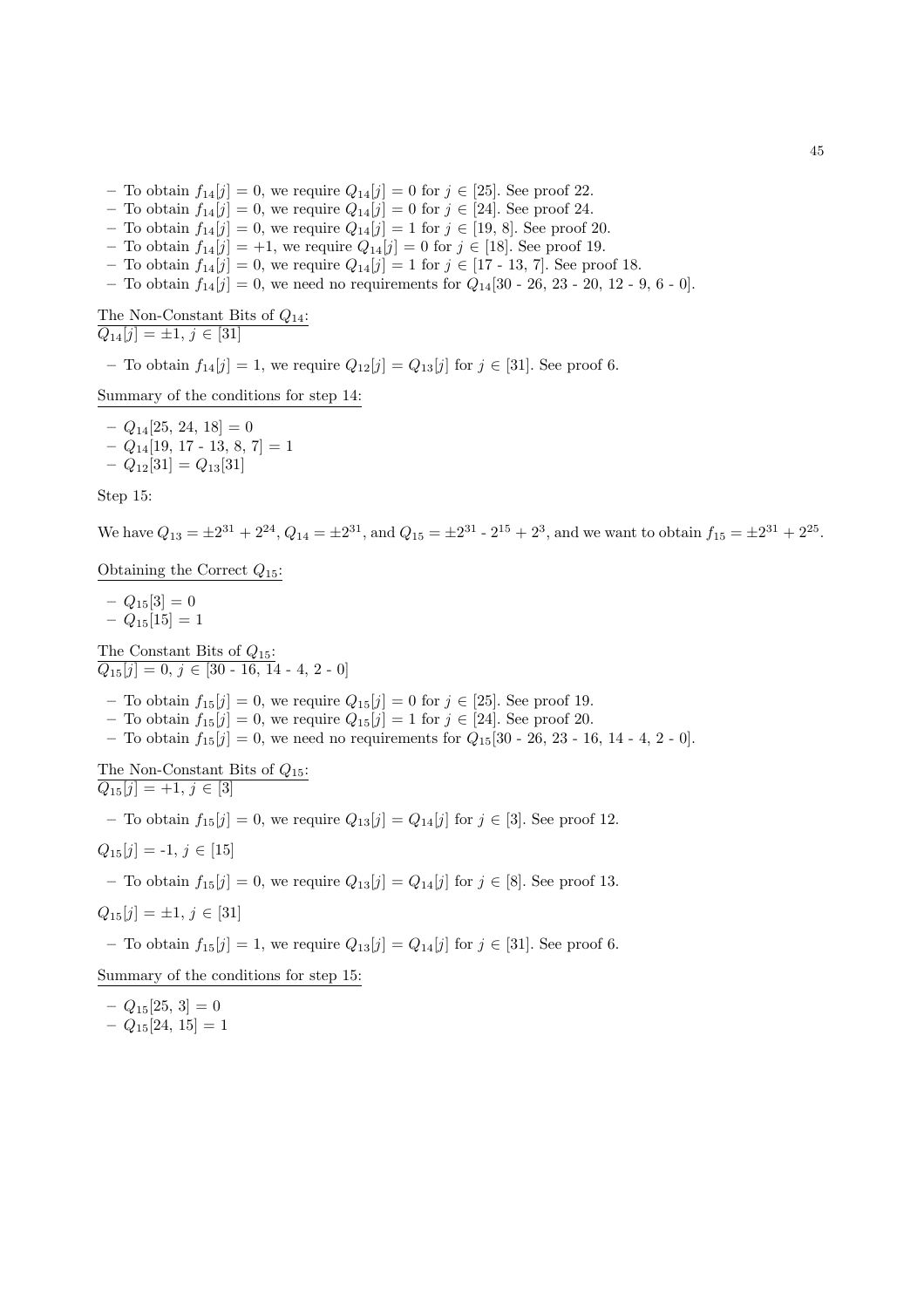46

$$
-Q_{13}[31, 15, 3] = Q_{14}[31, 15, 3]
$$

Round 2:  $f_t = G(X, Y, Z)$ 

Step 16:

We have  $Q_{14} = \pm 2^{31}$ ,  $Q_{15} = \pm 2^{31}$  -  $2^{15}$  +  $2^3$ , and  $Q_{16} = \pm 2^{31}$  -  $2^{29}$ , and we want to obtain  $f_{16}$  =  $\pm 2^{31}$ .

Obtaining the Correct  $Q_{16}$ :

 $- Q_{16}[29] = 1$ 

The Constant Bits of  $Q_{14}$ :  $Q_{14}[j] = 0, j \in [30 - 0]$ 

- To obtain  $f_{16}[j] = 0$ , we require  $Q_{14}[j] = 0$  for  $j \in [29]$ . See proof 39.
- To obtain  $f_{16}[j] = 0$ , we require  $Q_{14}[j] = 1$  for  $j \in [15]$ . See proof 40.
- To obtain  $f_{16}[j] = 0$ , we require  $Q_{14}[j] = 1$  for  $j \in [3]$ . See proof 41.
- To obtain  $f_{16}[j] = 0$ , we need no requirements for  $Q_{14}[30, 28 16, 14 4, 2 0]$ .

The Non-Constant Bits of  $Q_{14}$ :  $\overline{Q_{14}[j] = \pm 1, j \in [31]}$ 

– To obtain  $f_{16}[j] = 1$ , we require  $Q_{15}[j] = Q_{16}[j]$  for  $j \in [31]$ . See proof 38.

Summary of the conditions for step 16:

 $- Q_{14}[29] = 0$  $-Q_{14}[15, 3] = 1$  $-Q_{15}[31] = Q_{16}[31]$ 

Step 17:

We have  $Q_{15} = \pm 2^{31}$  -  $2^{15} + 2^3$ ,  $Q_{16} = \pm 2^{31}$  -  $2^{29}$ , and  $Q_{17} = \pm 2^{31}$ , and we want to obtain  $f_{17}$  $\pm 2^{31}$ .

Obtaining the Correct  $Q_{17}$ : No conditions required

The Constant Bits of  $Q_{15}$ :  $Q_{15}[j] = 0, j \in [30 - 16, 14 - 4, 2 - 0]$ – To obtain  $f_{17}[j] = 0$ , we require  $Q_{15}[j] = 1$  for  $j \in [29]$ . See proof 40. – To obtain  $f_{17}[j] = 0$ , we need no requirements for  $Q_{15}[30, 28 - 16, 14 - 4, 2 - 0]$ . The Non-Constant Bits of  $Q_{15}$ :  $\overline{Q_{15}[j] = +1, j \in [3]}$ 

– To obtain  $f_{17}[j] = 0$ , we require  $Q_{16}[j] = Q_{17}[j]$  for  $j \in [3]$ . See proof 43.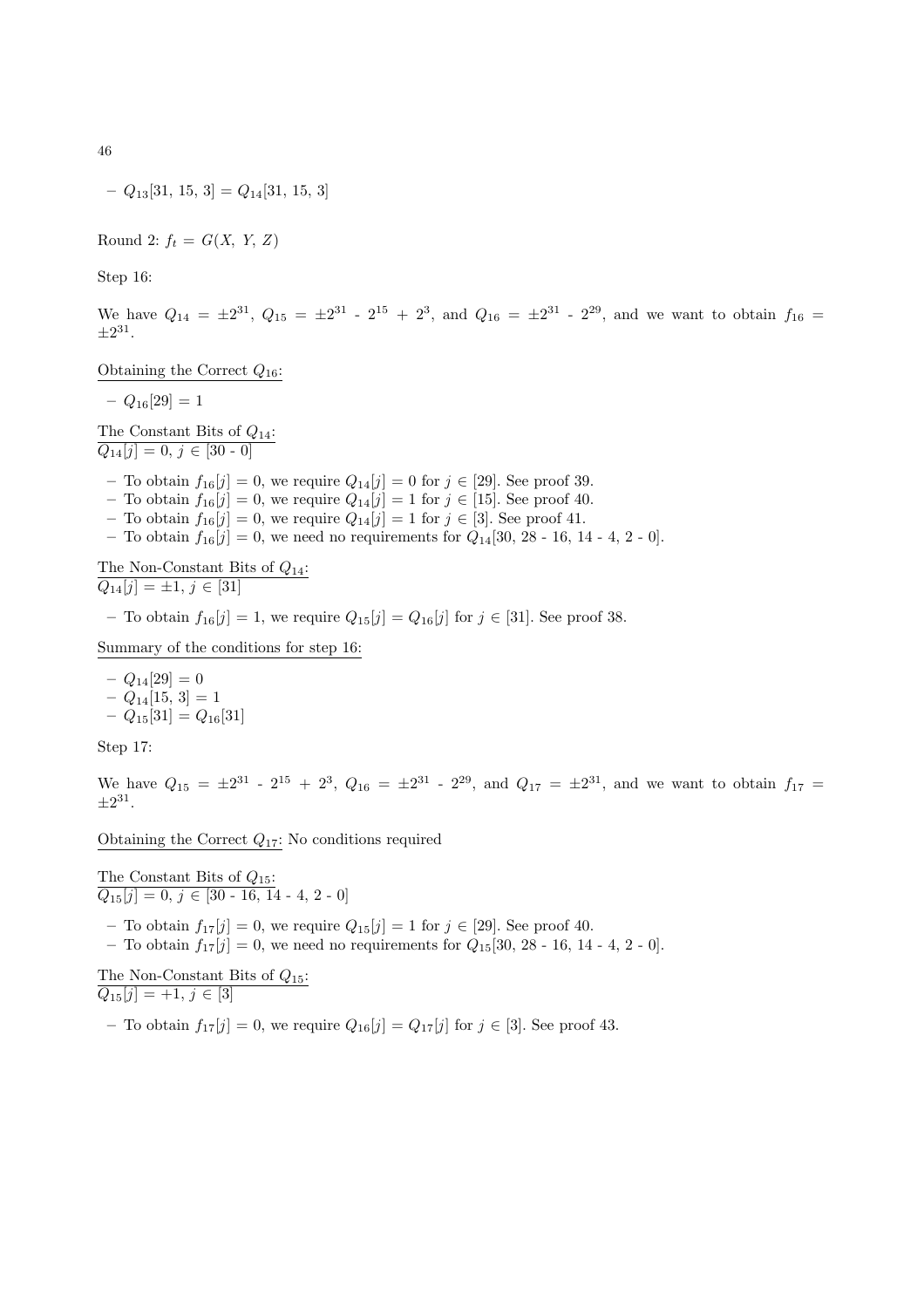$Q_{15}[j] = -1, j \in [15]$ 

– To obtain  $f_{17}[j] = 0$ , we require  $Q_{16}[j] = Q_{17}[j]$  for  $j \in [15]$ . See proof 42.

$$
Q_{15}[j] = \pm 1, \, j \in [31]
$$

– To obtain  $f_{17}[j] = 1$ , we require  $Q_{16}[j] = Q_{17}[j]$  for  $j \in [31]$ . See proof 38.

Summary of the conditions for step 17:

 $-Q_{15}[29] = 1$  $- Q_{16}[31, 15, 3] = Q_{17}[31, 15, 3]$ 

Step 18:

We have  $Q_{16} = \pm 2^{31}$  -  $2^{29}$ ,  $Q_{17} = \pm 2^{31}$ , and  $Q_{18} = \pm 2^{31}$ , and we want to obtain  $f_{18} = \pm 2^{31}$ .

Obtaining the Correct  $Q_{18}$ : No conditions required

The Constant Bits of 
$$
Q_{16}
$$
:  
 $Q_{16}[j] = 0, j \in [30, 28 - 0]$ 

– To obtain  $f_{18}[j] = 0$ , we need no requirements for  $Q_{16}[30, 28 \cdot 0]$ .

The Non-Constant Bits of 
$$
Q_{16}
$$
:  
 $Q_{16}[j] = -1, j \in [29]$ 

– To obtain  $f_{18}[j] = 0$ , we require  $Q_{17}[j] = Q_{18}[j]$  for  $j \in [15]$ . See proof 42.

 $Q_{16}[j] = \pm 1, j \in [31]$ 

– To obtain  $f_{18}[j] = 1$ , we require  $Q_{17}[j] = Q_{18}[j]$  for  $j \in [31]$ . See proof 38.

Summary of the conditions for step 18:

 $-Q_{17}[31, 29] = Q_{18}[31, 29]$ 

Step 19:

We have  $Q_{17} = \pm 2^{31}$ ,  $Q_{18} = \pm 2^{31}$ , and  $Q_{19} = \pm 2^{31} + 2^{17}$ , and we want to obtain  $f_{19} = \pm 2^{31}$ . Obtaining the Correct  $Q_{19}$ :

 $- Q_{19}[17] = 0$ 

The Constant Bits of  $Q_{17}$ :  $Q_{17}[j] = 0, j \in [30 - 0]$ 

– To obtain  $f_{19}[j] = 0$ , we require  $Q_{17}[j] = 0$  for  $j \in [17]$ . See proof 44. – To obtain  $f_{19}[j] = 0$ , we need no requirements for  $Q_{17}[30 - 18, 16 - 0]$ .

The Non-Constant Bits of  $Q_{17}$ :  $Q_{17}[j] = \pm 1, j \in [31]$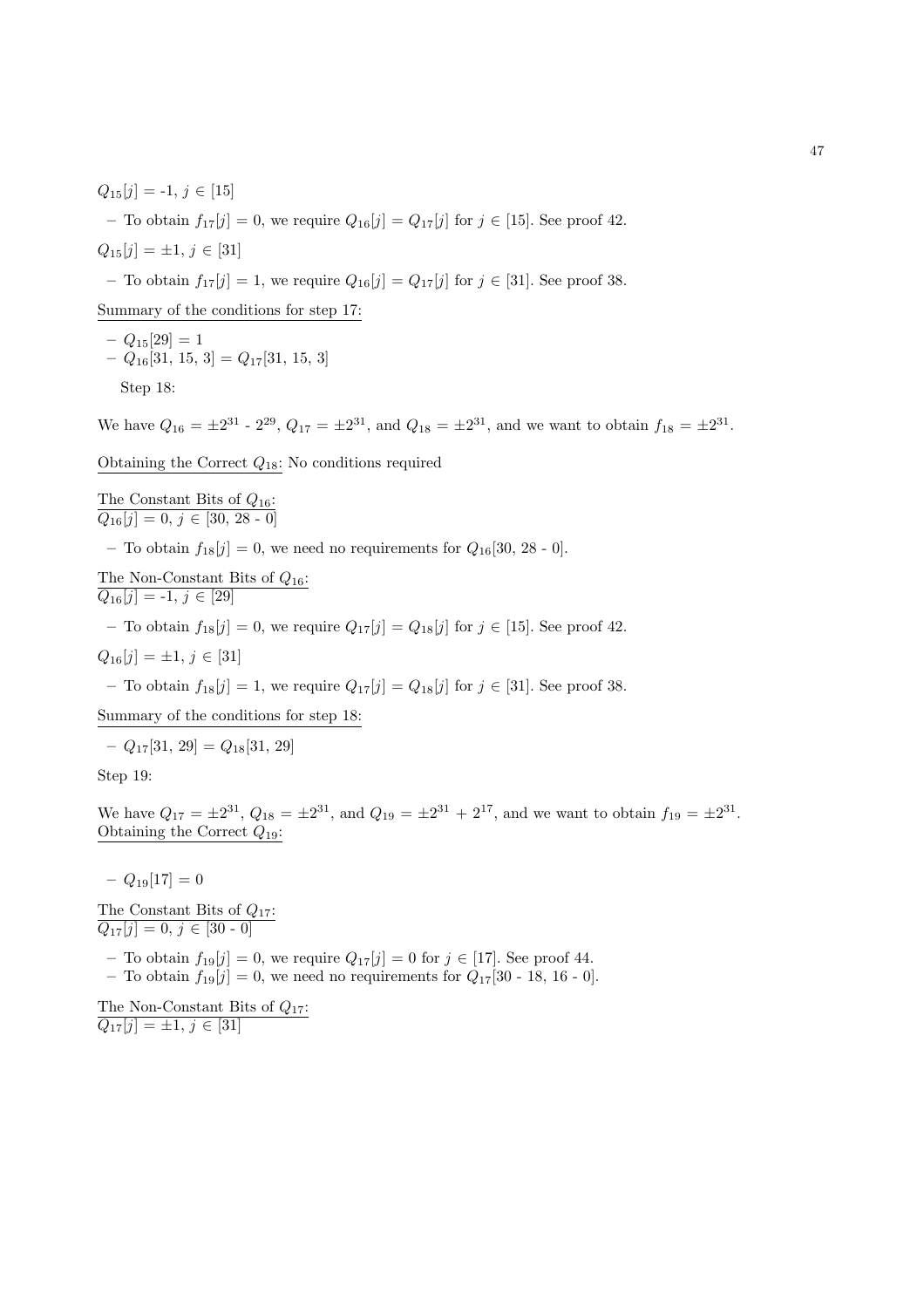– To obtain  $f_{19}[j] = 1$ , we require  $Q_{18}[j] = Q_{19}[j]$  for  $j \in [31]$ . See proof 38.

Summary of the conditions for step 19:

$$
- Q_{17}[17] = Q_{19}[17] = 0
$$
  
- 
$$
Q_{18}[31] = Q_{19}[31]
$$
  
Step 20:

We have  $Q_{18} = \pm 2^{31}$ ,  $Q_{19} = \pm 2^{31} + 2^{17}$ , and  $Q_{20} = \pm 2^{31}$ , and we want to obtain  $f_{20} = \pm 2^{31}$ .

Obtaining the Correct  $Q_{20}$ : No conditions required

The Constant Bits of  $Q_{18}$ :  $Q_{18}[j] = 0, j \in [30 - 0]$ 

- To obtain  $f_{20}[j] = 0$ , we require  $Q_{18}[j] = 1$  for  $j \in [17]$ . See proof 41.
- To obtain  $f_{20}[j] = 0$ , we need no requirements for  $Q_{18}[30 18, 16 0]$ .

The Non-Constant Bits of 
$$
Q_{18}
$$
:  
\n $Q_{18}[j] = \pm 1, j \in [31]$   
\n- To obtain  $f_{20}[j] = 1$ , we require  $Q_{19}[j] = Q_{20}[j]$  for  $j \in [31]$ . See proof 38.

Summary of the conditions for step 20:

$$
- Q_{18}[17] = 1 - Q_{19}[31] = Q_{20}[31]
$$

Step 21:

We have  $Q_{19} = \pm 2^{31} + 2^{17}$ ,  $Q_{20} = \pm 2^{31}$ , and  $Q_{21} = \pm 2^{31}$ , and we want to obtain  $f_{21} = \pm 2^{31}$ .

Obtaining the Correct  $Q_{21}$ : No conditions required

The Constant Bits of  $Q_{19}$ :  $Q_{19}[j] = 0, j \in [30 - 18, 16 - 0]$ 

– To obtain  $f_{21}[j] = 0$ , we need no requirements for  $Q_{19}[30 - 18, 16 - 0]$ .

The Non-Constant Bits of 
$$
Q_{19}
$$
:  
 $Q_{19}[j] = +1, j \in [17]$ 

– To obtain  $f_{21}[j] = 0$ , we require  $Q_{20}[j] = Q_{21}[j]$  for  $j \in [17]$ . See proof 43.

$$
Q_{19}[j] = \pm 1, \, j \in [31]
$$

– To obtain  $f_{21}[j] = 1$ , we require  $Q_{20}[j] = Q_{21}[j]$  for  $j \in [31]$ . See proof 38.

Summary of the conditions for step 21:

 $-Q_{20}[31, 17] = Q_{21}[31, 17]$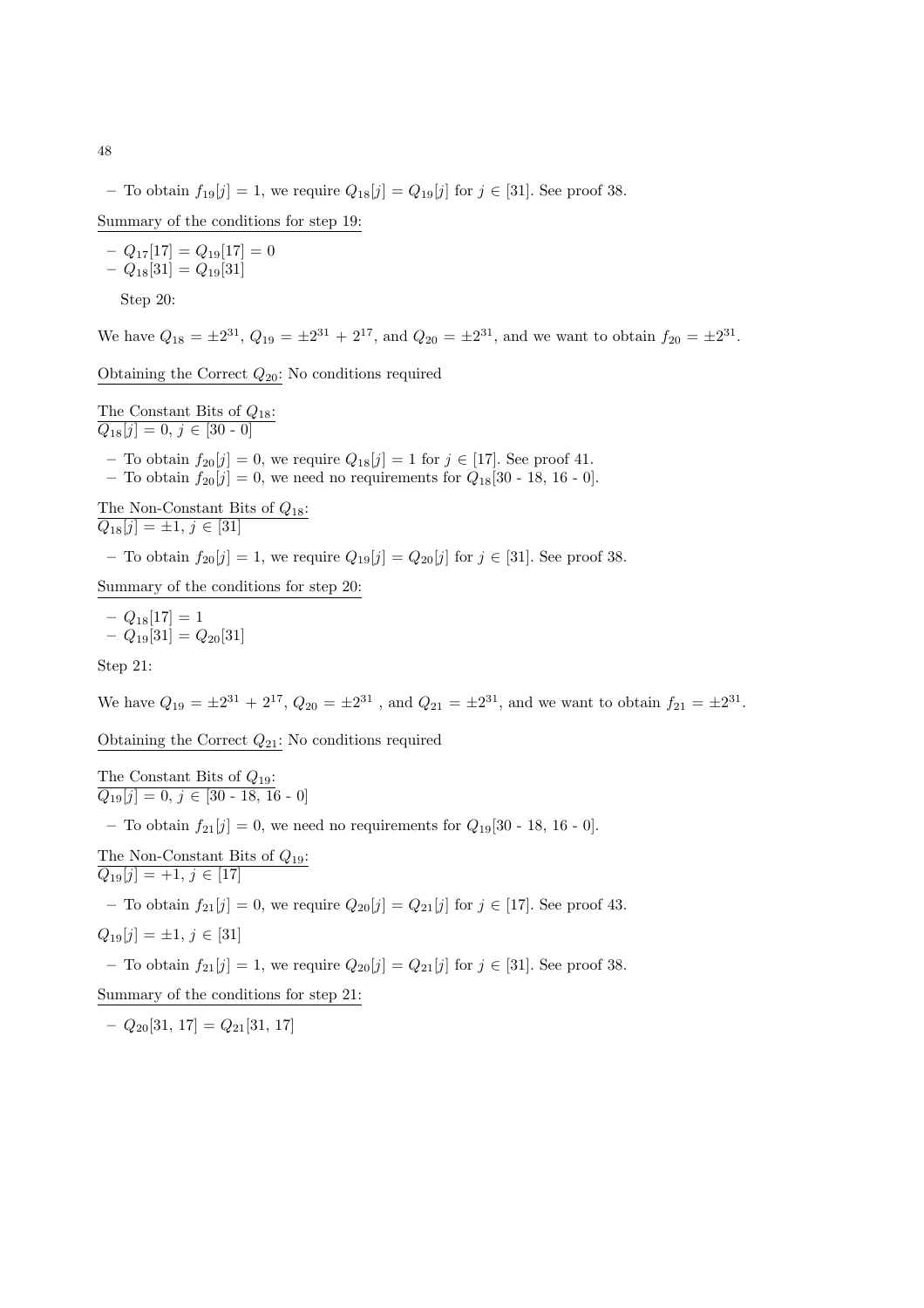Step 22:

We have  $Q_{20} = \pm 2^{31}$ ,  $Q_{21} = \pm 2^{31}$ , and  $Q_{22} = \pm 2^{31}$ , and we want to obtain  $f_{22} = \pm 2^{31}$ .

Obtaining the Correct  $Q_{22}$ : No conditions required

The Constant Bits of  $Q_{20}$ :  $Q_{20}[j] = 0, j \in [30 - 0]$ 

– To obtain  $f_{22}[j] = 0$ , we need no requirements for  $Q_{20}[30 - 0]$ .

The Non-Constant Bits of  $Q_{20}$ :  $\overline{Q_{20}[j] = \pm 1, j \in [31]}$ 

– To obtain  $f_{22}[j] = 1$ , we require  $Q_{21}[j] = Q_{22}[j]$  for  $j \in [31]$ . See proof 38.

Summary of the conditions for step 22:

$$
- Q_{21}[31] = Q_{22}[31]
$$

Step 23:

We have  $Q_{21} = \pm 2^{31}$ ,  $Q_{22} = \pm 2^{31}$ , and  $Q_{23} = 0$ , and we want to obtain  $f_{23} = 0$ .

Obtaining the Correct  $Q_{23}$ : No conditions required

The Constant Bits of  $Q_{21}$ :  $Q_{21}[j] = 0, j \in [30 - 0]$ 

– To obtain  $f_{23}[j] = 0$ , we need no requirements for  $Q_{21}[30 - 0]$ .

The Non-Constant Bits of  $Q_{21}$ :  $\overline{Q_{21}[j] = \pm 1, j \in [31]}$ 

– To obtain  $f_{23}[j] = 0$ , we require  $Q_{23}[j] = 0$  for  $j \in [31]$ . See proof 45.

Summary of the conditions for step 23:

 $-Q_{23}[31] = 0$ 

Step 24:

We have  $Q_{22} = \pm 2^{31}$ ,  $Q_{23} = 0$ , and  $Q_{24} = 0$ , and we want to obtain  $f_{24} = \pm 2^{31}$ .

Obtaining the Correct  $Q_{24}$ : No conditions required

The Constant Bits of  $Q_{22}$ :  $Q_{22}[j] = 0, j \in [30 - 0]$ 

– To obtain  $f_{24}[j] = 0$ , we need no requirements for  $Q_{22}[30 - 0]$ .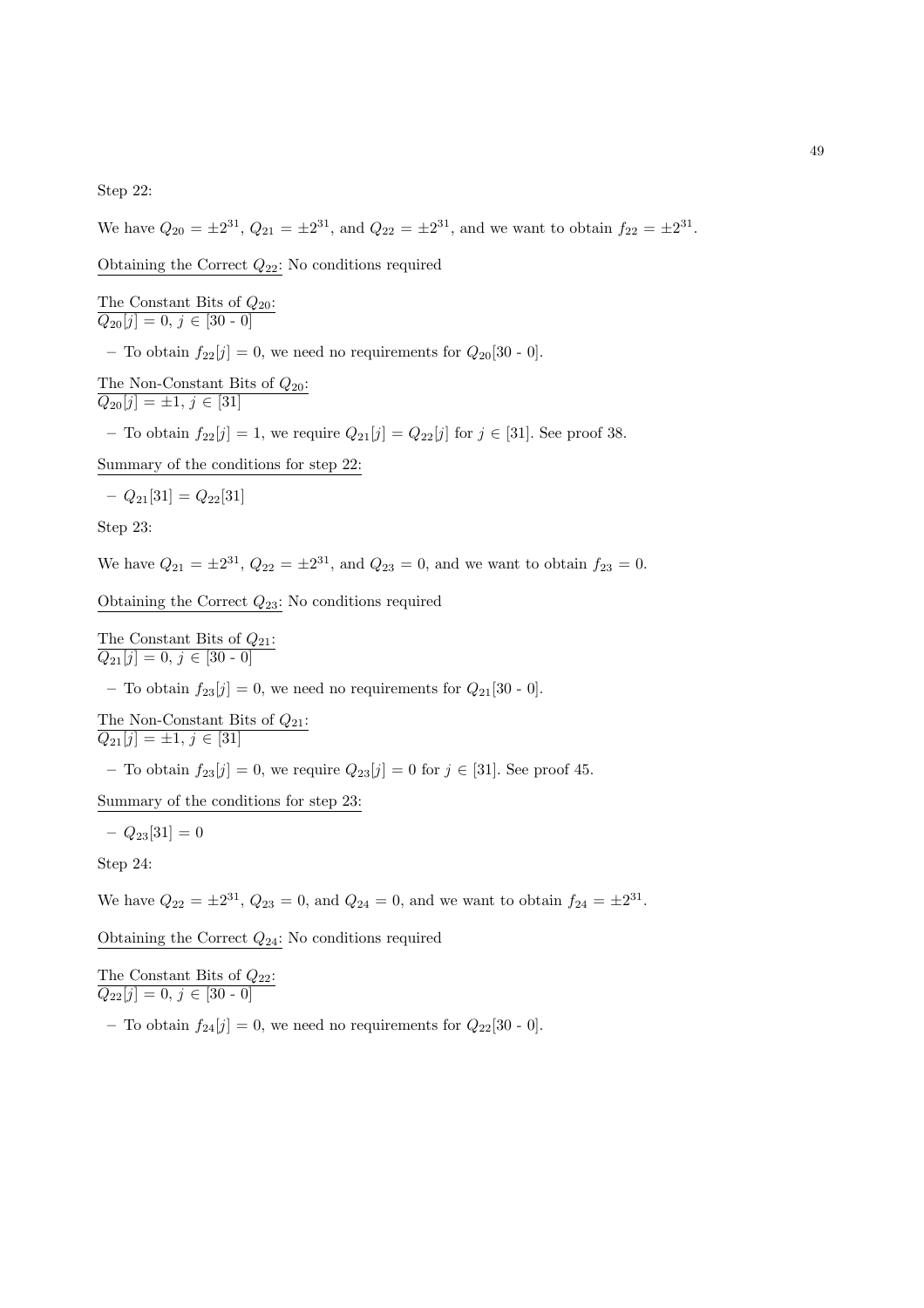The Non-Constant Bits of  $Q_{22}$ :  $Q_{22}[j] = \pm 1, j \in [31]$ – To obtain  $f_{24}[j] = 1$ , we require  $Q_{24}[j] = 1$  for  $j \in [31]$ . See proof 46.

Summary of the conditions for step 24:

 $- Q_{24}[31] = 0$ 

Steps 25 to 31:

We have  $Q_{t-2} = 0$ ,  $Q_{t-1} = 0$ , and  $Q_t = 0$ , so we will obtain  $f_t = 0$ . There are no conditions for these steps.

Round 3:  $f_t = H(X, Y, Z)$ 

In round 3, the only differences in the  $Q_t$  occur in the most significant bit. The sign of the most signifiicant bit is important only when it is rotated to some other bit position. However, during round 3, the differences in the most significant bits are always cancelled out by differences in the most significant bit in either  $f_t$ ,  $Q_{t-3}$ , or  $W_t$ . Therefore, in round 3, the sign on the difference the most significant bit does not matter.

Steps 32 to 34:

We have  $Q_{t-2} = 0$ ,  $Q_{t-1} = 0$ , and  $Q_t = 0$ , so we will obtain  $f_t = 0$ . There are no conditions for these steps.

Step 35:

We have  $Q_{33} = 0$ ,  $Q_{34} = 0$ , and  $Q_{35} = \pm 2^{31}$ , so we will obtain  $f_{35} = \pm 2^{31}$ . See proof 47.

Step 36:

We have  $Q_{34} = 0$ ,  $Q_{35} = \pm 2^{31}$ , and  $Q_{36} = \pm 2^{31}$ , so we will obtain  $f_{36} = 0$ . See proof 48.

Steps 37 to 47:

We have  $Q_{t-2} = \pm 2^{31}$ ,  $Q_{t-1} = \pm 2^{31}$ , and  $Q_t = \pm 2^{31}$ , so we will obtain  $f_t = \pm 2^{31}$ . See proof 49.

Round 4:  $f_t = I(X, Y, Z)$ 

The values of Q46 and Q47 each have two possibilities,  $(\Delta Q_{46}, \Delta Q_{47}) = (+1, -1)$ . Thus, there are four combinations of  $(\Delta Q_{46},\Delta Q_{47})$ . In [7],  $(\Delta Q_{46},\Delta Q_{47}) = (+1,-1)$  were chosen as the initial values for the fourth round of the first iteration. Thus, we must impose two conditions:

 $- \Delta Q_{46} = +1 \Rightarrow Q_{46} = 0$  $- \Delta Q_{47} = -1 \Rightarrow Q_{47} = 1$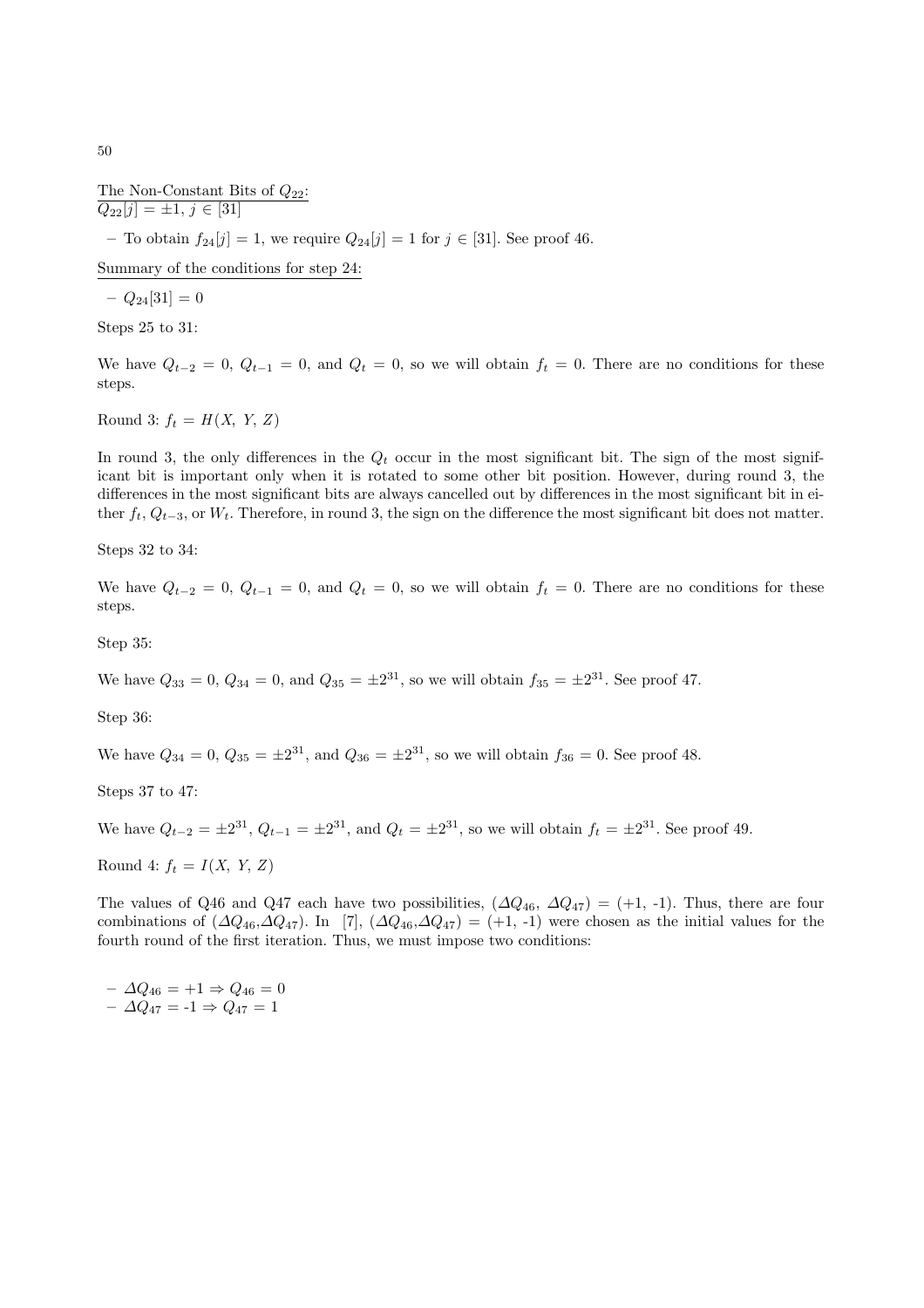Steps 48 to 49:

We have  $\Delta Q_{t-2} = \pm 2^{31}$ ,  $\Delta Q_{t-1} = \pm 2^{31}$ , and  $\Delta Q_t = \pm 2^{31}$ , and we want to obtain  $\Delta f_t = \pm 2^{31}$ . Thus, we require that  $\Delta Q_{t-2} = \Delta Q_t \Rightarrow Q_{t-2} = Q_t$ . See proof 50.

Step 50:

We have  $\Delta Q_{48} = \pm 2^{31}$ ,  $\Delta Q_{49} = \pm 2^{31}$ , and  $\Delta Q_{50} = \pm 2^{31}$ , and we want to obtain  $\Delta f_{50} = 0$ . Thus, we require that  $\Delta Q_{48} = -\Delta Q_{50} \Rightarrow Q_{48} = \overline{Q_{50}}$ . See proof 51.

Steps 51 to 59:

We have  $\Delta Q_{t-2} = \pm 2^{31}$ ,  $\Delta Q_{t-1} = \pm 2^{31}$ , and  $\Delta Q_t = \pm 2^{31}$ , and we want to obtain  $\Delta f_t = \pm 2^{31}$ . Thus, we require that  $\Delta Q_{t-2} = \Delta Q_t \Rightarrow Q_{t-2} = Q_t$ . See proof 50.

Step 60:

We have  $\Delta Q_{58} = \pm 2^{31}$ ,  $\Delta Q_{59} = \pm 2^{31}$ , and  $\Delta Q_{60} = \pm 2^{31}$ , and we want to obtain  $\Delta f_{60} = 0$ . Thus, we require that  $\Delta Q_{58} = -\Delta Q_{60} \Rightarrow Q_{58} = \overline{Q_{60}}$ . See proof 51.

Step 61:

We have  $\Delta Q_{59} = \pm 2^{31}$ ,  $\Delta Q_{60} = \pm 2^{31}$ , and  $\Delta Q_{61} = \pm 2^{31}$ , and we want to obtain  $\Delta f_{61} = \pm 2^{31}$ . Thus, we require that  $\Delta Q_{59} = \Delta Q_{61} \Rightarrow Q_{59} = Q_{61}$ . See proof 50.

Step 62:

Obtaining the Correct  $\Delta Q_{62}$ :

 $- Q_{62}[25] = 0$ 

We have  $\Delta Q_{60} = 2^{31}$ ,  $\Delta Q_{61} = 2^{31}$ , and  $\Delta Q_{62} = 2^{31} + 2^{25}$ , and we want to obtain  $\Delta f_{62} = 2^{31}$ . Thus, we must impose two conditions. First, to obtain  $\Delta f_{62} = \pm 1$ , we require that  $\Delta Q_{60} = \Delta Q_{62} \Rightarrow Q_{60} = Q_{62}$ . See proof 50. Second, to obtain  $f_{62}[25] = 0$ , we require that  $Q_{60}[25] = 0$ . See proof 52.

Step 63:

Obtaining the Correct  $Q_{63}$ :

 $- Q_{63}[25] = 0$ 

We have  $Q_{61} = 2^{31}$ ,  $Q_{62} = 2^{31} + 2^{25}$ , and  $Q_{63} = 2^{31} + 2^{25}$ , and we want to obtain  $f_{63} = 2^{31}$ . Thus, we must impose two conditions. First, to obtain  $f_{63}[31] = \pm 1$ , we require that  $Q_{61} = Q_{63} \Rightarrow Q_{61} = Q_{63}$ . See proof 50. Second, to obtain  $f_{63}[25] = 0$ , we require that  $Q_{61}[25] = 1$ . See proof 53.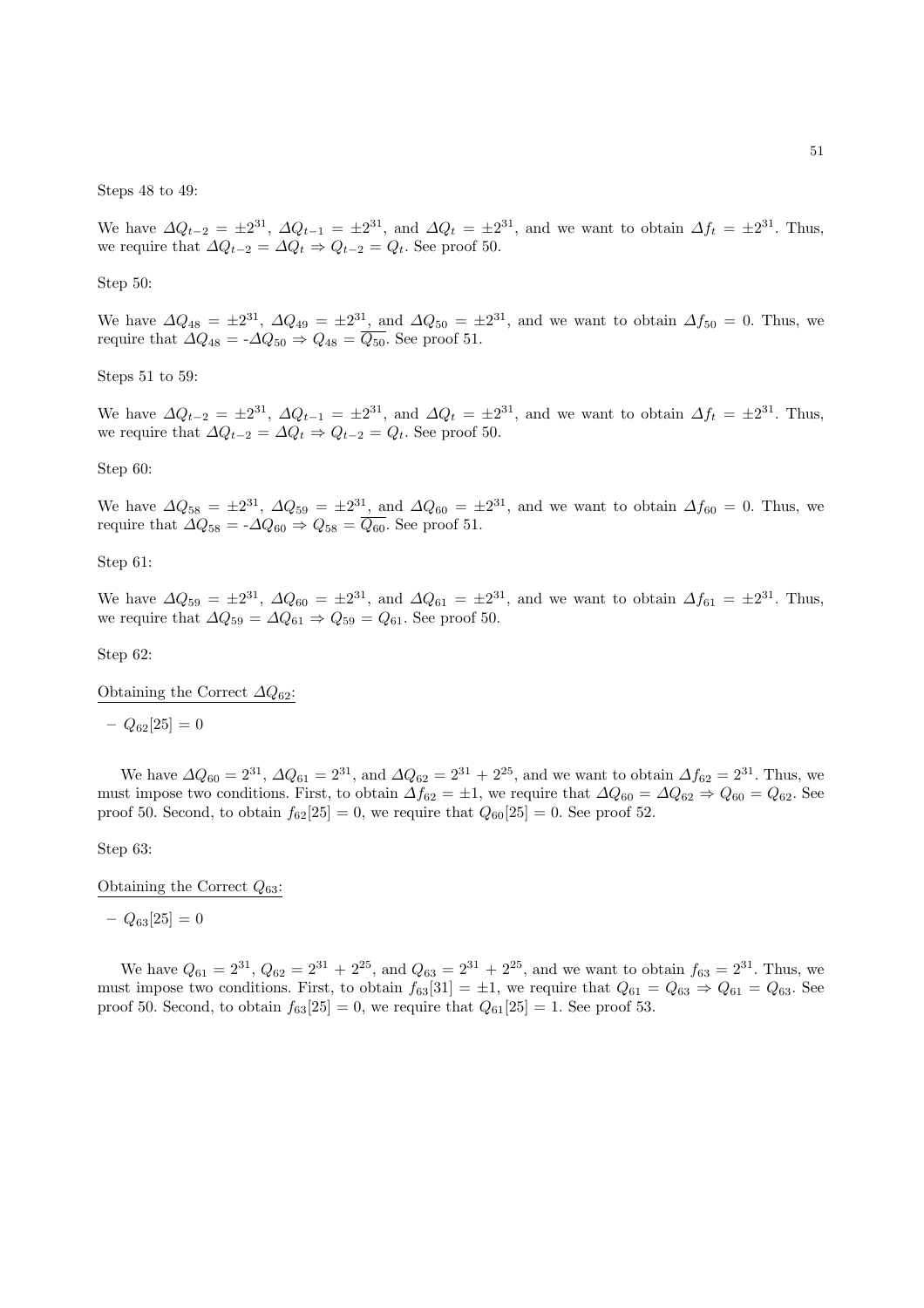## 7.2 Conditions for the Propagation of the Differences Through the  $f_t$  Functions for the Second Block

Round 1:  $f_t = F(X, Y, Z)$ 

The values of  $Q_{-2}$  and  $Q_{-1}$  in the second iteration are the same as the values of  $Q_{62}$  and  $Q_{63}$  in the first iteration, respectively. But  $Q_{-1}$  is now described as  $\pm 2^{31} + 2^{26}$  -  $2^{25}$  to ensure that the second block differential holds. Since we have rewritten  $Q_{-1}$  in this manner, we must impose the following conditions:

 $- Q_{-1}[26] = 0$  $- Q_{-1}[25] = 1$ 

Step 0:

We have  $Q_{-2} = \pm 2^{31} + 2^{25}$ ,  $Q_{-1} = \pm 2^{31} + 2^{25}$ , and  $Q_0 = \pm 2^{31} + 2^{25}$ , and we want to obtain  $f_0 =$  $\pm 2^{31}$ .

Obtaining the Correct  $Q_0$ :

 $-Q_0[25] = 0$ 

The Constant Bits of  $Q_0$ :  $Q_0[j] = 0, j \in [30 - 26, 24 - 0]$ 

– To obtain  $f_0[j] = 0$ , we require  $Q_0[j] = 0$  for  $Q_0[26]$ . See proof 22.

– To obtain  $f_0[j] = 0$ , no conditions are required for  $Q_0[30 - 27, 24 - 0]$ .

The Non-Constant Bits of  $Q_0: Q_0[j] = +1, j \in [25]$ 

– To obtain  $f_0[j] = 0$ , no conditions are required for  $Q_0[25]$ . See proof 9.

$$
Q_0[j] = \pm 1, \, j \in [31]
$$

– To obtain  $f_0[j] = 1$ , we require  $Q_{-2}[j] = Q_{-1}[j]$  for  $j \in [31]$ . See proof 6.

Summary of the conditions for step 0:

 $-\Delta Q_0[26, 25] = 0$ – Q−2[31] = Q−1[31]

Step 1:

We have  $Q_{-1} = \pm 2^{31} + 2^{25}$ ,  $Q_0 = \pm 2^{31} + 2^{25}$ , and  $Q_1 = \pm 2^{31} + 2^{25}$ , and we want to obtain  $f_1$  $\pm 2^{31}$ .

Obtaining the Correct  $Q_1$ :

 $-Q_1[25] = 0$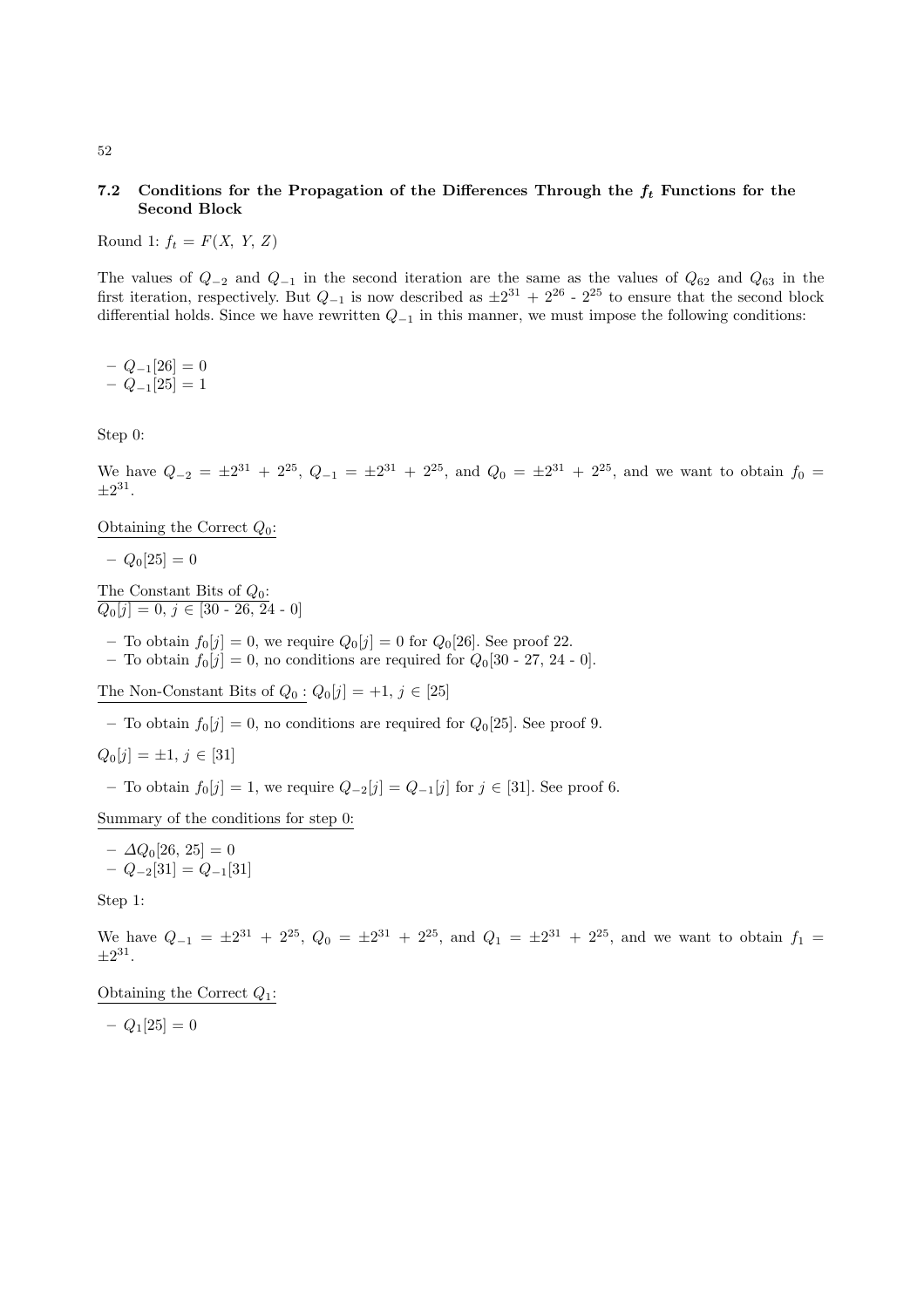$Q_1[j] = 0, j \in [30 - 26, 24 - 0]$ – To obtain  $f_1[j] = 0$ , no conditions are required for  $Q_1[30 - 26, 24 - 0]$ . The Non-Constant Bits of  $Q_1$ :  $Q_1[j] = +1, j \in [25]$ – To obtain  $f_1[j] = 0$ , no conditions are required for  $Q_1[25]$ . See proof 11.  $Q_1[j] = \pm 1, j \in [31]$ 

– To obtain  $f_1[j] = 1$ , we require  $Q_{-1}[j] = Q_0[j]$  for  $j \in [31]$ . See proof 6.

Summary of the conditions for step 1:

$$
- Q_1[25] = 0
$$
  
-  $Q_{-1}[31] = Q_0[31]$ 

The Constant Bits of  $Q_1$ :

Step 2:

We have  $Q_0 = \pm 2^{31} + 2^{25}$ ,  $Q_1 = \pm 2^{31} + 2^{25}$ , and  $Q_2 = \pm 2^{31} + 2^{25} + 2^5$ , and we want to obtain  $f_2$  $= +2^{25}.$ 

Obtaining the Correct  $Q_2$ :

 $-Q_2[25, 5] = 0$ 

The Constant Bits of  $Q_2$ :  $\overline{Q_2[j] = 0, j \in [30 - 26, 24 - 6, 4 - 0]}$ 

– To obtain  $f_2[j] = 0$ , no conditions are required for  $Q_2[30 - 26, 24 - 6, 4 - 0]$ .

The Non-Constant Bits of  $Q_2$ :  $\overline{Q_2[j] } = +1, j \in [25, 5]$ 

– To obtain  $f_2[j] = +1$ , no conditions are required for  $Q_2[25]$ . See proof 7.

– To obtain  $f_2[j] = 0$ , we require  $Q_0[j] = Q_1[j]$  for  $j \in [5]$ . See proof 12.

$$
Q_2[j] = \pm 1, \, j \in [31]
$$

– To obtain  $f_2[j] = 0$ , we require  $Q_0[j] = Q_1[j]$  for  $j \in [31]$ . See proof 5.

Summary of the conditions for step 2:

 $- Q_2[25, 5] = 0$  $- Q_0[5] = Q_1[5]$  $- Q_0[31] = \overline{Q_1}[31]$ 

Step 3:

We have  $Q_1 = \pm 2^{31} + 2^{25}$ ,  $Q_2 = \pm 2^{31} + 2^{25} + 2^5$ , and  $Q_3 = \pm 2^{31} + 2^{25} + 2^{16} + 2^{11} + 2^5$ , and we want to obtain  $f_3 = \pm 2^{31} - 2^{27} + 2^{25} - 2^{21} - 2^{11}$ .

Obtaining the Correct  $Q_3$ :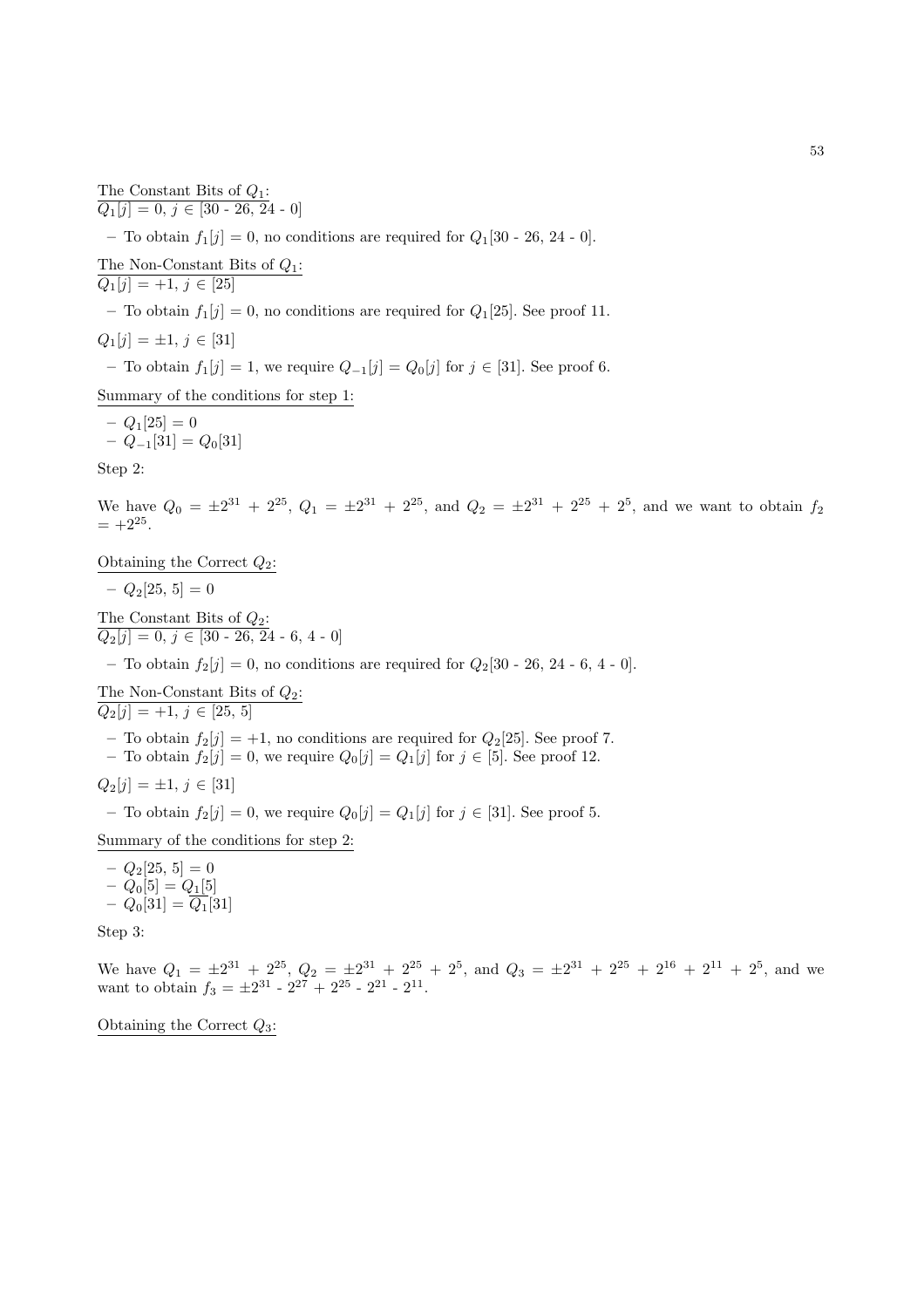$-Q_3[30, 21, 12, 7]=0$  $-Q_3[29 - 25, 20 - 16, 11, 6, 5] = 1$ 

The Constant Bits of  $Q_3$ :  $\overline{Q_3[j] = 0, j \in [24 - 22, 15 - 13, 10 - 8, 4 - 0]}$ 

– To obtain  $f_3[j] = 0$ , no conditions are required for  $Q_3[24 - 22, 15 - 13, 10 - 8, 4 - 0]$ .

The Non-Constant Bits of  $Q_3$ :  $\overline{Q_3[i] } = +1, i \in [30, 21, 12, 7]$ 

- To obtain  $f_3[j] = 0$ , we require  $Q_1[j] = Q_2[j]$  for  $j \in [30, 12, 7]$ . See proof 12.
- To obtain  $f_3[j] = -1$ , we require  $Q_1[j] = 1$  and  $Q_2[j] = 0$  for  $j \in [21]$ . See proof 15.

 $Q_3[i] = -1, i \in [29 - 25, 20 - 16, 11, 6, 5]$ 

- To obtain  $f_3[j] = 0$ , we require  $Q_1[j] = Q_2[j]$  for  $Q_3[29, 28, 20 16, 6]$ . See proof 13.
- To obtain  $f_3[j] = -1$ , we require  $Q_1[j] = 0$  and  $Q_2[j] = 1$  for  $j \in [27, 11]$ . See proof 17.
- To obtain  $f_3[j] = +1$ , no conditions are required for  $Q_3[25]$ . See proof 8.
- To obtain  $f_3[j] = 0$ , we require  $Q_1[j] = 0$  for  $j \in [5]$ . See proof 26.

$$
Q_3[j] = \pm 1, \, j \in [31]
$$

– To obtain  $f_3[j] = 1$ , we require  $Q_1[j] = Q_2[j]$  for  $j \in [31]$ . See proof 6.

Summary of the conditions for step 3:

- $-Q_1[27, 11] = Q_2[21] = Q_3[30, 21, 12, 7] = 0$
- $-Q_1[21] = Q_2[27, 11] = Q_3[29 25, 20 16, 11, 6, 5] = 1$
- Q1[31 28, 26, 20 16, 12, 7 5] = Q2[31 28, 26, 20 16, 12, 7 5]

Step 4:

We have  $Q_2 = \pm 2^{31} + 2^{25} + 2^5$ ,  $Q_3 = \pm 2^{31} + 2^{25} + 2^{16} + 2^{11} + 2^5$ , and  $Q_4 = \pm 2^{31} + 2^{25} + 2^5$ .  $2^1$ , and we want to obtain  $f_4 = \pm 2^{31} + 2^{26} - 2^{18} + 2^2 + 2^1$ .

Obtaining the Correct  $Q_4$ :

 $-Q_4[26, 5, 3 - 1] = 0$  $-$  Q4[25, 4] = 1

The Constant Bits of  $Q_4$ :  $Q_4[j] = 0, j \in [30 - 27, 24 - 6, 0]$ 

- To obtain  $f_4[j] = 0$ , we require  $Q_4[j] = 0$  for  $j \in [30, 21, 12, 7]$ . See proof 22.
- To obtain  $f_4[j] = 0$ , we require  $Q_4[j] = 0$  for  $j \in [20, 19, 17, 16, 11, 6]$ . See proof 24.
- To obtain  $f_4[j] = -1$ , we require  $Q_4[j] = 1$  for  $j \in [29 27, 18]$ . See proof 25.
- To obtain  $f_4[j] = 0$ , no conditions are required for  $Q_4[24 22, 15 13, 10 8, 0]$ .

The Non-Constant Bits of Q4:  $Q_4[j] = +1, j \in [26, 5, 3 - 1]$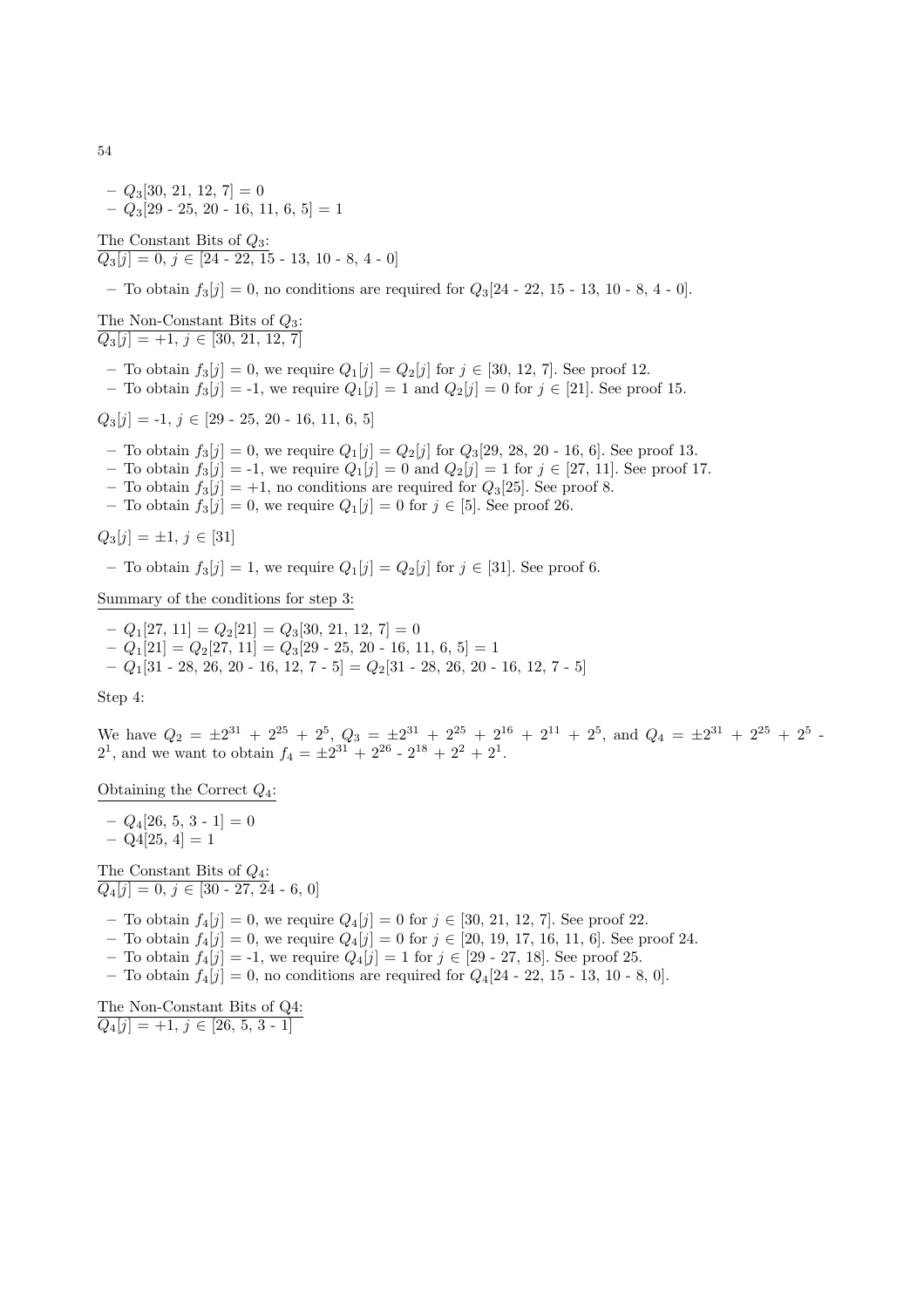- To obtain  $f_4[j] = -1$ , we require  $Q_2[j] = 1$  for  $j \in [26]$ . See proof 36.
- To obtain  $f_4[j] = 0$ , no conditions are required for Q4[5]. See proof 9.
- To obtain  $f_4[j] = 0$ , we require  $Q_2[j] = Q_3[j]$  for  $j \in [3]$ . See proof 12.
- To obtain  $f_4[j] = +1$ , we require  $Q_2[j] = 0$  and  $Q_3[j] = 1$  for  $j \in [2, 1]$ . See proof 14.

## $Q_4$  [j] = -1,  $j \in [25, 4]$

- To obtain  $f_4[j] = 0$ , no conditions are required for Q4[25]. See proof 10.
- To obtain  $f_4[j] = 0$ , we require  $Q_2[j] = Q_3[j]$  for  $j \in [4]$ . See proof 13.

 $Q_4[j] = \pm 1, j \in [31]$ 

– To obtain  $f_4[j] = 1$ , we require  $Q_2[j] = Q_3[j]$  for  $j \in [31]$ . See proof 6.

Summary of the conditions for step 4:

 $- Q_2[2, 1] = Q_4[30, 26, 21 - 19, 17, 16, 12, 11, 7 - 5, 3 - 1] = 0$  $-Q_2[26] = Q_3[2, 1] = Q_4[29 - 27, 25, 18, 4] = 1$  $-Q_2[31, 4, 3] = Q_3[31, 4, 3]$ 

Step 5:

We have  $Q_3 = \pm 2^{31} + 2^{25} + 2^{16} + 2^{11} + 2^5$ ,  $Q_4 = \pm 2^{31} + 2^{25} + 2^5$  -  $2^1$ , and  $Q_5 = \pm 2^{31} + 2^9 + 2^6$  $+ 2^0$ , and we want to obtain  $f_5 = +2^{30} + 2^{27} + 2^{25} - 2^{20} - 2^8 - 2^6 + 2^4$ .

Obtaining the Correct  $Q_5$ :

 $- Q_5[12, 8, 0] = 0$  $Q_5[11 - 9, 7, 6] = 1$ 

The Constant Bits of  $Q_5$ :  $Q_5[j] = 0, j \in [30 - 13, 5 - 1]$ 

- To obtain  $f_5[j] = 0$ , we require  $Q_5[j] = 1$  for  $j \in [30, 21]$ . See proof 18.
- To obtain  $f_5[j] = -1$ , we require  $Q_5[j] = 0$  for  $j \in [29, 28, 20]$ . See proof 21.
- To obtain  $f_5[j] = 0$ , we require  $Q_5[j] = 1$  for  $j \in [27, 19 16]$ . See proof 20.
- To obtain  $f_5[j] = -1$ , we require  $Q_5[j] = 0$  for  $j \in [26, 5]$ . See proof 33.
- To obtain  $f_5[j] = -1$ , no conditions are required for  $Q_5[25]$ . See proof 34.
- To obtain  $f_5[j] = -1$ , we require  $Q_5[j] = 1$  for  $j \in [4]$ . See proof 25.
- To obtain  $f_5[j] = 0$ , we require  $Q_5[j] = 0$  for  $j \in [3 1]$ . See proof 22.
- To obtain  $f_5[j] = 0$ , no conditions are required for  $Q_5[24 22, 15 13]$ .

The Non-Constant Bits of  $Q_5$ :  $\overline{Q_5[j] } = +1, j \in [12, 8, 7, 0]$ 

- To obtain  $f_5[j] = 0$ , we require  $Q_4[j] = 0$  for  $j \in [12, 7]$ . See proof  $2^7$ .
- To obtain  $f_5[j] = -1$ , we require  $Q_3[j] = 1$  and  $Q_4[j] = 0$  for  $j \in [8]$ . See proof 15.
- To obtain  $f_5[j] = 0$ , we require  $Q_3[j] = Q_4[j]$  for  $j \in [0]$ . See proof 12.

 $Q_5[j] = -1, j \in [11 - 9, 6]$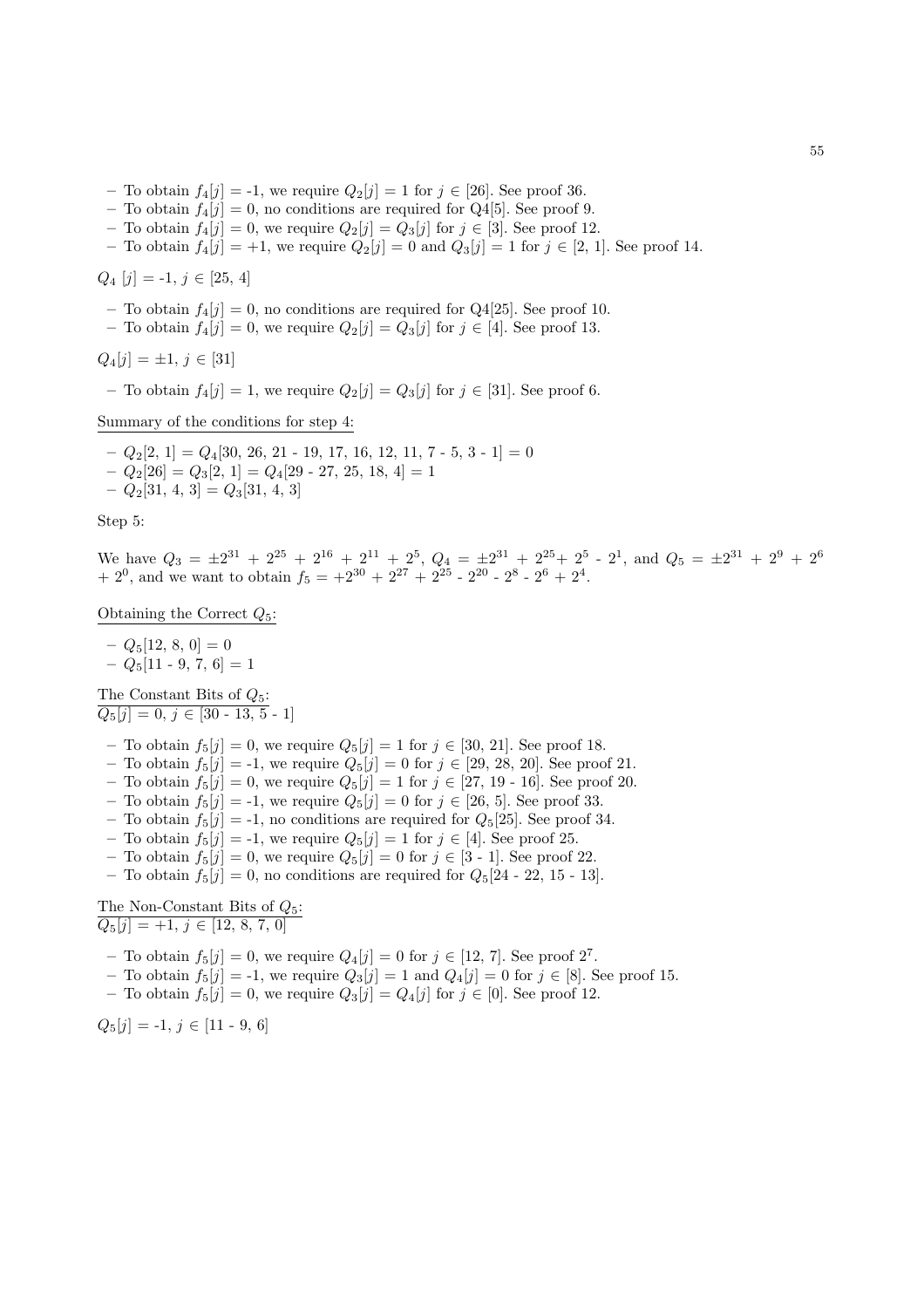- To obtain  $f_5[j] = 0$ , we require  $Q_4[j] = 0$  for  $j \in [11, 6]$ . See proof 31.
- To obtain  $f_5[j] = 0$ , we require  $Q_3[j] = Q_4[j]$  for  $j \in [10, 9]$ . See proof 13.

 $Q_5[j] = \pm 1, j \in [31]$ 

– To obtain  $f_5[j] = 1$ , we require  $Q_3[j] = Q_4[j]$  for  $j \in [31]$ . See proof 6.

Summary of the conditions for step 5:

- $Q_4[12, 11, 8, 6] = Q4[7] = Q_5[29 26, 20, 12, 8, 5, 3 0] = 0$
- $-Q_3[8] = Q_5[30, 27, 21, 19 16, 11 9, 7, 6, 4] = 1$
- $-Q_3[31, 10, 9, 0] = Q_4[31, 10, 9, 0]$

Step 6:

We have  $Q_4 = \pm 2^{31} + 2^{25} + 2^5 - 2^1$ ,  $Q_5 = \pm 2^{31} + 2^9 + 2^6 + 2^0$ , and  $Q_6 = \pm 2^{31} - 2^{20} - 2^{16}$ , and we want to obtain  $f_6 = -2^{25} - 2^{21} - 2^{16} - 2^{11} - 2^{10} - 2^5 + 2^3$ .

Obtaining the Correct  $Q_6$ :

 $- Q_6[20, 16] = 0$ 

 $- Q_6[21, 17] = 1$ 

The Constant Bits of  $Q_6$ :  $Q_6[j] = 0, j \in [30 - 22, 19, 18, 15 - 0]$ 

- To obtain  $f_6[j] = 0$ , we require  $Q_6[j] = 1$  for  $j \in [26, 2, 1]$ . See proof 18.
- To obtain  $f_6[j] = -1$ , we require  $Q_6[j] = 0$  for  $j \in [25]$ . See proof 21.

– To obtain  $f_6[j] = 0$ , we require  $Q_6[j] = 0$  for  $j \in [12, 8, 7, 0]$ . See proof 22.

- To obtain  $f_6[j] = -1$ , we require  $Q_6[j] = 1$  for  $j \in [11, 10, 6]$ . See proof 25.
- To obtain  $f_6[j] = 0$ , we require  $Q_6[j] = 0$  for  $j \in [9]$ . See proof 24.
- To obtain  $f_6[j] = +1$ , we require  $Q_6[j] = 0$  for  $j \in [5, 3]$ . See proof 19.
- To obtain  $f_6[j] = 0$ , we require  $Q_6[j] = 1$  for  $j \in [4]$ . See proof 20.
- To obtain  $f_6[j] = 0$ , no conditions are required for  $Q_6[30 27, 24 22, 19, 18, 15 13]$ .

The Non-Constant Bits of  $Q_6$ :  $Q_6[i] = +1, j \in [20, 16]$ 

– To obtain  $f_6[j] = 0$ , we require  $Q_4[j] = Q_5[j]$  for  $j \in [20]$ . See proof 12.

– To obtain  $f_6[j] = +1$ , we require  $Q_4[j] = 0$  and  $Q_5[j] = 1$  for  $j \in [16]$ . See proof 14.

$$
Q_6[j] = -1, \, j \in [21, 17]
$$

– To obtain  $f_6[j] = -1$ , we require  $Q_4[j] = 0$  and  $Q_5[j] = 1$  for  $j \in [21, 17]$ . See proof 17.

$$
Q_6[j] = \pm 1, \, j \in [31]
$$

– To obtain  $f_6[j] = 0$ , we require  $Q_4[j] = Q_5[j]$  for  $j \in [31]$ . See proof 5.

Summary of the conditions for step 6:

 $-Q_4[21, 17, 16] = Q_6[25, 20, 16, 12, 9 - 7, 5 - 3, 0] = 0$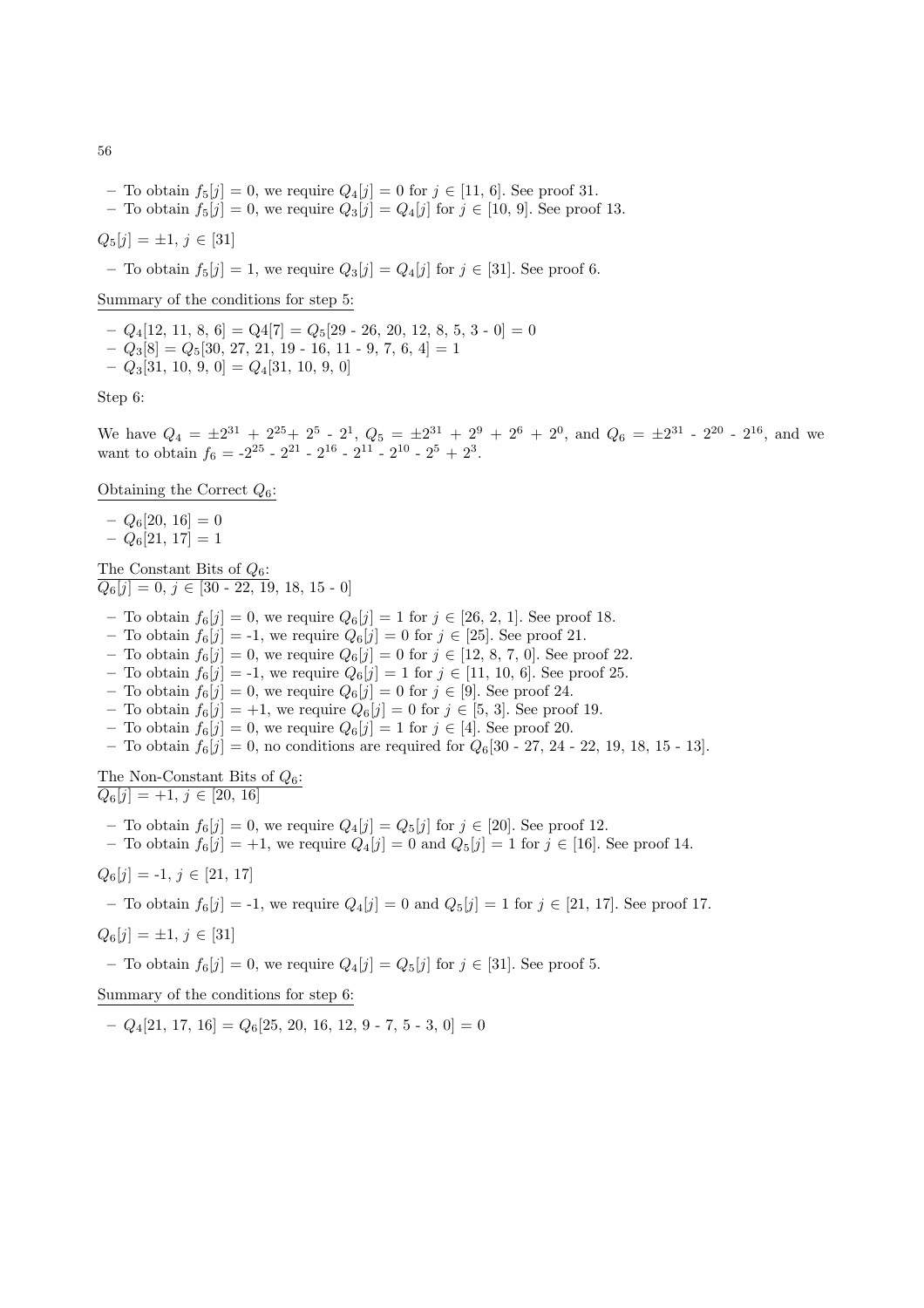$-Q_5[21, 17, 16] = Q_6[26, 21, 17, 11, 10, 6, 4, 2, 1] = 1$  $- Q_4[20] = Q_5[20]$  $- Q_4[31] = \overline{Q_5}[31]$ 

Step 7:

We have  $Q_5 = \pm 2^{31} + 2^9 + 2^6 + 2^0$ ,  $Q_6 = \pm 2^{31}$  -  $2^{20}$  -  $2^{16}$ , and  $Q_7 = \pm 2^{31}$  -  $2^{27}$  -  $2^6$ , and we want to obtain  $f_7 = \pm 2^{31} - 2^{27} + 2^{16}$ .

Obtaining the Correct  $Q_7$ :

 $- Q_7[27, 8 - 6] = 0$  $- Q_7[28, 9] = 1$ 

The Constant Bits of  $Q_7$ :  $\overline{Q_7[j] = 0, j \in [30, 29, 26 - 10, 5 - 0]}$ 

- To obtain  $f_7[j] = 0$ , we require  $Q_7[j] = 0$  for  $j \in [21, 17]$ . See proof 24.
- To obtain  $f_7[j] = 0$ , we require  $Q_7[j] = 0$  for  $j \in [20]$ . See proof 22.
- To obtain  $f_7[j] = +1$ , we require  $Q_7[j] = 1$  for  $j \in [16]$ . See proof 23.
- To obtain  $f_7[j] = 0$ , we require  $Q_7[j] = 1$  for  $j \in [12, 0]$ . See proof 18.
- To obtain  $f_7[j] = 0$ , we require  $Q_7[j] = 1$  for  $j \in [11, 10]$ . See proof 20.
- To obtain  $f_7[j] = 0$ , no conditions are required for  $Q_7[30, 29, 26 22, 19, 18, 15 13, 5 1]$ .

The Non-Constant Bits of  $Q_7$ :  $\overline{Q_7[j] = +1, j \in [27, 8 - 6]}$ 

- To obtain  $f_7[j] = -1$ , we require  $Q_5[j] = 1$  and  $Q_6[j] = 0$  for  $j \in [27]$ . See proof 15.
- To obtain  $f_7[j] = 0$ , we require  $Q_6[j] = 0$  for  $j \in [8, 7]$ . See proof  $2^7$ .
- To obtain  $f_7[j] = 0$ , we require  $Q_6[j] = 1$  for  $j \in [6]$ . See proof 30.

 $Q_7[j] = -1, j \in [28, 9]$ 

- To obtain  $f_7[j] = 0$ , we require  $Q_5[j] = Q_6[j]$  for  $j \in [28]$ . See proof 13.
- To obtain  $f_7[j] = 0$ , we require  $Q_6[j] = 0$  for  $j \in [9]$ . See proof 31.

$$
Q_7[j] = \pm 1, \, j \in [31]
$$

– To obtain  $f_7[j] = 1$ , we require  $Q_5[j] = Q_6[j]$  for  $j \in [31]$ . See proof 6.

Summary of the conditions for step 7:

 $-Q_6[27, 9 \cdot 7] = Q_7[27, 21, 20, 17, 8 \cdot 6] = 0$  $-Q_5[27] = Q_6[6] = Q_7[28, 16, 12 - 9, 0] = 1$  $-Q_5[31, 28] = Q_6[31, 28]$ 

Step 8:

We have  $Q_6 = \pm 2^{31}$  -  $2^{20}$  -  $2^{16}$ ,  $Q_7 = \pm 2^{31}$  -  $2^{27}$  -  $2^6$ , and  $Q_8 = \pm 2^{31}$  -  $2^{23}$  -  $2^{17}$  +  $2^{15}$ , and we want to obtain  $f_8 = +2^{25} + 2^{16} - 2^6$ .

Obtaining the Correct  $Q_8$ :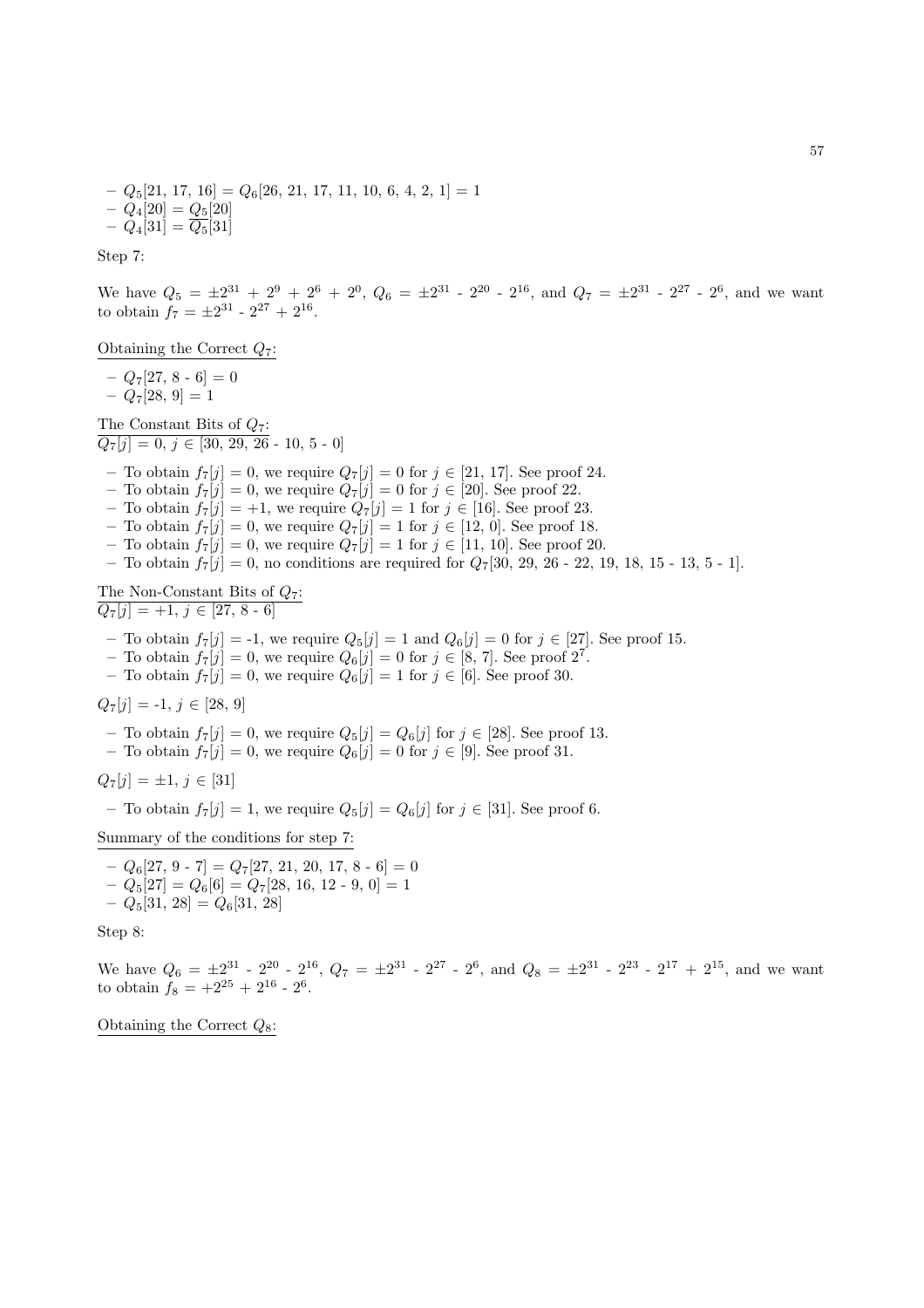$-Q_8[25 - 23, 16] = 0$  $- Q_8[26, 17, 15] = 1$ 

The Constant Bits of  $Q_8$ :  $\overline{Q_8[j] = 0, j \in [30 - 27, 22 - 18, 14 - 0]}$ 

- To obtain  $f_8[j] = 0$ , we require  $Q_8[j] = 0$  for  $j \in [28]$ . See proof 24.
- To obtain  $f_8[j] = 0$ , we require  $Q_8[j] = 0$  for  $j \in [27]$ . See proof 22.
- To obtain  $f_8[j] = 0$ , we require  $Q_8[j] = 1$  for  $j \in [21]$ . See proof 20.
- To obtain  $f_8[j] = 0$ , we require  $Q_8[j] = 1$  for  $j \in [20]$ . See proof 18.
- To obtain  $f_8[j] = -1$ , we require  $Q_8[j] = 1$  for  $j \in [9]$ . See proof 25.
- To obtain  $f_8[j] = +1$ , we require  $Q_8[j] = 1$  for  $j \in [8 \text{ } 6]$ . See proof 23.
- To obtain  $f_8[j] = 0$ , no conditions are required for  $Q_8[30, 29, 22, 19, 18, 14 10, 5 0]$ .

The Non-Constant Bits of  $Q_8$ :  $Q_8[j] = +1, j \in [25 - 23, 16]$ 

– To obtain  $f_8[j] = +1$ , we require  $Q_6[j] = 0$  and  $Q_7[j] = 1$  for  $j \in [25]$ . See proof 14.

- To obtain  $f_8[j] = 0$ , we require  $Q_6[j] = Q_7[j]$  for  $j \in [24, 23]$ . See proof 12.
- To obtain  $f_8[j] = +1$ , we require  $Q_7[j] = 1$  for  $j \in [16]$ . See proof 28.

 $Q_8[j] = -1, j \in [26, 17, 15]$ 

- To obtain  $f_8[j] = 0$ , we require  $Q_6[j] = Q_7[j]$  for  $j \in [26, 15]$ . See proof 13.
- To obtain  $f_8[j] = 0$ , we require  $Q_7[j] = 0$  for  $j \in [17]$ . See proof 31.

 $Q_8[j] = \pm 1, j \in [31]$ 

– To obtain  $f_8[j] = 0$ , we require  $Q_6[j] = Q_7[j]$  for  $j \in [31]$ . See proof 5.

Summary of the conditions for step 8:

 $-Q_6[25] = Q_7[17] = Q_8[28, 27, 25 - 23, 16] = 0$  $-Q_7[25, 16] = Q_8[26, 21, 20, 17, 15, 9, 6] = 1$  $-Q_6[26, 24, 23, 15] = Q_7[26, 24, 23, 15]$  $-Q_6[31] = \overline{Q_7}[31]$ 

Step 9:

We have  $Q_7 = \pm 2^{31}$  -  $2^{27}$  -  $2^6$ ,  $Q_8 = \pm 2^{31}$  -  $2^{23}$  -  $2^{17} + 2^{15}$ , and  $Q_9 = \pm 2^{31} + 2^6 + 2^0$ , and we want to obtain $f_9 = \pm 2^{31} - 2^{26} + 2^{16} + 2^0$ .

Obtaining the Correct  $Q_9$ :

$$
- Q_9[9, 1] = 0
$$
  

$$
- Q_9[8 - 6, 0] = 1
$$

The Constant Bits of  $Q_9$ :  $Q_9[j] = 0, j \in [30 - 10, 5 - 2]$ 

– To obtain  $f_9[j] = 0$ , we require  $Q_9[j] = 1$  for  $j \in [28]$ . See proof 20.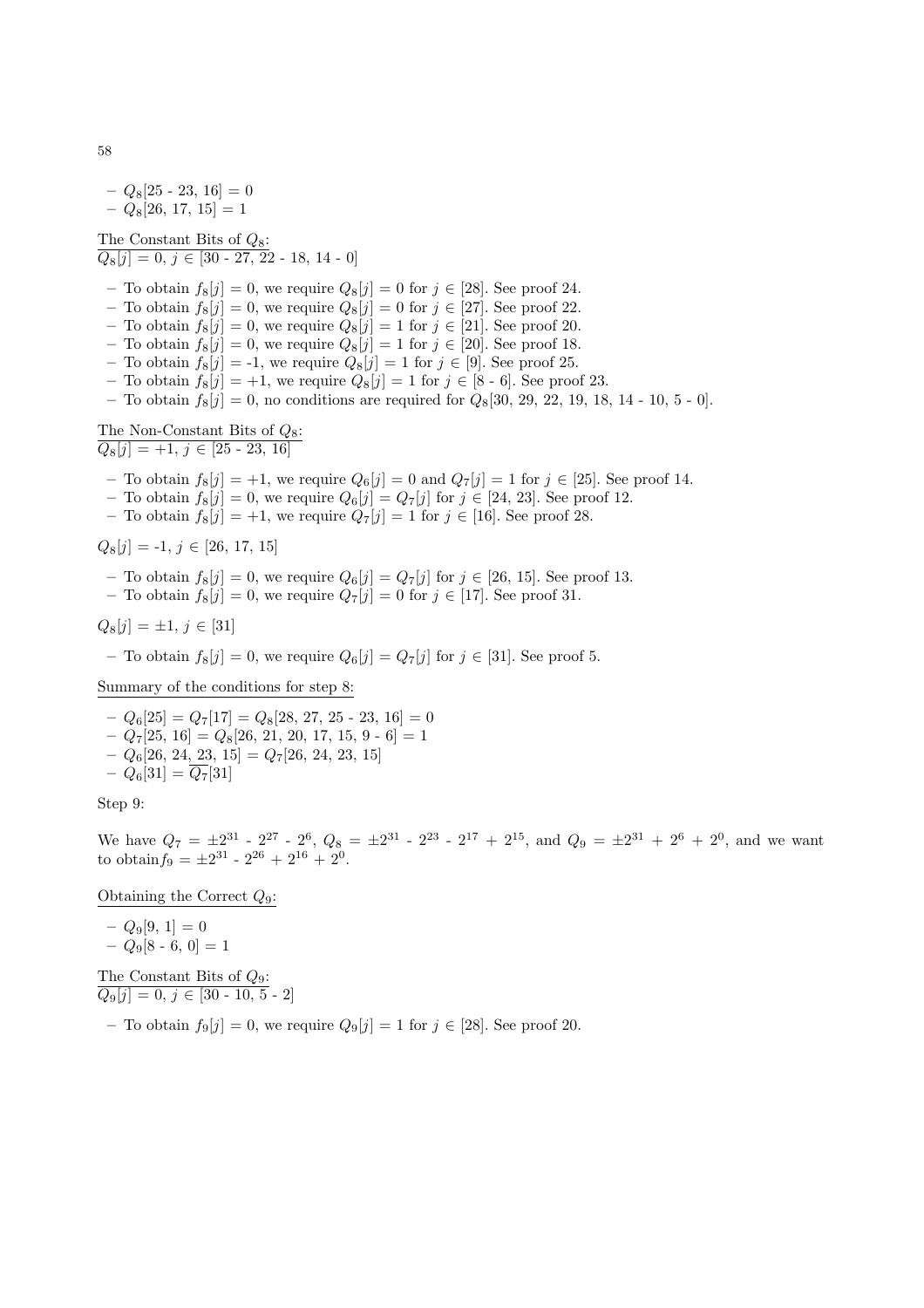- To obtain  $f_9[j] = 0$ , we require  $Q_9[j] = 1$  for  $j \in [27]$ . See proof 18.
- To obtain  $f_9[j] = -1$ , we require  $Q_9[j] = 1$  for  $j \in [26]$ . See proof 25.
- To obtain  $f_9[j] = 0$ , we require  $Q_9[j] = 0$  for  $j \in [25 \text{ } 23]$ . See proof 22.
- To obtain  $f_9[j] = 0$ , we require  $Q_9[j] = 0$  for  $j \in [17, 15]$ . See proof 24.
- To obtain  $f_9[j] = +1$ , we require  $Q_9[j] = 1$  for  $j \in [16]$ . See proof 23.
- To obtain  $f_9[j] = 0$ , no conditions are required for  $Q_9[30, 29, 22 18, 14 10, 5 2]$ .

# The Non-Constant Bits of  $Q_9$ :

 $Q_9[i] = +1, j \in [9, 1]$ 

- To obtain  $f_9[j] = 0$ , we require  $Q_8[j] = 1$  for  $j \in [9]$ . See proof 30.
- To obtain  $f_9[j] = 0$ , we require  $Q_7[j] = Q_8[j]$  for  $j \in [1]$ . See proof 12.

$$
Q_9[j] = -1, j \in [8 - 6, 0]
$$

- To obtain  $f_9[j] = 0$ , we require  $Q_8[j] = 1$  for  $j \in [8 \text{ } 6]$ . See proof 29.
- To obtain  $f_9[j] = +1$ , we require  $Q_7[j] = 1$  and  $Q_8[j] = 0$  for  $j \in [0]$ . See proof 16.

$$
Q_9[j] = \pm 1, \, j \in [31]
$$

– To obtain  $f_9[j] = 1$ , we require  $Q_7[j] = Q_8[j]$  for  $j \in [31]$ . See proof 6.

Summary of the conditions for step 9:

 $-Q_8[0] = Q_9[25 - 23, 17, 15, 9, 1] = 0$  $-Q_7[0] = Q_8[9 \cdot 6] = Q_9[28 \cdot 26, 15, 8 \cdot 6, 0] = 1$  $-Q_7[31, 1] = Q_8[31, 1]$ 

Step 10:

We have  $Q_8 = \pm 2^{31}$  -  $2^{23}$  -  $2^{17}$  +  $2^{15}$ ,  $Q_9 = \pm 2^{31}$  +  $2^6$  +  $2^0$ , and  $Q_{10} = \pm 2^{31}$  +  $2^{12}$ , and we want to obtain  $f_{10} = \pm 2^{31} + 2^6$ .

Obtaining the Correct  $Q_{10}$ :

 $- Q_{10}[12] = 0$ 

The Constant Bits of  $Q_{10}$ :  $Q_{10}[j] = 0, j \in [30 - 13, 11 - 0]$ 

- To obtain  $f_{10}[j] = 0$ , we require  $Q_{10}[j] = 1$  for  $j \in [26, 17, 15]$ . See proof 20.
- To obtain  $f_{10}[j] = 0$ , we require  $Q_{10}[j] = 1$  for  $j \in [25 \text{--} 23, 16]$ . See proof 18.
- To obtain  $f_{10}[j] = +1$ , we require  $Q_{10}[j] = 1$  for  $j \in [9]$ . See proof 23.
- To obtain  $f_{10}[j] = -1$ , we require  $Q_{10}[j] = 1$  for  $j \in [8 \text{ } 6]$ . See proof 25.
- To obtain  $f_{10}[j] = 0$ , we require  $Q_{10}[j] = 0$  for  $j \in [1]$ . See proof 22.
- To obtain  $f_{10}[j] = 0$ , we require  $Q_{10}[j] = 0$  for  $j \in [0]$ . See proof 24.
- To obtain  $f_{10}[j] = 0$ , no conditions are required for  $Q_{10}[30 27, 22 18, 14, 13, 11, 10, 5 2]$ .

The Non-Constant Bits of  $Q_{10}$ :  $Q_{10}[j] = +1, j \in [12]$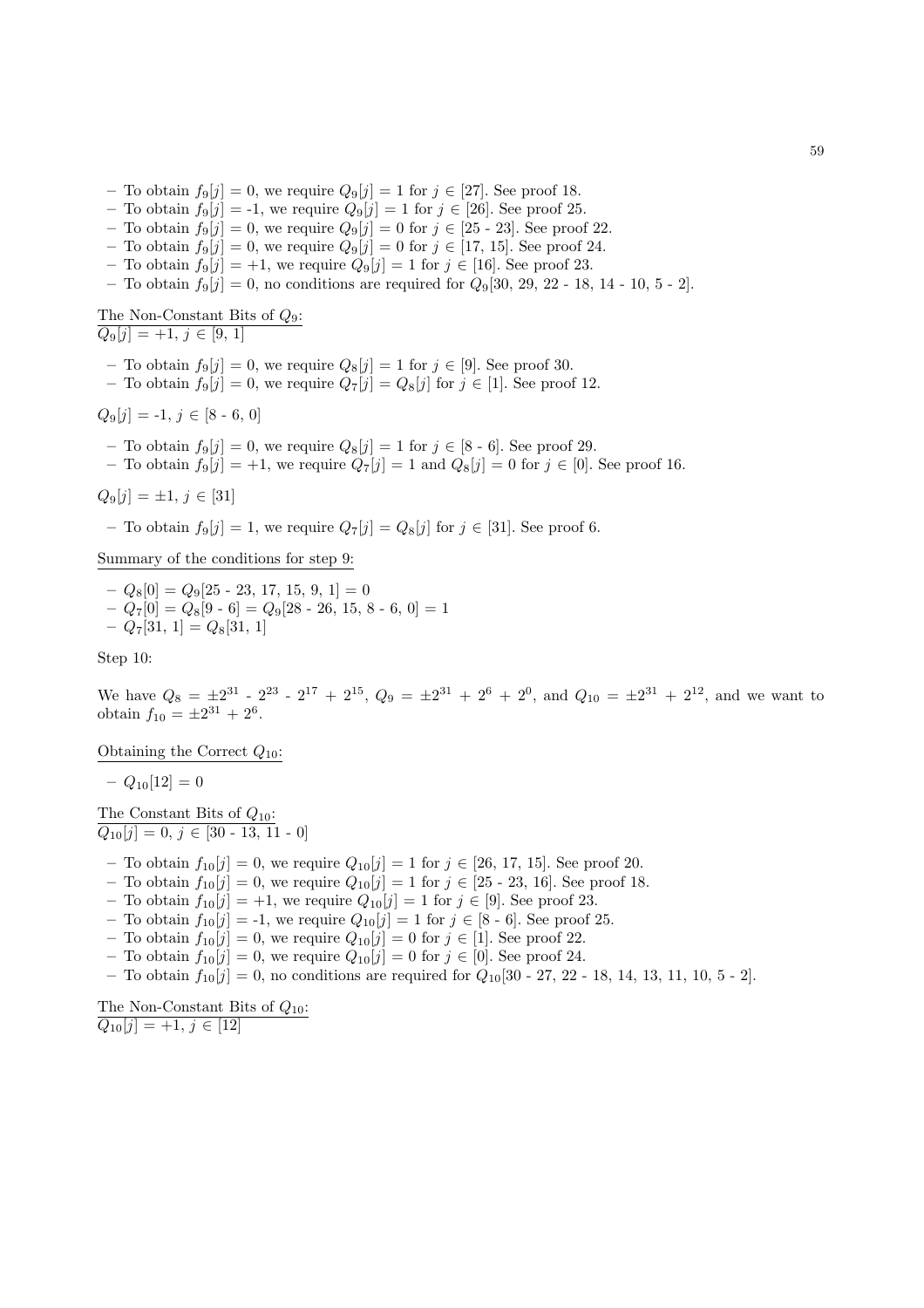– To obtain  $f_{10}[j] = 0$ , we require  $Q_8[j] = Q_9[j]$  for  $j \in [12]$ . See proof 12.

 $Q_{10}[j] = \pm 1, j \in [31]$ 

– To obtain  $f_{10}[j] = 1$ , we require  $Q_8[j] = Q_9[j]$  for  $j \in [31]$ . See proof 6.

Summary of the conditions for step 10:

 $- Q_{10}[12, 1, 0] = 0$  $-Q_{10}[26 - 23, 17 - 15, 9 - 6] = 1$  $- Q_8[31, 12] = Q_9[31, 12]$ 

Step 11:

We have  $Q_9 = \pm 2^{31} + 2^6 + 2^0$ ,  $Q_{10} = \pm 2^{31} + 2^{12}$ , and  $Q_{11} = \pm 2^{31}$ , and we want to obtain  $f_{11} =$  $\pm 2^{31}$ .

Obtaining the Correct  $Q_{11}$ : No conditions required

The Constant Bits of  $Q_{11}$ :  $Q_{11}[j] = 0, j \in [30 - 0]$ 

- To obtain  $f_{11}[j] = 0$ , we require  $Q_{11}[j] = 0$  for  $j \in [12]$ . See proof 22.
- To obtain  $f_{11}[j] = 0$ , we require  $Q_{11}[j] = 1$  for  $j \in [9, 1]$ . See proof 18.
- To obtain  $f_{11}[j] = 0$ , we require  $Q_{11}[j] = 1$  for  $j \in [8 6, 0]$ . See proof 20.
- To obtain  $f_{11}[j] = 0$ , no conditions are required for  $Q_{11}[30 13, 11, 10, 5 2]$ .

The Non-Constant Bits of  $Q_{11}$ :

 $\overline{Q_{11}[j] = \pm 1, j \in [31]}$ 

– To obtain  $f_{11}[j] = 1$ , we require  $Q_9[j] = Q_{10}[j]$  for  $j \in [31]$ . See proof 6.

Summary of the conditions for step 11:

 $- Q_{11}[12] = 0$  $-Q_{10}[9 - 6, 1, 0] = 1$  $- Q_9[31] = Q_{10}[31]$ 

Step 12:

We have  $Q_{10} = \pm 2^{31} + 2^{12}$ ,  $Q_{11} = \pm 2^{31}$ , and  $Q_{12} = \pm 2^{31}$  -  $2^{13}$  -  $2^7$ , and we want to obtain  $f_{12} = \pm 2^{31} + 2^{17}$ .

Obtaining the Correct  $Q_{12}$ :

 $- Q_{12}[18 - 13] = 0$ 

 $- Q_{12}[19, 7] = 0$ 

The Constant Bits of  $Q_{12}$ :  $Q_{12}[j] = 0, j \in [30 - 20, 12 - 8, 6 - 0]$ 

– To obtain  $f_{12}[j] = 0$ , we require  $Q_{12}[j] = 1$  for  $j \in [12]$ . See proof 18.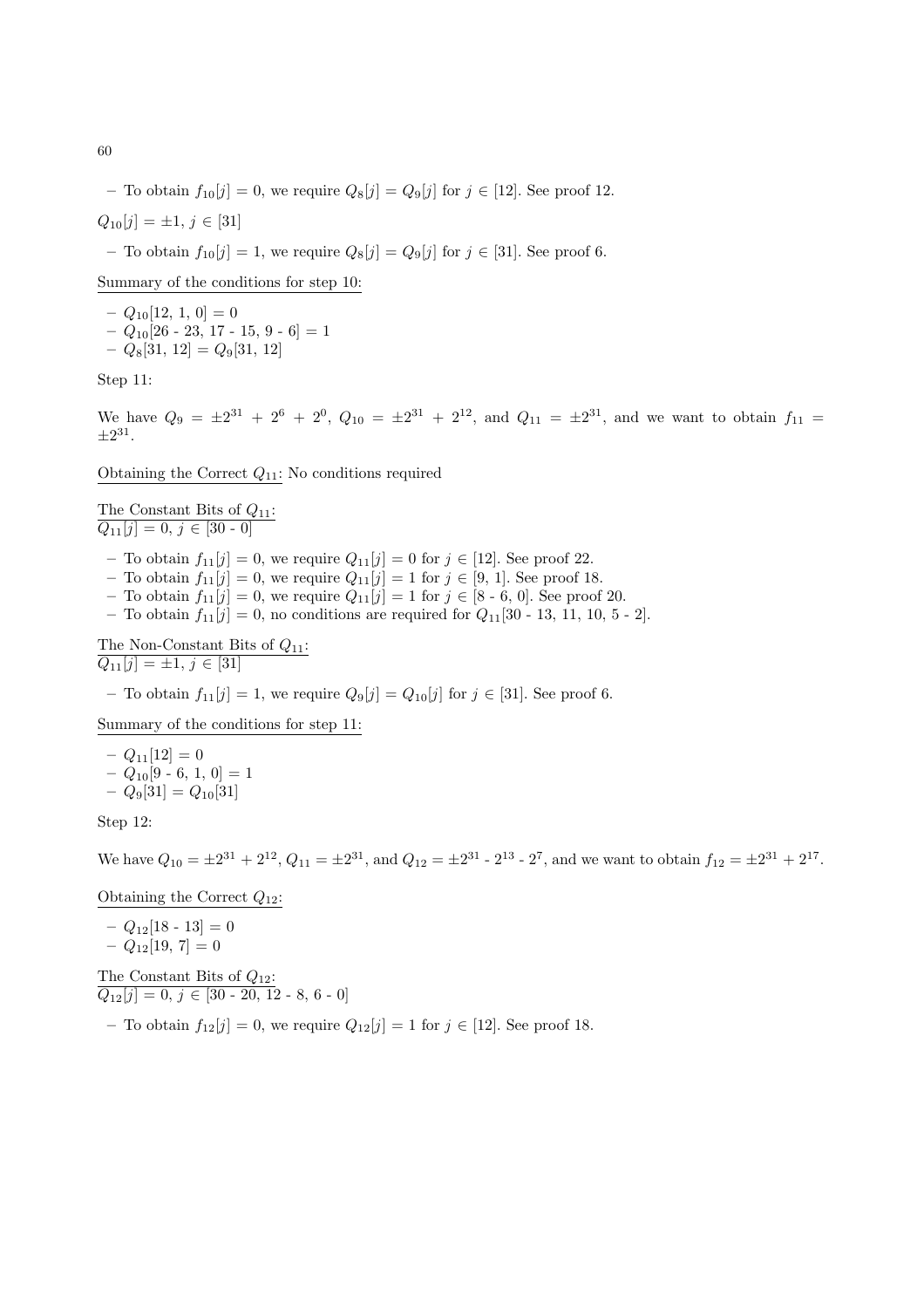– To obtain  $f_{12}[j] = 0$ , no conditions are required for  $Q_{12}[30 - 20, 11 - 8, 6 - 0]$ .

The Non-Constant Bits of  $Q_{12}$ :  $Q_{12}[j] = +1, j \in [18 - 13]$ 

– To obtain  $f_{12}[j] = +1$ , we require  $Q_{10}[j] = 0$  and  $Q_{11}[j] = 1$  for  $j \in [18]$ . See proof 14.

- To obtain  $f_{12}[j] = -1$ , we require  $Q_{10}[j] = 1$  and  $Q_{11}[j] = 0$  for  $j \in [17]$ . See proof 15.
- To obtain  $f_{12}[j] = 0$ , we require  $Q_{10}[j] = Q_{11}[j]$  for  $j \in [16 13]$ . See proof 12.

 $Q_{12}[j] = -1, j \in [19, 7]$ 

– To obtain  $f_{12}[j] = 0$ , we require  $Q_{10}[j] = Q_{11}[j]$  for  $j \in [19, 7]$ . See proof 13.

$$
Q_{12}[j] = \pm 1, j \in [31]
$$

– To obtain  $f_{12}[j] = 1$ , we require  $Q_{10}[j] = Q_{11}[j]$  for  $j \in [31]$ . See proof 6.

Summary of the conditions for step 12:

 $-Q_{10}[18] = Q_{11}[17] = Q_{12}[18 \cdot 13] = 0$  $-Q_{10}[17] = Q_{11}[18] = Q_{12}[19, 12, 7] = 1$  $-Q_{10}[31, 19, 16 - 13, 7] = Q_{11}[31, 19, 16 - 13, 7]$ 

Step 13:

We have  $Q_{11} = \pm 2^{31}$ ,  $Q_{12} = \pm 2^{31}$  -  $2^{13}$  -  $2^7$ , and  $Q_{13} = \pm 2^{31} + 2^{24}$ , and we want to obtain  $f_{13}$  $\pm 2^{31}$  -  $2^{13}$ .

Obtaining the Correct  $Q_{13}$ :

$$
- Q_{13}[30] = 0
$$
  
-  $Q_{13}[29 - 24] = 0$ 

The Constant Bits of  $Q_{13}$ :  $Q_{13}[j] = 0, j \in [23 - 0]$ 

- To obtain  $f_{13}[j] = -1$ , we require  $Q_{13}[j] = 1$  for  $j \in [19]$ . See proof 25.
- To obtain  $f_{13}[j] = +1$ , we require  $Q_{13}[j] = 1$  for  $j \in [18 13]$ . See proof 23.
- To obtain  $f_{13}[j] = 0$ , we require  $Q_{13}[j] = 0$  for  $j \in [7]$ . See proof 24.
- To obtain  $f_{13}[j] = 0$ , no conditions are required for  $Q_{13}[23 20, 12 8, 6 0]$ .

The Non-Constant Bits of  $\mathcal{Q}_{13}$  :  $\overline{Q_{13}[j] = +1, j \in [30]}$ 

– To obtain  $f_{13}[j] = 0$ , we require  $Q_{11}[j] = Q_{12}[j]$  for  $j \in [30]$ . See proof 12.

$$
Q_{13}[j] = -1, j \in [29 - 24]
$$

– To obtain  $f_{13}[j] = 0$ , we require  $Q_{11}[j] = Q_{12}[j]$  for  $j \in [29 \text{ - } 24]$ . See proof 13.

$$
Q_{13}[j] = \pm 1, \, j \in [31]
$$

– To obtain  $f_{13}[j] = 1$ , we require  $Q_{11}[j] = Q_{12}[j]$  for  $j \in [31]$ . See proof 6.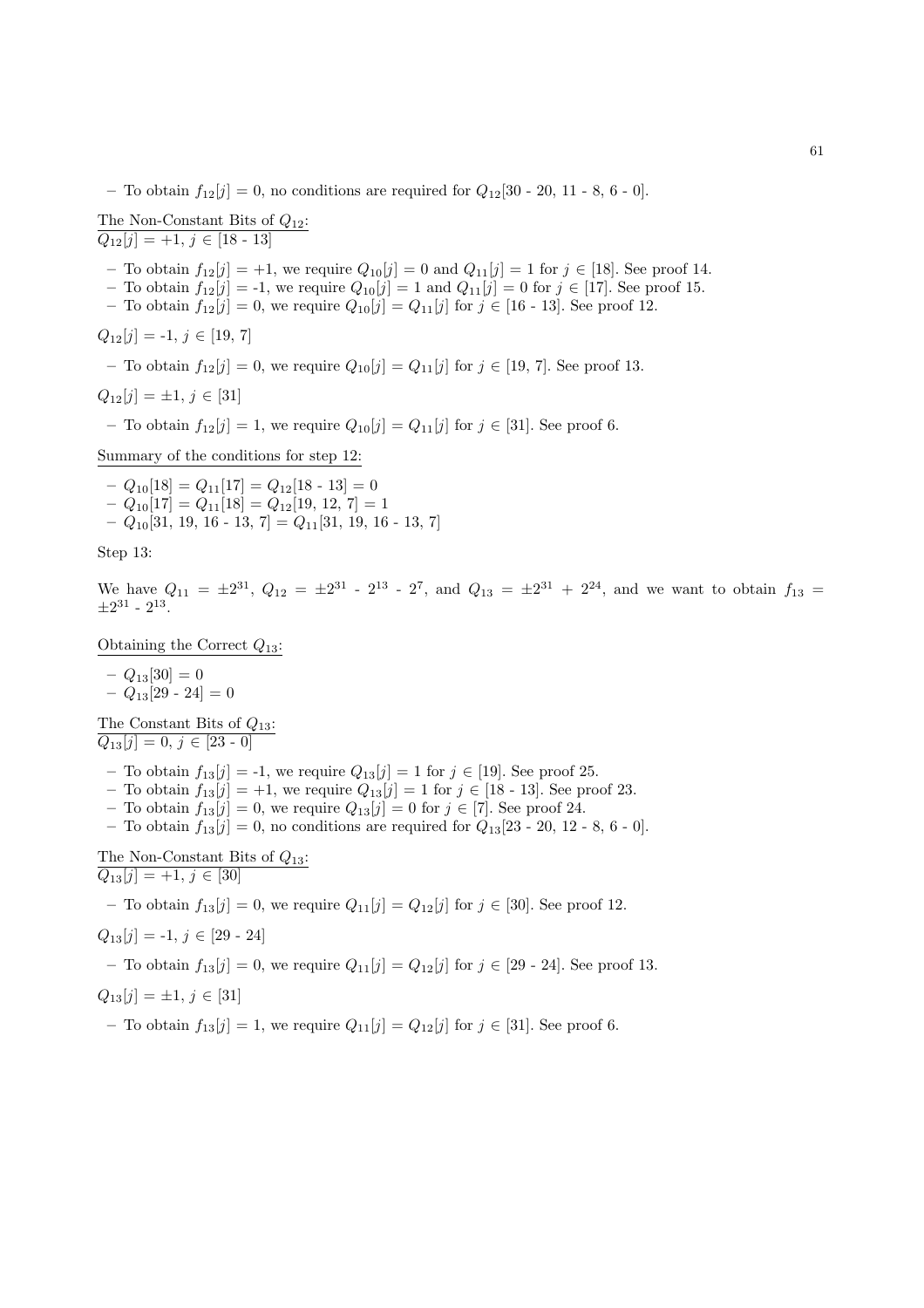Summary of the conditions for step 13:

 $- Q_{13}[30, 7] = 0$  $- Q_{13}[29 - 24, 19 - 13] = 1$  $- Q_{11}[31 \cdot 24] = Q_{12}[31 \cdot 24]$ 

Step 14:

We have  $Q_{11} = \pm 2^{31}$  -  $2^{13}$  -  $2^7$ ,  $Q_{12} = \pm 2^{31} + 2^{24}$ , and  $Q_{13} = \pm 2^{31}$ , and we want to obtain  $f_{13} = +2^{30} + 2^{18}$ .

Obtaining the Correct  $Q_{14}$ : No conditions required

The Constant Bits of  $Q_{14}$ :  $Q_{14}[j] = 0, j \in [30 - 0]$ 

- To obtain  $f_{14}[j] = +1$ , we require  $Q_{14}[j] = 1$  for  $j \in [30]$ . See proof 23.
- To obtain  $f_{14}[j] = 0$ , we require  $Q_{14}[j] = 0$  for  $j \in [29 \text{ } 24]$ . See proof 24.
- To obtain  $f_{14}[j] = 0$ , we require  $Q_{14}[j] = 1$  for  $j \in [19, 7]$ . See proof 20.
- To obtain  $f_{14}[j] = +1$ , we require  $Q_{14}[j] = 0$  for  $j \in [18]$ . See proof 19.
- To obtain  $f_{14}[j] = 0$ , we require  $Q_{14}[j] = 1$  for  $j \in [17 13]$ . See proof 18.
- To obtain  $f_{14}[j] = 0$ , no conditions are required for  $Q_{14}[23 20, 12 8, 6 0]$ .

The Non-Constant Bits of  $Q_{14}$ :  $\overline{Q_{14}[j] = \pm 1, j \in [31]}$ 

– To obtain  $f_{14}[j] = 0$ , we require  $Q_{12}[j] = Q_{13}[j]$  for  $j \in [31]$ . See proof 5.

Summary of the conditions for step 14:

 $- Q_{14}[30 - 24, 7] = 0$ –  $Q_{14}[19 - 13] = 1$  $-Q_{12}[31] = \overline{Q_{13}}[31]$ 

Step 15:

We have  $Q_{13} = \pm 2^{31} + 2^{24}$ ,  $Q_{14} = \pm 2^{31}$ , and  $Q_{15} = \pm 2^{31} + 2^{15} + 2^3$ , and we want to obtain  $f_{15} = \pm 2^{31}$  -  $2^{25}$ .

Obtaining the Correct  $Q_{15}$ :

 $- Q_{15}[15, 3] = 0$ 

The Constant Bits of  $Q_{15}$ :  $Q_{15}[j] = 0, j \in [30 - 16, 14 - 4, 2 - 0]$ 

– To obtain  $f_{15}[j] = 0$ , we require  $Q_{15}[j] = 1$  for  $j \in [30]$ . See proof 18.

- To obtain  $f_{15}[j] = 0$ , we require  $Q_{15}[j] = 1$  for  $j \in [29 \text{ } 26, 24]$ . See proof 20.
- To obtain  $f_{15}[j] = -1$ , we require  $Q_{15}[j] = 0$  for  $j \in [25]$ . See proof 21.
- To obtain  $f_{15}[j] = 0$ , no conditions are required for  $Q_{15}[23 16, 14 4, 2 0]$ .

The Non-Constant Bits of  $Q_{15}$ :  $Q_{15}[j] = +1, j \in [15, 3]$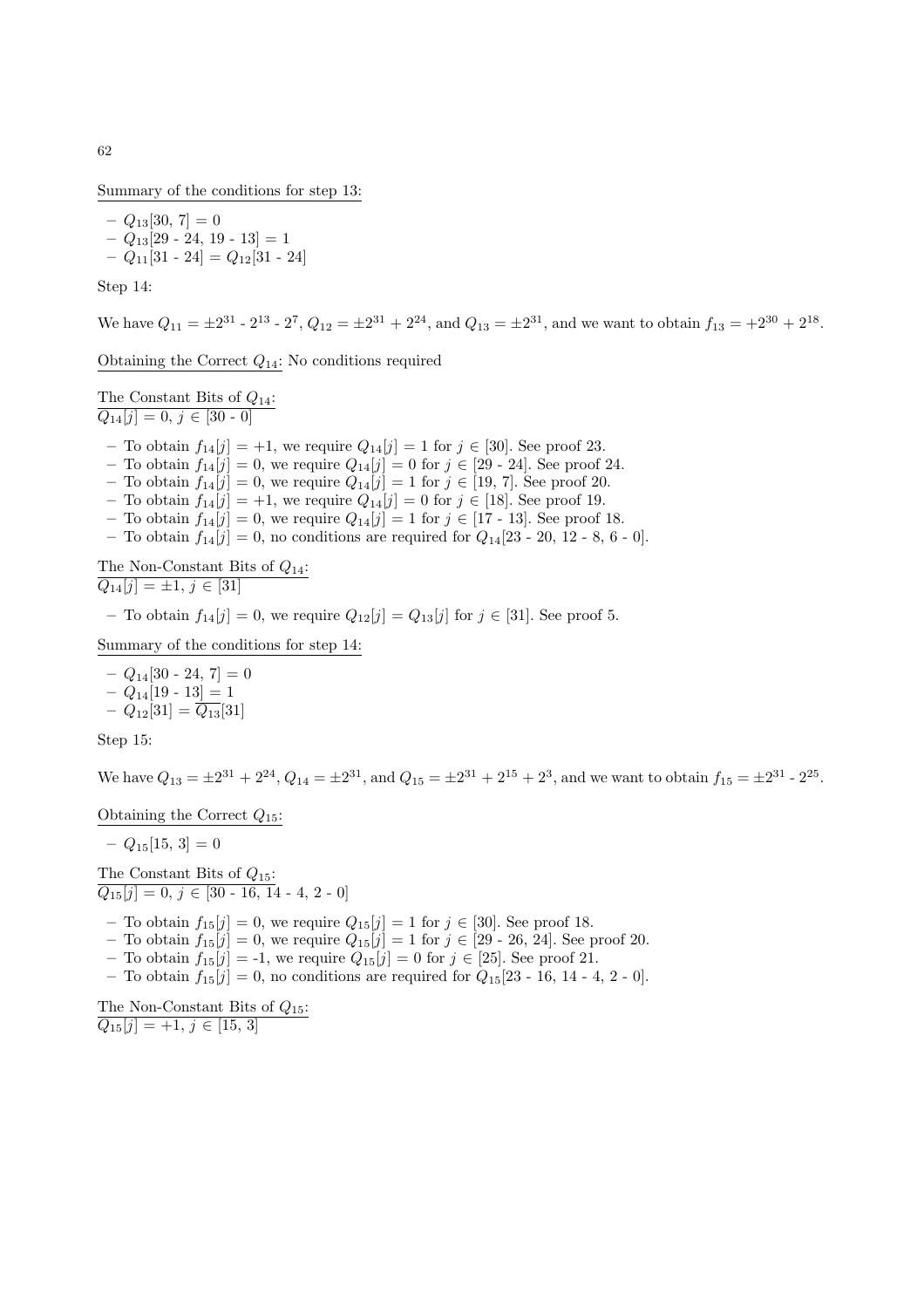– To obtain  $f_{15}[j] = 0$ , we require  $Q_{13}[j] = Q_{14}[j]$  for  $j \in [15, 3]$ . See proof 12.

$$
Q_{15}[j] = \pm 1, j \in [31]
$$

– To obtain  $f_{15}[j] = 1$ , we require  $Q_{13}[j] = Q_{14}[j]$  for  $j \in [31]$ . See proof 6.

Summary of the conditions for step 15:

 $-Q_{15}[25, 15, 3]=0$  $- Q_{15}[30 - 26, 24] = 1$  $-Q_{13}[31, 15, 3] = Q_{14}[31, 15, 3]$ 

Round 2:  $f_t = G(X, Y, Z)$ 

Step 16:

We have  $Q_{14} = \pm 2^{31}$ ,  $Q_{15} = \pm 2^{31} + 2^{15} + 2^3$ , and  $Q_{16} = \pm 2^{31}$  -  $2^{29}$ , and we want to obtain  $f_{17}$  $\pm 2^{31}$ .

Obtaining the Correct  $Q_{16}$ :

 $- Q_{16}[29] = 1$ 

The Constant Bits of  $Q_{14}$ :  $Q_{14}[j] = 0, j \in [30 - 0]$ 

- To obtain  $f_{16}[j] = 0$ , we require  $Q_{14}[j] = 0$  for  $j \in [29]$ . See proof 39.
- To obtain  $f_{16}[j] = 0$ , we require  $Q_{14}[j] = 1$  for  $j \in [15, 3]$ . See proof 41.
- To obtain  $f_{16}[j] = 0$ , we need no requirements for  $Q_{14}[30, 28 16, 14 4, 2 0]$ .

The Non-Constant Bits of  $Q_{14}$ :  $\overline{Q_{14}[j] = \pm 1, j \in [31]}$ 

– To obtain  $f_{16}[j] = 1$ , we require  $Q_{15}[j] = Q_{16}[j]$  for  $j \in [31]$ . See proof 38.

Summary of the conditions for step 16:

 $- Q_{14}[29] = 0$  $-Q_{14}[15, 3] = 1$  $- Q_{15}[31] = Q_{16}[31]$ 

Step 17:

We have  $Q_{15} = \pm 2^{31} + 2^{15} + 2^3$ ,  $Q_{16} = \pm 2^{31}$  -  $2^{29}$ , and  $Q_{17} = \pm 2^{31}$ , and we want to obtain  $f_{17}$  $\pm 2^{31}$ .

Obtaining the Correct  $Q_{17}$ : No conditions required

The Constant Bits of  $Q_{15}$ :  $Q_{15}[j] = 0, j \in [30 - 16, 14 - 4, 2 - 0]$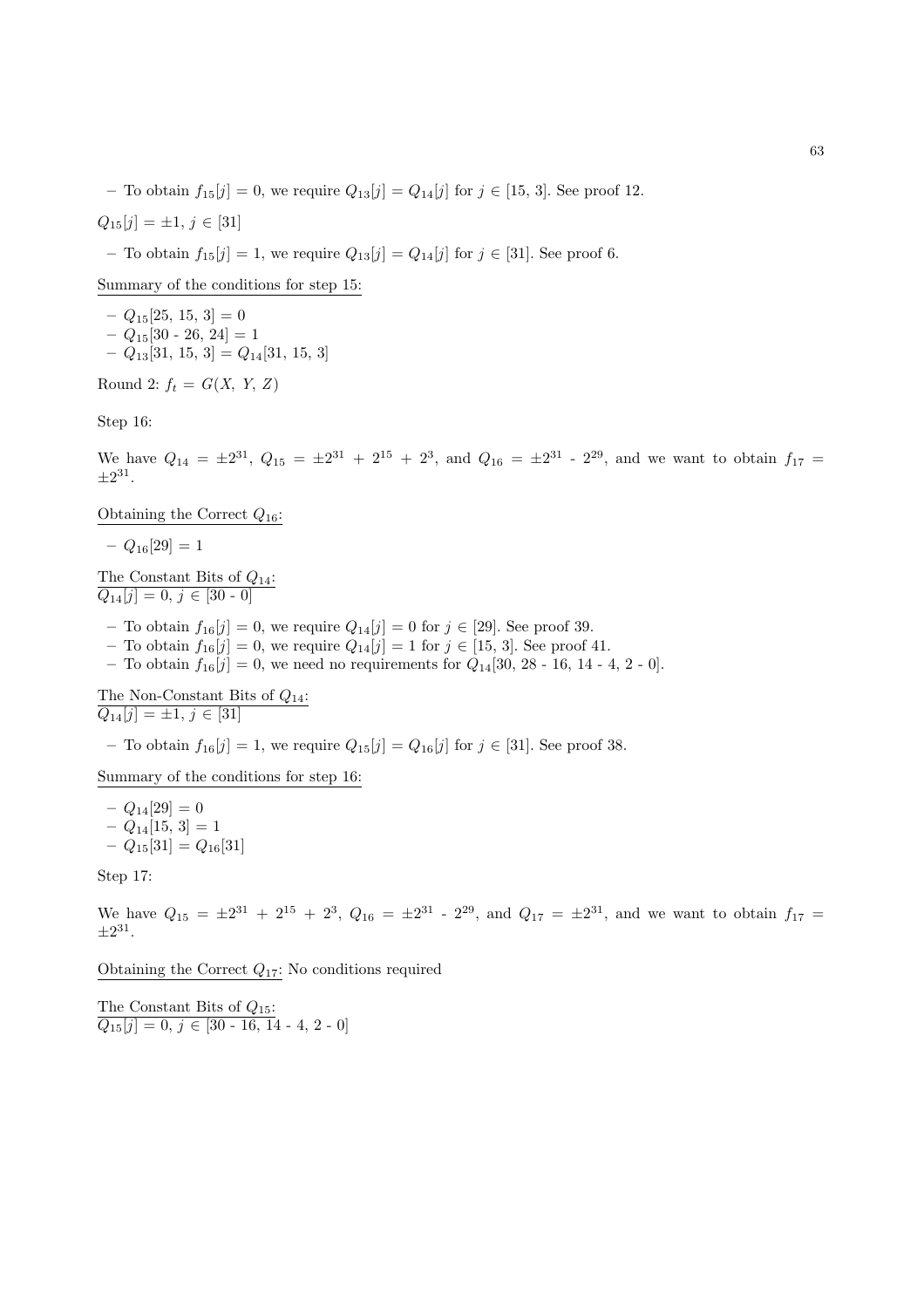- To obtain  $f_{17}[j] = 0$ , we require  $Q_{15}[j] = 1$  for  $j \in [29]$ . See proof 40.
- To obtain  $f_{17}[j] = 0$ , we need no requirements for  $Q_{15}[30, 28 16, 14 4, 2 0]$ .

The Non-Constant Bits of  $Q_{15}$ :  $Q_{15}[j] = +1, j \in [3]$ 

– To obtain  $f_{17}[j] = 0$ , we require  $Q_{16}[j] = Q_{17}[j]$  for  $j \in [15, 3]$ . See proof 43.

$$
Q_{15}[j] = \pm 1, \, j \in [31]
$$

– To obtain  $f_{17}[j] = 1$ , we require  $Q_{16}[j] = Q_{17}[j]$  for  $j \in [31]$ . See proof 38.

Summary of the conditions for step 17:

 $-Q_{15}[29]=1$  $-Q_{16}[31, 15, 3] = Q_{17}[31, 15, 3]$ 

Step 18:

We have  $Q_{16} = \pm 2^{31}$  -  $2^{29}$ ,  $Q_{17} = \pm 2^{31}$ , and  $Q_{18} = \pm 2^{31}$ , and we want to obtain  $f_{18} = \pm 2^{31}$ .

Obtaining the Correct  $Q_{18}$ : No conditions required

The Constant Bits of  $Q_{16}$ :  $Q_{16}[j] = 0, j \in [30, 28 \cdot 0]$ 

– To obtain  $f_{18}[j] = 0$ , we need no requirements for  $Q_{16}[30, 28 \cdot 0]$ .

The Non-Constant Bits of  $Q_{16}$ :  $\overline{Q_{16}[j] = -1, j \in [29]}$ 

– To obtain  $f_{18}[j] = 0$ , we require  $Q_{17}[j] = Q_{18}[j]$  for  $j \in [15]$ . See proof 42.

$$
Q_{16}[j] = \pm 1, j \in [31]
$$

– To obtain  $f_{18}[j] = 1$ , we require  $Q_{17}[j] = Q_{18}[j]$  for  $j \in [31]$ . See proof 38.

Summary of the conditions for step 18:

$$
-Q_{17}[31, 29] = Q_{18}[31, 29]
$$

Step 19:

We have  $Q_{17} = \pm 2^{31}$ ,  $Q_{18} = \pm 2^{31}$ , and  $Q_{19} = \pm 2^{31} + 2^{17}$ , and we want to obtain  $f_{19} = \pm 2^{31}$ .

Obtaining the Correct  $Q_{19}$ :

$$
- Q_{19}[17] = 0
$$

The Constant Bits of  $Q_{17}$ :  $Q_{17}[j] = 0, j \in [30 - 0]$ 

– To obtain  $f_{19}[j] = 0$ , we require  $Q_{17}[j] = 0$  for  $j \in [17]$ . See proof 44.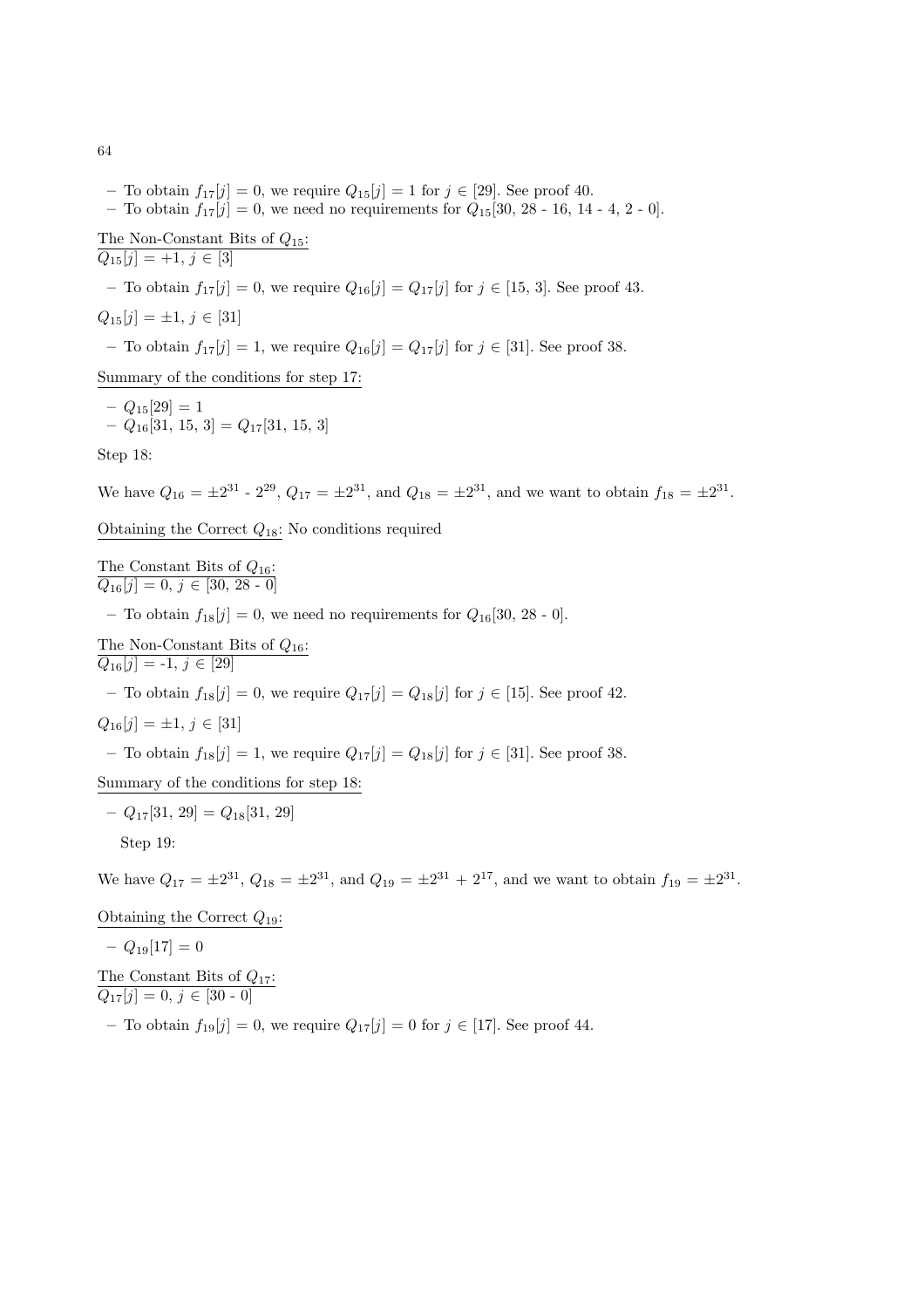– To obtain  $f_{19}[j] = 0$ , we need no requirements for  $Q_{17}[30 - 18, 16 - 0]$ .

The Non-Constant Bits of  $Q_{17}$ :  $Q_{17}[j] = \pm 1, j \in [31]$ 

– To obtain  $f_{19}[j] = 1$ , we require  $Q_{18}[j] = Q_{19}[j]$  for  $j \in [31]$ . See proof 38.

Summary of the conditions for step 19:

 $- Q_{17}[17] = Q_{19}[17] = 0$  $- Q_{18}[31] = Q_{19}[31]$ 

Step 20:

We have  $Q_{18} = \pm 2^{31}$ ,  $Q_{19} = \pm 2^{31} + 2^{17}$ , and  $Q_{20} = \pm 2^{31}$ , and we want to obtain  $f_{20} = \pm 2^{31}$ .

Obtaining the Correct  $Q_{20}$ : No conditions required

The Constant Bits of  $Q_{18}$ :  $Q_{18}[j] = 0, j \in [30 - 0]$ 

- To obtain  $f_{20}[j] = 0$ , we require  $Q_{18}[j] = 1$  for  $j \in [17]$ . See proof 41.
- To obtain  $f_{20}[j] = 0$ , we need no requirements for  $Q_{18}[30 18, 16 0]$ .

The Non-Constant Bits of  $Q_{18}$ :  $Q_{18}[j] = \pm 1, j \in [31]$ 

– To obtain  $f_{20}[j] = 1$ , we require  $Q_{19}[j] = Q_{20}[j]$  for  $j \in [31]$ . See proof 38.

Summary of the conditions for step 20:

$$
- Q_{18}[17] = 1
$$
  
-  $Q_{19}[31] = Q_{20}[31]$ 

Step 21:

We have  $Q_{19} = \pm 2^{31} + 2^{17}$ ,  $Q_{20} = \pm 2^{31}$ , and  $Q_{21} = \pm 2^{31}$ , and we want to obtain  $f_{21} = \pm 2^{31}$ .

Obtaining the Correct  $Q_{21}$ : No conditions required

The Constant Bits of  $Q_{19}$ :  $\overline{Q_{19}[j] = 0, j \in [30 - 18, 16 - 0]}$ 

– To obtain  $f_{21}[j] = 0$ , we need no requirements for  $Q_{19}[30 - 18, 16 - 0]$ .

The Non-Constant Bits of  $Q_{19}$ :  $Q_{19}[j] = +1, j \in [17]$ 

– To obtain  $f_{21}[j] = 0$ , we require  $Q_{20}[j] = Q_{21}[j]$  for  $j \in [17]$ . See proof 43.

 $Q_{19}[j] = \pm 1, j \in [31]$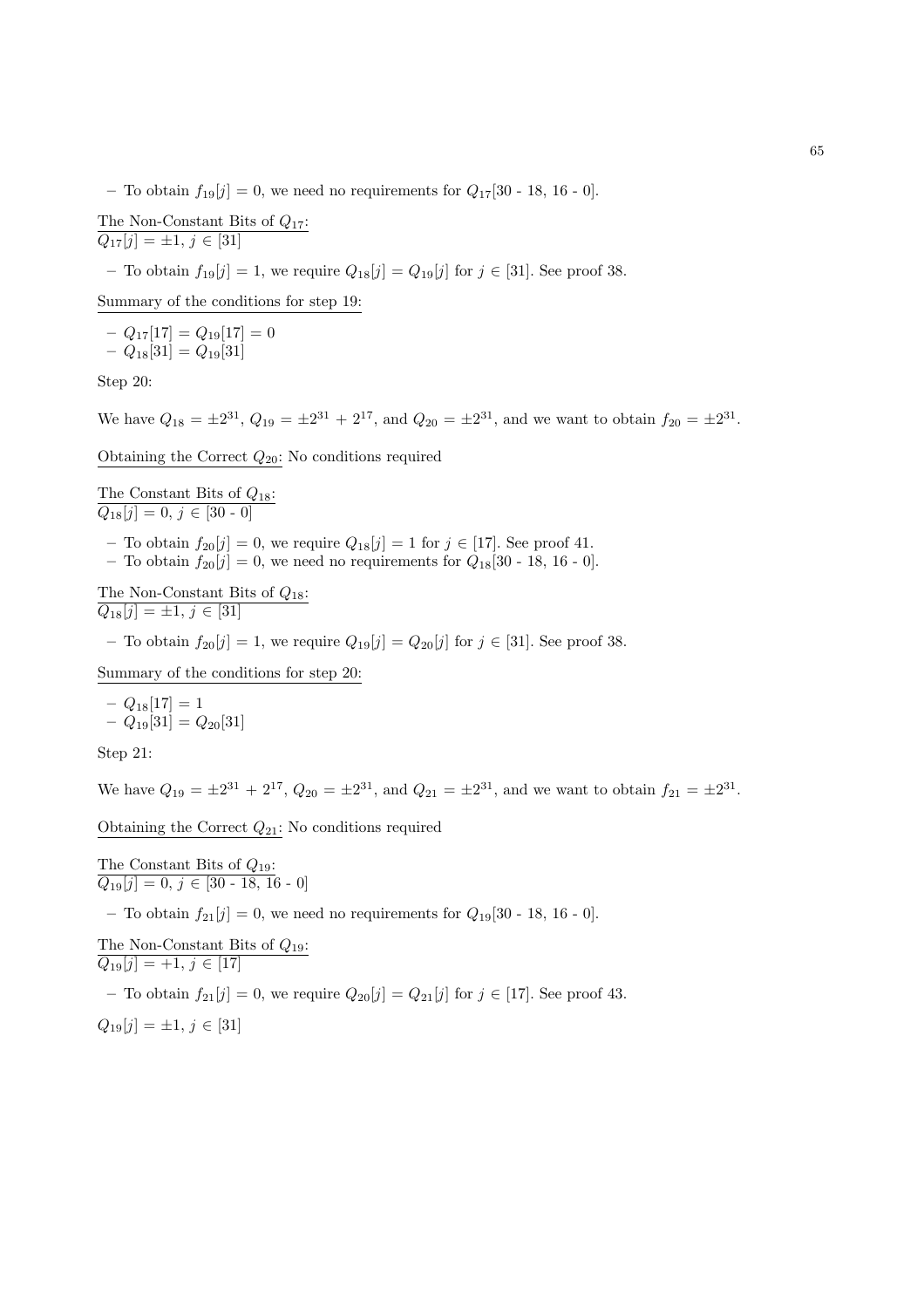– To obtain  $f_{21}[j] = 1$ , we require  $Q_{20}[j] = Q_{21}[j]$  for  $j \in [31]$ . See proof 38. Summary of the conditions for step 21:

 $-Q_{20}[31, 17] = Q_{21}[31, 17]$ Step 22:

We have  $Q_{20} = \pm 2^{31}$ ,  $Q_{21} = \pm 2^{31}$ , and  $Q_{22} = \pm 2^{31}$ , and we want to obtain  $f_{22} = \pm 2^{31}$ .

Obtaining the Correct  $Q_{22}$ : No conditions required

The Constant Bits of  $Q_{20}$ :  $Q_{20}[j] = 0, j \in [30 - 0]$ 

– To obtain  $f_{22}[j] = 0$ , we need no requirements for  $Q_{20}[30 - 0]$ .

The Non-Constant Bits of  $Q_{20}$ :  $Q_{20}[j] = \pm 1, j \in [31]$ 

– To obtain  $f_{22}[j] = 1$ , we require  $Q_{21}[j] = Q_{22}[j]$  for  $j \in [31]$ . See proof 38.

Summary of the conditions for step 22:

$$
- Q_{21}[31] = Q_{22}[31]
$$

Step 23:

We have  $Q_{21} = \pm 2^{31}$ ,  $Q_{22} = \pm 2^{31}$ , and  $Q_{23} = 0$ , and we want to obtain  $f_{23} = 0$ .

Obtaining the Correct  $Q_{23}$ : No conditions required

The Constant Bits of  $Q_{21}$ :  $Q_{21}[j] = 0, j \in [30 - 0]$ – To obtain  $f_{23}[j] = 0$ , we need no requirements for  $Q_{21}[30 - 0]$ . The Non-Constant Bits of  $Q_{21}$ :  $Q_{21}[j] = \pm 1, j \in [31]$ – To obtain  $f_{23}[j] = 0$ , we require  $Q_{23}[j] = 0$  for  $j \in [31]$ . See proof 45. Summary of the conditions for step 23:  $- Q_{23}[31] = 0$ 

Step 24:

We have  $Q_{22} = \pm 2^{31}$ ,  $Q_{23} = 0$ , and  $Q_{24} = 0$ , and we want to obtain  $f_{24} = \pm 2^{31}$ .

Obtaining the Correct  $Q_{24}$ : No conditions required

The Constant Bits of  $Q_{22}$ :  $\overline{Q_{22}[j] = 0, j \in [30 - 0]}$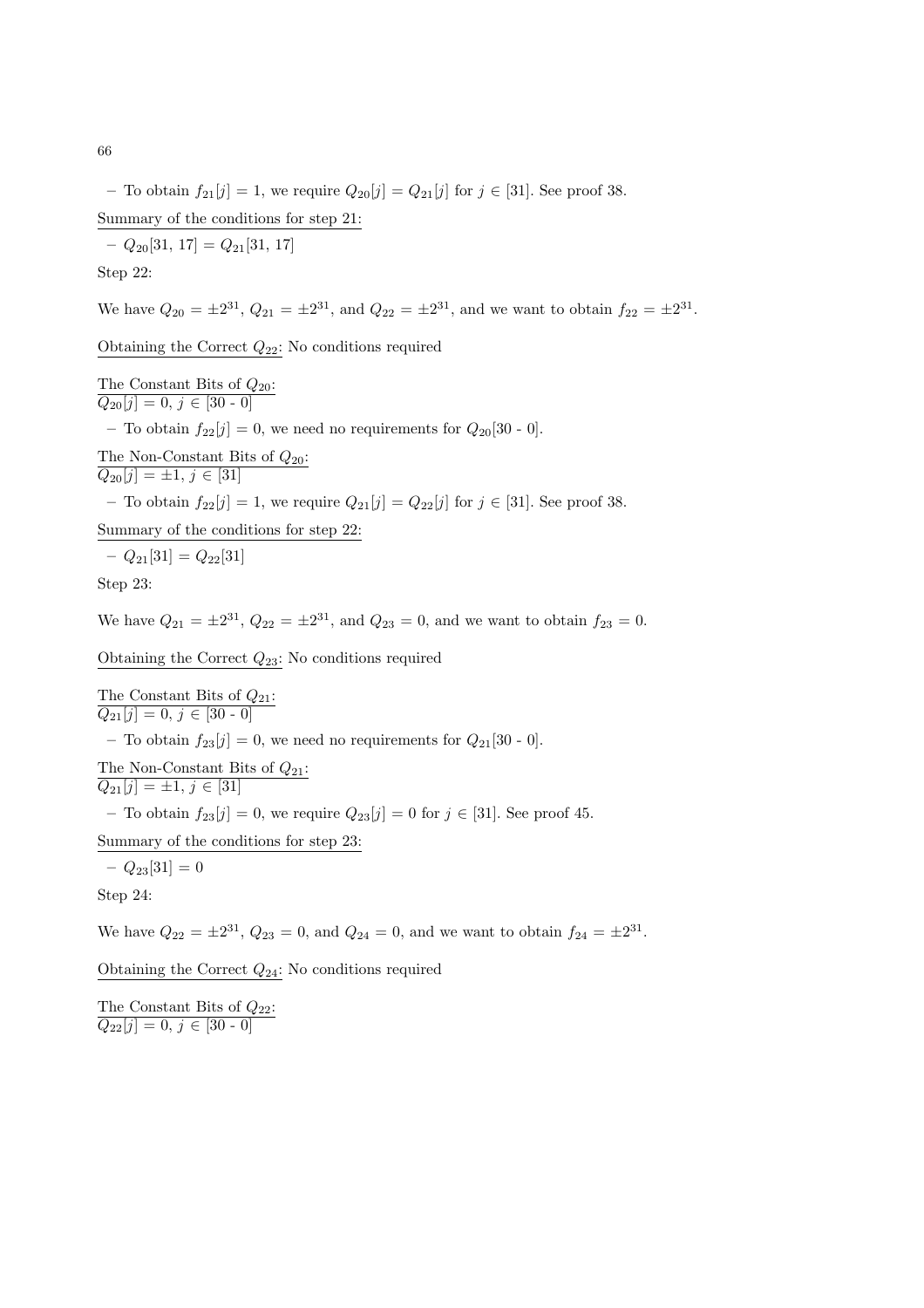– To obtain  $f_{24}[j] = 0$ , we need no requirements for  $Q_{22}[30 - 0]$ .

The Non-Constant Bits of 
$$
Q_{22}
$$
:  
 $Q_{22}[j] = \pm 1, j \in [31]$ 

– To obtain  $f_{24}[j] = 1$ , we require  $Q_{24}[j] = 1$  for  $j \in [31]$ . See proof 46.

Summary of the conditions for step 24:

 $- Q_{24}[31] = 0$ 

Steps 25 to 31:

We have  $Q_{t-2} = 0$ ,  $Q_{t-1} = 0$ , and  $Q_t = 0$ , so we will obtain  $f_t = 0$ . There are no conditions for these steps.

Round 3:  $f_t = H(X, Y, Z)$ 

In round 3, the only differences in the  $Q_t$  occur in the most significant bit. The sign of the most significant bit is important only when it is rotated to some other bit position. However, during round 3, the differences in the most significant bits are always cancelled out by differences in the most significant bit in either  $f_t$ ,  $Q_{t-3}$ , or  $W_t$ . Therefore, in round 3, the sign on the difference the most significant bit does not matter.

Steps 32 to 34:

We have  $Q_{t-2} = 0$ ,  $Q_{t-1} = 0$ , and  $Q_t = 0$ , so we will obtain  $f_t = 0$ . There are no conditions for these steps.

Step 35:

We have  $Q_{33} = 0$ ,  $Q_{34} = 0$ , and  $Q_{35} = \pm 2^{31}$ , so we will obtain  $f_{35} = \pm 2^{31}$ . See proof 47.

Step 36:

We have  $Q_{34} = 0$ ,  $Q_{35} = \pm 2^{31}$ , and  $Q_{36} = \pm 2^{31}$ , so we will obtain  $f_{36} = 0$ . See proof 48.

Steps 37 to 47:

We have  $Q_{t-2} = \pm 2^{31}$ ,  $Q_{t-1} = \pm 2^{31}$ , and  $Q_t = \pm 2^{31}$ , so we will obtain  $f_t = \pm 2^{31}$ . See proof 49.

Round 4:  $f_t = I(X, Y, Z)$ 

The values of Q46 and Q47 each have two possibilities,  $(\Delta Q_{46}, \Delta Q_{47}) = (-1, +1)$ . Thus, there are four combinations of  $(\Delta Q_{46},\Delta Q_{47})$ . In [7],  $(\Delta Q_{46},\Delta Q_{47}) = (-1, +1)$  were chosen as the initial values for the fourth round of the first iteration. Thus, we must impose two conditions:

 $- \Delta Q_{46} = -1 \Rightarrow Q_{46} = 1$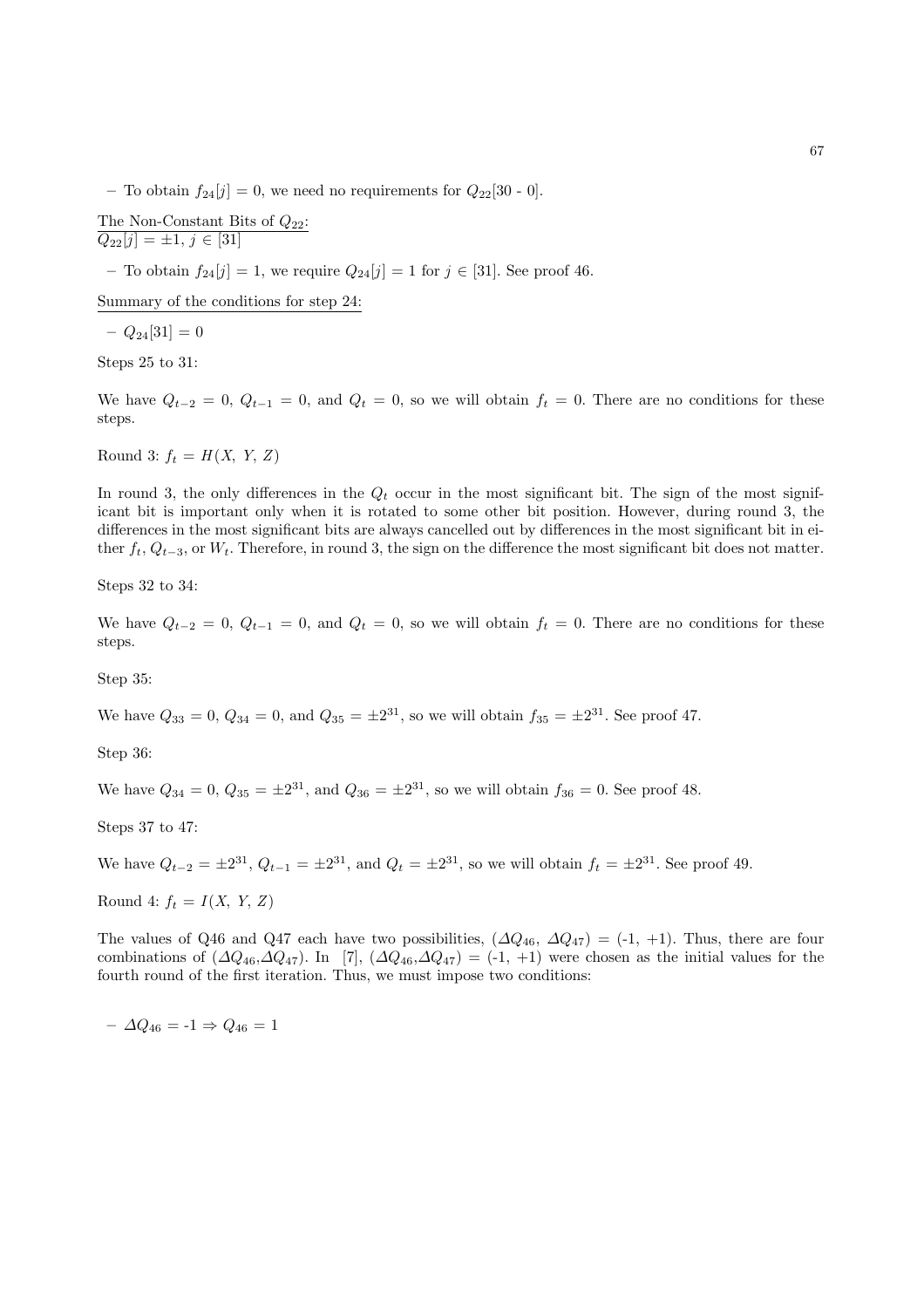$$
- \Delta Q_{47} = +1 \Rightarrow Q_{47} = 0
$$

Steps 48 to 49:

We have  $\Delta Q_{t-2} = \pm 2^{31}$ ,  $\Delta Q_{t-1} = \pm 2^{31}$ , and  $\Delta Q_t = \pm 2^{31}$ , and we want to obtain  $\Delta f_t = \pm 2^{31}$ . Thus, we require that  $\Delta Q_{t-2} = \Delta Q_t \Rightarrow Q_{t-2} = Q_t$ . See proof 50.

## Step 50:

We have  $\Delta Q_{48} = \pm 2^{31}$ ,  $\Delta Q_{49} = \pm 2^{31}$ , and  $\Delta Q_{50} = \pm 2^{31}$ , and we want to obtain  $\Delta f_{50} = 0$ . Thus, we require that  $\Delta Q_{48} = -\Delta Q_{50} \Rightarrow Q_{48} = \overline{Q_{50}}$ . See proof 51.

#### Steps 51 to 59:

We have  $\Delta Q_{t-2} = \pm 2^{31}$ ,  $\Delta Q_{t-1} = \pm 2^{31}$ , and  $\Delta Q_t = \pm 2^{31}$ , and we want to obtain  $\Delta f_t = \pm 2^{31}$ . Thus, we require that  $\Delta Q_{t-2} = \Delta Q_t \Rightarrow Q_{t-2} = Q_t$ . See proof 50.

Step 60:

We have  $\Delta Q_{58} = \pm 2^{31}$ ,  $\Delta Q_{59} = \pm 2^{31}$ , and  $\Delta Q_{60} = \pm 2^{31}$ , and we want to obtain  $\Delta f_{60} = 0$ . Thus, we require that  $\Delta Q_{58} = \Delta Q_{60} \Rightarrow Q_{58} = \overline{Q_{60}}$ . See proof 51.

Step 61:

We have  $\Delta Q_{59} = \pm 2^{31}$ ,  $\Delta Q_{60} = \pm 2^{31}$ , and  $\Delta Q_{61} = \pm 2^{31}$ , and we want to obtain  $\Delta f_{61} = \pm 2^{31}$ . Thus, we require that  $\Delta Q_{59} = \Delta Q_{61} \Rightarrow Q_{59} = Q_{61}$ . See proof 50.

Step 62:

Obtaining the Correct  $\varDelta Q_{62}$ :  $- Q_{62}[25] = 1$ 

We have  $\Delta Q_{60} = 2^{31}$ ,  $\Delta Q_{61} = 2^{31}$ , and  $\Delta Q_{62} = 2^{31}$  -  $2^{25}$ , and we want to obtain  $\Delta f_{62} = 2^{31}$ . Thus, we must impose two conditions. First, to obtain  $\Delta f_{62} = \pm 1$ , we require that  $\Delta Q_{60} = \Delta Q_{62} \Rightarrow Q_{60} = Q_{62}$ . See proof 50. Second, to obtain  $f_{62}[25] = 0$ , we require that  $Q_{60}[25] = 0$ . See proof 54.

# Step 63: Obtaining the Correct  $\Delta Q_{63}$ :  $- Q_{63}[25] = 1$

We have  $\Delta Q_{61} = 2^{31}$ ,  $\Delta Q_{62} = 2^{31}$  -  $2^{25}$ , and  $Q_{63} = 2^{31}$  -  $2^{25}$ , and we want to obtain  $f_{63} = 2^{31}$ . Thus, we must impose two conditions. First, to obtain  $f_{63}[31] = \pm 1$ , we require that  $Q_{61} = Q_{63} \Rightarrow Q_{61} = Q_{63}$ . See proof 50. Second, to obtain  $f_{63}[25] = 0$ , we require that  $Q_{61}[25] = 1$ . See proof 55.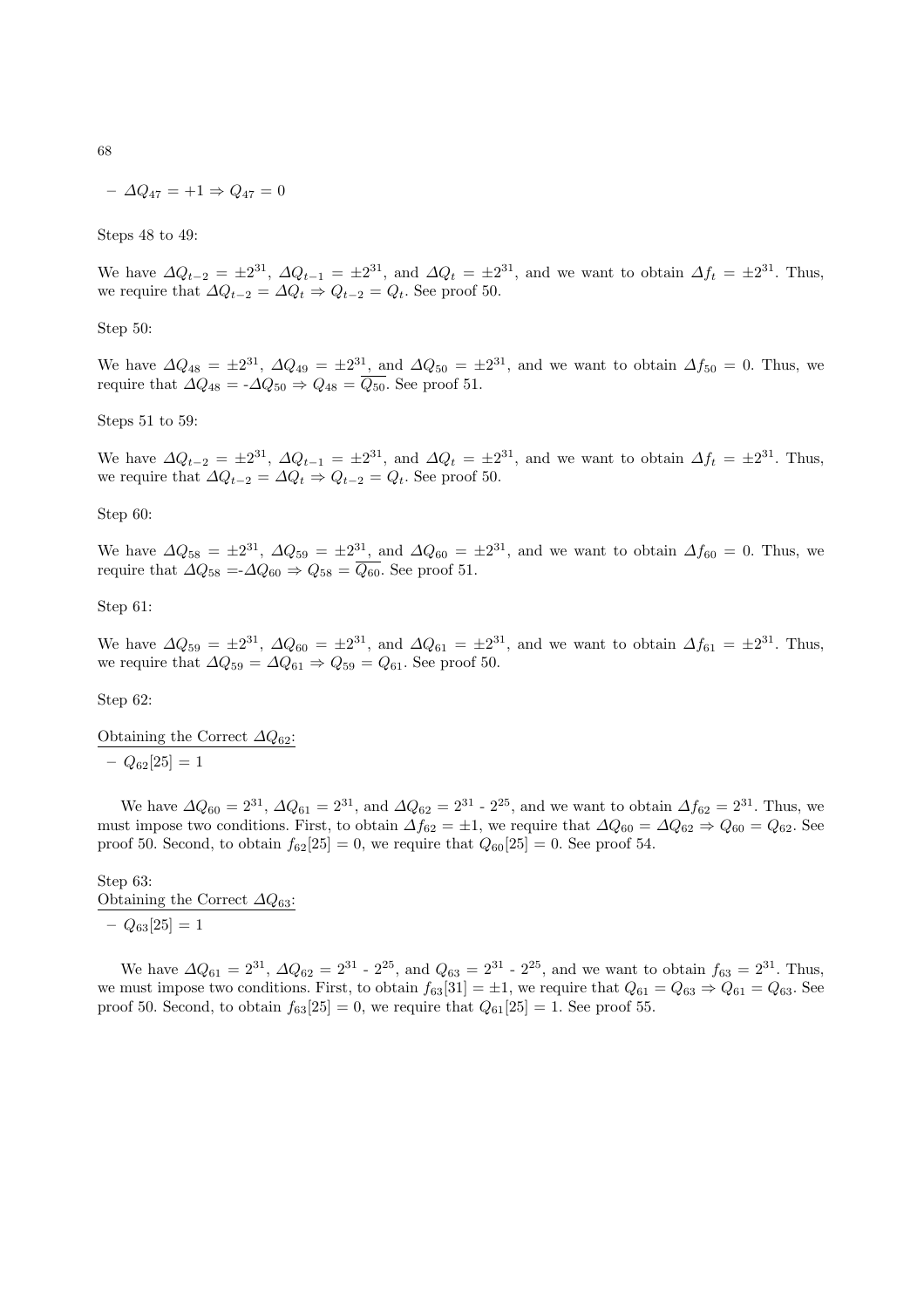#### 7.3 Complexity of the Attack

Tables 3, 4, 5, and 6 on the following four pages summarize the conditions for the propagation of the differences through the  $f_t$  functions for the first and second blocks. A random message will satisfy all of the conditions for the first block with probability  $2^{-277}$  since the values of A, B, H, I, and J are arbitrary. Similarly, a random message will satisfy all of the conditions for the second block with probability  $2^{-319}$ since the values of A, C, I, and J are arbitrary. These probabilities preclude a second pre-image attack. The vast majority of the conditions, however, occur during the first 16 steps of each block. Only 39 in each block do not.

Suppose we define an " $f_t$ -good" message as a message which satisfies all of the conditions for the first round. With single-message modification, we can find " $f_t$ -good" messages with probability  $2^{-39}$  for each block. For our collision differential to hold, our message must be both " $T_t$ -good" and " $f_t$ -good." We found in section 6 that the probability of obtaining a " $T_t$ -good" message was  $2^{-2.4}$  for each block. Therefore, the probability of finding a message which is both " $T_t$ -good" and " $f_t$ -good" for each block is:

$$
2^{-39}\,\times\,2^{-2.4}\approx 2^{-41}.
$$

This means that the complexity of the attack for each block is  $2^{41}$ . Thus, the complexity of the overall attack is:

$$
2^{41} + 2^{41} = 2^{42}.
$$

# 8 Proofs

We use the following notation for each proof:

" $\pm$ "  $\Rightarrow$   $\Delta X = \pm 1$ , i.e.,  $X'$  -  $X = \pm 1$ "+" ⇒  $\Delta X = +1$ , i.e., X' - X = +1 "-"  $\Rightarrow \Delta X = -1$ , i.e.,  $X' - X = -1$ " $0" \Rightarrow \Delta X = 0$ , i.e.,  $X' = X$ .

For the title of each proof, we use the shorthand format  $(x, y, z, w)$  where x y z w  $\Rightarrow \Delta Q_t = x$ ,  $\Delta Q_{t-1} = y$ ,  $\Delta Q_{t-2} = z$ , and  $\Delta f_t = w$ .

For example,

+ 0 + +  $\Rightarrow$   $\Delta Q_t = +1$ ,  $\Delta Q_{t-1} = 0$ ,  $\Delta Q_{t-2} = +1$ , and  $\Delta f_t = +1$ .

## 8.1 Proofs for Round 1

For round 1, note that  $f_t = F(X, Y, Z) = (X \wedge Y) \vee (\neg X \wedge Z)$ .

 $1: \pm$ 000

We are given:  $(\Delta Q_t, \Delta Q_{t-1}, \Delta Q_{t-2}) = (\pm 1, 0, 0), \text{ i.e., } Q'_t \cdot Q_t = \pm 1, Q'_{t-1} = Q_{t-1}, \text{ and } Q'_{t-2} = Q_{t-2}.$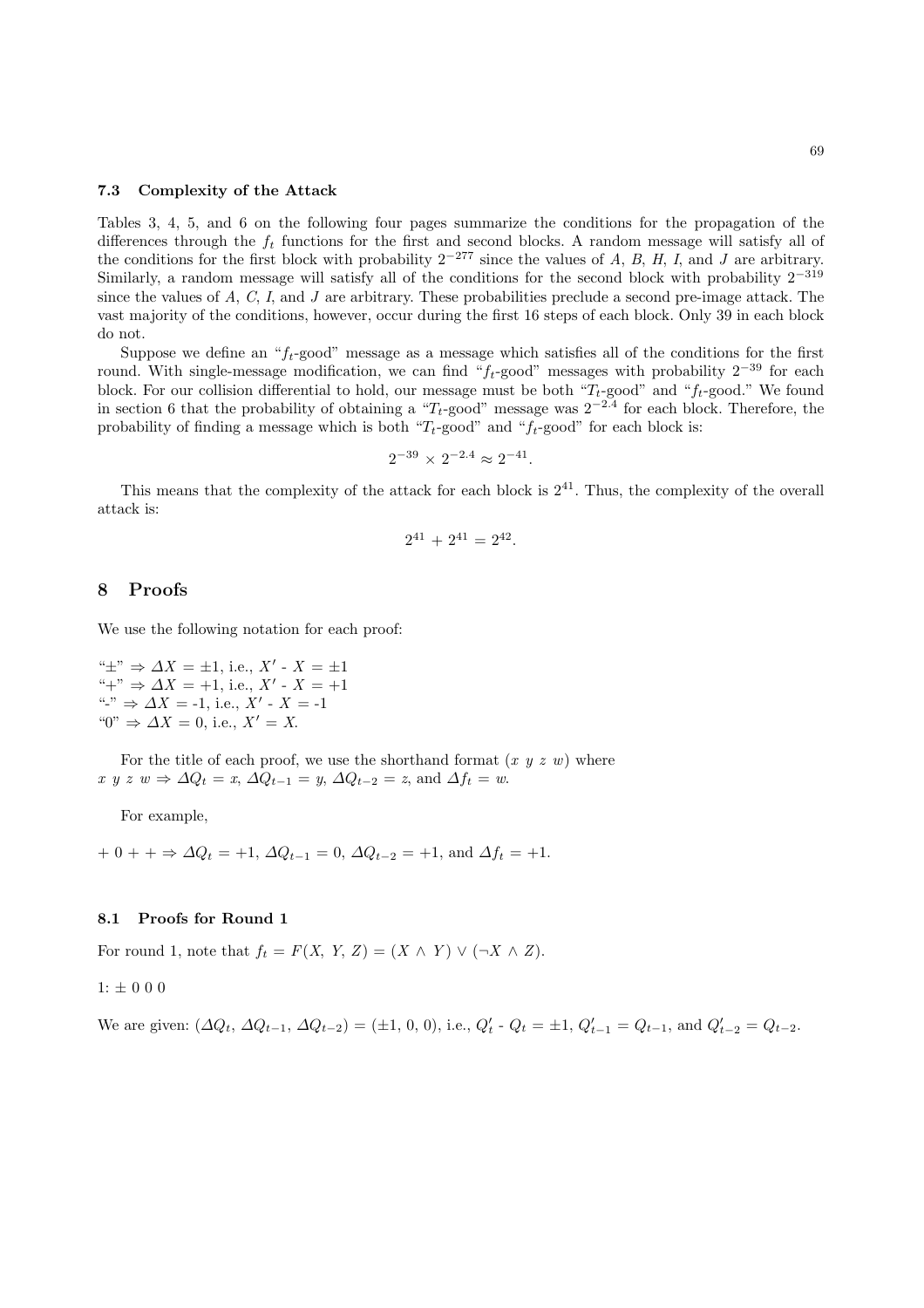| t              | Conditions on $Q_t$                                                            |                 |                  |                |  |
|----------------|--------------------------------------------------------------------------------|-----------------|------------------|----------------|--|
|                | Case One                                                                       | Eq              | Def              | None           |  |
| 3              | vvv0vvvvvvv0vvvv0                                                              | 13v             | 3                | 16             |  |
| $\overline{4}$ |                                                                                | 13 <sup>2</sup> | 5                | 11             |  |
| 5              | Cvvv1v0v01000000000000000001vv1v1                                              | 8v              | 24               |                |  |
| 6              | B^^^0^1^0111111110111100010^^0^1                                               | $8^{\circ}$     | 24               |                |  |
| 7              | A00000111111111101111100000100000                                              |                 | 32               |                |  |
| 8              | 000000011100010.0v010101000000                                                 | 1v              | 28               | 3              |  |
| 9              | $E1111011100000.1$ <sup>2</sup> 1100111101                                     | $1^{\circ}$     | 25               | 6              |  |
| 10             | $A1$ 011111110100100                                                           |                 | 17               | 15             |  |
| 11             | A0vv0000001110                                                                 | $2\rm v$        | 15               | 15             |  |
| 12             | $A0$ <sup>2</sup> 1000000110                                                   | $2^{\sim}$      | 12               | 18             |  |
| 13             | $A1 \ldots 01 \ldots 1111111 \ldots 00 \ldots 1 \ldots$                        |                 | 14               | 18             |  |
| 14             | A.0001011111111                                                                |                 | 14               | 18             |  |
| 15             | H.10110                                                                        |                 | 6                | 26             |  |
|                |                                                                                | Eq              | $\overline{Def}$ | Combined       |  |
|                | Subtotal $0 \le t \le 15$ : Case One                                           | 24              | 219              | 243            |  |
|                |                                                                                |                 |                  |                |  |
|                | $\overline{Case\,}$ Two                                                        | Eq              | Def              | None           |  |
| 3              | vvv0vvvvvvv0vvv0                                                               | 13v             | 3                | 16             |  |
| $\overline{4}$ |                                                                                | 13 <sup>2</sup> | 5                | 11             |  |
| 5              | $0.10000000000000000000001$ vv1v1                                              | 5v              | 24               | 3              |  |
| 6              | $\ldots$ .1 <sup>~</sup> 1 <sup>~</sup> 01111111110111100010 <sup>^</sup> ^0^1 | $5^{\circ}$     | 23               | $\overline{4}$ |  |
| 7              | 110111111111101111100000100000                                                 |                 | 29               | $\overline{2}$ |  |
| 8              | $0. 00011. . 100010. 0v010101000000$                                           | 1v              | 25               | 6              |  |
| 9              | $E1011100000.1$ <sup>2</sup> 1100111101                                        | $1^{\circ}$     | 22               | 9              |  |
| 10             | $A1$ 011111110100100                                                           |                 | 17               | 15             |  |
| 11             | A0vv0000001110                                                                 | 2v              | 15               | 15             |  |
| 12             | $A0$ <sup>2</sup> 1000000110                                                   | $2^{\sim}$      | 12               | 18             |  |
| 13             | $A1 \ldots 01 \ldots 1111111 \ldots 00 \ldots 1 \ldots$                        |                 | 14               | 18             |  |
| 14             | A.0001011111111                                                                |                 | 14               | 18             |  |
| 15             | H.101110                                                                       |                 | 6                | 26             |  |
|                |                                                                                | Eq              | Def              | Combined       |  |

**Table 3.** Conditions for on  $Q_t$ ,  $15 \le t \le 32$  in the first block. There are two variables with two possibilities each:  $A \in \{0,1\}, B \in \{0,1\},\$  with  $C = A \oplus B$ ,  $E = A$ . The column headed by "Eq" contains the number of equality relationships of the form  $Q_t[j] = Q_{t-1}[j]$ . The column headed by "Def" contains the number of definitions of the form  $Q_t[j] = 0$  or  $Q_t[j] = 1$ . The column headed by "None" contains the number of bits with no conditions. When computing subtotals, the column headed by "Comb." contains the combination of equality relationships and definitions.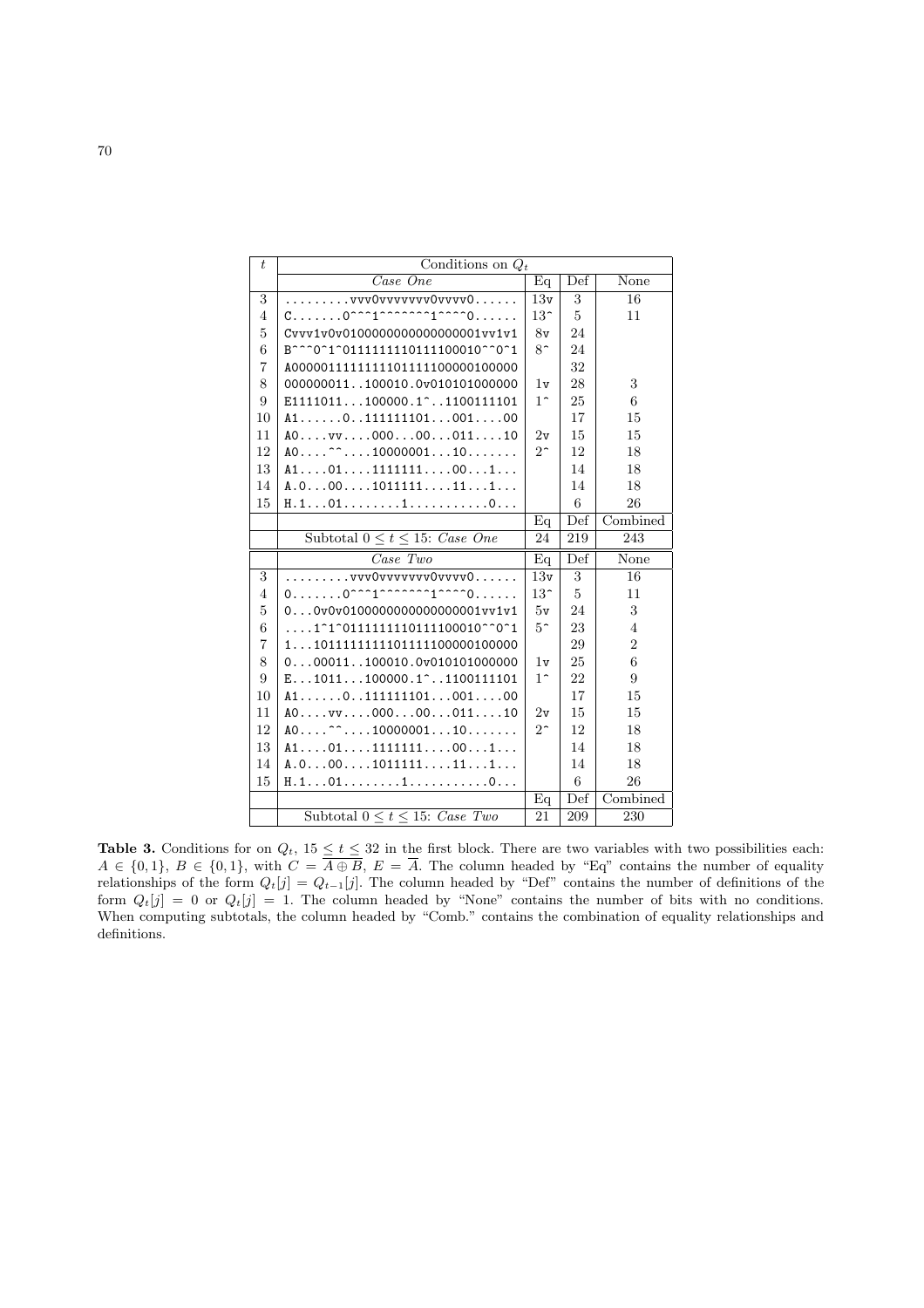| $\boldsymbol{t}$ | Conditions on $Q_t$                      | Eq            | Def            | None           |
|------------------|------------------------------------------|---------------|----------------|----------------|
| 14               | $A.0001011\overline{111111}$             |               |                |                |
| 15               | H.10110                                  |               |                |                |
| 16               | H.1v                                     | 2v            | $\overline{2}$ | 28             |
| 17               |                                          | $1v,2^{\sim}$ | $\overline{2}$ | 27             |
| 18               |                                          | $1^{\sim}$    | $\mathfrak{D}$ | 29             |
| 19               |                                          |               | $\overline{2}$ | 30             |
| 20               |                                          | 1v            | 1              | 30             |
| 21               | H.<br><del>^</del>                       | $1^{\sim}$    | 1              | 30             |
| 22               | H.                                       |               | 1              | 31             |
| 23               |                                          |               | 1              | 31             |
| 24               |                                          |               | 1              | 31             |
| 25-45            |                                          |               |                | 32             |
| 46               |                                          |               | 1              | 31             |
| 47               | J.                                       |               | 1              | 31             |
| 48               |                                          |               | $\mathbf{1}$   | 31             |
| 49               |                                          |               | 1              | 31             |
| 50               | K.                                       |               | 1              | 31             |
| $51\,$           |                                          |               | 1              | 31             |
| 52               | K.                                       |               | 1              | 31             |
| 53               |                                          |               | 1              | 31             |
| 54               |                                          |               | 1              | 31             |
| 55               |                                          |               | 1              | 31             |
| 56               |                                          |               | 1              | 31             |
| 57               |                                          |               | 1              | 31             |
| 58               | K.                                       |               | 1              | 31             |
| 59               |                                          |               | 1              | 31             |
| 60               |                                          |               | $\overline{2}$ | 30             |
| 61               |                                          |               | $\overline{2}$ | 30             |
| 62               |                                          |               | $\overline{2}$ | 30             |
| 63               |                                          |               | $\overline{2}$ | 30             |
|                  |                                          | Eq            | Def            | Combined       |
|                  | Sub-total: $16 \le t \le 31$             | 4             | 13             | 17             |
|                  | Sub-total: $32 \le t \le 47$             | ÷,            | $\overline{2}$ | $\overline{2}$ |
|                  | Sub-total: $48 \le t \le 63$             | ÷,            | 20             | 20             |
|                  | SubTotal: $16 \le t \le 63$ (This Table) | 4             | 35             |                |
|                  | Sub-total: $-2 \le t \le 15$ : Case One  | 24            | 219            | 243            |
|                  | Sub-total: $-2 \le t \le 15$ : Case Two  | 21            | 209            | 230            |
|                  | Total: $-2 \le t \le 63$ : Case One      | 28            | 254            | 282            |
|                  | Total: $-2 \le t \le 63$ : Case Two      | 25            | 244            | 269            |
|                  |                                          |               |                |                |

**Table 4.** Conditions for on  $Q_t$ ,  $15 \le t \le 32$  in the first block. There are three new variables with two possibilities each:  $H \in \{0,1\}$ ,  $I \in \{0,1\}$ , and  $J \in \{0,1\}$ , with  $K = I$ . The column headed by "Eq" contains the number of equality relationships of the form  $Q_t[j] = Q_{t-1}[j]$ . The column headed by "Def" contains the number of definitions of the form  $Q_t[j] = 0$  or  $Q_t[j] = 1$ . The column headed by "None" contains the number of bits with no conditions. In the last few rows, the column headed by "Comb." contains the combination of equality relationships and definitions.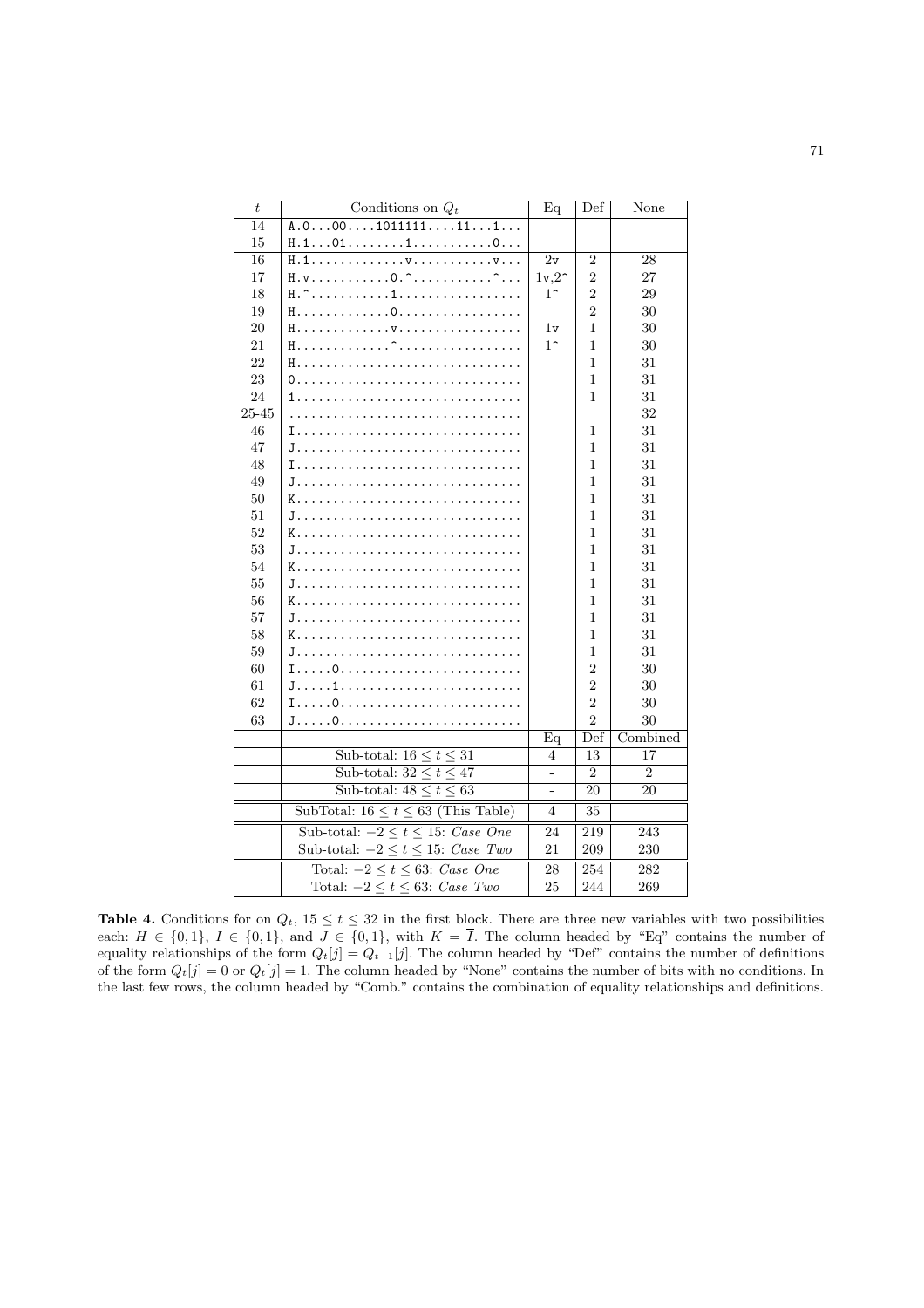| t              | Conditions on $Q_t$                                   | Eq                   | Def            | None           |
|----------------|-------------------------------------------------------|----------------------|----------------|----------------|
| $-2$           |                                                       |                      | $\mathfrak{D}$ | 30             |
| $-1$           |                                                       |                      | 3              | 29             |
| $\Omega$       |                                                       | 1v                   | 3              | 28             |
| $\mathbf{1}$   | $Bvvv0101vvvvvv0v1^$                                  | $10v,1^{\circ}$      | $\overline{7}$ | 14             |
| $\overline{2}$ | $B^{\sim}$ 110 $0^{\sim}$ $\sim$ 1 10vv00.            | $2v,10$ <sup>~</sup> | 10             | 10             |
| 3              | B01111101111101vv1011 <sup>--</sup> 11v               | 3v,2                 | 21             | 6              |
| 4              | B01110100010000^^00001000^                            | $3^{\circ}$          | 23             | 6              |
| $\frac{5}{2}$  | A1001011011110111001010000                            |                      | 26             | 6              |
| 6              | A0010v1.101010110001010110                            | 1v                   | 24             | $\overline{7}$ |
| 7              | $B1011^{\circ}1.000111111000v1$                       | $1v,1^{\sim}$        | 19             | 11             |
| 8              | $B. .001000.11. .101. .v. .1111. ^0$                  | $1v,1^{\sim}$        | 17             | 13             |
| 9              | B111000010010                                         | $1^{\circ}$          | 16             | 15             |
| 10             | $B \ldots 1111 \ldots v0111100 \ldots 1111 \ldots 00$ | 1v                   | 18             | 13             |
| 11             | $Bvvvvvvv^1011100111111$                              | 7v,1                 | 14             | 10             |
| 12             | $B^{n n n n n n n}$ 100000011                         | $7^{\degree}$        | 10             | 15             |
| 13             | A0111111111111101                                     |                      | 17             | 15             |
| 14             | A1000000101111111                                     |                      | 17             | 15             |
| 15             | C111110100                                            |                      | 10             | 22             |
|                |                                                       | Eq                   | Def            | Combined       |
|                | Sub-total: $-2 < t < 15$                              | 27                   | 257            |                |

Table 5. Conditions on  $\nabla Q_t$ ,  $-2 \le t \le 15$ , of the second block to get the correct propagation of differences through ft. The attacker can allow  $A \in \{0,1\}$ ,  $C \in \{0,1\}$  with  $B = \overline{A}$ . The column headed by "Eq" contains the number of relationships of the form  $Q_t[j] = Q_{t-1}[j]$ . The column headed by "Def" contains the number of definitions of the form  $Q_t[j] = 0$  or  $Q_t[j] = 1$ . The column headed by "None" contains the number of bits with no conditions. In the last row, the column headed by "Comb." contains the combination of equality relationships and definitions. Note the conditions on  $Q_{-2}, Q_{-1}, Q_0$  apply to the intermediate hash value  $IHV^{(1)}$ .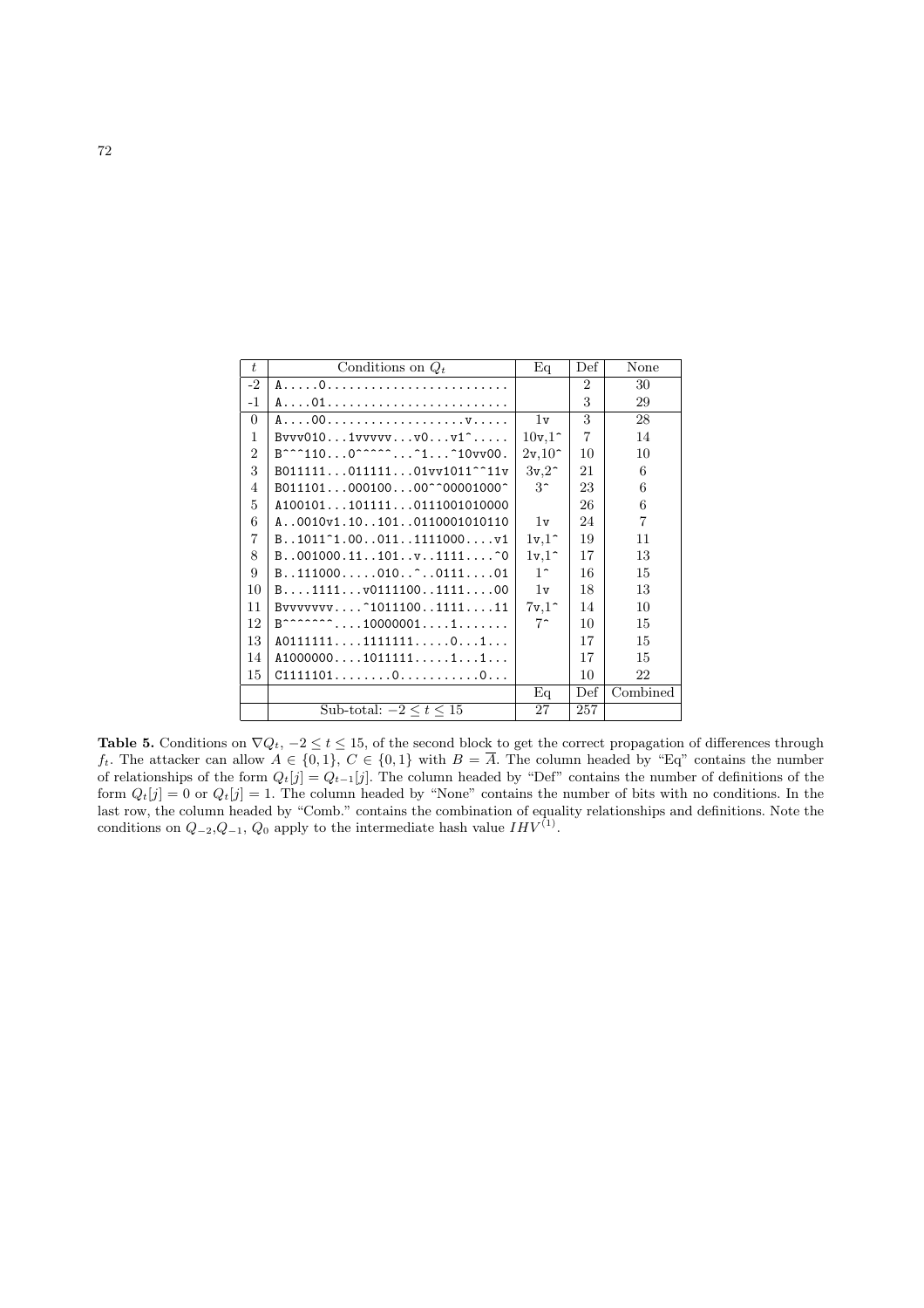| $\boldsymbol{t}$ | Conditions on $Q_t$                                                       | Eq              | Def            | None     |
|------------------|---------------------------------------------------------------------------|-----------------|----------------|----------|
| 14               | A100000010111111                                                          |                 |                |          |
| 15               | C111110100                                                                |                 |                |          |
| 16               | $C.1.$ $v.$ $v.$                                                          | 2v              | $\overline{2}$ | 28       |
| 17               | $C. v. \ldots \ldots \ldots 0 \cdot \hat{c} \ldots \ldots \hat{c} \ldots$ | $2^{\sim}$ , 1v | $\overline{2}$ | 27       |
| 18               |                                                                           | $1^{\circ}$     | $\overline{2}$ | 29       |
| 19               |                                                                           |                 | $\overline{2}$ | 30       |
| $20\,$           |                                                                           | 1v              | 1              | 30       |
| 21               |                                                                           | $1^{\sim}$      | 1              | 30       |
| 22               | C.<br>a a a a a a a                                                       |                 | $\mathbf{1}$   | 31       |
| 23               | 0.                                                                        |                 | $\mathbf{1}$   | 31       |
| 24               | 1.                                                                        |                 | 1              | 31       |
| 25-31            |                                                                           |                 |                | 32       |
| $32 - 45$        | .<br><u>.</u>                                                             |                 |                | 32       |
| 46               |                                                                           |                 | 1              | 31       |
| 47               |                                                                           |                 | 1              | 31       |
| 48               |                                                                           |                 | 1              | 31       |
| 49               |                                                                           |                 | $\mathbf{1}$   | 31       |
| 50               | K.                                                                        |                 | 1              | 31       |
| 51               | J.                                                                        |                 | $\mathbf{1}$   | 31       |
| 52               | K.                                                                        |                 | 1              | 31       |
| 53               | J.                                                                        |                 | 1              | 31       |
| 54               | K.                                                                        |                 | 1              | 31       |
| 55               | J.                                                                        |                 | $\overline{1}$ | 31       |
| 56               | K.                                                                        |                 | $\mathbf{1}$   | 31       |
| 57               | J.                                                                        |                 | $\mathbf{1}$   | 31       |
| 58               | K.                                                                        |                 | 1              | 31       |
| 59               |                                                                           |                 | 1              | 31       |
| 60               |                                                                           |                 | $\overline{2}$ | 30       |
| 61               |                                                                           |                 | $\overline{2}$ | 30       |
| 62               |                                                                           |                 | $\overline{2}$ | 30       |
| 63               |                                                                           |                 | $\overline{2}$ | 30       |
|                  |                                                                           | $\overline{Eq}$ | Def            | Combined |
|                  | Sub-total: $16 \le t \le 31$                                              | $\overline{4}$  | 13             |          |
|                  | Sub-total: $32 \le t \le 47$                                              | $\overline{a}$  | $\overline{2}$ |          |
|                  | Sub-total: $48 \le t \le 63$                                              |                 | 20             |          |
|                  | SubTotal: $16 \le t \le 63$ (This Table)                                  | $\overline{4}$  | 35             |          |
|                  | Sub-total: $-2 \le t \le 15$ (Table 5)                                    | 27              | 257            |          |
|                  | Total: $-2 \le t \le 63$                                                  | 31              | 292            | 323      |
|                  |                                                                           |                 |                |          |

Table 6. Conditions on  $\nabla Q_t$ ,  $16 \le t \le 63$ , of the second block to get the correct propagation of differences through  $f_t$ . There are two new variables with two possibilities each:  $I \in \{0,1\}$ , and  $J \in \{0,1\}$ , with  $K = \overline{I}$ . The column headed by "Eq" contains the number of equality relationships of the form  $Q_t[j] = Q_{t-1}[j]$ . The column headed by "Def" contains the number of definitions of the form  $Q_t[j] = 0$  or  $Q_t[j] = 1$ . The column headed by "None" contains the number of bits with no conditions. In the last few rows, the column headed by "Comb." contains the combination of equality relationships and definitions.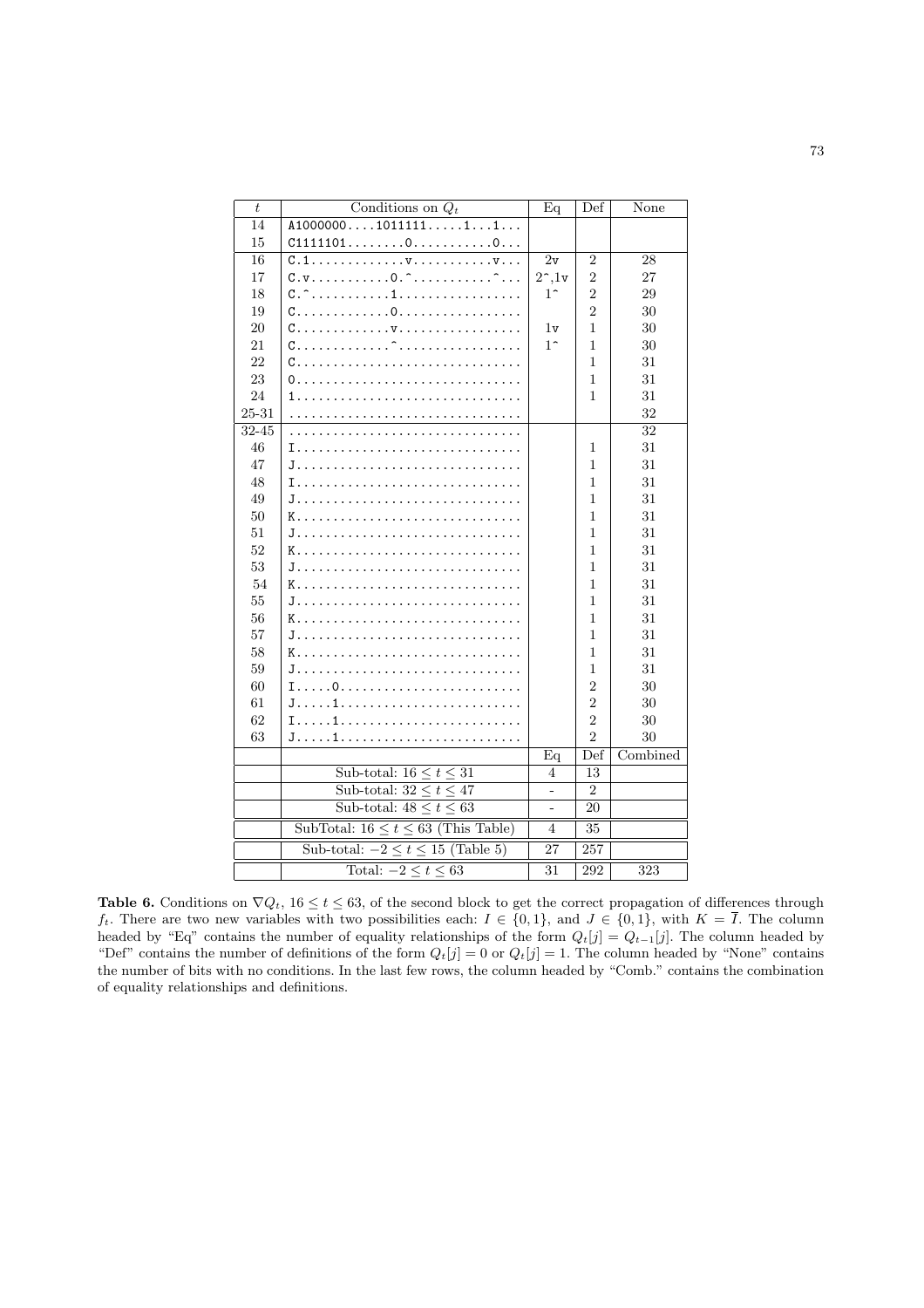We want  $\Delta f_t = 0$ , i.e.,  $f'_t = f_t$ .

$$
f'_t = F[Q'_t, Q'_{t-1}, Q'_{t-2}] \t f_t = F[Q_t, Q_{t-1}, Q_{t-2}]
$$
  
\n
$$
f'_t = [(Q'_t \land Q'_{t-1}) \lor (\neg Q'_t \land Q'_{t-2})] \t f_t = [(Q_t \land Q_{t-1}) \lor (\neg Q_t \land Q_{t-2})]
$$

To ensure  $f_t = \pm 1$ , we require that  $Q_t = Q_t = \overline{Q_{t-1} \oplus Q_{t-2}}$ . Now,  $Q'_t \cdot Q_t = -1, +1, Q_{t-1} = Q_{t-1} = (0,$ 1), and  $Q'_{t-2}$  -  $Q_{t-2}$  = -1, +1. We consider four possibilities. First, we have  $Q_{t-1} = 0$  and  $Q_{t-2} = 0$ , so  $Q_t$  $= 1$ . This gives us  $Q_t = 1$ ,  $Q'_t = 0$ ,  $Q_{t-1} = Q'_{t-1} = 0$ ,  $Q_{t-2} = 0$ , and  $Q'_{t-2} = 1$ . Thus,

$$
f'_t = [(Q'_t \wedge Q'_{t-1}) \vee (\neg Q'_t \wedge Q'_{t-2})] \quad f_t = [(Q_t \wedge Q_{t-1}) \vee (\neg Q_t \wedge Q_{t-2})] f'_t = [(0 \wedge 0) \vee (1 \wedge 1)] \quad f'_t = [(1 \wedge 0) \vee (0 \wedge 0)] f'_t = [0 \vee 1] \quad f_t = [0 \vee 0] f'_t = 1.
$$

Second, when  $Q'_t = 0$ ,  $Q_t = 1$ ,  $Q'_{t-1} = Q_{t-1} = Q_{t-2} = Q'_{t-2} = 1$ , then

$$
f'_t = [(Q'_t \land Q'_{t-1}) \lor (\neg Q'_t \land Q'_{t-2})] \quad f_t = [(Q_t \land Q_{t-1}) \lor (\neg Q_t \land Q_{t-2})] f'_t = [(0 \land) \lor (1 \land 1)] \quad f_t = [(1 \land 1) \lor (0 \land 1)] f'_t = [0 \lor 1] \quad f_t = [1 \lor 0] f'_t = 1.
$$

Third, when  $Q'_t = 1$ ,  $Q_t = 0$ ,  $Q'_{t-1} = Q_{t-1} = Q_{t-2} = Q'_{t-2} = 0$ , then

$$
f'_{t} = [(Q'_{t} \land Q'_{t-1}) \lor (\neg Q'_{t} \land Q'_{t-2})] \quad f_{t} = [(Q_{t} \land Q_{t-1}) \lor (\neg Q_{t} \land Q_{t-2})] f'_{t} [(1 \land 0) \lor (0 \land 0)] \quad f_{t} = [(0 \land 0) \lor (1 \land 0)] f'_{t} = [0 \lor 0] \quad f_{t} = [0 \lor 0] f'_{t} = 0.
$$

Fourth, when  $Q'_t = 1$ ,  $Q_t = 0$ ,  $Q'_{t-1} = Q_{t-1} = Q_{t-2} = Q'_{t-2} = 1$ , then

$$
f'_t = [(Q'_t \land Q'_{t-1}) \lor (\neg Q'_t \land Q'_{t-2})] \quad f_t = [(Q_t \land Q_{t-1}) \lor (\neg Q_t \land Q_{t-2})] f'_t = [(1 \land 1) \lor (0 \land 1)] \quad f_t = [(0 \land 1) \lor (1 \land 1)] f'_t = [1 \lor 0] \quad f_t = [0 \lor 1] f'_t = 1.
$$

Condition(s) required for this proof:  $Q_{t-1} = Q_{t-2}$ 

# $2: \pm\,\pm\,0$ 0

We are given:  $(\Delta Q_t, \Delta Q_{t-1}, \Delta Q_{t-2}) = (\pm 1, \pm 1, 0), \text{ i.e., } Q'_t \cdot Q_t = \pm 1, Q'_{t-1} \cdot Q_{t-1} = \pm 1, \text{ and } Q'_{t-2}$  $= Q_{t-2}$ . We want  $\Delta f_t = 0$ , i.e.,  $f'_t = f_t$ .

$$
f'_t = F[Q'_t, Q'_{t-1}, Q'_{t-2}] \qquad f_t = F[Q_t, Q_{t-1}, Q_{t-2}] f'_t = [(Q'_t \land Q'_{t-1}) \lor (\neg Q'_t \land Q'_{t-2})] \quad f_t = [(Q_t \land Q_{t-1}) \lor (\neg Q_t \land Q_{t-2})]
$$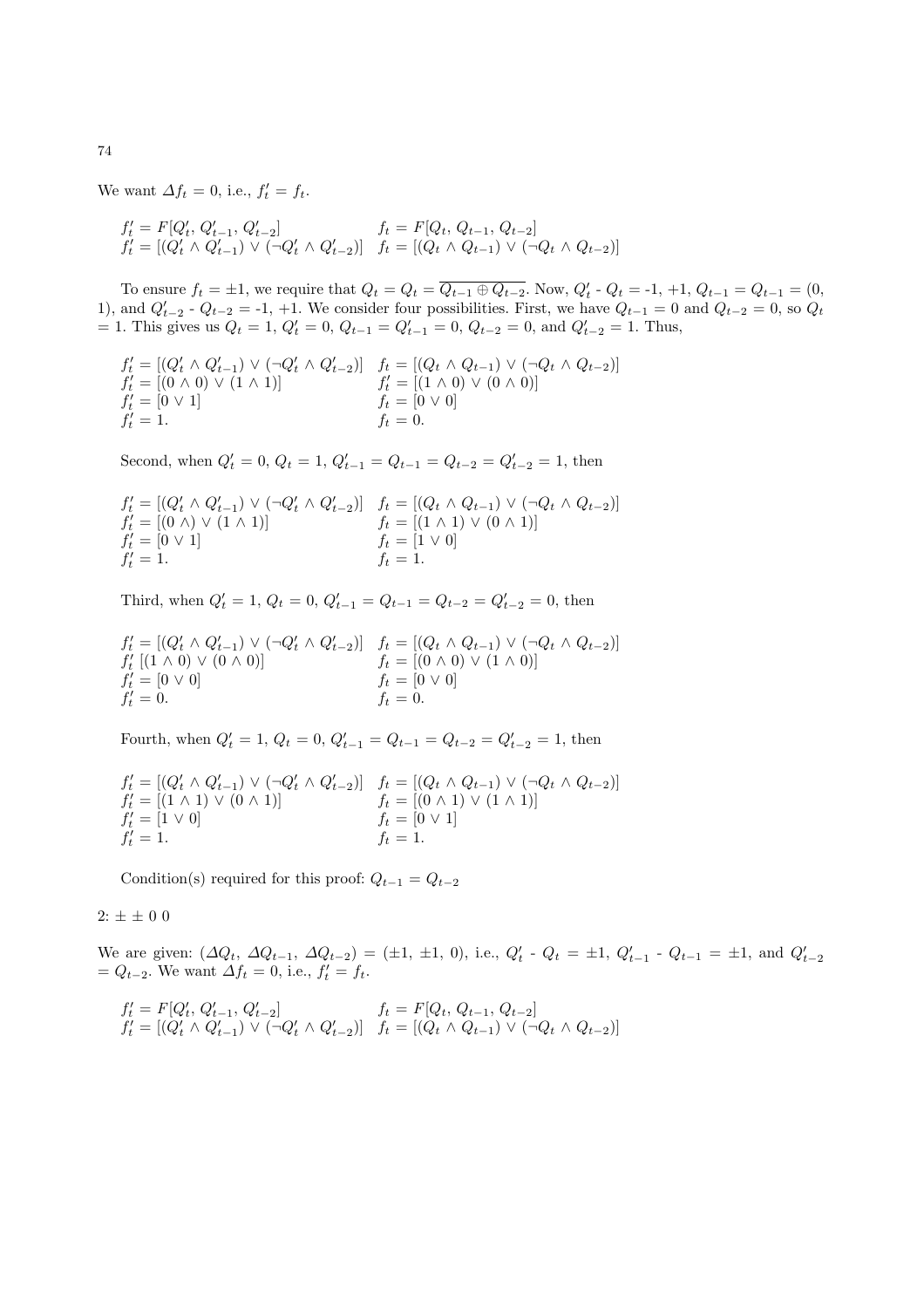To ensure  $f_t = 0$ , we require that  $Q_t = \overline{Q_{t-1} \oplus Q_{t-2}}$ . Now,  $Q'_t \cdot Q_t = -1, +1, Q'_{t-1} \cdot Q_{t-1} = -1, +1$ , and  $Q'_{t-2} = Q_{t-2} = (0, 1)$ . We consider four possibilities. First, we have  $Q_{t-1} = 0$  and  $Q_{t-2} = 0$ , so  $Q_t = 1$ . This gives us  $Q_t = 1$ ,  $Q'_t = 0$ ,  $Q_{t-1} = 0$ ,  $Q'_{t-1} = 1$ , and  $Q_{t-2} = Q'_{t-2} = 0$ . Thus,

$$
f'_t = [(Q'_t \wedge Q'_{t-1}) \vee (\neg Q'_t \wedge Q'_{t-2})] \quad f_t = [(Q_t \wedge Q_{t-1}) \vee (\neg Q_t \wedge Q_{t-2})] f'_t = [(0 \wedge 1) \vee (1 \wedge 0)] \quad f'_t = [(1 \wedge 0) \vee (0 \wedge 0)] f'_t = [0 \vee 0] \quad f_t = [0 \vee 0] f'_t = 0.
$$

Second, we have  $Q_{t-1} = 0$  and  $Q_{t-2} = 1$ , so  $Q_t = 0$ . This gives us  $Q_t = 0$ ,  $Q'_t = 1$ ,  $Q_{t-1} = 0$ ,  $Q'_{t-1} = 1$ , and  $Q_{t-2} = Q'_{t-2} = 1$ . Thus,

$$
f'_{t} = [(Q'_{t} \land Q'_{t-1}) \lor (\neg Q'_{t} \land Q'_{t-2})] \quad f_{t} = [(Q_{t} \land Q_{t-1}) \lor (\neg Q_{t} \land Q_{t-2})] f'_{t} = [(1 \land 1) \lor (0 \land 1)] \quad f_{t} = [(0 \land 0) \lor (1 \land 1)] f'_{t} = [1 \lor 0] \quad f_{t} = [0 \lor 1] f'_{t} = 1.
$$

Third, we have  $Q_{t-1} = 1$  and  $Q_{t-2} = 0$ , so  $Q_t = 0$ . This gives us  $Q_t = 0$ ,  $Q'_t = 1$ ,  $Q_{t-1} = 1$ ,  $Q'_{t-1} = 0$ , and  $Q_{t-2} = Q'_{t-2} = 0$ . Thus,

$$
f'_{t} = [(Q'_{t} \land Q'_{t-1}) \lor (\neg Q'_{t} \land Q'_{t-2})] \quad f_{t} = [(Q_{t} \land Q_{t-1}) \lor (\neg Q_{t} \land Q_{t-2})] f'_{t} [(1 \land 0) \lor (0 \land 0)] \quad f_{t} = [(0 \land 1) \lor (1 \land 0)] f'_{t} = [0 \lor 0] \quad f_{t} = [0 \lor 0] f'_{t} = 0.
$$

Fourth, we have  $Q_{t-1} = 1$  and  $Q_{t-2} = 1$ , so  $Q_t = 1$ . This gives us  $Q_t = 1$ ,  $Q'_t = 0$ ,  $Q_{t-1} = 1$ ,  $Q'_{t-1} = 0$ , and  $Q_{t-2} = Q'_{t-2} = 1$ . Thus,

$$
f'_t = [(Q'_t \land Q'_{t-1}) \lor (\neg Q'_t \land Q'_{t-2})] \quad f_t = [(Q_t \land Q_{t-1}) \lor (\neg Q_t \land Q_{t-2})] f'_t = [(0 \land 0) \lor (1 \land 1)] \quad f_t = [(1 \land 1) \lor (0 \land 1)] f'_t = [0 \lor 1] \quad f_t = [1 \lor 0] f'_t = 1.
$$

Condition(s) required for this proof:  $Q_t = Q_t = \overline{Q_{t-1} \oplus Q_{t-2}}$ .

3: 0 ± ± ±

We are given:  $(\Delta Q_t, \Delta Q_{t-1}, \Delta Q_{t-2}) = (0, \pm 1, \pm 1), \text{ i.e., } Q'_t = Q_t, Q'_{t-1} - Q_{t-1} = \pm 1, \text{ and } Q'_{t-2} - Q_{t-2} =$ ±1. We want:  $\Delta f_t = \pm 1$ , i.e.,  $f'_t - f_t = \pm 1$ .

$$
f'_t = F[Q'_t, Q'_{t-1}, Q'_{t-2}] \qquad f_t = F[Q_t, Q_{t-1}, Q_{t-2}] f'_t = [(Q'_t \land Q'_{t-1}) \lor (\neg Q'_t \land Q'_{t-2})] \quad f_t = [(Q_t \land Q_{t-1}) \lor (\neg Q_t \land Q_{t-2})]
$$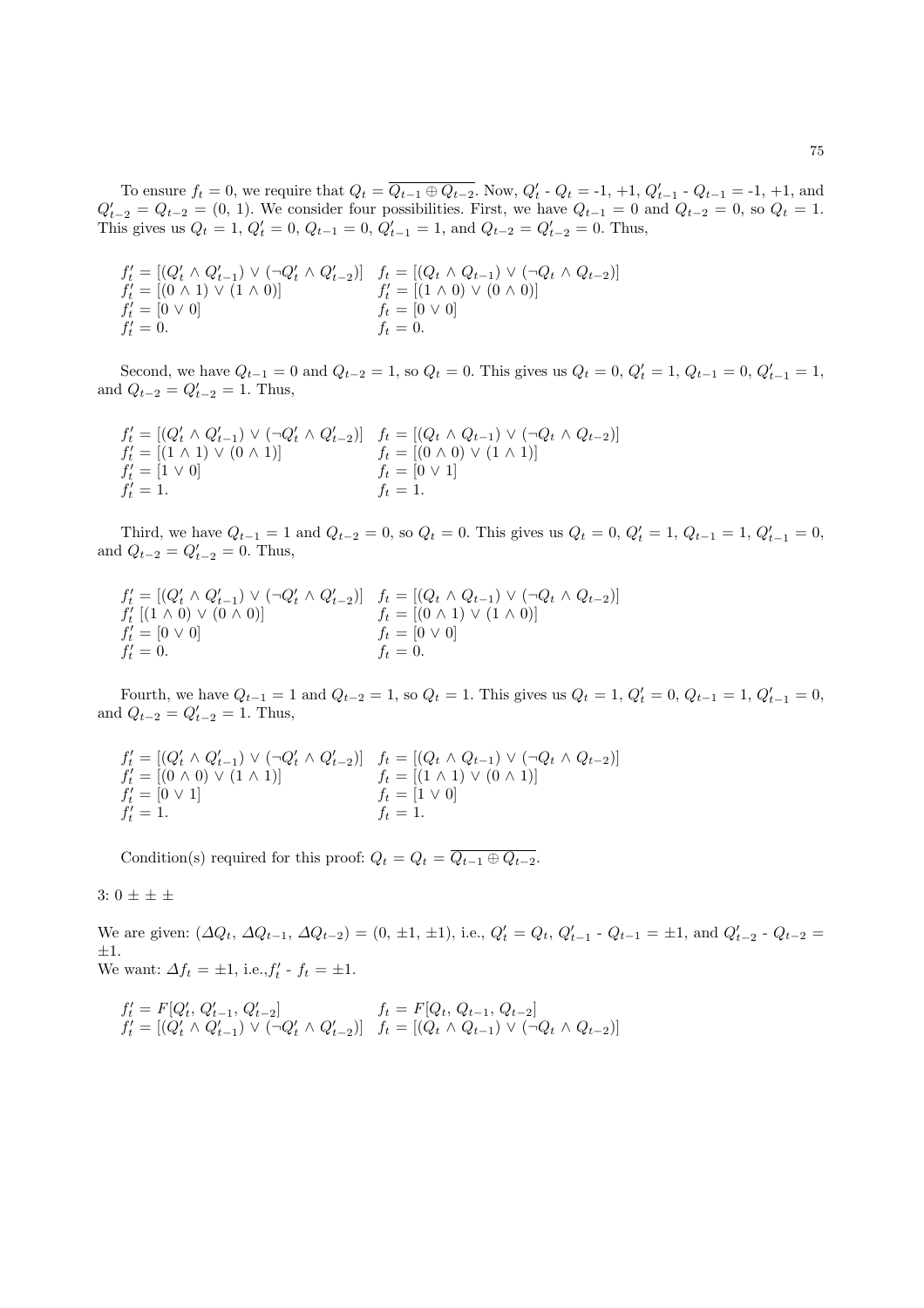To ensure  $f_t = \pm 1$ , no requirements are necessary. Now,  $Q'_t = Q_t$ , and  $Q'_{t-1} - Q_{t-1} = -1$ ,  $+1$ , and  $\Delta Q'_{t-2}$  $- Q_{t-2} = -1, +1.$  We consider eight possibilities. First, when  $Q'_t = Q_t = 0, Q'_{t-1} = 0, Q_{t-1} = 1, \Delta Q'_{t-2} = 0$ 0, and  $Q_{t-2} = 1$ , then

$$
f'_{t} = [(Q'_{t} \land Q'_{t-1}) \lor (\neg Q'_{t} \land Q'_{t-2})] \quad f_{t} = [(Q_{t} \land Q_{t-1}) \lor (\neg Q_{t} \land Q_{t-2})] f'_{t} = [(0 \land 0) \lor (1 \land 0)] \quad f_{t} = [(0 \land 1) \lor (1 \land 1)] f'_{t} = [0 \lor 0] \quad f_{t} = [0 \lor 1] f'_{t} = 0.
$$

Second, when  $Q'_t = Q_t = 0$ ,  $Q'_{t-1} = 0$ ,  $Q_{t-1} = 1$ ,  $\Delta Q'_{t-2} = 1$ , and  $Q_{t-2} = 0$ , then

$$
f'_t = [(Q'_t \land Q'_{t-1}) \lor (\neg Q'_t \land Q'_{t-2})] \quad f_t = [(Q_t \land Q_{t-1}) \lor (\neg Q_t \land Q_{t-2})]
$$
  
\n
$$
f'_t = [(0 \land 0) \lor (1 \land 1)] \quad f_t = [(0 \land 1) \lor (1 \land 0)]
$$
  
\n
$$
f'_t = [0 \lor 1] \quad f_t = [0 \lor 0]
$$
  
\n
$$
f'_t = 1.
$$

Third, when  $Q'_t = Q_t = 0$ ,  $Q'_{t-1} = 1$ ,  $Q_{t-1} = 0$ ,  $\Delta Q'_{t-2} = 0$ , and  $Q_{t-2} = 1$ , then

$$
f'_t = [(Q'_t \wedge Q'_{t-1}) \vee (\neg Q'_t \wedge Q'_{t-2})] \quad f_t = [(Q_t \wedge Q_{t-1}) \vee (\neg Q_t \wedge Q_{t-2})] f'_t = [(0 \wedge 1) \vee (1 \wedge 0)] \quad f_t = [(0 \wedge 0) \vee (1 \wedge 1)] f'_t = [0 \vee 0] \quad f_t = [0 \vee 1] f'_t = 0.
$$

Fourth, when  $Q'_t = Q_t = 0$ ,  $Q'_{t-1} = 1$ ,  $Q_{t-1} = 0$ ,  $\Delta Q'_{t-2} = 1$ , and  $Q_{t-2} = 0$ , then

$$
f'_{t} = [(Q'_{t} \land Q'_{t-1}) \lor (\neg Q'_{t} \land Q'_{t-2})] \quad f_{t} = [(Q_{t} \land Q_{t-1}) \lor (\neg Q_{t} \land Q_{t-2})] f'_{t} = [(0 \land) \lor (1 \land 1)] \quad f_{t} = [(0 \land 0) \lor (1 \land 0)] f'_{t} = [0 \lor 1] \quad f_{t} = [0 \lor 0] f'_{t} = 1.
$$

Fifth, when  $Q'_t = Q_t = 1$ ,  $Q'_{t-1} = 0$ ,  $Q_{t-1} = 1$ ,  $\Delta Q'_{t-2} = 0$ , and  $Q_{t-2} = 1$ , then

$$
f'_{t} = [(Q'_{t} \land Q'_{t-1}) \lor (\neg Q'_{t} \land Q'_{t-2})] \quad f_{t} = [(Q_{t} \land Q_{t-1}) \lor (\neg Q_{t} \land Q_{t-2})] f'_{t} [(1 \land 0) \lor (0 \land 0)] \quad f_{t} = [(1 \land 1) \lor (0 \land 1)] f'_{t} = [0 \lor 0] \quad f_{t} = [1 \lor 0] f'_{t} = 0.
$$

Sixth, when  $Q'_t = Q_t = 1, Q'_{t-1} = 0, Q_{t-1} = 1, \Delta Q'_{t-2} = 1$ , and  $Q_{t-2} = 0$ , then

$$
f'_{t} = [(Q'_{t} \land Q'_{t-1}) \lor (\neg Q'_{t} \land Q'_{t-2})] \quad f_{t} = [(Q_{t} \land Q_{t-1}) \lor (\neg Q_{t} \land Q_{t-2})] f'_{t} [(1 \land 0) \lor (0 \land 1)] \quad f_{t} = [(1 \land 1) \lor (0 \land 0)] f'_{t} = [0 \lor 0] \quad f_{t} = [1 \lor 0] f'_{t} = 0.
$$

Seventh, when  $Q'_t = Q_t = 1$ ,  $Q'_{t-1} = 1$ ,  $Q_{t-1} = 0$ ,  $\Delta Q'_{t-2} = 0$ , and  $Q_{t-2} = 1$ , then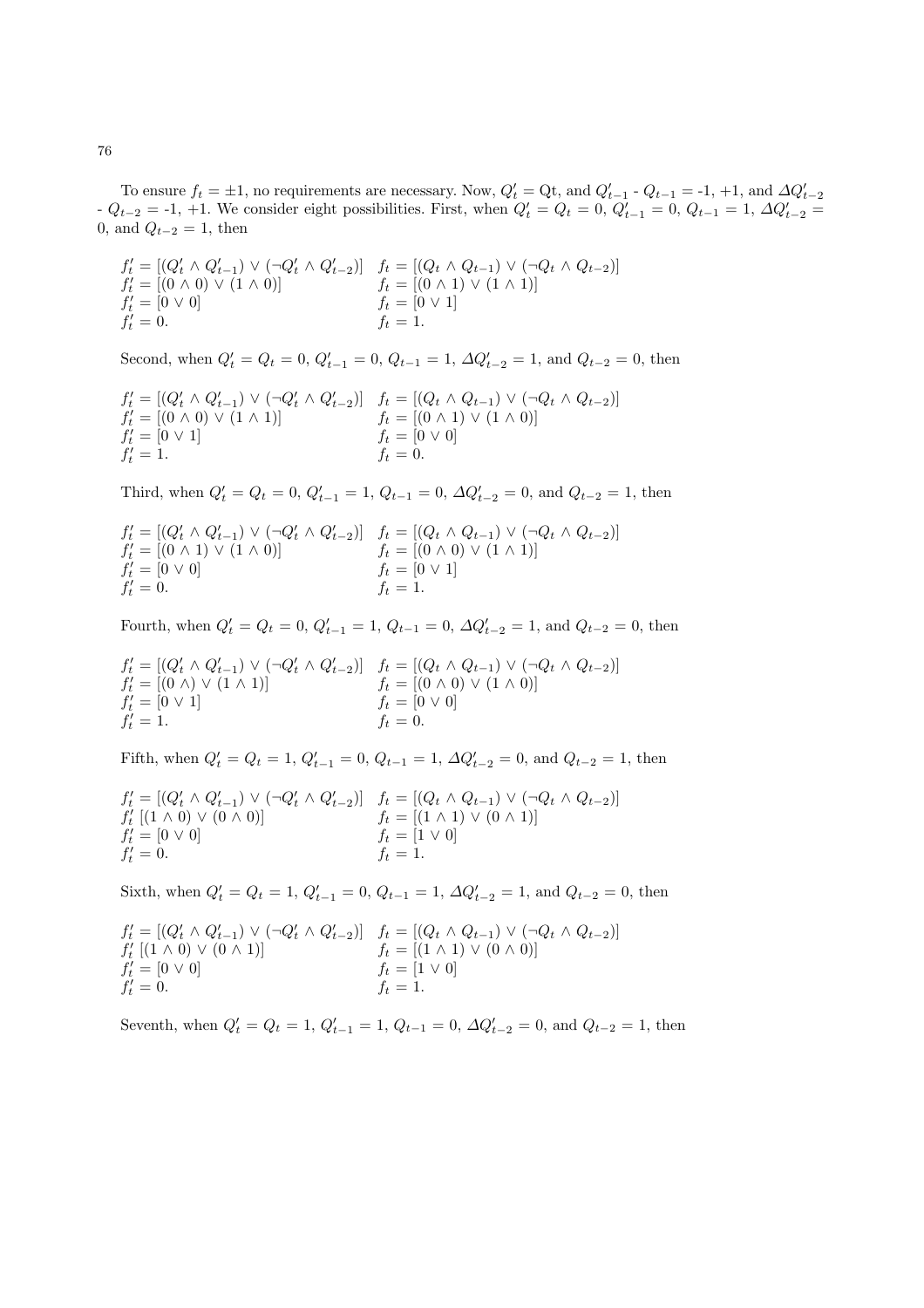$$
f'_t = [(Q'_t \wedge Q'_{t-1}) \vee (\neg Q'_t \wedge Q'_{t-2})] \quad f_t = [(Q_t \wedge Q_{t-1}) \vee (\neg Q_t \wedge Q_{t-2})] f'_t = [(1 \wedge 1) \vee (0 \wedge 0)] \quad f_t = [(1 \wedge 0) \vee (0 \wedge 1)] f'_t = [1 \vee 0] \quad f_t = [0 \vee 0] f'_t = 1.
$$

Eighth, when  $Q'_t = Q_t = 1$ ,  $Q'_{t-1} = 1$ ,  $Q_{t-1} = 0$ ,  $\Delta Q'_{t-2} = 1$ , and  $Q_{t-2} = 0$ , then

$$
f'_{t} = [(Q'_{t} \land Q'_{t-1}) \lor (\neg Q'_{t} \land Q'_{t-2})] \quad f_{t} = [(Q_{t} \land Q_{t-1}) \lor (\neg Q_{t} \land Q_{t-2})] f'_{t} = [(1 \land 1) \lor (0 \land 1)] \quad f'_{t} = [(1 \land 0) \lor (0 \land 0)] f'_{t} = [1 \lor 0] \quad f_{t} = [0 \lor 0] f'_{t} = 1.
$$

Condition(s) required for this proof: none

4:  $\pm$  0  $\pm$   $\pm$ 

We are given:  $(\Delta Q_t, \Delta Q_{t-1}, \Delta Q_{t-2}) = (\pm 1, 0, \pm 1), \text{ i.e., } Q'_t \cdot Q_t = \pm 1, Q'_{t-1} = Q_{t-1}, \text{ and } Q'_{t-2} \cdot Q_{t-2} =$  $\pm 1.$ We want:  $\Delta f_t = \pm 1$ , i.e.,  $f'_t$  -  $f_t = \pm 1$ .

$$
f'_t = F[Q'_t, Q'_{t-1}, Q'_{t-2}] \qquad f_t = F[Q_t, Q_{t-1}, Q_{t-2}] f'_t = [(Q'_t \wedge Q'_{t-1}) \vee (\neg Q'_t \wedge Q'_{t-2})] \quad f_t = [(Q_t \wedge Q_{t-1}) \vee (\neg Q_t \wedge Q_{t-2})]
$$

To ensure  $f_t = \pm 1$ , we require that  $Q_t = Q_t = \overline{Q_{t-1} \oplus Q_{t-2}}$ . Now,  $Q'_t \cdot Q_t = -1, +1, Q_{t-1} = Q_{t-1} = (0,$ 1), and  $Q'_{t-2}$  -  $Q_{t-2}$  = -1, +1. We consider four possibilities. First, we have  $Q_{t-1} = 0$  and  $Q_{t-2} = 0$ , so  $Q_t$ = 1. This gives us  $Q_t = 1$ ,  $Q'_t = 0$ ,  $Q_{t-1} = Q'_{t-1} = 0$ ,  $Q_{t-2} = 0$ , and  $Q'_{t-2} = 1$ . Thus,

$$
f'_t = [(Q'_t \land Q'_{t-1}) \lor (\neg Q'_t \land Q'_{t-2})] \quad f_t = [(Q_t \land Q_{t-1}) \lor (\neg Q_t \land Q_{t-2})]
$$
  
\n
$$
f'_t = [(0 \land 0) \lor (1 \land 1)] \quad f'_t = [(1 \land 0) \lor (0 \land 0)]
$$
  
\n
$$
f'_t = [0 \lor 1] \quad f_t = [0 \lor 0]
$$
  
\n
$$
f'_t = 1.
$$

Second, we have  $Q_{t-1} = 0$  and  $Q_{t-2} = 1$ , so  $Q_t = 0$ . This gives us  $Q_t = 0$ ,  $Q'_t = 1$ ,  $Q_{t-1} = Q'_{t-1} = 1$ ,  $Q_{t-2} = 0$ , and  $Q'_{t-1} = 1$ . Thus,

$$
f'_t = [(Q'_t \land Q'_{t-1}) \lor (\neg Q'_t \land Q'_{t-2})] \quad f_t = [(Q_t \land Q_{t-1}) \lor (\neg Q_t \land Q_{t-2})] f'_t = [(1 \land 1) \lor (0 \land 1)] \quad f_t = [(0 \land 1) \lor (1 \land 0)] f'_t = [1 \lor 0] \quad f_t = [0 \lor 0] f'_t = 1.
$$

Third, we have  $Q_{t-1} = 1$  and  $Q_{t-2} = 0$ , so  $Q_t = 0$ . This gives us  $Q_t = 0$ ,  $Q'_t = 1$ ,  $Q_{t-1} = Q'_{t-1} = 0$ ,  $Q_{t-2} = 1$ , and  $Q'_{t-2} = 0$ . Thus,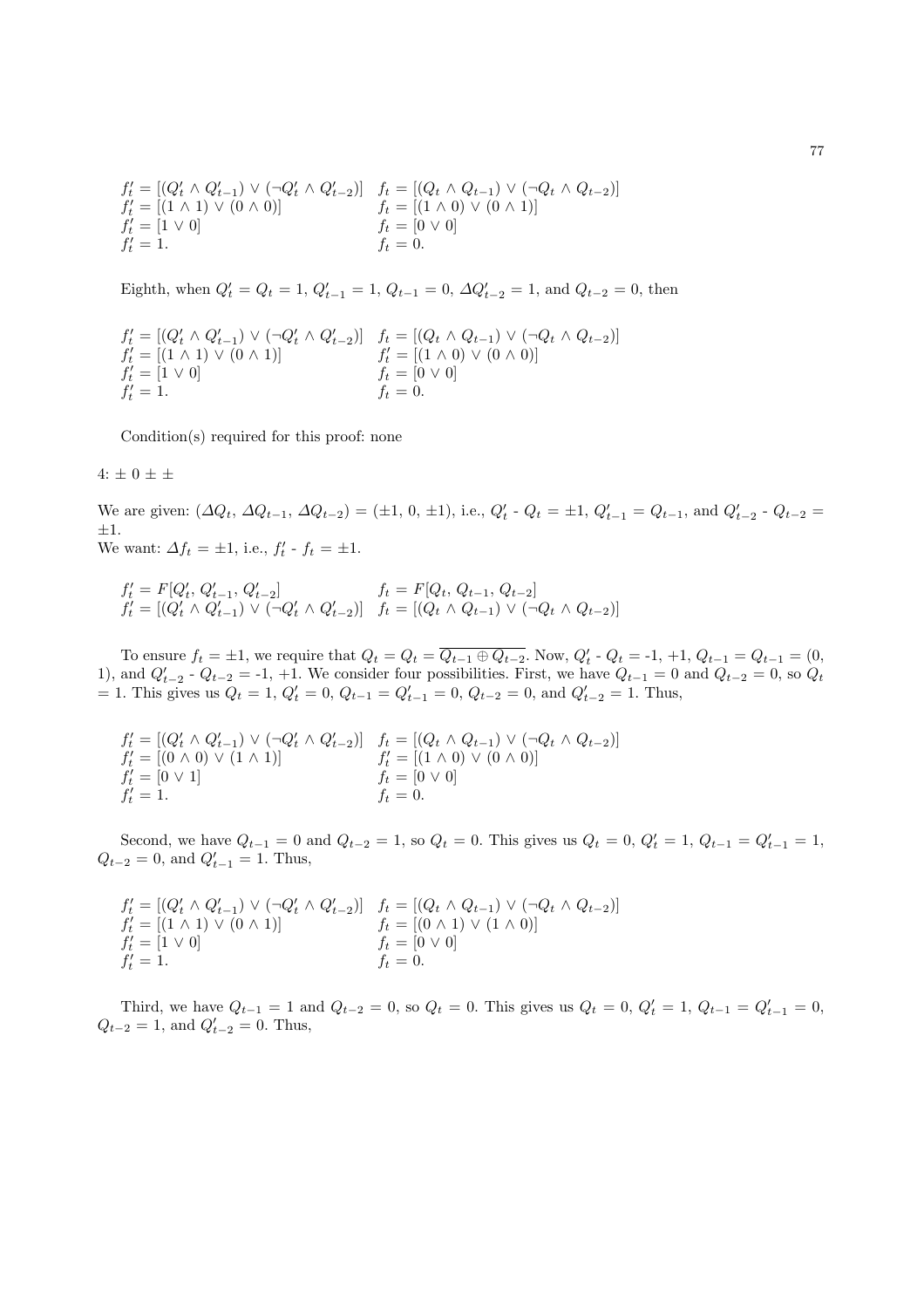$$
f'_{t} = [(Q'_{t} \land Q'_{t-1}) \lor (\neg Q'_{t} \land Q'_{t-2})] \quad f_{t} = [(Q_{t} \land Q_{t-1}) \lor (\neg Q_{t} \land Q_{t-2})] f'_{t} [(1 \land 0) \lor (0 \land 0)] \quad f_{t} = [(0 \land 0) \lor (1 \land 1)] f'_{t} = [0 \lor 0] \quad f_{t} = [0 \lor 1] f'_{t} = 0.
$$

Fourth, we have  $Q_{t-1} = 1$  and  $Q_{t-2} = 1$ , so  $Q_t = 1$ . This gives us  $Q_t = 1$ ,  $Q'_t = 0$ ,  $Q_{t-1} = Q'_{t-1} = 1$ ,  $Q_{t-2} = 1$ , and  $Q'_{t-2} = 0$ . Thus,

$$
f'_t = [(Q'_t \wedge Q'_{t-1}) \vee (\neg Q'_t \wedge Q'_{t-2})] \quad f_t = [(Q_t \wedge Q_{t-1}) \vee (\neg Q_t \wedge Q_{t-2})] f'_t = [(0 \wedge 1) \vee (1 \wedge 0)] \quad f_t = [(1 \wedge 1) \vee (0 \wedge 1)] f'_t = [0 \vee 0] \quad f_t = [1 \vee 0] f'_t = 0.
$$

Condition(s) required for this proof:  $Q_t = Q_t = \overline{Q_{t-1} \oplus Q_{t-2}}$ 

5:  $\pm\,\pm\,\pm\,0$ 

We are given:  $(\Delta Q_t, \Delta Q_{t-1}, \Delta Q_{t-2}) = (\pm 1, \pm 1, \pm 1), \text{ i.e., } Q'_t \cdot Q_t = \pm 1, Q'_{t-1} \cdot Q_{t-1} = \pm 1, \text{ and } Q'_{t-2} \cdot Q_t = \pm 1$  $Q_{t-2} = \pm 1.$ We want  $\Delta f_t = 0$ , i.e.,  $f'_t = f_t$ .

$$
\begin{array}{ll}\nf_t' = F[Q_t', Q_{t-1}', Q_{t-2}'] & f_t = F[Q_t, Q_{t-1}, Q_{t-2}] \\
f_t' = [(Q_t' \land Q_{t-1}') \lor (\neg Q_t' \land Q_{t-2}')] & f_t = [(Q_t \land Q_{t-1}) \lor (\neg Q_t \land Q_{t-2})]\n\end{array}
$$

To ensure  $f_t = 0$ , we require that  $Q_{t-1} = \overline{Q_{t-2}}$ . This gives us  $Q_{t-1} = \overline{Q_{t-2}} = (0, 1)$ . We also have  $Q_t =$ (0, 1). We consider four possibilities. First, when  $Q_t = 0$ ,  $Q'_t = 1$ ,  $Q_{t-1} = 0$ ,  $Q'_{t-1} = 1$ ,  $Q_{t-2} = 1$ , and  $Q'_{t-2}$  $= 0$ , then

 $f'_{t} = [(Q'_{t} \wedge Q'_{t-1}) \vee (\neg Q'_{t} \wedge Q'_{t-2})]$   $f_{t} = [(Q_{t} \wedge Q_{t-1}) \vee (\neg Q_{t} \wedge Q_{t-2})]$  $f'_t = [(1 \wedge 1) \vee (0 \wedge 0)]$   $f_t = [(0 \wedge 0) \vee (1 \wedge 1)]$  $f'_t = [1 \vee 0]$   $f_t = [0 \vee 1]$  $f'_t = 1.$   $f_t = 1.$ 

Second, when  $Q_t = 0$ ,  $Q'_t = 1$ ,  $Q_{t-1} = 1$ ,  $Q'_{t-1} = 0$ ,  $Q_{t-2} = 0$ , and  $Q'_{t-2} = 1$ , then

$$
f'_t = [(Q'_t \wedge Q'_{t-1}) \vee (\neg Q'_t \wedge Q'_{t-2})] \quad f_t = [(Q_t \wedge Q_{t-1}) \vee (\neg Q_t \wedge Q_{t-2})] f'_t = [(1 \wedge 0) \vee (0 \wedge 1)] \quad f_t = [(0 \wedge 1) \vee (1 \wedge 0)] f'_t = [0 \vee 0] \quad f_t = [0 \vee 0] f'_t = 0.
$$

Third, when  $Q_t = 1$ ,  $Q'_t = 0$ ,  $Q_{t-1} = 0$ ,  $Q'_{t-1} = 1$ ,  $Q_{t-2} = 1$ , and  $Q'_{t-2} = 0$ , then

$$
f'_t = [(Q'_t \wedge Q'_{t-1}) \vee (\neg Q'_t \wedge Q'_{t-2})] \quad f_t = [(Q_t \wedge Q_{t-1}) \vee (\neg Q_t \wedge Q_{t-2})] f'_t = [(0 \wedge 1) \vee (1 \wedge 0)] \quad f_t = [(1 \wedge 0) \vee (0 \wedge 1)] f'_t = [0 \vee 0] \quad f_t = [0 \vee 0] f'_t = 0.
$$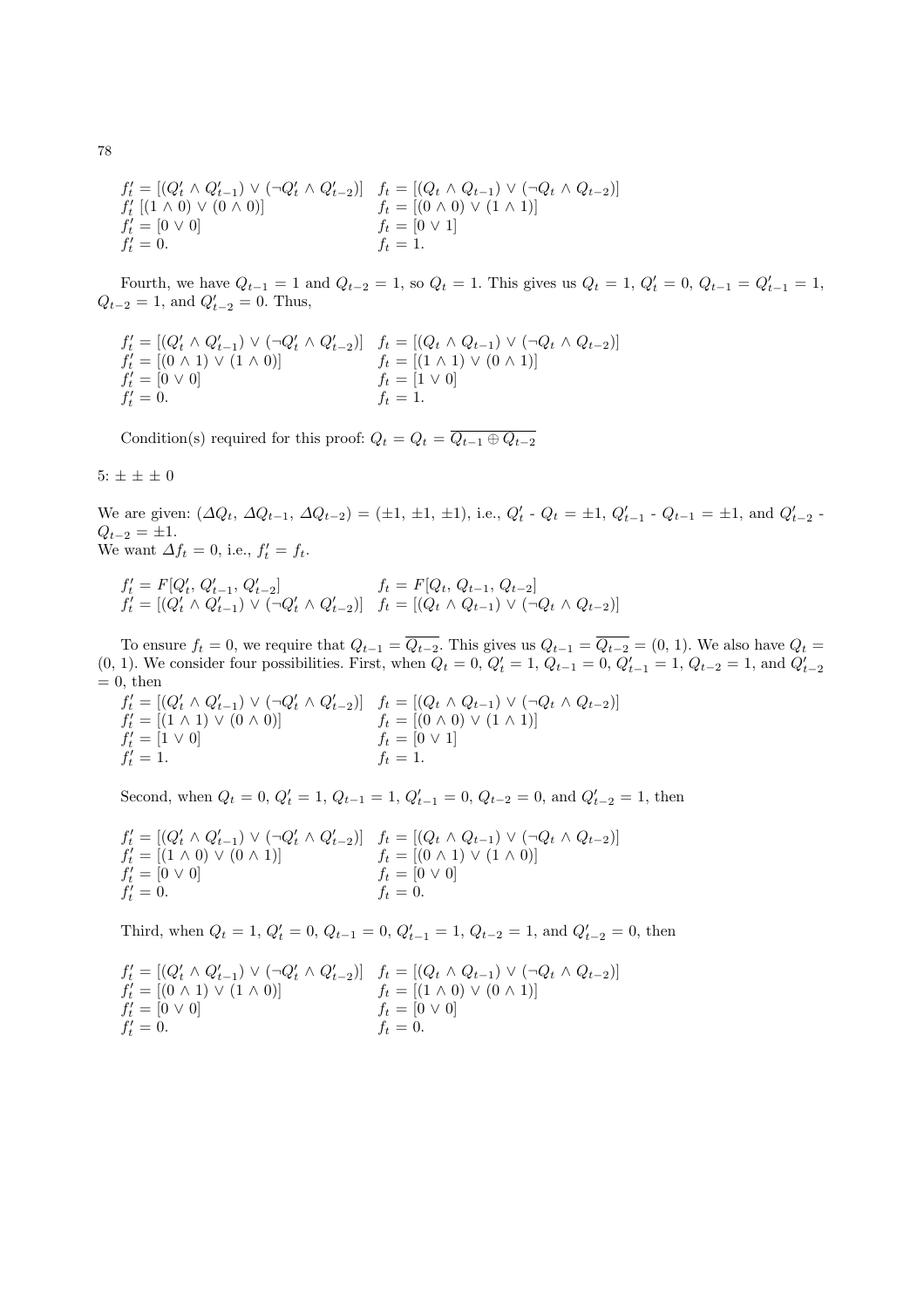Fourth, when  $Q_t = 0$ ,  $Q'_t = 1$ ,  $Q_{t-1} = 0$ ,  $Q'_{t-1} = 1$ ,  $Q_{t-2} = 1$ , and  $Q'_{t-2} = 0$ , then

$$
f'_{t} = [(Q'_{t} \land Q'_{t-1}) \lor (\neg Q'_{t} \land Q'_{t-2})] \quad f_{t} = [(Q_{t} \land Q_{t-1}) \lor (\neg Q_{t} \land Q_{t-2})] f'_{t} = [(1 \land 1) \lor (0 \land 0)] \quad f_{t} = [(0 \land 0) \lor (1 \land 1)] f'_{t} = [1 \lor 0] \quad f_{t} = [0 \lor 1] f'_{t} = 1.
$$

Condition(s) required for this proof:  $Q_{t-1} = \overline{Q_{t-2}}$ 

6:  $\pm$   $\pm$   $\pm$   $\pm$ 

We are given:  $(\Delta Q_t, \Delta Q_{t-1}, \Delta Q_{t-2}) = (\pm 1, \pm 1, \pm 1), \text{ i.e., } Q'_t \cdot Q_t = \pm 1, Q'_{t-1} \cdot Q_{t-1} = \pm 1, \text{ and } Q'_{t-2} \cdot Q_t = \pm 1$  $Q_{t-2} = \pm 1.$ We want:  $\Delta f_t = \pm 1$ , i.e.,  $f'_t$  -  $f_t = \pm 1$ .

$$
f'_t = F[Q'_t, Q'_{t-1}, Q'_{t-2}] \t f_t = F[Q_t, Q_{t-1}, Q_{t-2}]
$$
  

$$
f'_t = [(Q'_t \land Q'_{t-1}) \lor (\neg Q'_t \land Q'_{t-2})] \t f_t = [(Q_t \land Q_{t-1}) \lor (\neg Q_t \land Q_{t-2})]
$$

To ensure  $f_t = 0$ , we require that  $Q_{t-1} = Q_{t-2}$ . This gives us  $Q_{t-1} = Q_{t-2} = (0, 1)$ . We also have  $Q_t =$ (0, 1). We consider four possibilities. First, when  $Q_t = 0$ ,  $Q'_t = 1$ ,  $Q_{t-1} = 0$ ,  $Q'_{t-1} = 1$ ,  $Q_{t-2} = 0$ , and  $Q'_{t-2}$  $= 1$ , then

$$
f'_t = [(Q'_t \wedge Q'_{t-1}) \vee (\neg Q'_t \wedge Q'_{t-2})] \quad f_t = [(Q_t \wedge Q_{t-1}) \vee (\neg Q_t \wedge Q_{t-2})] f'_t = [(1 \wedge 1) \vee (0 \wedge 1)] \quad f_t = [(0 \wedge 0) \vee (1 \wedge 0)] f'_t = [1 \vee 0] \quad f_t = [0 \vee 0] f'_t = 1.
$$

Second, when  $Q_t = 0$ ,  $Q'_t = 1$ ,  $Q_{t-1} = 1$ ,  $Q'_{t-1} = 0$ ,  $Q_{t-2} = 1$ , and  $Q'_{t-2} = 0$ , then

$$
f'_{t} = [(Q'_{t} \land Q'_{t-1}) \lor (\neg Q'_{t} \land Q'_{t-2})] \quad f_{t} = [(Q_{t} \land Q_{t-1}) \lor (\neg Q_{t} \land Q_{t-2})] f'_{t} [(1 \land 0) \lor (0 \land 0)] \quad f_{t} = [(0 \land 1) \lor (1 \land 1)] f'_{t} = [0 \lor 0] \quad f_{t} = [0 \lor 1] f'_{t} = 0.
$$

Third, when  $Q_t = 1$ ,  $Q'_t = 0$ ,  $Q_{t-1} = 0$ ,  $Q'_{t-1} = 1$ ,  $Q_{t-2} = 0$ , and  $Q'_{t-2} = 1$ , then

$$
f'_t = [(Q'_t \land Q'_{t-1}) \lor (\neg Q'_t \land Q'_{t-2})] \quad f_t = [(Q_t \land Q_{t-1}) \lor (\neg Q_t \land Q_{t-2})]
$$
  
\n
$$
f'_t = [(0 \land) \lor (1 \land 1)] \quad f'_t = [(1 \land 0) \lor (0 \land 0)]
$$
  
\n
$$
f'_t = [0 \lor 1] \quad f_t = [0 \lor 0]
$$
  
\n
$$
f'_t = 1.
$$

Fourth, when  $Q_t = 0$ ,  $Q'_t = 1$ ,  $Q_{t-1} = 0$ ,  $Q'_{t-1} = 1$ ,  $Q_{t-2} = 0$ , and  $Q'_{t-2} = 1$ , then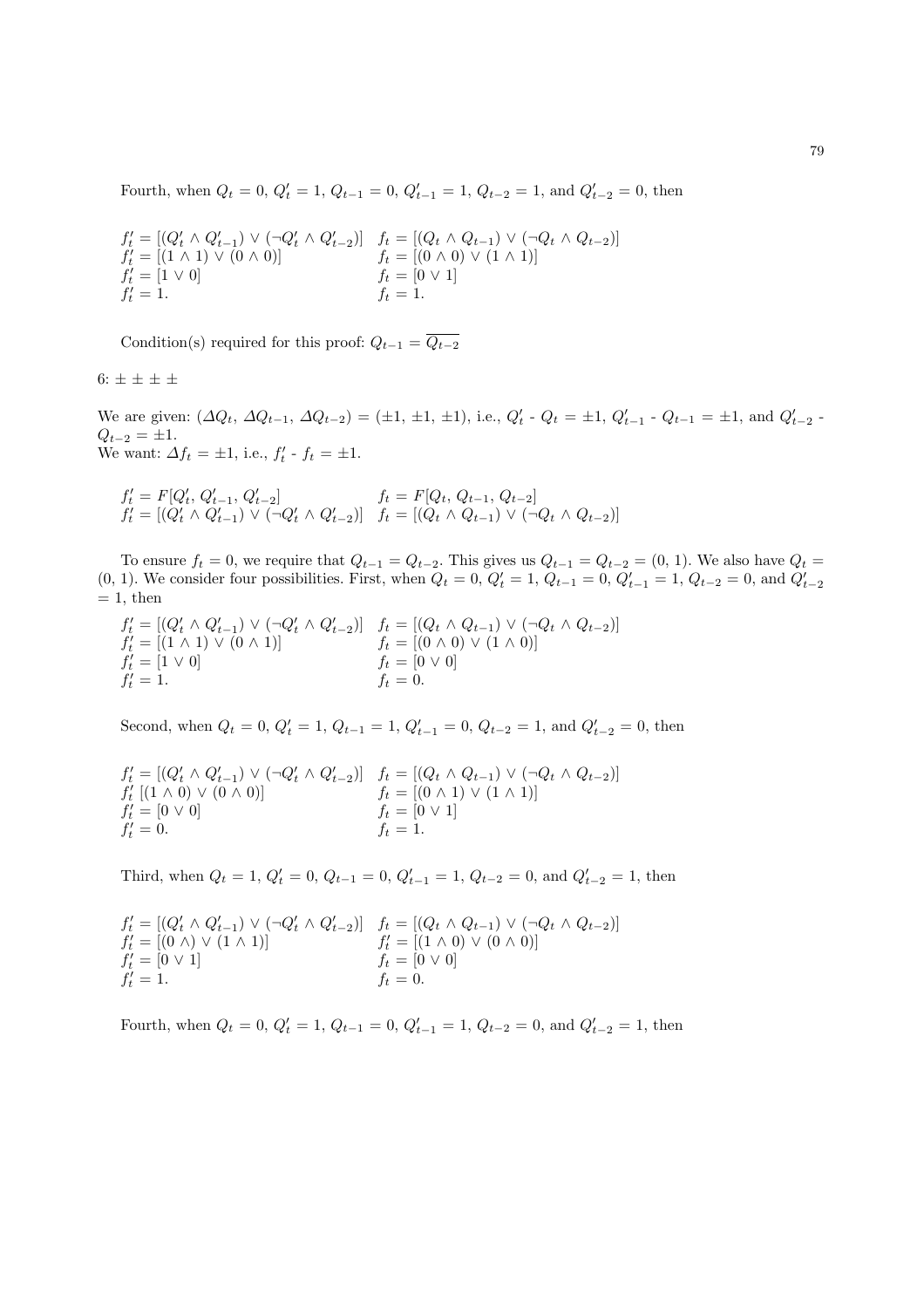$$
f'_t = [(Q'_t \land Q'_{t-1}) \lor (\neg Q'_t \land Q'_{t-2})] \quad f_t = [(Q_t \land Q_{t-1}) \lor (\neg Q_t \land Q_{t-2})] f'_t = [(1 \land 1) \lor (0 \land 1)] \quad f_t = [(0 \land 0) \lor (1 \land 0)] f'_t = [1 \lor 0] \quad f_t = [0 \lor 0] f'_t = 1.
$$

Condition(s) required for this proof:  $Q_{t-1} = Q_{t-2}$ 

 $7: + + + +$ 

We are given:  $(\Delta Q_t, \Delta Q_{t-1}, \Delta Q_{t-2}) = (+1, +1, +1)$ , i.e.,  $Q'_t = Q'_{t-1} = Q'_{t-2} = 1$  and  $Q_t = Q_{t-1} = Q'_{t-1}$  $Q_{t-2} = 0.$ We want:  $\Delta f_t = +1$ , i.e.,  $f'_t = 1$  amd  $f_t = 0$ .

$$
f'_t = F[Q'_t, Q'_{t-1}, Q'_{t-2}] \t f_t = F[Q_t, Q_{t-1}, Q_{t-2}] f'_t = [(Q'_t \wedge Q'_{t-1}) \vee (\neg Q'_t \wedge Q'_{t-2})] \t f_t = [(Q_t \wedge Q_{t-1}) \vee (\neg Q_t \wedge Q_{t-2})] f'_t = [(1 \wedge 1) \vee (0 \wedge 1)] \t f_t = [(0 \wedge 0) \vee (1 \wedge 0)] f'_t = [1 \vee 0] \t f'_t = 1.
$$

Condition(s) required for this proof: none

 $8: - + + +$ 

We are given:  $(\Delta Q_t, \Delta Q_{t-1}, \Delta Q_{t-2}) = (-1, +1, +1)$ , i.e.,  $Q_t = Q'_{t-1} = Q'_{t-2} = 1$  and  $Q'_{t} = Q_{t-1} =$  $Q_{t-2} = 0.$ We want:  $\Delta f_t = +1$ , i.e.,  $f'_t = 1$  amd  $f_t = 0$ .

$$
\begin{array}{ll} f'_t = F[Q'_t,\, Q'_{t-1},\, Q'_{t-2}] & f_t = F[Q_t,\, Q_{t-1},\, Q_{t-2}]\\ f'_t = [(Q'_t \wedge Q'_{t-1}) \vee (\neg Q'_t \wedge Q'_{t-2})] & f_t = [(Q_t \wedge Q_{t-1}) \vee (\neg Q_t \wedge Q_{t-2})]\\ f'_t = [(0 \wedge) \vee (1 \wedge 1)] & f'_t = [(1 \wedge 0) \vee (0 \wedge 0)]\\ f'_t = [0 \vee 1] & f_t = [0 \vee 0]\\ f'_t = 1. & f_t = 0. \end{array}
$$

Condition(s) required for this proof: none

 $9: + - + 0$ 

We are given:  $(\Delta Q_t, \Delta Q_{t-1}, \Delta Q_{t-2}) = (+1, -1, +1)$ , i.e.,  $Q'_t = Q_{t-1} = Q'_{t-2} = 1$  and  $Q_t = Q'_{t-1} =$  $Q_{t-2} = 0.$ We want  $\Delta f_t = 0$ , i.e.,  $f'_t = f_t$  $f'_t = F[Q'_t, Q'_{t-1}, Q'_{t-2}]$   $f_t = F[Q_t, Q_{t-1}, Q_{t-2}]$  $f'_t = [(Q'_t \wedge Q'_{t-1}) \vee (\neg Q'_t \wedge Q'_{t-2})]$   $f_t = [(Q_t \wedge Q_{t-1}) \vee (\neg Q_t \wedge Q_{t-2})]$  $f'_t = [(1 \wedge 0) \vee (0 \wedge 1)]$   $f_t = [(0 \wedge 1) \vee (1 \wedge 0)]$  $f'_t = [0 \vee 0]$  ft =  $[0 \vee 0]$  $f'_t = 0.$   $f_t = 0.$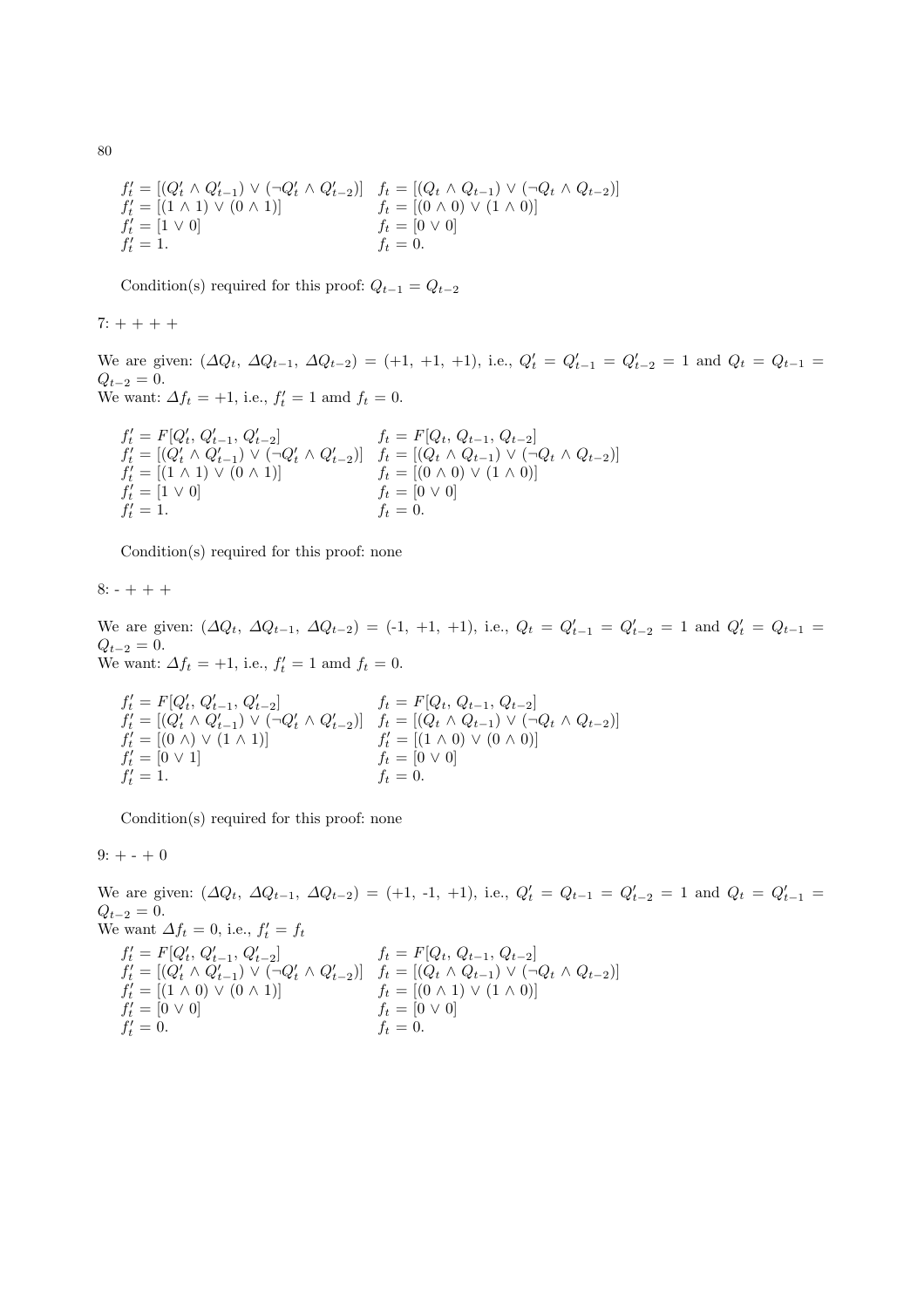Condition(s) required for this proof: none

 $10: - + 0$ 

We are given:  $(\Delta Q_t, \Delta Q_{t-1}, \Delta Q_{t-2}) = (-1, -1, +1)$ , i.e.,  $Q_t = Q_{t-1} = Q'_{t-2} = 1$  and  $Q'_t = Q'_{t-1} =$  $Q_{t-2} = 0$ . We want  $\Delta f_t = 0$ , i.e.,  $f'_t = f_t$ 

$$
f'_t = F[Q'_t, Q'_{t-1}, Q'_{t-2}] \qquad f_t = F[Q_t, Q_{t-1}, Q_{t-2}] f'_t = [(Q'_t \land Q'_{t-1}) \lor (\neg Q'_t \land Q'_{t-2})] \qquad f_t = [(Q_t \land Q_{t-1}) \lor (\neg Q_t \land Q_{t-2})] f'_t = [(0 \land 0) \lor (1 \land 1)] \qquad f_t = [(1 \land 1) \lor (0 \land 0)] f'_t = [0 \lor 1] \qquad f_t = [1 \lor 0] f'_t = 1.
$$

Condition(s) required for this proof for this proof: none

 $11: + + - 0$ 

We are given:  $(\Delta Q_t, \Delta Q_{t-1}, \Delta Q_{t-2}) = (+1, +1, -1)$ , i.e.,  $Q'_t = Q'_{t-1} = Q_{t-2} = 1$  and  $Q_t = Q_{t-1} =$  $Q'_{t-2} = 0.$ We want  $\Delta f_t = 0$ , i.e.,  $f'_t = f_t$ 

$$
f'_t = F[Q'_t, Q'_{t-1}, Q'_{t-2}] \t f_t = F[Q_t, Q_{t-1}, Q_{t-2}] f'_t = [(Q'_t \land Q'_{t-1}) \lor (\neg Q'_t \land Q'_{t-2})] \t f_t = [(Q_t \land Q_{t-1}) \lor (\neg Q_t \land Q_{t-2})] f'_t = [(1 \land 1) \lor (0 \land 0)] \t f_t = [(0 \land 0) \lor (1 \land 1)] f'_t = [1 \lor 0] \t f_t = 1.
$$

Condition(s) required for this proof: none

 $12: + 0 0 0$ 

We are given:  $(\Delta Q_t, \Delta Q_{t-1}, \Delta Q_{t-2}) = (+1, 0, 0),$  i.e.,  $Q'_t = 1, Q_t = 0, Q'_{t-1} = Q_{t-1}$ , and  $Q'_{t-2} =$  $Q_{t-2}$ . We want  $\Delta f_t = 0$ , i.e.,  $f'_t = f_t$ .

$$
f'_t = F[Q'_t, Q'_{t-1}, Q'_{t-2}] \t f_t = F[Q_t, Q_{t-1}, Q_{t-2}]
$$
  
\n
$$
f'_t = [(Q'_t \land Q'_{t-1}) \lor (\neg Q'_t \land Q'_{t-2})] \t f_t = [(Q_t \land Q_{t-1}) \lor (\neg Q_t \land Q_{t-2})]
$$
  
\n
$$
f'_t = [(1 \land Q'_{t-1}) \lor (0 \land Q'_{t-2})] \t f_t = [(0 \land Q_{t-1}) \lor (1 \land Q_{t-2})]
$$

To ensure  $f_t = 0$ , we require that  $Q_{t-1} = Q_{t-2}$ . From this, we have  $Q'_{t-1} = Q_{t-1} = Q_{t-2} = Q'_{t-2} = (0, 0)$ 1). When  $Q'_{t-1} = Q_{t-1} = Q_{t-2} = Q'_{t-2} = 0$ , then

$$
f'_{t} = [(1 \land Q'_{t-1}) \lor (0 \land Q'_{t-2})] \quad f_{t} = [(0 \land Q_{t-1}) \lor (1 \land Q_{t-2})] f'_{t} [(1 \land 0) \lor (0 \land 0)] \quad f_{t} = [(0 \land 0) \lor (1 \land 0)] f'_{t} = [0 \lor 0] \quad f_{t} = [0 \lor 0] f'_{t} = 0.
$$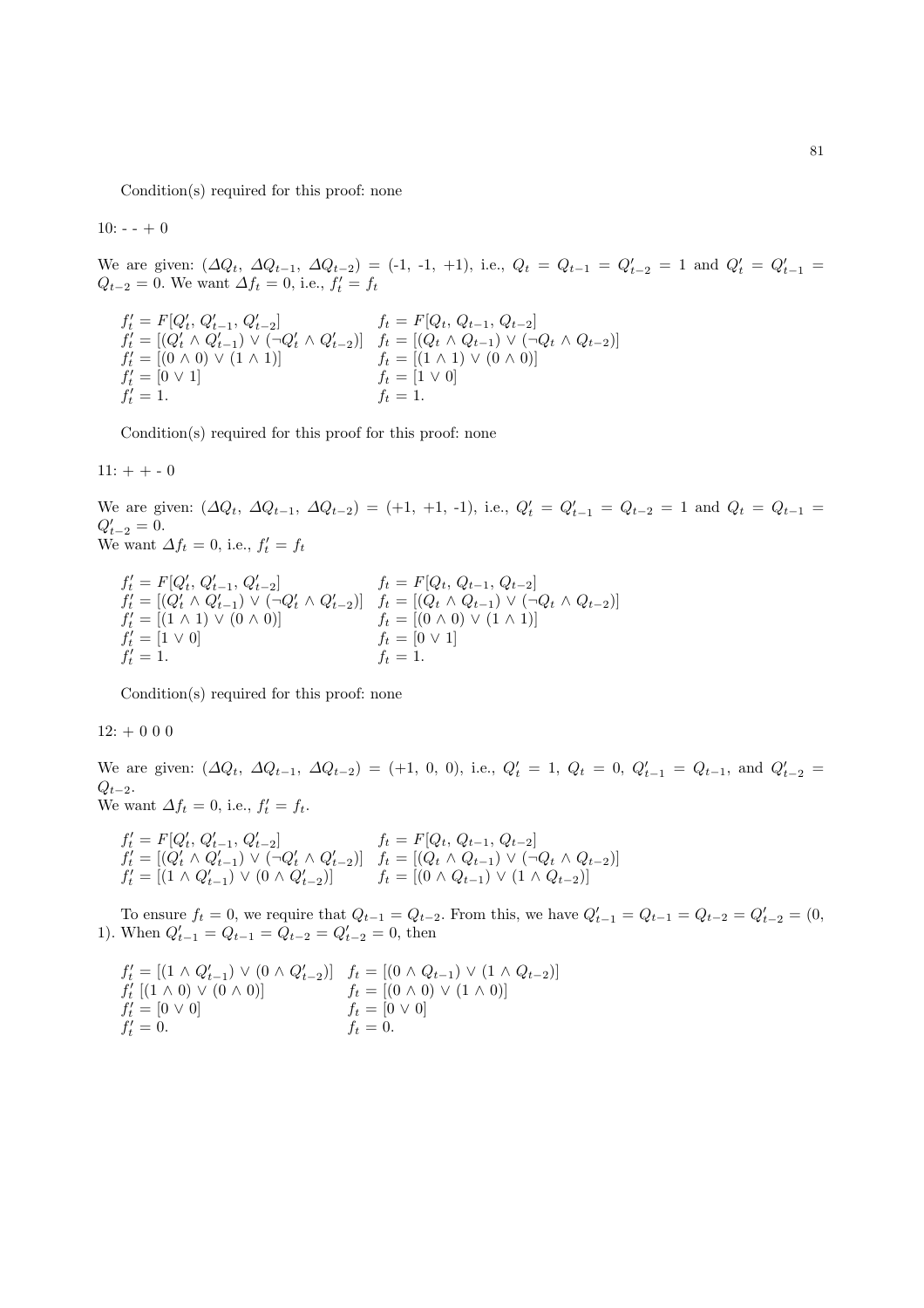When  $Q'_{t-1} = Q_{t-1} = Q_{t-2} = Q'_{t-2} = 1$ , then

$$
f'_t = [(1 \land Q'_{t-1}) \lor (0 \land Q'_{t-2})] \quad f_t = [(0 \land Q_{t-1}) \lor (1 \land Q_{t-2})] f'_t = [(1 \land 1) \lor (0 \land 1)] \quad f_t = [(0 \land 1) \lor (1 \land 1)] f'_t = [1 \lor 0] \quad f_t = [0 \lor 1] f'_t = 1. \quad f_t = 1.
$$

Condition(s) required for this proof:  $Q'_{t-1} = Q_{t-2}$ 

13: - 0 0 0

We are given:  $(\Delta Q_t, \Delta Q_{t-1}, \Delta Q_{t-2}) = (-1, 0, 0), \text{ i.e., } Q'_t = 0, Q_t = 1, Q'_{t-1} = Q_{t-1}, \text{ and } Q'_{t-2} = Q_{t-2}.$ We want  $\Delta f_t = 0$ , i.e.,  $f'_t = f_t$ .

 $f'_t = F[Q'_t, Q'_{t-1}, Q'_{t-2}]$   $f_t = F[Q_t, Q_{t-1}, Q_{t-2}]$  $f'_{t} = [(Q'_{t} \wedge Q'_{t-1}) \vee (\neg Q'_{t} \wedge Q'_{t-2})]$   $f_{t} = [(Q_{t} \wedge Q_{t-1}) \vee (\neg Q_{t} \wedge Q_{t-2})]$  $f'_t = [(0 \wedge Q'_{t-1}) \vee (1 \wedge Q'_{t-2})]$   $f_t = [(1 \wedge Q_{t-1}) \vee (0 \wedge Q_{t-2})]$ 

To ensure  $f_t = 0$ , we require that  $Q_{t-1} = Q_{t-2}$ . From this, we have  $Q'_{t-1} = Q_{t-1} = Q_{t-2} = Q'_{t-2} = (0, 0)$ 1). When  $Q'_{t-1} = Q_{t-1} = Q_{t-2} = Q_{t-2} = 0$ , then

 $f'_t = [(0 \wedge Q'_{t-1}) \vee (1 \wedge Q'_{t-2})]$   $f_t = [(1 \wedge Q_{t-1}) \vee (0 \wedge Q_{t-2})]$  $f'_t = [(0 \wedge 0) \vee (1 \wedge 0)]$   $f'_t = [(1 \wedge 0) \vee (0 \wedge 0)]$  $f'_t = [0 \vee 0]$   $f_t = [0 \vee 0]$  $f'_t = 0.$   $f_t = 0.$ 

When  $Q'_{t-1} = Q_{t-1} = Q_{t-2} = Q'_{t-2} = 1$ , then

 $f'_t = [(0 \wedge Q'_{t-1}) \vee (1 \wedge Q'_{t-2})]$   $f_t = [(1 \wedge Q_{t-1}) \vee (0 \wedge Q_{t-2})]$  $f'_t = [(0 \land) \lor (1 \land 1)]$   $f_t = [(1 \land 1) \lor (0 \land 1)]$  $f'_t = [0 \vee 1]$   $f_t = [1 \vee 0]$  $f'_t = 1.$   $f_t = 1.$ 

Condition(s) required for this proof:  $Q'_{t-1} = Q_{t-2}$ 

 $14: + 0 0 +$ 

We are given:  $(\Delta Q_t, \Delta Q_{t-1}, \Delta Q_{t-2}) = (+1, 0, 0),$  i.e.,  $Q'_t = 1, Q_t = 0, Q'_{t-1} = Q_{t-1}$ , and  $Q'_{t-2} =$  $Q_{t-2}$ . We want:  $\Delta f_t = +1$ , i.e.,  $f'_t = 1$  amd  $f_t = 0$ .

$$
f'_t = F[Q'_t, Q'_{t-1}, Q'_{t-2}] \t f_t = F[Q_t, Q_{t-1}, Q_{t-2}]
$$
  
\n
$$
f'_t = [(Q'_t \land Q'_{t-1}) \lor (\neg Q'_t \land Q'_{t-2})] \t f_t = [(Q_t \land Q_{t-1}) \lor (\neg Q_t \land Q_{t-2})]
$$
  
\n
$$
f'_t = [(1 \land Q'_{t-1}) \lor (0 \land Q'_{t-2})] \t f_t = [(0 \land Q_{t-1}) \lor (1 \land Q_{t-2})]
$$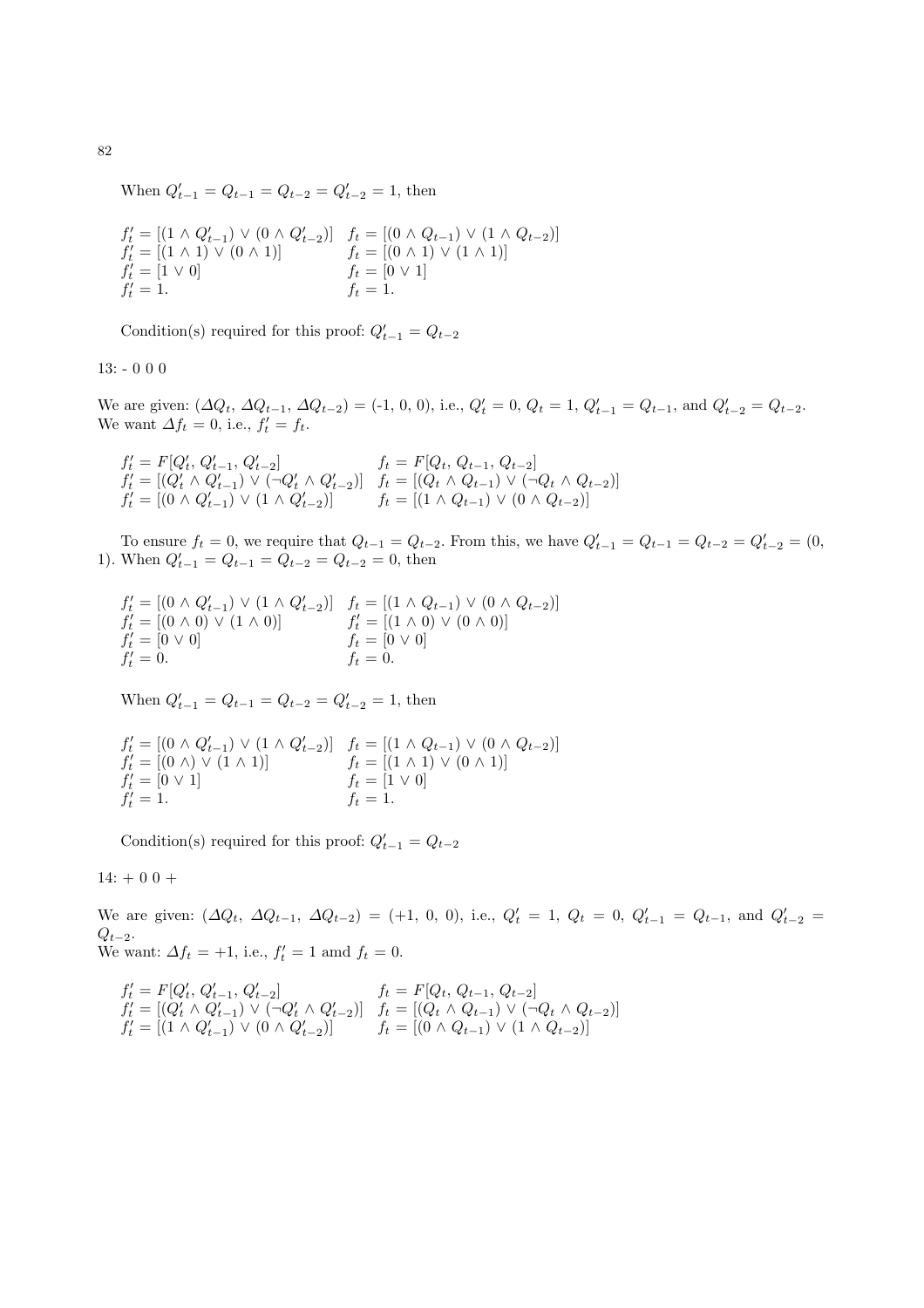To ensure  $f_t = +1$ , we require that  $Q_{t-1} = 1$  and  $Q_{t-2} = 0$ . From this, we have  $Q'_{t-1} = Q_{t-1} = 1$  and  $Q_{t-2} = Q'_{t-2} = 0$ . Thus,

$$
f'_t = [(1 \land Q'_{t-1}) \lor (0 \land Q'_{t-2})] \quad f_t = [(0 \land Q_{t-1}) \lor (1 \land Q_{t-2})] f'_t = [(1 \land 1) \lor (0 \land 0)] \quad f_t = [(0 \land 1) \lor (1 \land 0)] f'_t = [1 \lor 0] \quad f_t = [0 \lor 0] f'_t = 1. \quad f_t = 0.
$$

Condition(s) required for this proof:  $Q_{t-1} = 1$  and  $Q_{t-2} = 0$ 

 $15: + 00 -$ 

We are given:  $(\Delta Q_t, \Delta Q_{t-1}, \Delta Q_{t-2}) = (+1, 0, 0),$  i.e.,  $Q'_t = 1, Q_t = 0, Q'_{t-1} = Q_{t-1}$ , and  $Q'_{t-2} =$  $Q_{t-2}$ . We want:  $\Delta f_t = -1$ , i.e.,  $f'_t = 0$  and  $f_t = 1$ .

$$
\begin{array}{ll} f'_t = F[Q'_t,\, Q'_{t-1},\, Q'_{t-2}] & f_t = F[Q_t,\, Q_{t-1},\, Q_{t-2}]\\ f'_t = [(Q'_t \wedge Q'_{t-1}) \vee (\neg Q'_t \wedge Q'_{t-2})] & f_t = [(Q_t \wedge Q_{t-1}) \vee (\neg Q_t \wedge Q_{t-2})]\\ f'_t = [(1 \wedge Q'_{t-1}) \vee (0 \wedge Q'_{t-2})] & f_t = [(0 \wedge Q_{t-1}) \vee (1 \wedge Q_{t-2})] \end{array}
$$

To ensure  $f_t = -1$ , we require that  $Q_{t-1} = 0$  and  $Q_{t-2} = 1$ . From this, we have  $Q'_{t-1} = Q_{t-1} = 0$  and  $Q'_{t-2} = Q_{t-2} = 1$ . Thus,

$$
f'_t = [(1 \land Q'_{t-1}) \lor (0 \land Q'_{t-2})] \quad f_t = [(0 \land Q_{t-1}) \lor (1 \land Q_{t-2})]
$$
  
\n
$$
f'_t = [(1 \land 0) \lor (0 \land 1)] \quad f_t = [(0 \land 0) \lor (1 \land 1)]
$$
  
\n
$$
f'_t = [0 \lor 0] \quad f_t = [0 \lor 1]
$$
  
\n
$$
f'_t = 0.
$$

Condition(s) required for this proof:  $Q_{t-1} = 0$  and  $Q_{t-2} = 1$ 

#### $16: -00 +$

We are given:  $(\Delta Q_t, \Delta Q_{t-1}, \Delta Q_{t-2}) = (-1, 0, 0), \text{ i.e., } Q'_t = 0, Q_t = 1, Q'_{t-1} = Q_{t-1}, \text{ and } Q'_{t-2} = Q_{t-2}.$ We want:  $\Delta f_t = +1$ , i.e.,  $f'_t = 1$  amd  $f_t = 0$ .

$$
\begin{array}{ll}\nf_t' = F[Q_t', Q_{t-1}', Q_{t-2}'] & f_t = F[Q_t, Q_{t-1}, Q_{t-2}] \\
f_t' = [(Q_t' \land Q_{t-1}') \lor (\neg Q_t' \land Q_{t-2}')] & f_t = [(Q_t \land Q_{t-1}) \lor (\neg Q_t \land Q_{t-2})] \\
f_t' = [(0 \land Q_{t-1}') \lor (1 \land Q_{t-2}')] & f_t = [(1 \land Q_{t-1}) \lor (0 \land Q_{t-2})]\n\end{array}
$$

To ensure  $f_t = +1$ , we require that  $Q_{t-1} = 0$  and  $Q_{t-2} = 1$ . From this, we have  $Q'_{t-1} = Q_{t-1} = 0$  and  $Q_{t-2} = Q'_{t-2} = 1$ . Thus,

$$
f'_t = [(0 \land Q'_{t-1}) \lor (1 \land Q'_{t-2})] \quad f_t = [(1 \land Q_{t-1}) \lor (0 \land Q_{t-2})]
$$
  
\n
$$
f'_t = [(0 \land 0) \lor (1 \land 1)] \quad f_t = [(1 \land 0) \lor (0 \land 1)]
$$
  
\n
$$
f'_t = [0 \lor 1] \quad f_t = [0 \lor 0]
$$
  
\n
$$
f'_t = 1.
$$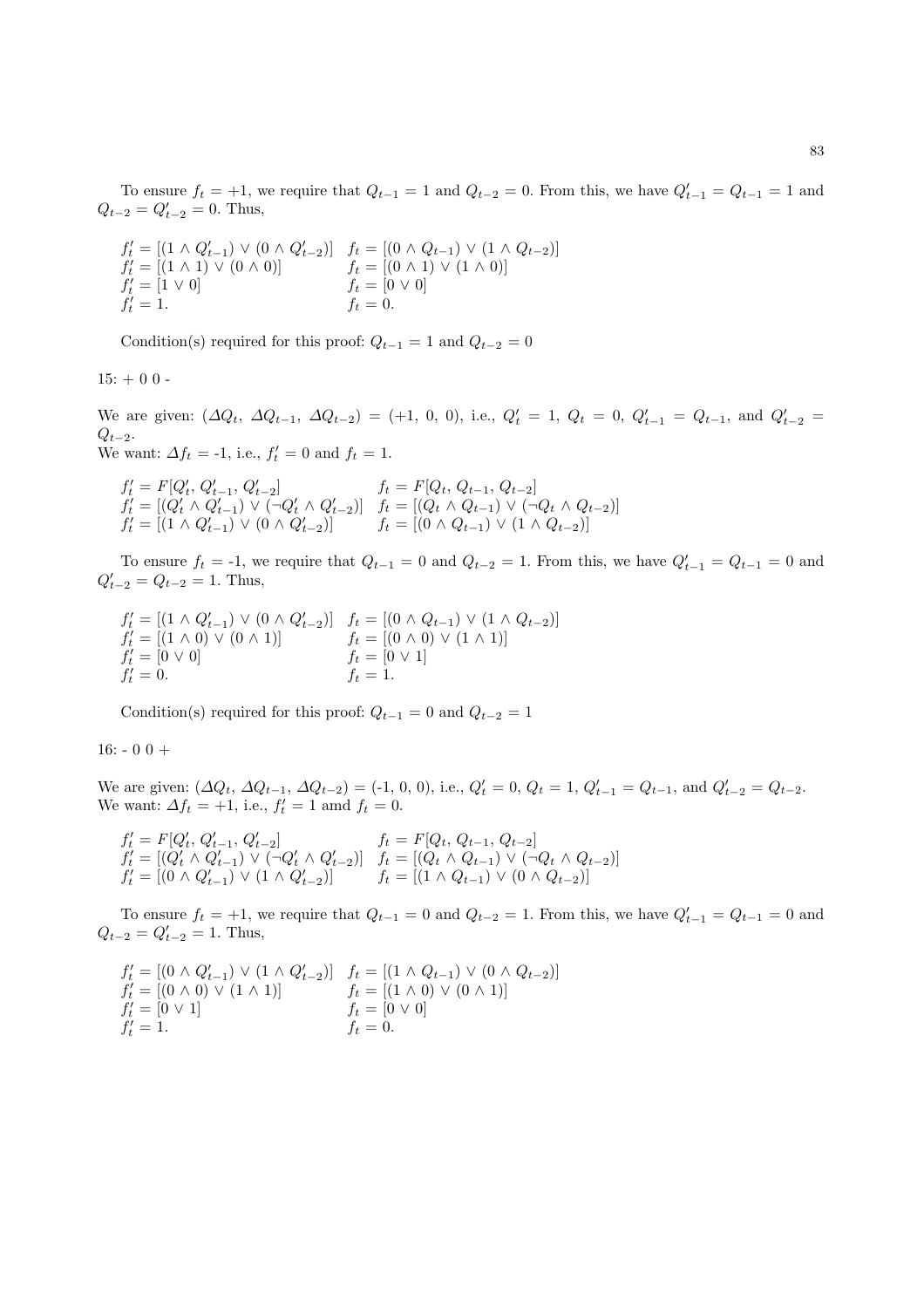Condition(s) required for this proof:  $Q_{t-1} = 0$  and  $Q_{t-2} = 1$ 

 $17: -00 -$ 

We are given:  $(\Delta Q_t, \Delta Q_{t-1}, \Delta Q_{t-2}) = (-1, 0, 0), \text{ i.e., } Q'_t = 0, Q_t = 1, Q'_{t-1} = Q_{t-1}, \text{ and } Q'_{t-2} = Q_{t-2}.$ We want:  $\Delta f_t = -1$ , i.e.,  $f'_t = 0$  and  $f_t = 1$ .

$$
f'_t = F[Q'_t, Q'_{t-1}, Q'_{t-2}] \t f_t = F[Q_t, Q_{t-1}, Q_{t-2}] f'_t = [(Q'_t \wedge Q'_{t-1}) \vee (\neg Q'_t \wedge Q'_{t-2})] \t f_t = [(Q_t \wedge Q_{t-1}) \vee (\neg Q_t \wedge Q_{t-2})] f'_t = [(0 \wedge Q'_{t-1}) \vee (1 \wedge Q'_{t-2})] \t f_t = [(1 \wedge Q_{t-1}) \vee (0 \wedge Q_{t-2})]
$$

To ensure  $f_t = -1$ , we require that  $Q_{t-1} = 1$  and  $Q_{t-2} = 0$ . From this, we have  $Q'_{t-1} = Q_{t-1} = 1$  and  $Q'_{t-2} = Q_{t-2} = 0$ . Thus,

$$
f'_t = [(0 \land Q'_{t-1}) \lor (1 \land Q'_{t-2})] \quad f_t = [(1 \land Q_{t-1}) \lor (0 \land Q_{t-2})]
$$
  
\n
$$
f'_t = [(0 \land 1) \lor (1 \land 0)] \quad f_t = [(1 \land 1) \lor (0 \land 0)]
$$
  
\n
$$
f'_t = [0 \lor 0] \quad f_t = [1 \lor 0]
$$
  
\n
$$
f_t = 0.
$$

Condition(s) required for this proof:  $Q_{t-1} = 1$  and  $Q_{t-2} = 0$ 

18:  $0\ 0\ + 0$ 

We are given:  $(\Delta Q_t, \Delta Q_{t-1}, \Delta Q_{t-2}) = (0, 0, +1),$  i.e.,  $Q'_t = Q_t, Q'_{t-1} = Q_{t-1}, Q'_{t-2} = 1$ , and  $Q_{t-2}$  $= 0.$ 

We want  $\Delta f_t = 0$ , i.e.,  $f'_t = f_t$ .

$$
\begin{array}{ll}\nf_t' = F[Q_t', Q_{t-1}', Q_{t-2}'] & f_t = F[Q_t, Q_{t-1}, Q_{t-2}] \\
f_t' = [(Q_t' \land Q_{t-1}') \lor (\neg Q_t' \land Q_{t-2}')] & f_t = [(Q_t \land Q_{t-1}) \lor (\neg Q_t \land Q_{t-2})] \\
f_t' = [(Q_t' \land Q_{t-1}') \lor (\neg Q_t' \land 1)] & f_t = [(Q_t \land Q_{t-1}) \lor (\neg Q_t \land 0)]\n\end{array}
$$

To ensure  $f_t = 0$ , we require that  $Q_t = 1$ . From this, we have  $Q'_t = Q_t = 1$ . Now,  $Q'_{t-1} = Q_{t-1} = (0, 1)$ . When  $Q'_{t-1} = Q_{t-1} = 0$ , then

$$
f'_t = [(Q'_t \wedge Q'_{t-1}) \vee (\neg Q'_t \wedge 1)] \quad f_t = [(Q_t \wedge Q_{t-1}) \vee (\neg Q_t \wedge 0)] f'_t = [(1 \wedge 0) \vee (0 \wedge 1)] \quad f'_t = [(1 \wedge 0) \vee (0 \wedge 0)] f'_t = [0 \vee 0] \quad f_t = [0 \vee 0] f'_t = 0.
$$

When  $Q'_{t-1} = Q_{t-1} = 1$ , then

$$
f'_t = [(Q'_t \wedge Q'_{t-1}) \vee (\neg Q'_t \wedge 1)] \quad f_t = [(Q_t \wedge Q_{t-1}) \vee (\neg Q_t \wedge 0)] f'_t = [(1 \wedge 1) \vee (0 \wedge 1)] \quad f_t = [(1 \wedge 1) \vee (0 \wedge 0)] f'_t = [1 \vee 0] \quad f_t = [1 \vee 0] f'_t = 1. \quad f_t = 1.
$$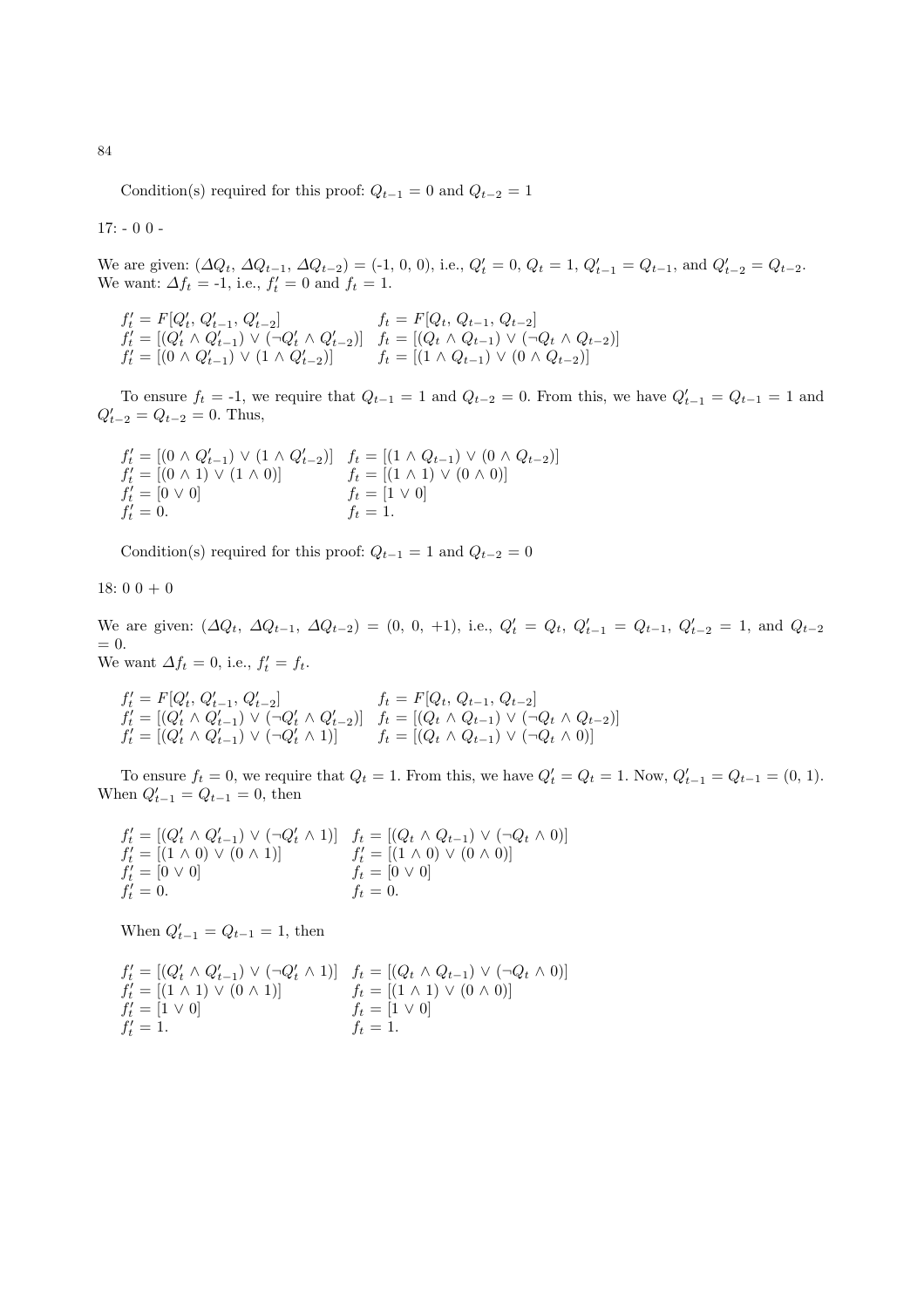Condition(s) required for this proof:  $Q_t = 1$ 

19:  $0\ 0\ +\ +$ 

We are given:  $(\Delta Q_t, \Delta Q_{t-1}, \Delta Q_{t-2}) = (0, 0, +1),$  i.e.,  $Q'_t = Q_t, Q'_{t-1} = Q_{t-1}, Q'_{t-2} = 1$ , and  $Q_{t-2}$  $= 0.$ We want:  $\Delta f_t = +1$ , i.e.,  $f'_t = 1$  amd  $f_t = 0$ .

 $f'_t = F[Q'_t, Q'_{t-1}, Q'_{t-2}]$   $f_t = F[Q_t, Q_{t-1}, Q_{t-2}]$  $f'_t = [(Q'_t \wedge Q'_{t-1}) \vee (\neg Q'_t \wedge Q'_{t-2})]$   $f_t = [(Q_t \wedge Q_{t-1}) \vee (\neg Q_t \wedge Q_{t-2})]$  $f'_t = [(Q'_t \wedge Q'_{t-1}) \vee (\neg Q'_t \wedge 1)]$   $f_t = [(Q_t \wedge Q_{t-1}) \vee (\neg Q_t \wedge 0)]$ 

To ensure  $f_t = +1$ , we require that  $Q_t = 0$ . From this, we have  $Q'_t = Q_t = 0$ . Now,  $Q'_{t-1} = Q_{t-1} = (0,$ 1). When  $Q'_{t-1} = Q_{t-1} = 0$ , then

$$
f'_t = [(Q'_t \land Q'_{t-1}) \lor (\neg Q'_t \land 1)] \quad f_t = [(Q_t \land Q_{t-1}) \lor (\neg Q_t \land 0)] f'_t = [(0 \land 0) \lor (1 \land 1)] \quad f_t = [(0 \land 0) \lor (1 \land 0)] f'_t = [0 \lor 1] \quad f_t = [0 \lor 0] f'_t = 1. \quad f_t = 0.
$$

When  $Q'_{t-1} = Q_{t-1} = 1$ , then

$$
f'_t = [(Q'_t \land Q'_{t-1}) \lor (\neg Q'_t \land 1)] \quad f_t = [(Q_t \land Q_{t-1}) \lor (\neg Q_t \land 0)] f'_t = [(0 \land) \lor (1 \land 1)] \quad f_t = [(0 \land 1) \lor (1 \land 0)] f'_t = [0 \lor 1] \quad f_t = [1 \lor 0] f'_t = 1. \quad f_t = 0.
$$

Condition(s) required for this proof:  $Q_t = 0$ 

20: 0 0 - 0

We are given:  $(\Delta Q_t, \Delta Q_{t-1}, \Delta Q_{t-2}) = (0, 0, -1),$  i.e.,  $Q'_t = Q_t$ ,  $Q'_{t-1} = Q_{t-1}, Q'_{t-2} = 0$ , and  $Q_{t-2} =$ 1. We want  $\Delta f_t = 0$ , i.e.,  $f'_t = f_t$ .

$$
f'_t = F[Q'_t, Q'_{t-1}, Q'_{t-2}] \t f_t = F[Q_t, Q_{t-1}, Q_{t-2}] f'_t = [(Q'_t \wedge Q'_{t-1}) \vee (\neg Q'_t \wedge Q'_{t-2})] \t f_t = [(Q_t \wedge Q_{t-1}) \vee (\neg Q_t \wedge Q_{t-2})] f'_t = [(Q'_t \wedge Q'_{t-1}) \vee (\neg Q'_t \wedge 0)] \t f_t = [(Q_t \wedge Q_{t-1}) \vee (\neg Q_t \wedge 1)]
$$

To ensure  $f_t = 0$ , we require that  $Q_t = 1$ . From this, we have  $Q'_t = Q_t = 1$ . Now,  $Q'_{t-1} = Q_{t-1} = (0, 1)$ . When  $Q'_{t-1} = Q_{t-1} = 0$ , then

$$
f'_{t} = [(Q'_{t} \land Q'_{t-1}) \lor (\neg Q'_{t} \land 0)] \quad f_{t} = [(Q_{t} \land Q_{t-1}) \lor (\neg Q_{t} \land 1)] f'_{t} [(1 \land 0) \lor (0 \land 0)] \quad f_{t} = [(1 \land 0) \lor (0 \land 1)] f'_{t} = [0 \lor 0] \quad f_{t} = [0 \lor 0] f'_{t} = 0.
$$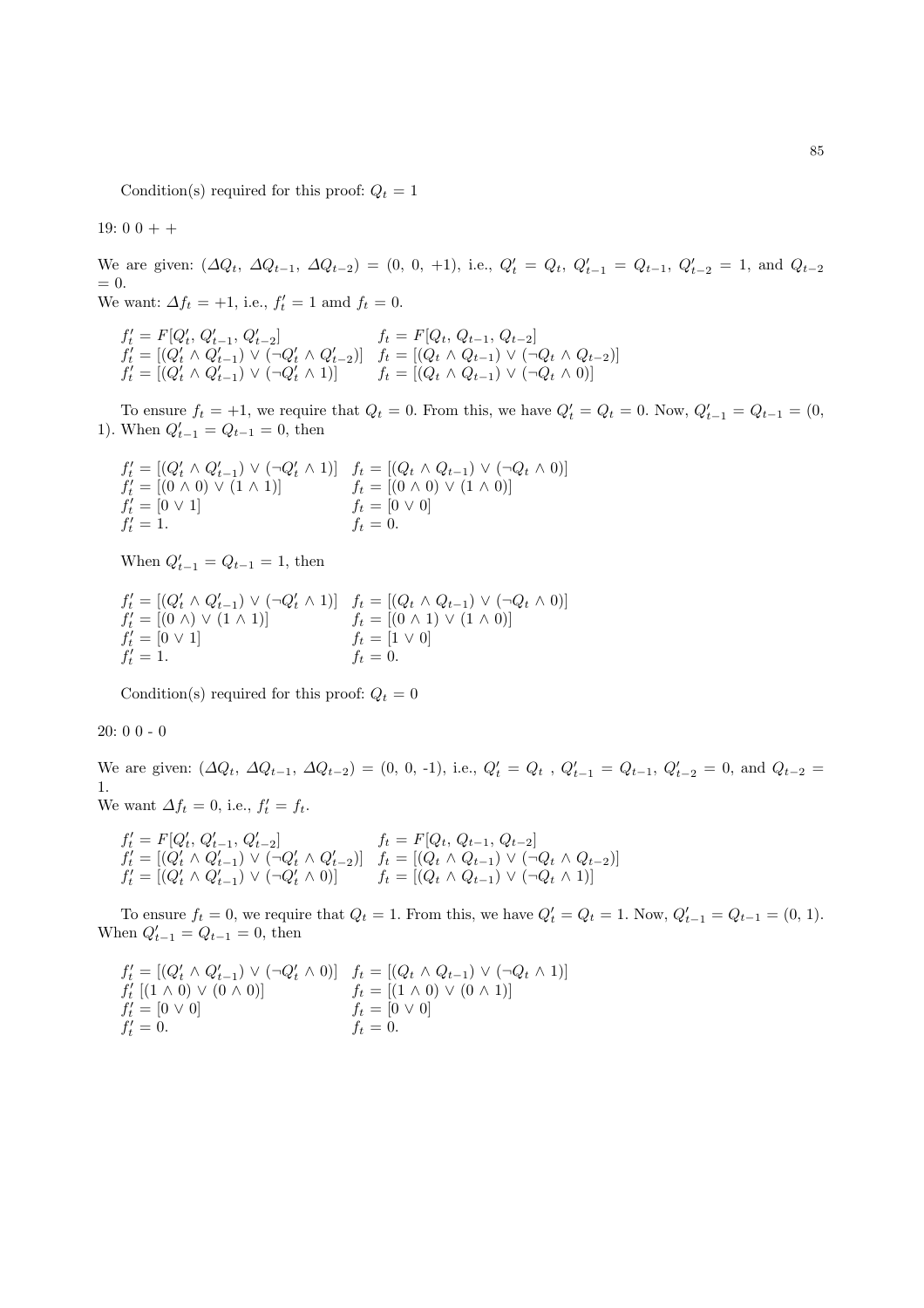When  $Q'_{t-1} = Q_{t-1} = 1$ , then

$$
f'_t = [(Q'_t \land Q'_{t-1}) \lor (\neg Q'_t \land 0)] \quad f_t = [(Q_t \land Q_{t-1}) \lor (\neg Q_t \land 1)] f'_t = [(1 \land 1) \lor (0 \land 0)] \quad f_t = [(1 \land 1) \lor (0 \land 1)] f'_t = [1 \lor 0] \quad f_t = [1 \lor 0] f'_t = 1. \quad f_t = 1.
$$

Condition(s) required for this proof:  $Q_t = 1$ 

 $21:00-$ 

We are given:  $(\Delta Q_t, \Delta Q_{t-1}, \Delta Q_{t-2}) = (0, 0, -1),$  i.e.,  $Q'_t = Q_t, Q'_{t-1} = Q_{t-1}, Q'_{t-2} = 0$ , and  $Q_{t-2} =$ 1. We want:  $\Delta f_t = -1$ , i.e.,  $f'_t = 0$  and  $f_t = 1$ .

 $f'_t = F[Q'_t, Q'_{t-1}, Q'_{t-2}]$   $f_t = F[Q_t, Q_{t-1}, Q_{t-2}]$  $f'_t = [(Q'_t \wedge Q'_{t-1}) \vee (\neg Q'_t \wedge Q'_{t-2})]$   $f_t = [(Q_t \wedge Q_{t-1}) \vee (\neg Q_t \wedge Q_{t-2})]$  $f'_t = [(Q'_t \wedge Q'_{t-1}) \vee (\neg Q'_t \wedge 0)]$   $f_t = [(Q_t \wedge Q_{t-1}) \vee (\neg Q_t \wedge 1)]$ 

To ensure  $f_t = 0$ , we require that  $Q_t = 0$ . From this, we have  $Q'_t = Q_t = 0$ . Now,  $Q'_{t-1} = Q_{t-1} = (0, 1)$ . When  $Q'_{t-1} = Q_{t-1} = 0$ , then

$$
f'_{t} = [(Q'_{t} \land Q'_{t-1}) \lor (\neg Q'_{t} \land 0)] \quad f_{t} = [(Q_{t} \land Q_{t-1}) \lor (\neg Q_{t} \land 1)] f'_{t} = [(0 \land 0) \lor (1 \land 0)] \quad f_{t} = [(0 \land 0) \lor (1 \land 1)] f'_{t} = [0 \lor 0] \quad f_{t} = [0 \lor 1] f'_{t} = 0.
$$

When  $Q'_{t-1} = Q_{t-1} = 1$ , then

$$
f'_t = [(Q'_t \wedge Q'_{t-1}) \vee (\neg Q'_t \wedge 0)] \quad f_t = [(Q_t \wedge Q_{t-1}) \vee (\neg Q_t \wedge 1)] f'_t = [(0 \wedge 1) \vee (1 \wedge 0)] \quad f_t = [(0 \wedge 1) \vee (1 \wedge 1)] f'_t = [0 \vee 0] \quad f_t = [0 \vee 1] f'_t = 0.
$$

Condition(s) required for this proof:  $Q_t = 0$ 

 $22: 0 + 0 0$ 

We are given:  $(\Delta Q_t, \Delta Q_{t-1}, \Delta Q_{t-2}) = (0, +1, 0),$  i.e.,  $Q'_t = Q_t \ Q'_{t-1} = 1, Q_{t-1} = 0$ , and  $Q'_{t-2} = Q_{t-2}$ . We want  $\Delta f_t = 0$ , i.e.,  $f'_t = f_t$ .

$$
f'_t = F[Q'_t, Q'_{t-1}, Q'_{t-2}] \t f_t = F[Q_t, Q_{t-1}, Q_{t-2}] f'_t = [(Q'_t \wedge Q'_{t-1}) \vee (\neg Q'_t \wedge Q'_{t-2})] \t f_t = [(Q_t \wedge Q_{t-1}) \vee (\neg Q_t \wedge Q_{t-2})] f'_t = [(Q'_t \wedge 1) \vee (\neg Q'_t \wedge Q'_{t-2})] \t f'_t = [(Q'_t \wedge 0) \vee (Q'_t \wedge Q_{t-2})]
$$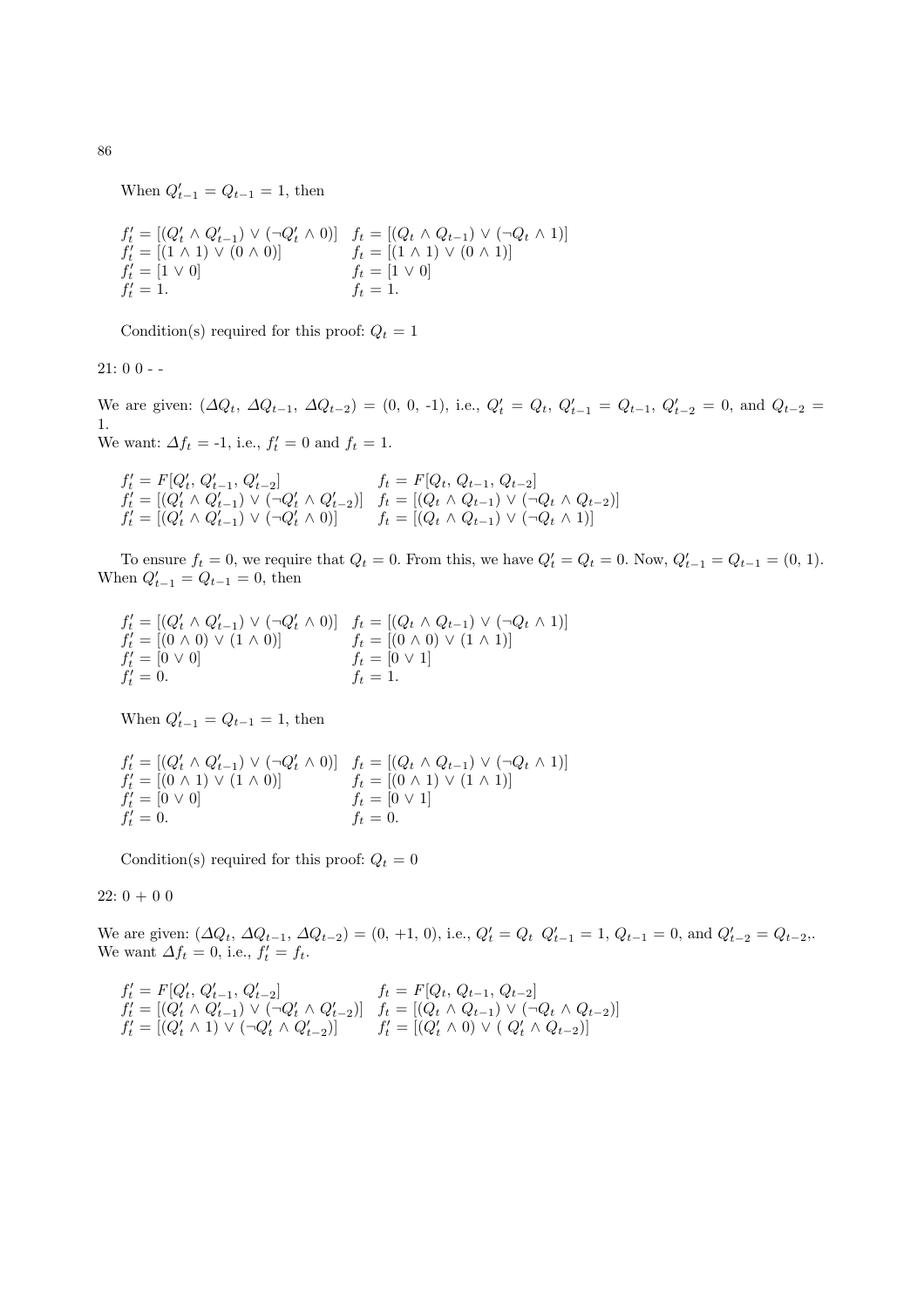To ensure  $f_t = 0$ , we require that  $Q_t = 0$ . From this, we have  $Q'_t = Q_t = 0$ . Now,  $Q'_{t-2} = Q_{t-2} = (0, 1)$ . When  $Q'_{t-2} = Q_{t-2} = 0$ , then

 $f'_{t} = [(Q'_{t} \wedge 1) \vee (\neg Q'_{t} \wedge Q'_{t-2})]$   $f'_{t} = [(Q'_{t} \wedge 0) \vee (Q'_{t} \wedge Q_{t-2})]$  $f'_t = [(0 \wedge 1) \vee (1 \wedge 0)]$   $f_t = [(0 \wedge 0) \vee (1 \wedge 0)]$  $f'_t = [0 \vee 0]$   $f_t = [0 \vee 0]$  $f'_t = 0.$   $f_t = 0.$ 

When  $Q'_{t-2} = Q_{t-2} = 1$ , then

$$
f'_{t} = [(Q'_{t} \land 1) \lor (\neg Q'_{t} \land Q'_{t-2})] \quad f'_{t} = [(Q'_{t} \land 0) \lor (Q'_{t} \land Q_{t-2})] f'_{t} = [(0 \land) \lor (1 \land 1)] \quad f_{t} = [(0 \land 0) \lor (1 \land 1)] f'_{t} = [0 \lor 1] \quad f_{t} = [0 \lor 1] f'_{t} = 1.
$$

Condition(s) required for this proof:  $Q_t = 0$ 

23:  $0 + 0 +$ 

We are given:  $(\Delta Q_t, \Delta Q_{t-1}, \Delta Q_{t-2}) = (0, +1, 0),$  i.e.,  $Q'_t = Q_t, Q'_{t-1} = 1, Q_{t-1} = 0$ , and  $Q'_{t-2} =$  $Q_{t-2}$ . We want:  $\Delta f_t = +1$ , i.e.,  $f'_t = 1$  amd  $f_t = 0$ .

$$
f'_t = F[Q'_t, Q'_{t-1}, Q'_{t-2}] \t f_t = F[Q_t, Q_{t-1}, Q_{t-2}] f'_t = [(Q'_t \wedge Q'_{t-1}) \vee (\neg Q'_t \wedge Q'_{t-2})] \t f_t = [(Q_t \wedge Q_{t-1}) \vee (\neg Q_t \wedge Q_{t-2})] f'_t = [(Q'_t \wedge 1) \vee (\neg Q'_t \wedge Q'_{t-2})] \t f_t = [(Q_t \wedge 0) \vee (\neg Q_t \wedge Q_{t-2})]
$$

To ensure  $f_t = +1$ , we require that  $Q_t = 1$  From this, we have  $Q'_t = Q_t = 1$ . Thus,

$$
f'_t = [(Q'_t \wedge 1) \vee (\neg Q'_t \wedge Q'_{t-2})] \quad f_t = [(Q_t \wedge 0) \vee (\neg Q_t \wedge Q_{t-2})] f'_t = [(1 \wedge 0) \vee (0 \wedge Q'_{t-2})] \quad f_t = [(1 \wedge 0) \vee (0 \wedge Q_{t-2})] f'_t = [1 \vee 0] \quad f_t = [0 \vee 0] f'_t = 1. \quad f_t = 0.
$$

Condition(s) required for this proof:  $Q_t = 1$ 

24: 0 - 0 0

We are given:  $(\Delta Q_t, \Delta Q_{t-1}, \Delta Q_{t-2}) = (0, -1, 0),$  i.e.,  $Q'_t = Q_t, Q'_{t-1} = 0, Q_{t-1} = 1$ , and  $Q'_{t-2} = Q_{t-2}$ . We want  $\Delta f_t = 0$ , i.e.,  $f'_t = f_t$ .

$$
f'_t = F[Q'_t, Q'_{t-1}, Q'_{t-2}] \t f_t = F[Q_t, Q_{t-1}, Q_{t-2}] f'_t = [(Q'_t \wedge Q'_{t-1}) \vee (\neg Q'_t \wedge Q'_{t-2})] \t f_t = [(Q_t \wedge Q_{t-1}) \vee (\neg Q_t \wedge Q_{t-2})] f'_t = [(Q'_t \wedge 0) \vee (\neg Q'_t \wedge Q'_{t-2})] \t f_t = [(Q_t \wedge 1) \vee (\neg Q_t \wedge Q_{t-2})]
$$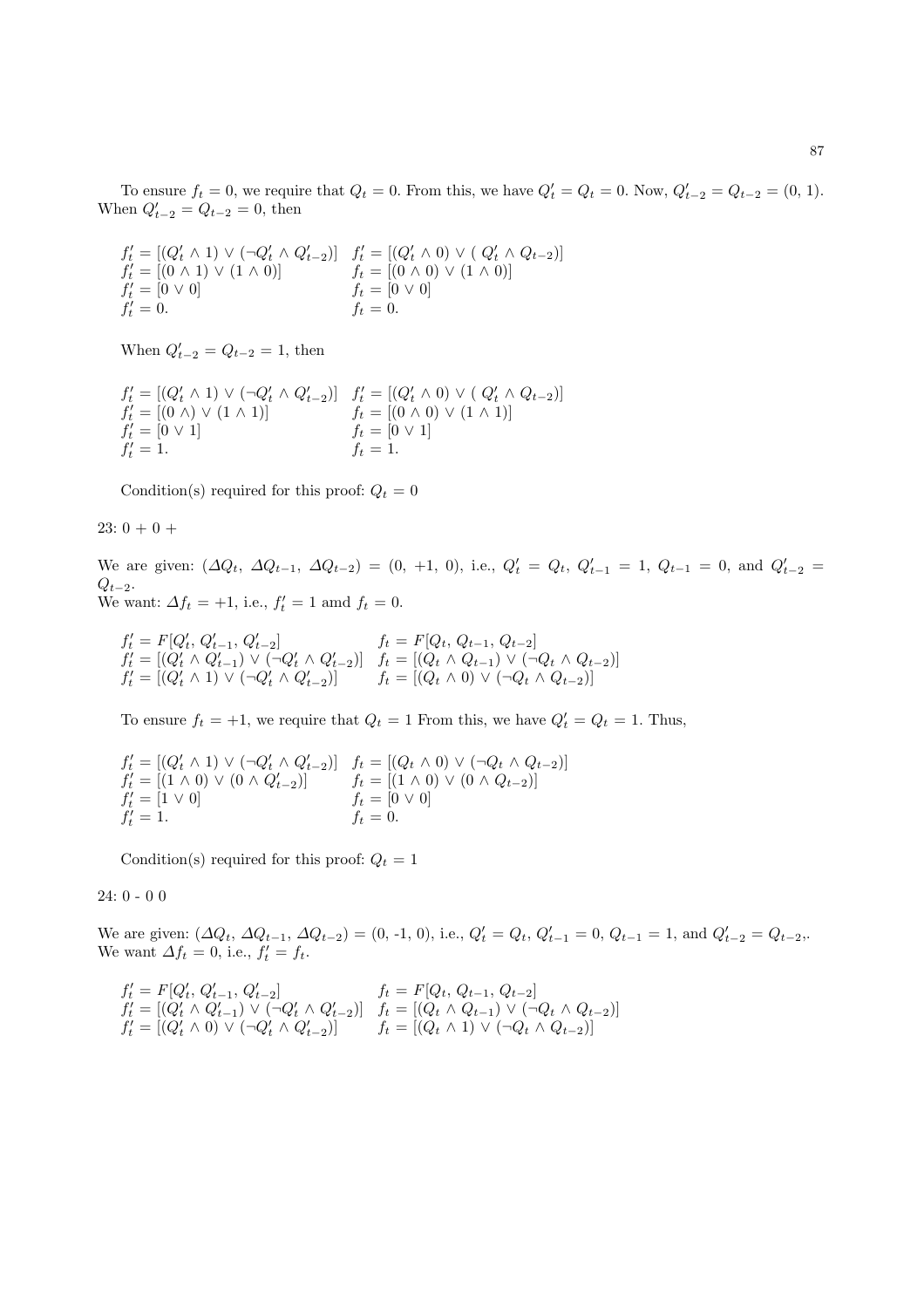To ensure  $f_t = 0$ , we require that  $Q_t = 0$ . From this, we have  $Q'_t = Q_t = 0$ . Now,  $Q'_{t-2} = Q_{t-2} = (0, 1)$ . When  $Q'_{t-2} = Q_{t-2} = 0$ , then

 $f'_{t} = [(Q'_{t} \wedge 0) \vee (\neg Q'_{t} \wedge Q'_{t-2})]$   $f_{t} = [(Q_{t} \wedge 1) \vee (\neg Q_{t} \wedge Q_{t-2})]$  $f'_t = [(0 \land 0) \lor (1 \land 0)]$   $f_t = [(0 \land 1) \lor (1 \land 0)]$  $f'_t = [0 \vee 0]$   $f_t = [0 \vee 0]$  $f'_t = 0.$   $f_t = 0.$ 

When  $Q'_{t-2} = Q_{t-2} = 1$ , then

$$
f'_t = [(Q'_t \wedge 0) \vee (\neg Q'_t \wedge Q'_{t-2})] \quad f_t = [(Q_t \wedge 1) \vee (\neg Q_t \wedge Q_{t-2})] f'_t = [(0 \wedge 0) \vee (1 \wedge 1)] \quad f_t = [(0 \wedge 1) \vee (1 \wedge 1)] f'_t = [0 \vee 1] \quad f_t = [0 \vee 1] f'_t = 1.
$$

Condition(s) required for this proof:  $Q_t = 0$ 

### 25: 0 - 0 -

We are given:  $(\Delta Q_t, \Delta Q_{t-1}, \Delta Q_{t-2}) = (0, -1, 0),$  i.e.,  $Q'_t = Q_t, Q'_{t-1} = 0, Q_{t-1} = 1$ , and  $Q'_{t-2} = Q_{t-2}$ . We want:  $\Delta f_t = -1$ , i.e.,  $f'_t = 0$  and  $f_t = 1$ .

$$
f'_t = F[Q'_t, Q'_{t-1}, Q'_{t-2}] \t f_t = F[Q_t, Q_{t-1}, Q_{t-2}] f'_t = [(Q'_t \wedge Q'_{t-1}) \vee (\neg Q'_t \wedge Q'_{t-2})] \t f_t = [(Q_t \wedge Q_{t-1}) \vee (\neg Q_t \wedge Q_{t-2})] f'_t = [(Q'_t \wedge 0) \vee (\neg Q'_t \wedge Q'_{t-2})] \t f_t = [(Q_t \wedge 1) \vee (\neg Q_t \wedge Q_{t-2})]
$$

To ensure  $f_t = -1$ , we require that  $Q_t = 1$ . From this, we have  $Q'_t = Q_t = 1$ . Thus,

$$
f'_t = [(Q'_t \wedge 0) \vee (\neg Q'_t \wedge Q'_{t-2})] \quad f_t = [(Q_t \wedge 1) \vee (\neg Q_t \wedge Q_{t-2})]
$$
  
\n
$$
f'_t = [(1 \wedge 0) \vee (0 \wedge Q'_{t-2})] \quad f_t = [(1 \ 1) \ (0 \ Q_{t-2})]
$$
  
\n
$$
f'_t = [0 \vee 0] \quad f_t = [1 \vee 0]
$$
  
\n
$$
f'_t = 0.
$$

Condition(s) required for this proof:  $Q_t = 1$ 

# $26: - + 0 0$

We are given:  $(\Delta Q_t, \Delta Q_{t-1}, \Delta Q_{t-2}) = (-1, +1, 0),$  i.e.,  $Q_t = Q'_{t-1} = 1$   $Q'_t = Q_{t-1} = 0$ , and  $Q'_{t-2} =$  $Q_{t-2}$ . We want  $\Delta f_t = 0$ , i.e.,  $f'_t = f_t$ .

$$
f'_t = F[Q'_t, Q'_{t-1}, Q'_{t-2}] \t f_t = F[Q_t, Q_{t-1}, Q_{t-2}] f'_t = [(Q'_t \land Q'_{t-1}) \lor (\neg Q'_t \land Q'_{t-2})] \t f_t = [(Q_t \land Q_{t-1}) \lor (\neg Q_t \land Q_{t-2})] f'_t = [(0 \land 1) \lor (1 \land Q'_{t-2})] \t f_t = [(1 \land 0) \lor (0 \land Q_{t-2})]
$$

To ensure  $f_t = 0$ , we require that  $Q_{t-2} = 0$  From this, we have  $Q'_{t-2} = Q_{t-2} = 0$ . Thus,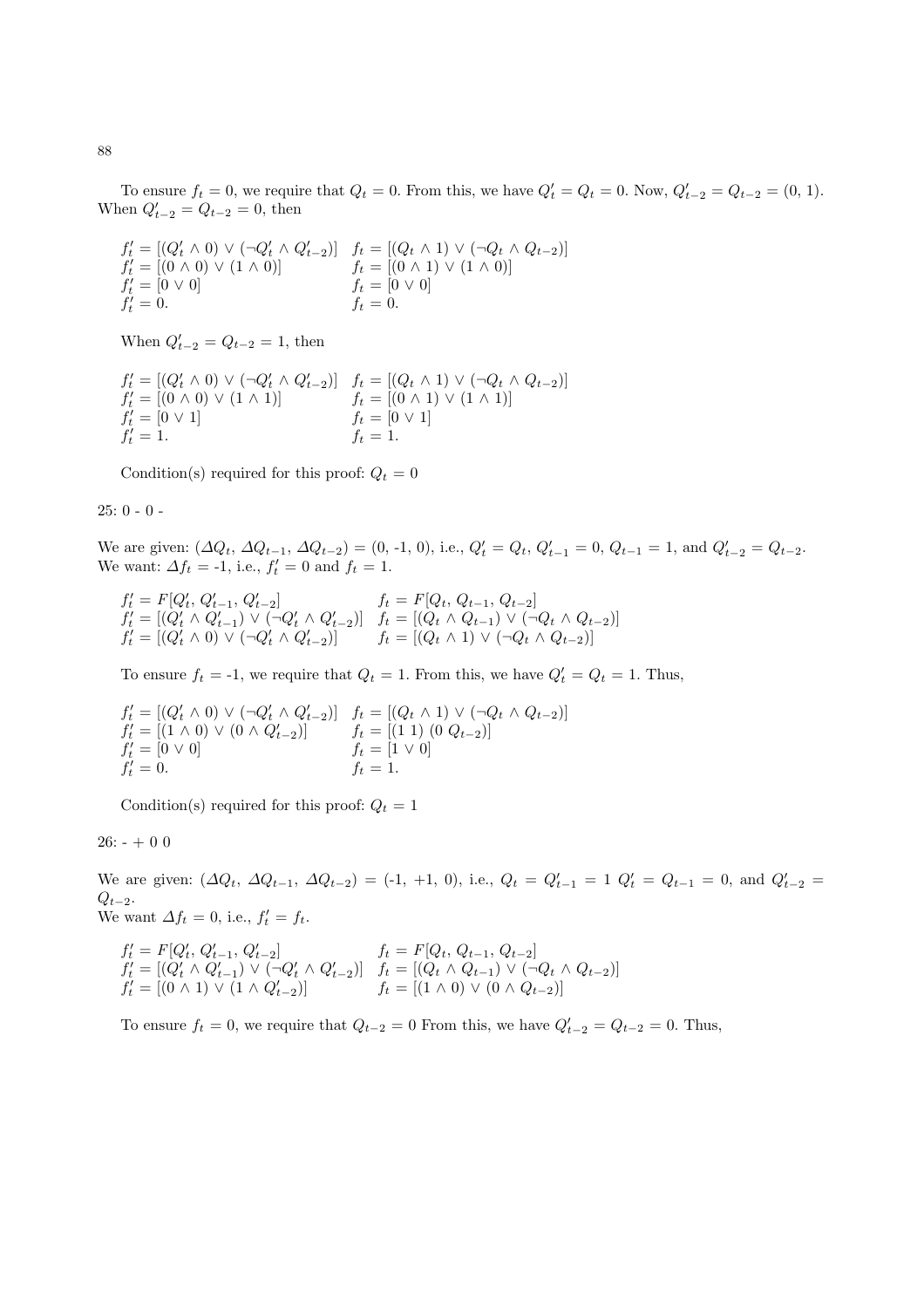$f'_t = [(0 \wedge 1) \vee (1 \wedge Q'_{t-2})]$   $f_t = [(1 \wedge 0) \vee (0 \wedge Q_{t-2})]$  $f'_t = [(0 \wedge 1) \vee (1 \wedge 0)]$   $f_t = [(1 \wedge 0) \vee (0 \wedge 0)]$  $f'_t = [0 \vee 0]$   $f_t = [0 \vee 0]$  $f_t'$  $f_t = 0.$ 

Condition(s) required for this proof:  $Q_{t-2} = 0$ 

$$
27: +0\,+\,0
$$

We are given:  $(\Delta Q_t, \Delta Q_{t-1}, \Delta Q_{t-2}) = (+1, 0, +1)$ , i.e.,  $Q'_t = Q'_{t-2} = 1$ ,  $Q_t = Q_{t-2} = 0$ , and  $Q'_{t-1}$  $= Q_{t-1}.$ We want  $\Delta f_t = 0$ , i.e.,  $f'_t = f_t$ .

$$
f'_t = F[Q'_t, Q'_{t-1}, Q'_{t-2}] \t f_t = F[Q_t, Q_{t-1}, Q_{t-2}] f'_t = [(Q'_t \wedge Q'_{t-1}) \vee (\neg Q'_t \wedge Q'_{t-2})] \t f_t = [(Q_t \wedge Q_{t-1}) \vee (\neg Q_t \wedge Q_{t-2})] f'_t = [(1 \wedge Q'_{t-1}) \vee (0 \wedge 1)] \t f_t = [(0 \wedge Q_{t-1}) \vee (1 \wedge 0)]
$$

To ensure  $f_t = 0$ , we require that  $Q_{t-1} = 0$ . From this, we have  $Q'_{t-1} = Q_{t-1} = 0$ . Thus,

 $f'_t = [(1 \wedge Q'_{t-1}) \vee (0 \wedge 1)] \quad f_t = [(0 \wedge Q_{t-1}) \vee (1 \wedge 0)]$  $f_t'$  $f_t = [(0 \land 0) \lor (1 \land 0)]$ <br>  $f_t = [0 \lor 0]$ <br>  $f_t = 0.$  $f'_t = [0 \vee 0]$   $f_t = [0 \vee 0]$  $f'_t = 0.$   $f_t = 0.$ 

Condition(s) required for this proof:  $Q_{t-1} = 0$ 

 $28: + 0 + +$ 

We are given:  $(\Delta Q_t, \Delta Q_{t-1}, \Delta Q_{t-2}) = (+1, 0, +1)$ , i.e.,  $Q'_t = Q'_{t-2} = 1$ ,  $Q_t = Q_{t-2} = 0$ , and  $Q'_{t-1}$  $= Q_{t-1}.$ We want:  $\Delta f_t = +1$ , i.e.,  $f'_t = 1$  amd  $f_t = 0$ .

 $f'_t = F[Q'_t, Q'_{t-1}, Q'_{t-2}]$   $f_t = F[Q_t, Q_{t-1}, Q_{t-2}]$ 

 $f'_{t} = [(Q'_{t} \wedge Q'_{t-1}) \vee (\neg Q'_{t} \wedge Q'_{t-2})]$   $f_{t} = [(Q_{t} \wedge Q_{t-1}) \vee (\neg Q_{t} \wedge Q_{t-2})]$  $f'_t = [(1 \wedge Q'_{t-1}) \vee (0 \wedge 1)]$   $f_t = [(0 \wedge Q_{t-1}) \vee (1 \wedge 0)]$ 

To ensure  $f_t = +1$ , we require that  $Q_{t-1} = 1$ . From this, we have  $Q'_{t-1} = Q_{t-1} = 1$ . Thus,  $f'_t = [(1 \wedge Q'_{t-1}) \vee (0 \wedge 1)] \quad f_t = [(0 \wedge Q_{t-1}) \vee (1 \wedge 0)]$  $f_t'$  $t'_{t} = [(1 \wedge 1) \vee (0 \wedge 1)]$   $f_{t} = [(0 \wedge 1) \vee (1 \wedge 0)]$  $f_t'$  $t'_{t} = [1 \vee 0]$  f<sub>t</sub> = [0  $\vee$  0]  $f'_t = 1.$   $f_t = 0.$ 

Condition(s) required for this proof:  $Q_{t-1} = 1$ 

 $29: -0 + 0$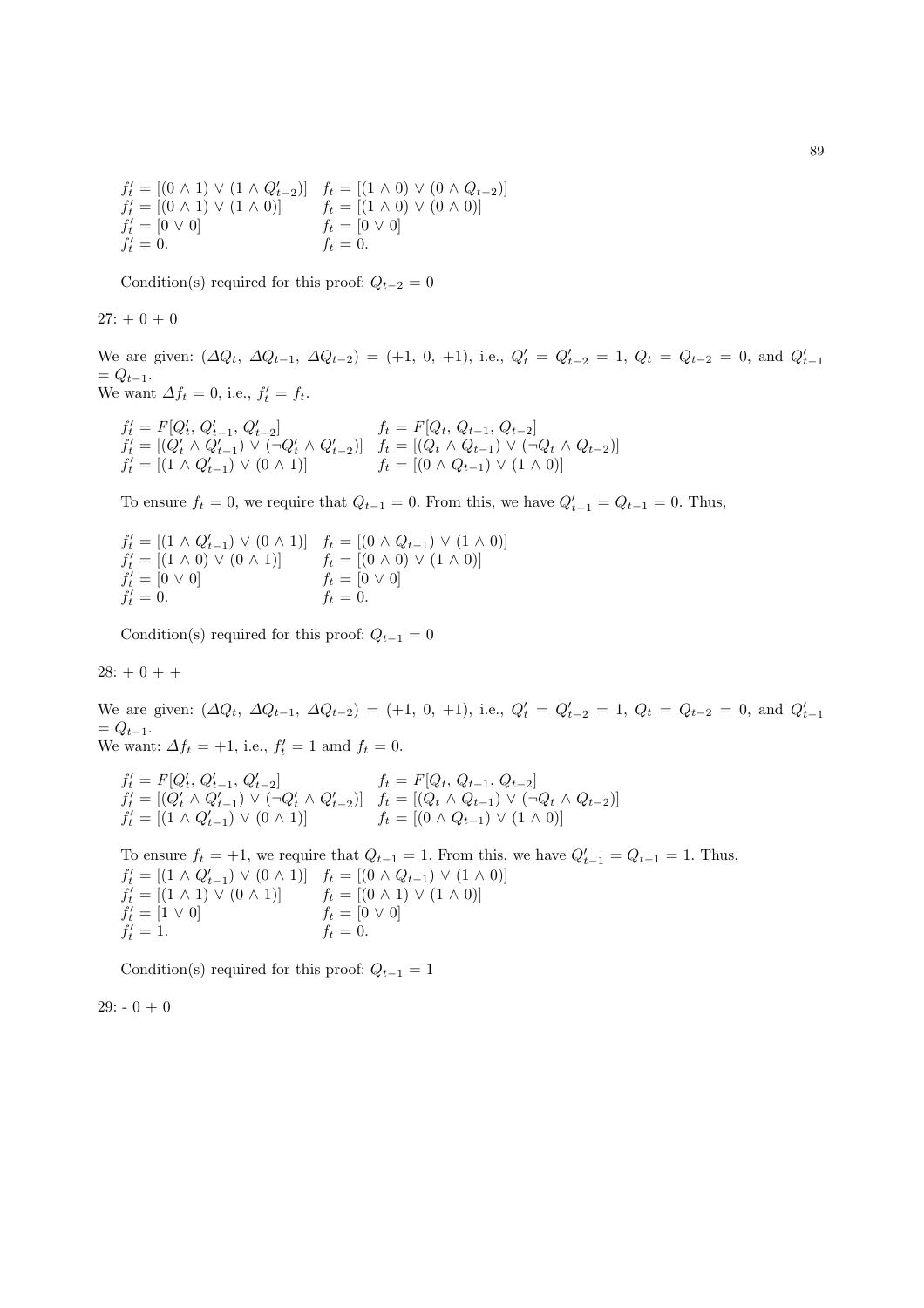We are given:  $(\Delta Q_t, \Delta Q_{t-1}, \Delta Q_{t-2}) = (-1, 0, +1), \text{ i.e., } Q'_t = Q_{t-2} = 0, Q_t = Q'_{t-2} = 1, \text{ and } Q'_{t-1} =$  $Q_{t-1}$ . We want  $\Delta f_t = 0$ , i.e.,  $f'_t = f_t$ .

$$
f'_t = F[Q'_t, Q'_{t-1}, Q'_{t-2}] \t f_t = F[Q_t, Q_{t-1}, Q_{t-2}]
$$
  
\n
$$
f'_t = [(Q'_t \land Q'_{t-1}) \lor (\neg Q'_t \land Q'_{t-2})] \t f_t = [(Q_t \land Q_{t-1}) \lor (\neg Q_t \land Q_{t-2})]
$$
  
\n
$$
f'_t = [(0 \land Q'_{t-1}) \lor (1 \land 1)] \t f_t = [(1 \land Q_{t-1}) \lor (0 \land 0)]
$$

To ensure  $f_t = 0$ , we require that  $Q_{t-1} = 1$ . From this, we have  $Q'_{t-1} = Q_{t-1} = 1$ . Thus,

$$
f'_t = [(0 \land Q'_{t-1}) \lor (1 \land 1)] \quad f_t = [(1 \land Q_{t-1}) \lor (0 \land 0)] f'_t = [(0 \land) \lor (1 \land 1)] \quad f_t = [(1 \land 1) \lor (0 \land 0)] f'_t = [0 \lor 1] \quad f_t = [1 \lor 0] f'_t = 1.
$$

Condition(s) required for this proof:  $Q_{t-1} = 1$ 

 $30: + 0 - 0$ 

We are given:  $(\Delta Q_t, \Delta Q_{t-1}, \Delta Q_{t-2}) = (+1, 0, -1), \text{ i.e., } Q'_t = Q_{t-2} = 1, Q_t = Q'_{t-2} = 0, \text{ and } Q'_{t-1} =$  $Q_{t-1}$ . We want  $\Delta f_t = 0$ , i.e.,  $f'_t = f_t$ .

 $f'_t = F[Q'_t, Q'_{t-1}, Q'_{t-2}]$   $f_t = F[Q_t, Q_{t-1}, Q_{t-2}]$  $f'_t = [(Q'_t \wedge Q'_{t-1}) \vee (\neg Q'_t \wedge Q'_{t-2})]$   $f_t = [(Q_t \wedge Q_{t-1}) \vee (\neg Q_t \wedge Q_{t-2})]$  $f'_t = [(1 \wedge Q'_{t-1}) \vee (0 \wedge 0)]$   $f_t = [(0 \wedge Q_{t-1}) \vee (1 \wedge 1)]$ 

To ensure  $f_t = 0$ , we require that  $Q_{t-1} = 1$ . From this, we have  $Q'_{t-1} = Q_{t-1} = 1$ . Thus,

$$
f'_t = [(1 \land Q'_{t-1}) \lor (0 \land 0)] \quad f_t = [(0 \land Q_{t-1}) \lor (1 \land 1)] f'_t = [(1 \land 1) \lor (0 \land 0)] \quad f_t = [(0 \land 1) \lor (1 \land 1)] f'_t = [1 \lor 0] \quad f_t = [0 \lor 1] f'_t = 1.
$$

Condition(s) required for this proof:  $Q_{t-1} = 1$ 

 $31: -0 - 0$ 

We are given:  $(\Delta Q_t, \Delta Q_{t-1}, \Delta Q_{t-2}) = (-1, 0, -1), \text{ i.e., } Q_t = Q_{t-2} = 1, Q'_t = Q'_{t-2} = 0, \text{ and } Q'_{t-1} =$  $Q_{t-1}$ . We want  $\Delta f_t = 0$ , i.e.,  $f'_t = f_t$ .

$$
f'_t = F[Q'_t, Q'_{t-1}, Q'_{t-2}] \qquad f_t = F[Q_t, Q_{t-1}, Q_{t-2}] f'_t = [(Q'_t \land Q'_{t-1}) \lor (\neg Q'_t \land Q'_{t-2})] \qquad f_t = [(Q_t \land Q_{t-1}) \lor (\neg Q_t \land Q_{t-2})] f'_t = [(0 \land Q'_{t-1}) \lor (1 \land 0)] \qquad f_t = [(1 \land Q_{t-1}) \lor (0 \land 1)]
$$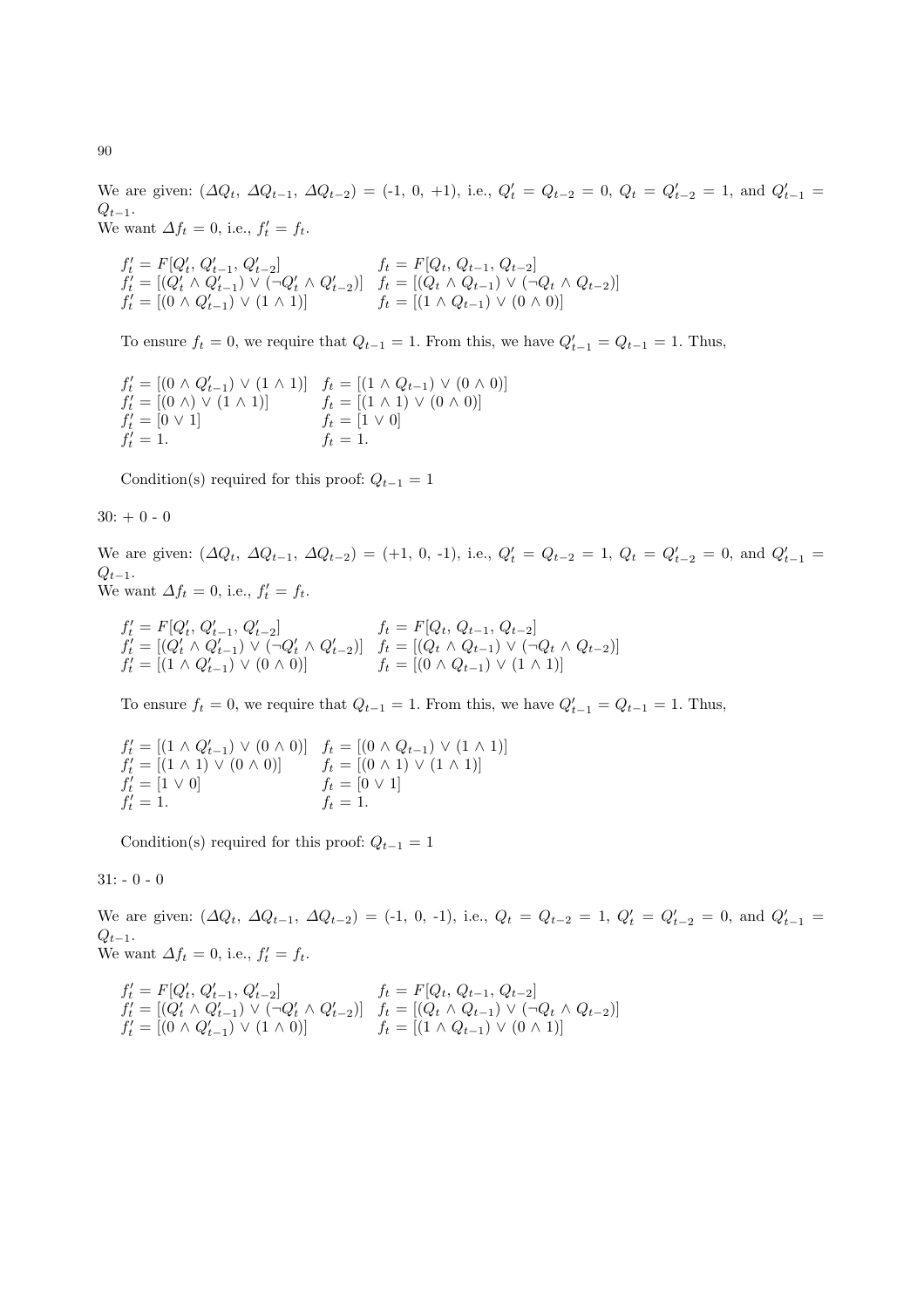To ensure  $f_t = 0$ , we require that  $Q_{t-1} = 0$ . From this, we have  $Q'_{t-1} = Q_{t-1} = 0$ . Thus,

$$
f'_t = [(0 \land Q'_{t-1}) \lor (1 \land 0)] \quad f_t = [(1 \land Q_{t-1}) \lor (0 \land 1)] f'_t = [(0 \land 0) \lor (1 \land 0)] \quad f_t = [(1 \land 0) \lor (0 \land 1)] f'_t = [0 \lor 0] \quad f_t = [0 \lor 0] f'_t = 0.
$$

Condition(s) required for this proof:  $Q_{t-1} = 0$ 

 $32: 0 + - +$ 

We are given:  $(\Delta Q_t, \Delta Q_{t-1}, \Delta Q_{t-2}) = (0, +1, -1),$  i.e.,  $Q'_t = Q_t, Q'_{t-1} = Q_{t-2} = 1$ , and  $Q_{t-1} = Q'_{t-2} = 0$ . We want:  $\Delta f_t = +1$ , i.e.,  $f'_t = 1$  amd  $f_t = 0$ .

 $f'_t = F[Q'_t, Q'_{t-1}, Q'_{t-2}]$   $f_t = F[Q_t, Q_{t-1}, Q_{t-2}]$  $f'_t = [(Q'_t \wedge Q'_{t-1}) \vee (\neg Q'_t \wedge Q'_{t-2})]$   $f_t = [(Q_t \wedge Q_{t-1}) \vee (\neg Q_t \wedge Q_{t-2})]$  $f'_t = [(Q'_t \wedge 1) \vee (\neg Q'_t \wedge 0)]$   $f_t = [(Q_t \wedge 0) \vee (\neg Q_t \wedge 1)]$ 

To ensure  $f_t = +1$ , we require that  $Q_t = 1$  From this, we have  $Q'_t = Q_t = 1$ . Thus,

 $f'_t = [(Q'_t \wedge 1) \vee (\neg Q'_t \wedge 0)] \quad f_t = [(Q_t \wedge 0) \vee (\neg Q_t \wedge 1)]$  $f'_t = [(1 \wedge 1) \vee (0 \wedge 0)]$   $f_t = [(1 \wedge 0) \vee (0 \wedge 1)]$  $f'_t = [1 \vee 0]$   $f_t = [0 \vee 0]$  $f'_t = 1.$   $f_t = 0.$ 

Condition(s) required for this proof:  $Q_t = 1$ 

 $33:0 + - -$ 

We are given:  $(\Delta Q_t, \Delta Q_{t-1}, \Delta Q_{t-2}) = (0, +1, -1),$  i.e.,  $Q'_t = Q_t, Q'_{t-1} = Q_{t-2} = 1$ , and  $Q_{t-1} = Q'_{t-2} = 0$ . We want:  $\Delta f_t = -1$ , i.e.,  $f'_t = 0$  and  $f_t = 1$ .

$$
f'_t = F[Q'_t, Q'_{t-1}, Q'_{t-2}] \t f_t = F[Q_t, Q_{t-1}, Q_{t-2}] f'_t = [(Q'_t \wedge Q'_{t-1}) \vee (\neg Q'_t \wedge Q'_{t-2})] \t f_t = [(Q_t \wedge Q_{t-1}) \vee (\neg Q_t \wedge Q_{t-2})] f'_t = [(Q'_t \wedge 1) \vee (\neg Q'_t \wedge 0)] \t f_t = [(Q_t \wedge 0) \vee (\neg Q_t \wedge 1)]
$$

To ensure  $f_t = +1$ , we require that  $Q_t = 0$  From this, we have  $Q'_t = Q_t = 0$ . Thus,  $f'_t = [(Q'_t \wedge 1) \vee (\neg Q'_t \wedge 0)] \quad f_t = [(Q_t \wedge 0) \vee (\neg Q_t \wedge 1)]$  $f'_t = [(0 \wedge 1) \vee (1 \wedge 0)]$   $f_t = [(0 \wedge 0) \vee (1 \wedge 1)]$  $f'_t = [0 \vee 0]$   $f_t = [0 \vee 1]$  $f'_t = 0.$   $f_t = 1.$ 

Condition(s) required for this proof:  $Q_t = 0$ 

34: 0 - - -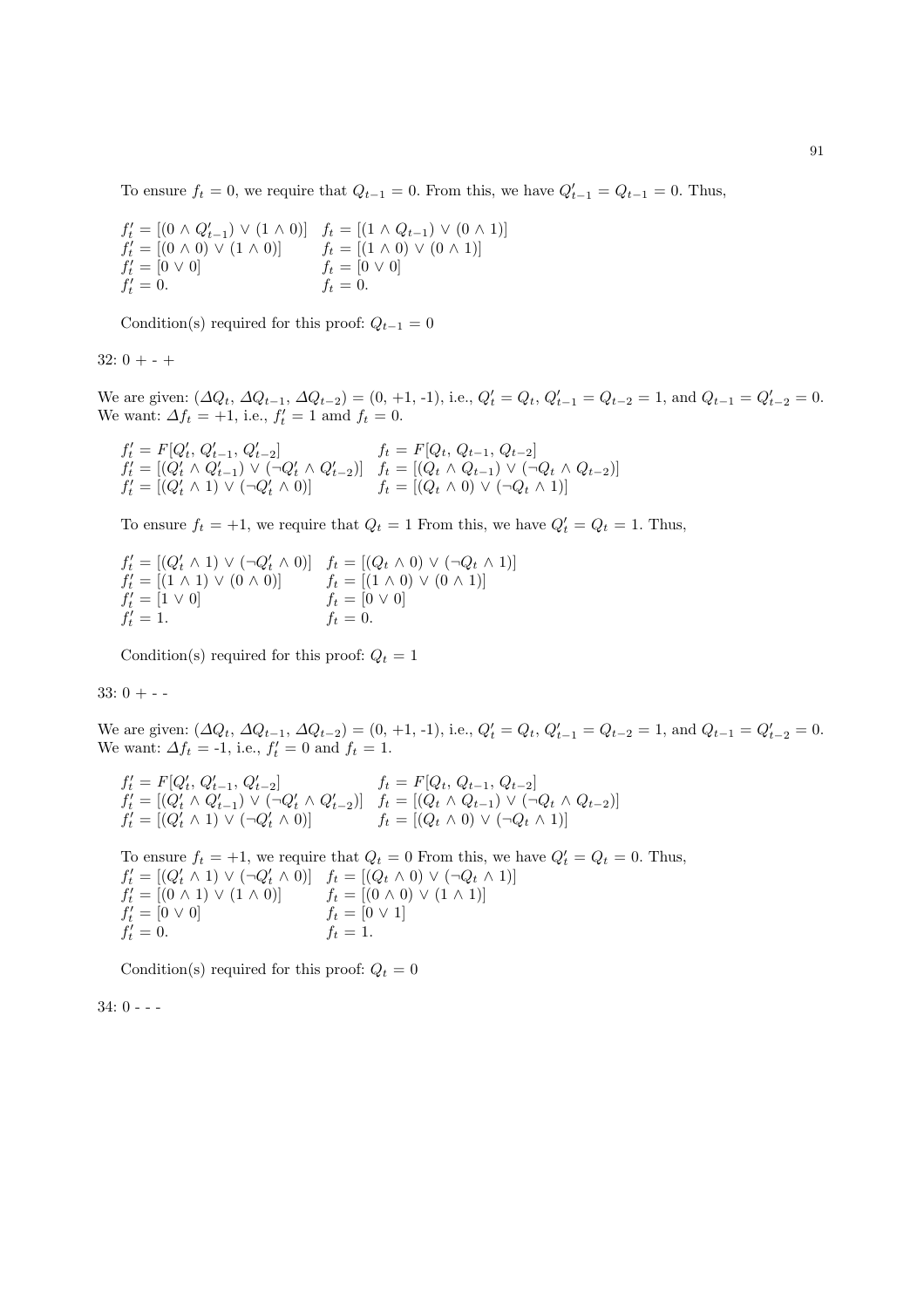We are given:  $(\Delta Q_t, \Delta Q_{t-1}, \Delta Q_{t-2}) = (0, -1, -1),$  i.e.,  $Q'_t = Q_t, Q'_{t-1} = Q'_{t-2} = 0$ , and  $Q_{t-1} = Q_{t-2}$  $= 1.$ We want:  $\Delta f_t = -1$ , i.e.,  $f'_t = 0$  and  $f_t = 1$ .

 $f'_t = F[Q'_t, Q'_{t-1}, Q'_{t-2}]$   $f_t = F[Q_t, Q_{t-1}, Q_{t-2}]$  $f'_{t} = [(Q'_{t} \wedge Q'_{t-1}) \vee (\neg Q'_{t} \wedge Q'_{t-2})]$   $f_{t} = [(Q_{t} \wedge Q_{t-1}) \vee (\neg Q_{t} \wedge Q_{t-2})]$  $f'_t = [(Q'_t \wedge 0) \vee (\neg Q'_t \wedge 0)]$   $f_t = [(Q_t \wedge 1) \vee (\neg Q_t \wedge 1)]$ 

To ensure  $f_t = -1$ , no requirements are necessary.  $Q_t = (0, 1)$ . From this, we have  $Q'_t = Q_t = (0, 1)$ . When  $Q'_t = Q_t = 0$ , then

 $f'_{t} = [(Q'_{t} \wedge 0) \vee (\neg Q'_{t} \wedge 0)] \quad f_{t} = [(Q_{t} \wedge 1) \vee (\neg Q_{t} \wedge 1)]$  $f'_t = [(0 \wedge 0) \vee (1 \wedge 0)]$   $f_t = [(0 \wedge 1) \vee (1 \wedge 1)]$  $f'_t = [0 \vee 0]$   $f_t = [0 \vee 1]$  $f'_t = 0.$   $f_t = 1.$ 

When  $Q'_t = Q_t = 1$ , then

$$
f'_{t} = [(Q'_{t} \wedge 0) \vee (\neg Q'_{t} \wedge 0)] \quad f_{t} = [(Q_{t} \wedge 1) \vee (\neg Q_{t} \wedge 1)] f'_{t} [(1 \wedge 0) \vee (0 \wedge 0)] \quad f_{t} = [(1 \wedge 1) \vee (0 \wedge 1)] f'_{t} = [0 \vee 0] \quad f_{t} = [1 \vee 0] f'_{t} = 0.
$$

Condition(s) required for this proof: none

 $35: + + 0 0$ 

We are given:  $(\Delta Q_t, \Delta Q_{t-1}, \Delta Q_{t-2}) = (+1, +1, 0),$  i.e.,  $Q'_t = Q'_{t-1} = 1, Q_t = Q_{t-1} = 0$ , and  $Q'_{t-2}$  $= Q_{t-2}.$ 

We want  $\Delta f_t = 0$ , i.e.,  $f'_t = f_t$  $f'_t = F[Q'_t, Q'_{t-1}, Q'_{t-2}]$   $f_t = F[Q_t, Q_{t-1}, Q_{t-2}]$  $f'_t = [(Q'_t \wedge Q'_{t-1}) \vee (\neg Q'_t \wedge Q'_{t-2})]$   $f_t = [(Q_t \wedge Q_{t-1}) \vee (\neg Q_t \wedge Q_{t-2})]$  $f'_t = [(1 \wedge 1) \vee (0 \wedge Q'_{t-2})]$   $f_t = [(0 \wedge 0) \vee (1 \wedge Q_{t-2})]$ 

To ensure  $f_t = 0$ , we require that  $Q_{t-2} = 1$ . From this, we have  $Q'_{t-2} = Q_{t-2} = 1$ . Thus,

 $f'_t = [(1 \wedge 1) \vee (0 \wedge Q'_{t-2})]$   $f_t = [(0 \wedge 0) \vee (1 \wedge Q_{t-2})]$  $f'_t = [(1 \wedge 1) \vee (0 \wedge 1)]$   $f_t = [(0 \wedge 0) \vee (1 \wedge 1)]$  $f'_t = [1 \vee 0]$   $f_t = [0 \vee 1]$  $f'_t = 1.$   $f_t = 1.$ 

Condition(s) required for this proof:  $Q_{t-2} = 1$ 

 $36: + - 0 -$ 

We are given: 
$$
(\Delta Q_t, \Delta Q_{t-1}, \Delta Q_{t-2}) = (+1, -1, 0)
$$
, i.e.,  $Q'_t = Q_{t-1} = 1$ ,  $Q_t = Q'_{t-1} = 0$ , and  $Q'_{t-2} =$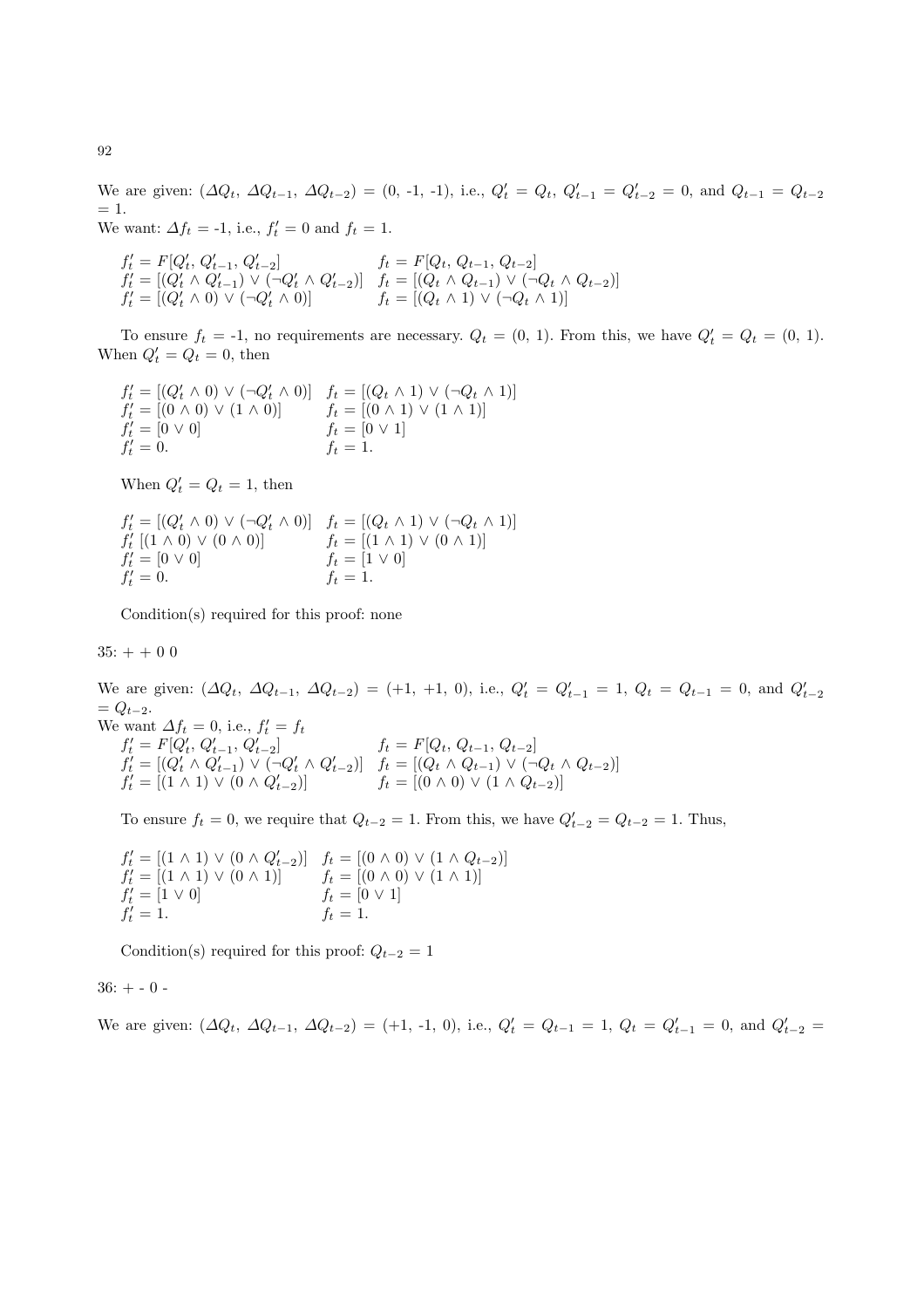$Q_{t-2}$ . We want:  $\Delta f_t = -1$ , i.e.,  $f'_t = 0$  and  $f_t = 1$ .

$$
f'_t = F[Q'_t, Q'_{t-1}, Q'_{t-2}] \t f_t = F[Q_t, Q_{t-1}, Q_{t-2}] f'_t = [(Q'_t \wedge Q'_{t-1}) \vee (\neg Q'_t \wedge Q'_{t-2})] \t f_t = [(Q_t \wedge Q_{t-1}) \vee (\neg Q_t \wedge Q_{t-2})] f'_t = [(1 \wedge 0) \vee (0 \wedge Q'_{t-2})] \t f_t = [(0 \wedge 1) \vee (1 \wedge Q_{t-2})]
$$

To ensure  $f_t = -1$ , we require that  $Q_{t-2} = 1$ . From this, we have  $Q_{t-2} = Q'_{t-2} = 1$ . Thus,

$$
f'_t = [(1 \land 0) \lor (0 \land Q'_{t-2})] \quad f_t = [(0 \land 1) \lor (1 \land Q_{t-2})] f'_t = [(1 \land 0) \lor (0 \land 1)] \quad f_t = [(0 \land 1) \lor (1 \land 1)] f'_t = [0 \lor 0] \quad f_t = [0 \lor 1] f'_t = 0. \quad f_t = 1.
$$

Condition(s) required for this proof:  $Q_{t-2} = 1$ 

# $37: 0 - + +$

We are given:  $(\Delta Q_t, \Delta Q_{t-1}, \Delta Q_{t-2}) = (0, -1, +1), \text{ i.e., } Q'_t = Q_t, Q'_{t-1} = Q_{t-2} = 0, \text{ and } Q_{t-1} = Q'_{t-2} = 1.$ We want:  $\Delta f_t = +1$ , i.e.,  $f'_t = 1$  amd  $f_t = 0$ .

 $f'_t = F[Q'_t, Q'_{t-1}, Q'_{t-2}]$   $f_t = F[Q_t, Q_{t-1}, Q_{t-2}]$  $f'_{t} = [(Q'_{t} \wedge Q'_{t-1}) \vee (\neg Q'_{t} \wedge Q'_{t-2})]$   $f_{t} = [(Q_{t} \wedge Q_{t-1}) \vee (\neg Q_{t} \wedge Q_{t-2})]$  $f'_t = [(Q'_t \wedge 0) \vee (\neg Q'_t \wedge 1)]$   $f_t = [(Q_t \wedge 1) \vee (\neg Q_t \wedge 0)]$ 

To ensure  $f_t = +1$ , we require that  $Q_t = 0$ . From this, we have  $Q'_t = Q_t = 0$ . Thus,

$$
f'_t = [(Q'_t \wedge 0) \vee (\neg Q'_t \wedge 1)] \quad f_t = [(Q_t \wedge 1) \vee (\neg Q_t \wedge 0)] f'_t = [(0 \wedge 0) \vee (1 \wedge 1)] \quad f_t = [(0 \wedge 1) \vee (1 \wedge 0)] f'_t = [0 \vee 1] \quad f_t = [0 \vee 0] f'_t = 1. \quad f_t = 0.
$$

Condition(s) required for this proof:  $Q_t = 0$ 

### 8.2 Proofs for Round 2

For round 2, note that  $f_t = G(X, Y, Z) = (Z \wedge X) \vee (\neg Z \wedge Y)$ .

38:  $\pm \pm \pm \pm$ 

We are given:  $(\Delta Q_t, \Delta Q_{t-1}, \Delta Q_{t-2}) = (1, 1, 1),$  i.e.,  $Q'_t$  -  $Q_t = \pm 1, Q'_{t-1}$  -  $Q_{t-1} = \pm 1$ , and  $Q'_{t-2}$  - $Q_{t-2} = \pm 1.$ We want:  $\Delta f_t = \pm 1$ , i.e.,  $f'_t - f_t = \pm 1$ .

$$
f'_t = G[Q'_t, Q'_{t-1}, Q'_{t-2}] \qquad f_t = G[Q_t, Q_{t-1}, Q_{t-2}]
$$
  

$$
f'_t = [(Q'_{t-2} \land Q'_t) \lor (\neg Q'_{t-2} \land Q'_{t-1})] \qquad f_t = [(Q_{t-2} \land Q_t) \lor (\neg Q_{t-2} \land Q_{t-1})]
$$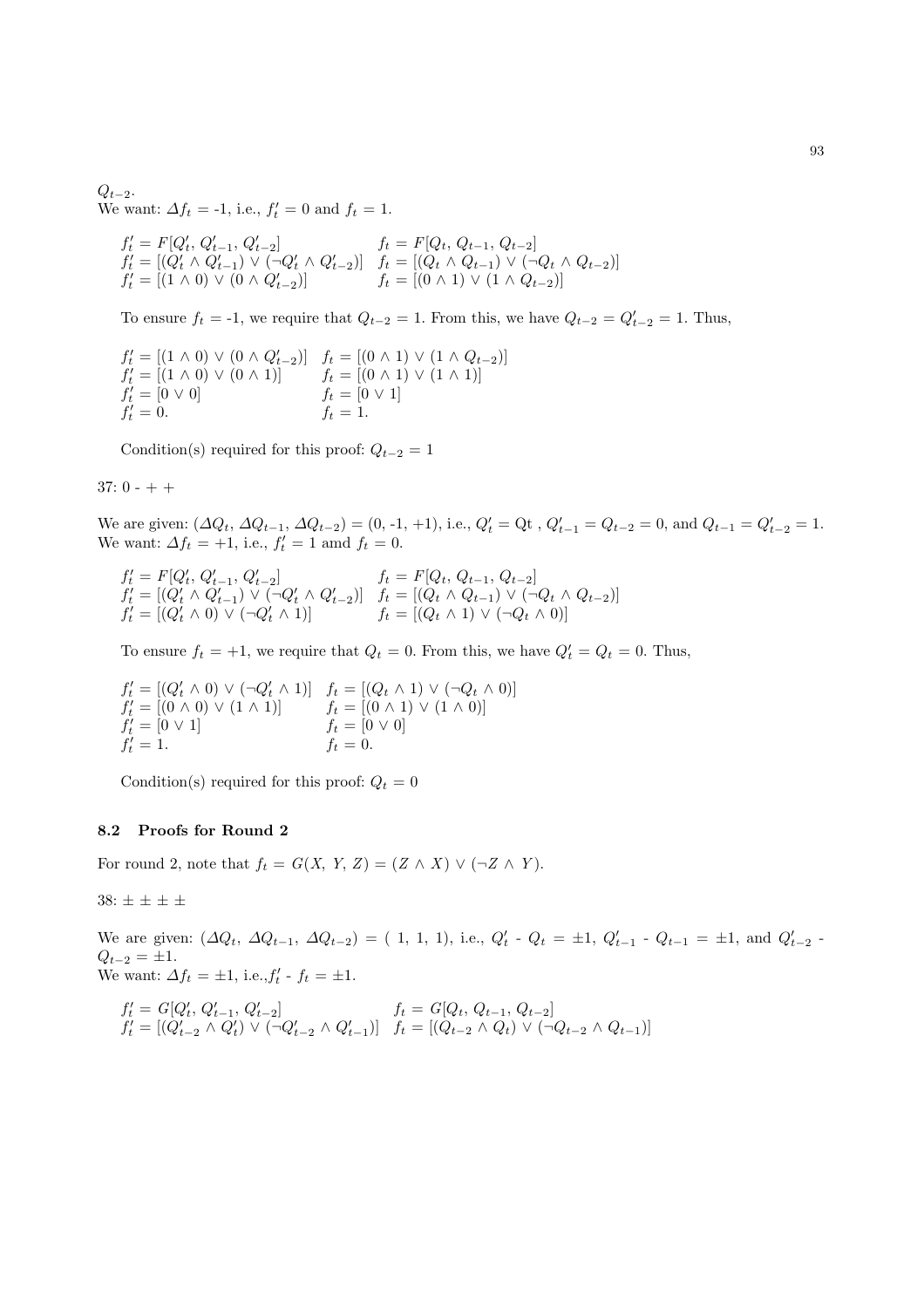To ensure  $f_t = \pm 1$ , we require that  $Q_t = Q_{t-1}$ . From this, we have  $Q_t = Q_{t-1} = (0, 1)$  and  $Q_{t-2} = (0, 1)$ 1). Thus, we consider four possibilities. First, we consider when  $Q_t = Q_{t-1} = 0$ ,  $Q'_t = Q'_{t-1} = 1$ ,  $Q_{t-2} = 0$ , and  $Q'_{t-2} = 1$ . Thus,

$$
f'_t = [(Q'_{t-2} \land Q'_t) \lor (\neg Q'_{t-2} \land Q'_{t-1})] \quad f_t = [(Q_{t-2} \land Q_t) \lor (\neg Q_{t-2} \land Q_{t-1})]
$$
  
,  $f'_t = [(1 \land 1) \lor (0 \land 1)] \quad f_t = [(0 \land 0) \lor (1 \land 0)]$   
 $f'_t = [1 \lor 0] \quad f_t = [0 \lor 0]$   
 $f'_t = 1.$ 

Second, we consider when  $Q_t = Q_{t-1} = 0$ ,  $Q'_t = Q'_{t-1} = 1$ ,  $Q_{t-2} = 1$ , and  $Q'_{t-2} = 0$ . Thus,

$$
f'_{t} = [(Q'_{t-2} \land Q'_{t}) \lor (\neg Q'_{t-2} \land Q'_{t-1})] \quad f_{t} = [(Q_{t-2} \land Q_{t}) \lor (\neg Q_{t-2} \land Q_{t-1})]
$$
  
\n
$$
f'_{t} = [(0 \land) \lor (1 \land 1)] \quad f'_{t} = [(1 \land 0) \lor (0 \land 0)]
$$
  
\n
$$
f'_{t} = [0 \lor 1] \quad f_{t} = [0 \lor 0]
$$
  
\n
$$
f_{t} = 0.
$$

Third, we consider when  $Q_t = Q_{t-1} = 1$ ,  $Q'_t = Q'_{t-1} = 0$ ,  $Q_{t-2} = 0$ , and  $Q'_{t-2} = 1$ . Thus,

$$
f'_{t} = [(Q'_{t-2} \land Q'_{t}) \lor (\neg Q'_{t-2} \land Q'_{t-1})] \quad f_{t} = [(Q_{t-2} \land Q_{t}) \lor (\neg Q_{t-2} \land Q_{t-1})]
$$
  
\n
$$
f'_{t} = [(1 \land 0) \lor (1 \land 1)] \quad f_{t} = [(1 \land 0) \lor (1 \land 1)]
$$
  
\n
$$
f'_{t} = [0 \lor 0]
$$
  
\n
$$
f_{t} = [0 \lor 1]
$$
  
\n
$$
f_{t} = 1.
$$

Fourth, we consider when  $Q_t = Q_{t-1} = 1$ ,  $Q'_t = Q'_{t-1} = 0$ ,  $Q_{t-2} = 1$ , and  $Q'_{t-2} = 0$ . Thus,

$$
f'_{t} = [(Q'_{t-2} \land Q'_{t}) \lor (\neg Q'_{t-2} \land Q'_{t-1})] \quad f_{t} = [(Q_{t-2} \land Q_{t}) \lor (\neg Q_{t-2} \land Q_{t-1})]
$$
  
,  $f'_{t} = [(0 \land 0) \lor (1 \land 0)] \quad f_{t} = [(1 \land 1) \lor (0 \land 1)]$   
 $f'_{t} = [0 \lor 0] \quad f_{t} = [1 \lor 0]$   
 $f_{t} = 0.$ 

Condition(s) required for this proof:  $Q_t = Q_{t-1}$ 

### 39: - 0 0 0

We are given:  $(\Delta Q_t, \Delta Q_{t-1}, \Delta Q_{t-2}) = (-1, 0, 0), \text{ i.e., } Q'_t = 0, Q_t = 1, Q'_{t-1} = Q_{t-1}, \text{ and } Q'_{t-2} = Q_{t-2}.$ We want  $\Delta f_t = 0$ , i.e.,  $f'_t = f_t$ .

$$
f'_t = G[Q'_t, Q'_{t-1}, Q'_{t-2}] \qquad f_t = G[Q_t, Q_{t-1}, Q_{t-2}] f'_t = [(Q'_{t-2} \land Q'_t) \lor (\neg Q'_{t-2} \land Q'_{t-1})] \qquad f_t = [(Q_{t-2} \land Q_t) \lor (\neg Q_{t-2} \land Q_{t-1})] f'_t = [(Q'_{t-2} \land 0) \lor (\neg Q'_{t-2} \land Q'_{t-1})] \qquad f_t = [(Q_{t-2} \land 1) \lor (\neg Q_{t-2} \land Q_{t-1})]
$$

To ensure  $f_t = 0$ , we require that  $Q_{t-2} = 0$ . From this, we have  $Q'_{t-2} = Q_{t-2} = 0$ . Now,  $Q'_{t-1} = Q_{t-1}$  $=(0, 1)$ . When  $Q'_{t-1} = Q_{t-1} = 0$ , then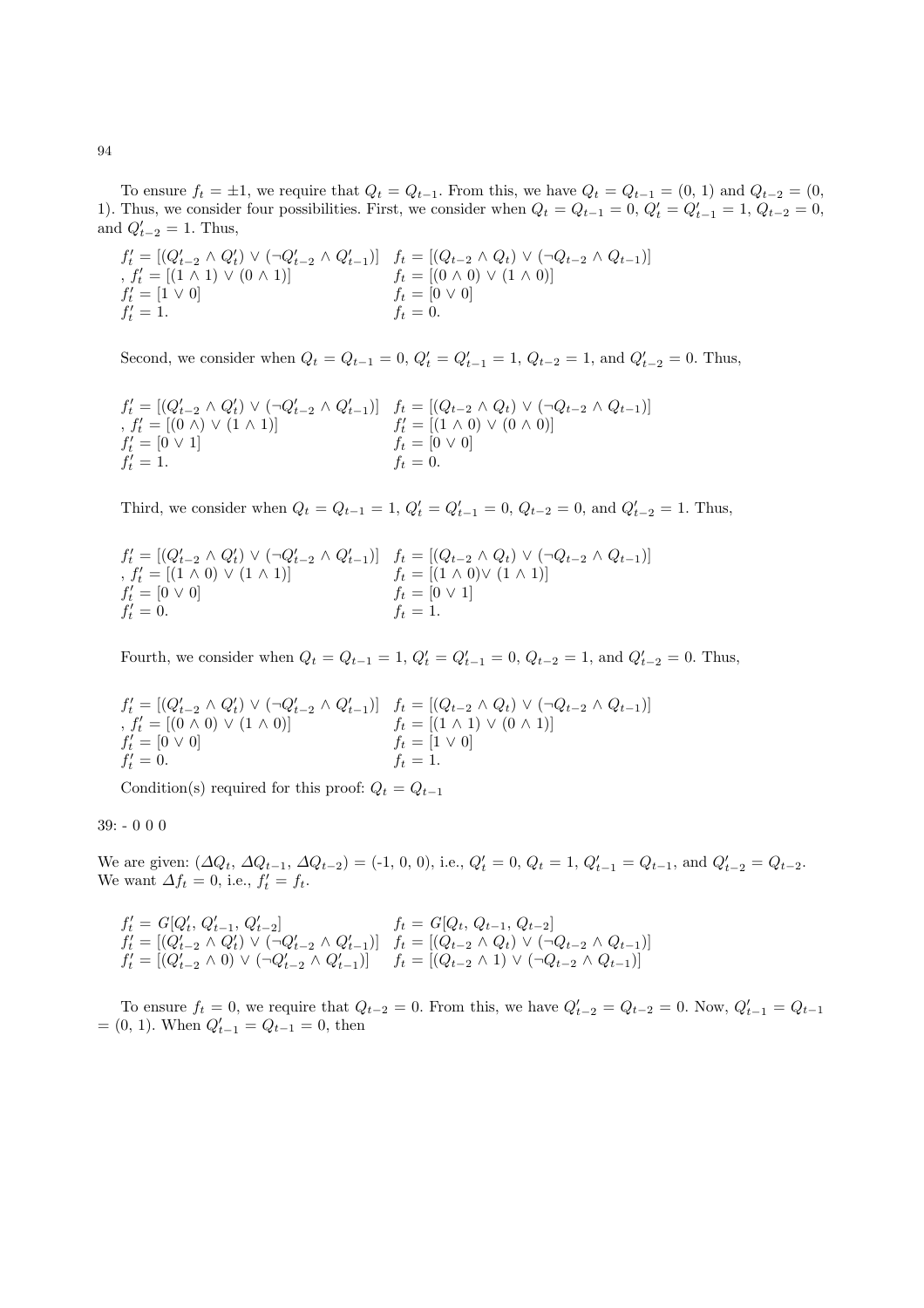$$
f'_t = [(Q'_{t-2} \land 0) \lor (\neg Q'_{t-2} \land Q'_{t-1})] \quad f_t = [(Q_{t-2} \land 1) \lor (\neg Q_{t-2} \land Q_{t-1})] f'_t = [(0 \land 0) \lor (1 \land 0)] \quad f_t = [(0 \land 1) \lor (1 \land 0)] f'_t = [0 \lor 0] \quad f_t = [0 \lor 0] f'_t = 0.
$$

When  $Q'_{t-1} = Q_{t-1} = 1$ , then  $f'_{t} = [(Q'_{t-2} \wedge 0) \vee (\neg Q'_{t-2} \wedge Q'_{t-1})]$   $f_{t} = [(Q_{t-2} \wedge 1) \vee (\neg Q_{t-2} \wedge Q_{t-1})]$  $f'_t = [(0 \wedge 0) \vee (1 \wedge 1)]$   $f_t = [(0 \wedge 1) \vee (1 \wedge 1)]$  $f'_t = [0 \vee 1]$   $f_t = [0 \vee 1]$  $f'_t = 1.$   $f_t = 1.$ 

Condition(s) required for this proof:  $Q_{t-2} = 0$ 

40: 0 - 0 0

We are given:  $(\Delta Q_t, \Delta Q_{t-1}, \Delta Q_{t-2}) = (0, -1, 0),$  i.e.,  $Q'_t = Q_t$ ,  $Q'_{t-1} = 0, Q_{t-1} = 1$ , and  $Q'_{t-2} =$  $Q_{t-2}$ . We want  $\Delta f_t = 0$ , i.e.,  $f'_t = f_t$ .

 $f'_t = G[Q'_t, Q'_{t-1}, Q'_{t-2}]$   $f_t = G[Q_t, Q_{t-1}, Q_{t-2}]$  $f'_t = [(Q'_{t-2} \wedge Q'_t) \vee (\neg Q'_{t-2} \wedge Q'_{t-1})]$   $f_t = [(Q_{t-2} \wedge Q_t) \vee (\neg Q_{t-2} \wedge Q_{t-1})]$  $f'_t = [(Q'_{t-2} \wedge Q'_t) \vee (\neg Q'_{t-2} \wedge 0)]$   $f_t = [(Q_{t-2} \wedge Q_t) \vee (\neg Q_{t-2} \wedge 1)]$ 

To ensure  $f_t = 0$ , we require that  $Q_{t-2} = 1$ . From this, we have  $Q'_{t-2} = Q_{t-2} = 1$ . Now,  $Q'_t = Q_t = (0,$ 1). When  $Q_t = Q_t = 0$ , then

$$
f'_t = [(Q'_{t-2} \land Q'_t) \lor (\neg Q'_{t-2} \land 0)] \quad f_t = [(Q_{t-2} \land Q_t) \lor (\neg Q_{t-2} \land 1)] f'_t [(1 \land 0) \lor (0 \land 0)] \quad f_t = [(1 \land 0) \lor (0 \land 1)] f'_t = [0 \lor 0] \quad f_t = [0 \lor 0] f'_t = 0.
$$

When  $Q'_t = Q_t = 1$ , then

$$
f'_t = [(Q'_{t-2} \land Q'_t) \lor (\neg Q'_{t-2} \land 0)] \quad f_t = [(Q_{t-2} \land Q_t) \lor (\neg Q_{t-2} \land 1)] f'_t = [(1 \land 1) \lor (0 \land 0)] \quad f_t = [(1 \land 1) \lor (0 \land 1)] f'_t = [1 \lor 0] \quad f_t = [1 \lor 0] f'_t = 1. \quad f_t = 1.
$$

Condition(s) required for this proof:  $Q_{t-2} = 1$ 

 $41: 0 + 0 0$ 

We are given:  $(\Delta Q_t, \Delta Q_{t-1}, \Delta Q_{t-2}) = (0, +1, 0),$  i.e.,  $Q'_t = Q_t$ ,  $Q'_{t-1} = 1, Q_{t-1} = 0$ , and  $Q'_{t-2} =$  $Q_{t-2}$ . We want  $\Delta f_t = 0$ , i.e.,  $f'_t = f_t$ .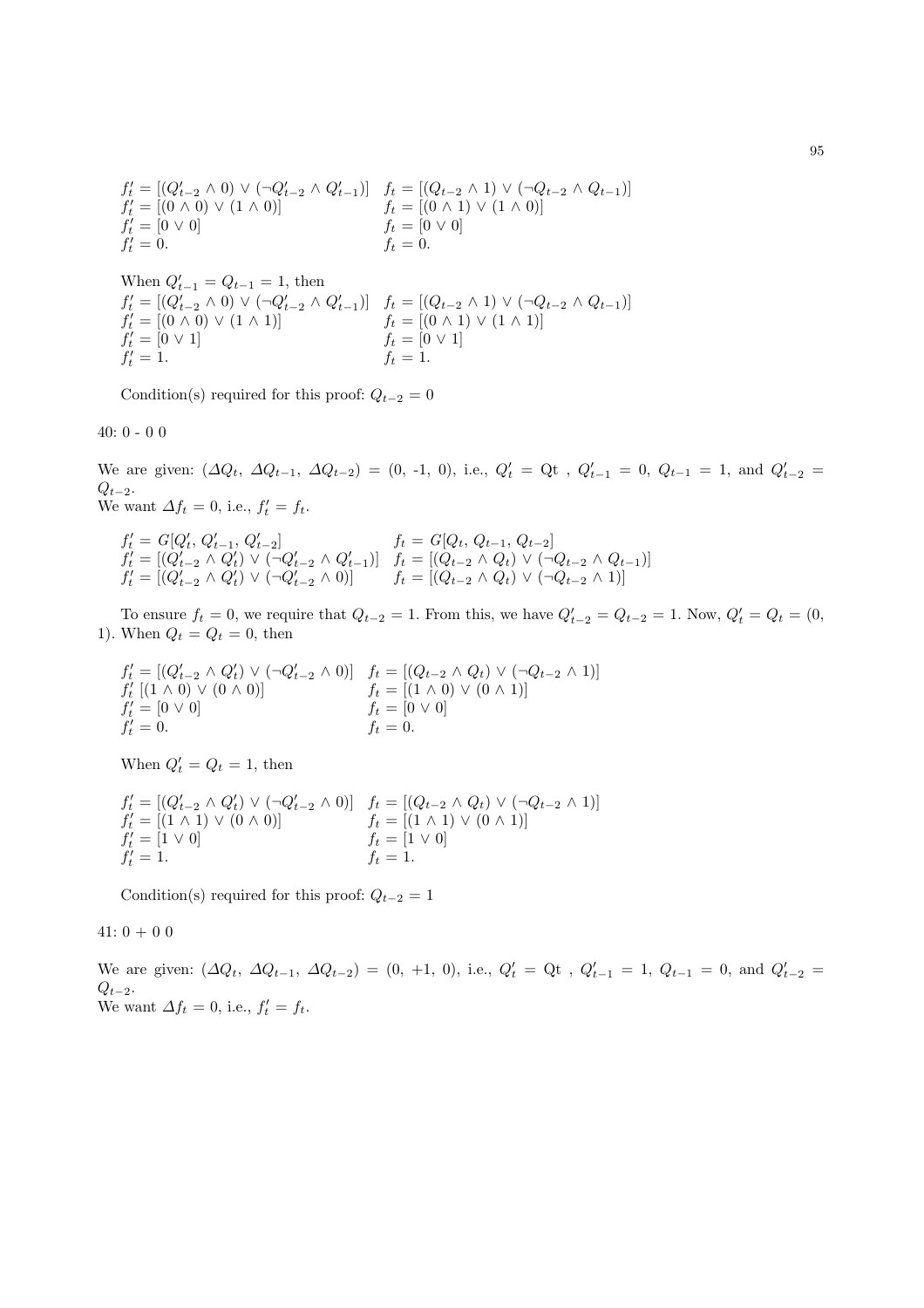$$
f'_t = G[Q'_t, Q'_{t-1}, Q'_{t-2}] \qquad f_t = G[Q_t, Q_{t-1}, Q_{t-2}] f'_t = [(Q'_{t-2} \land Q'_t) \lor (\neg Q'_{t-2} \land Q'_{t-1})] \qquad f_t = [(Q_{t-2} \land Q_t) \lor (\neg Q_{t-2} \land Q_{t-1})] f'_t = [(Q'_{t-2} \land Q'_t) \lor (\neg Q'_{t-2} \land 1)] \qquad f_t = [(Q_{t-2} \land Q_t) \lor (\neg Q_{t-2} \land 0)]
$$

To ensure  $f_t = 0$ , we require that  $Q_{t-2} = 1$ . From this, we have  $Q'_{t-2} = Q_{t-2} = 1$ . Now,  $Q'_t = Q_t = (0,$ 1). When  $Q_t = Q_t = 0$ , then

$$
f'_t = [(Q'_{t-2} \land Q'_t) \lor (\neg Q'_{t-2} \land 1)] \quad f_t = [(Q_{t-2} \land Q_t) \lor (\neg Q_{t-2} \land 0)] f'_t = [(1 \land 0) \lor (0 \land 1)] \quad f'_t = [(1 \land 0) \lor (0 \land 0)] f'_t = [0 \lor 0] \quad f_t = [0 \lor 0] f'_t = 0.
$$

When  $Q'_t = Q_t = 1$ , then

$$
f'_{t} = [(Q'_{t-2} \land Q'_{t}) \lor (\neg Q'_{t-2} \land 1)] \quad f_{t} = [(Q_{t-2} \land Q_{t}) \lor (\neg Q_{t-2} \land 0)] f'_{t} = [(1 \land 1) \lor (0 \land 1)] \quad f_{t} = [(1 \land 1) \lor (0 \land 0)] f'_{t} = [1 \lor 0] \quad f_{t} = [1 \lor 0] f'_{t} = 1.
$$

Condition(s) required for this proof:  $Q_{t-2} = 1$ 

42: 0 0 - 0

We are given:  $(\Delta Q_t, \Delta Q_{t-1}, \Delta Q_{t-2}) = (0, 0, -1),$  i.e.,  $Q'_t = Q_t, Q'_{t-1} = Q_{t-1}$ , and  $Q'_{t-2} = 0, Q_{t-2} =$ 1.

We want  $\Delta f_t = 0$ , i.e.,  $f'_t = f_t$ .

$$
\begin{array}{ll}\nf_t' = G[Q_t', Q_{t-1}', Q_{t-2}'] & f_t = G[Q_t, Q_{t-1}, Q_{t-2}] \\
f_t' = [(Q_{t-2}' \land Q_t') \lor (\neg Q_{t-2}' \land Q_{t-1}')] & f_t = [(Q_{t-2} \land Q_t) \lor (\neg Q_{t-2} \land Q_{t-1})] \\
f_t' = [(0 \land Q_t') \lor (1 \land Q_{t-1}')] & f_t = [(1 \land Q_t) \lor (0 \land Q_{t-1})]\n\end{array}
$$

To ensure  $f_t = 0$ , we require that  $Q_t = Q_{t-1}$ . From this, we have  $Q'_t = Q_t = Q_{t-1} = Q'_{t-1} = (0, 1)$ . When  $Q'_t = Q_t = Q_{t-1} = Q'_{t-1} = 0$ , then

$$
f'_t = [(0 \land Q'_t) \lor (1 \land Q'_{t-1})] \quad f_t = [(1 \land Q_t) \lor (0 \land Q_{t-1})]
$$
  
\n
$$
f'_t = [(0 \land 0) \lor (1 \land 0)] \quad f'_t = [(1 \land 0) \lor (0 \land 0)]
$$
  
\n
$$
f'_t = [0 \lor 0] \quad f_t = [0 \lor 0]
$$
  
\n
$$
f'_t = 0.
$$

When  $Q'_t = Q_t = Q_{t-1} = Q'_{t-1} = 1$ , then

$$
f'_t = [(0 \land Q'_t) \lor (1 \land Q'_{t-1})] \quad f_t = [(1 \land Q_t) \lor (0 \land Q_{t-1})] f'_t = [(0 \land) \lor (1 \land 1)] \quad f_t = [(1 \land 1) \lor (0 \land 1)] f'_t = [0 \lor 1] \quad f_t = [1 \lor 0] f'_t = 1.
$$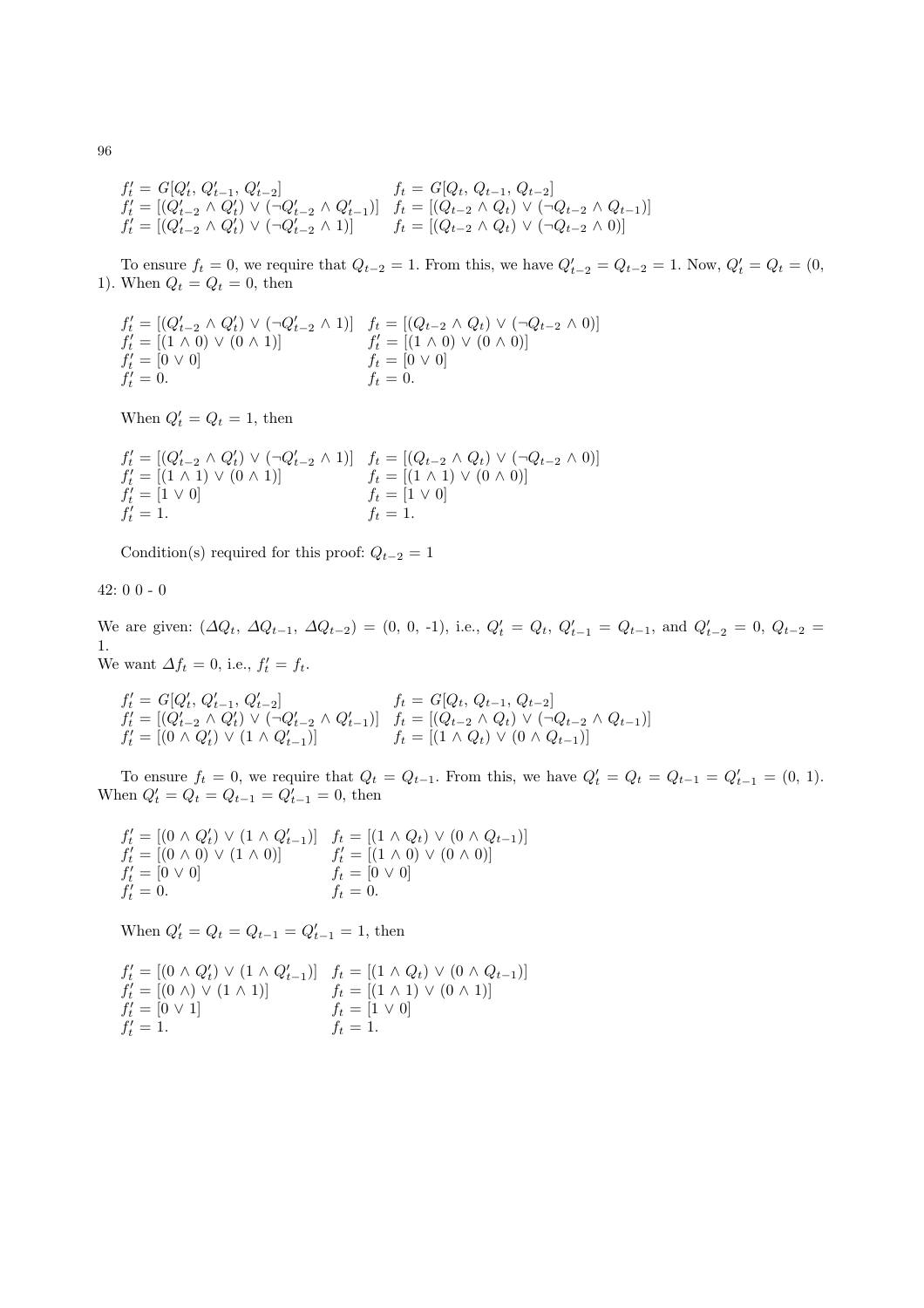Condition(s) required for this proof:  $Q_t = Q_{t-1}$ 

43:  $0\ 0\ + 0$ 

We are given:  $(\Delta Q_t, \Delta Q_{t-1}, \Delta Q_{t-2}) = (0, 0, +1),$  i.e.,  $Q'_t = Q_t$ ,  $Q'_{t-1} = Q_{t-1}$ , and  $Q'_{t-2} = 1, Q_{t-2}$  $= 0.$ We want  $\Delta f_t = 0$ , i.e.,  $f'_t = f_t$ .

 $f'_t = G[Q'_t, Q'_{t-1}, Q'_{t-2}]$   $f_t = G[Q_t, Q_{t-1}, Q_{t-2}]$  $f'_t = [(Q'_{t-2} \wedge Q'_t) \vee (\neg Q'_{t-2} \wedge Q'_{t-1})]$   $f_t = [(Q_{t-2} \wedge Q_t) \vee (\neg Q_{t-2} \wedge Q_{t-1})]$  $f'_t = [(1 \wedge Q'_t) \vee (0 \wedge Q'_{t-1})]$   $f_t = [(0 \wedge Q_t) \vee (1 \wedge Q_{t-1})]$ 

To ensure  $f_t = 0$ , we require that  $Q_t = Q_{t-1}$ . From this, we have  $Q'_t = Q_t = Q_{t-1} = Q'_{t-1} = (0, 1)$ . When  $Q'_t = Q_t = Q_{t-1} = Q'_{t-1} = 0$ , then

$$
f'_{t} = [(1 \land Q'_{t}) \lor (0 \land Q'_{t-1})] \quad f_{t} = [(0 \land Q_{t}) \lor (1 \land Q_{t-1})] f'_{t} [(1 \land 0) \lor (0 \land 0)] \quad f_{t} = [(0 \land 0) \lor (1 \land 0)] f'_{t} = [0 \lor 0] \quad f_{t} = [0 \lor 0] f'_{t} = 0.
$$

When  $Q'_t = Q_t = Q_{t-1} = Q'_{t-1} = 1$ , then

$$
f'_t = [(1 \land Q'_t) \lor (0 \land Q'_{t-1})] \quad f_t = [(0 \land Q_t) \lor (1 \land Q_{t-1})] f'_t = [(1 \land 1) \lor (0 \land 1)] \quad f_t = [(0 \land 1) \lor (1 \land 1)] f'_t = [1 \lor 0] \quad f_t = [0 \lor 1] f'_t = 1. \quad f_t = 1.
$$

Condition(s) required for this proof:  $Q_t = Q_{t-1}$ 

#### $44: + 0 0 0$

We are given:  $(\Delta Q_t, \Delta Q_{t-1}, \Delta Q_{t-2}) = (+1, 0, 0),$  i.e.,  $Q'_t = 1, Q_t = 0, Q'_{t-1} = Q_{t-1}$ , and  $Q'_{t-2} =$  $Q_{t-2}$ . We want  $\Delta f_t = 0$ , i.e.,  $f'_t = f_t$ .

$$
\begin{array}{ll} f'_t = G[Q'_t,\, Q'_{t-1},\, Q'_{t-2}] & f_t = G[Q_t,\, Q_{t-1},\, Q_{t-2}]\\ f'_t = [(Q'_{t-2} \land Q'_t) \lor (\neg Q'_{t-2} \land Q'_{t-1})] & f_t = [(Q_{t-2} \land Q_t) \lor (\neg Q_{t-2} \land Q_{t-1})]\\ f'_t = [(Q'_{t-2} \land 1) \lor (\neg Q'_{t-2} \land Q'_{t-1})] & f_t = [(Q_{t-2} \land 0) \lor (\neg Q_{t-2} \land Q_{t-1})] \end{array}
$$

To ensure  $f_t = 0$ , we require that  $Q_{t-2} = 0$ . From this, we have  $Q'_{t-2} = Q_{t-2} = 0$ . Now,  $Q'_{t-1} = Q_{t-1}$  $=(0, 1)$ . When  $Q'_{t-1} = Q_{t-1} = 0$ , then

$$
f'_t = [(Q'_{t-2} \land 1) \lor (\neg Q'_{t-2} \land Q'_{t-1})] \quad f_t = [(Q_{t-2} \land 0) \lor (\neg Q_{t-2} \land Q_{t-1})] f'_t = [(0 \land 1) \lor (1 \land 0)] \quad f_t = [(0 \land 0) \lor (1 \land 0)] f'_t = [0 \lor 0] \quad f_t = [0 \lor 0] f'_t = 0.
$$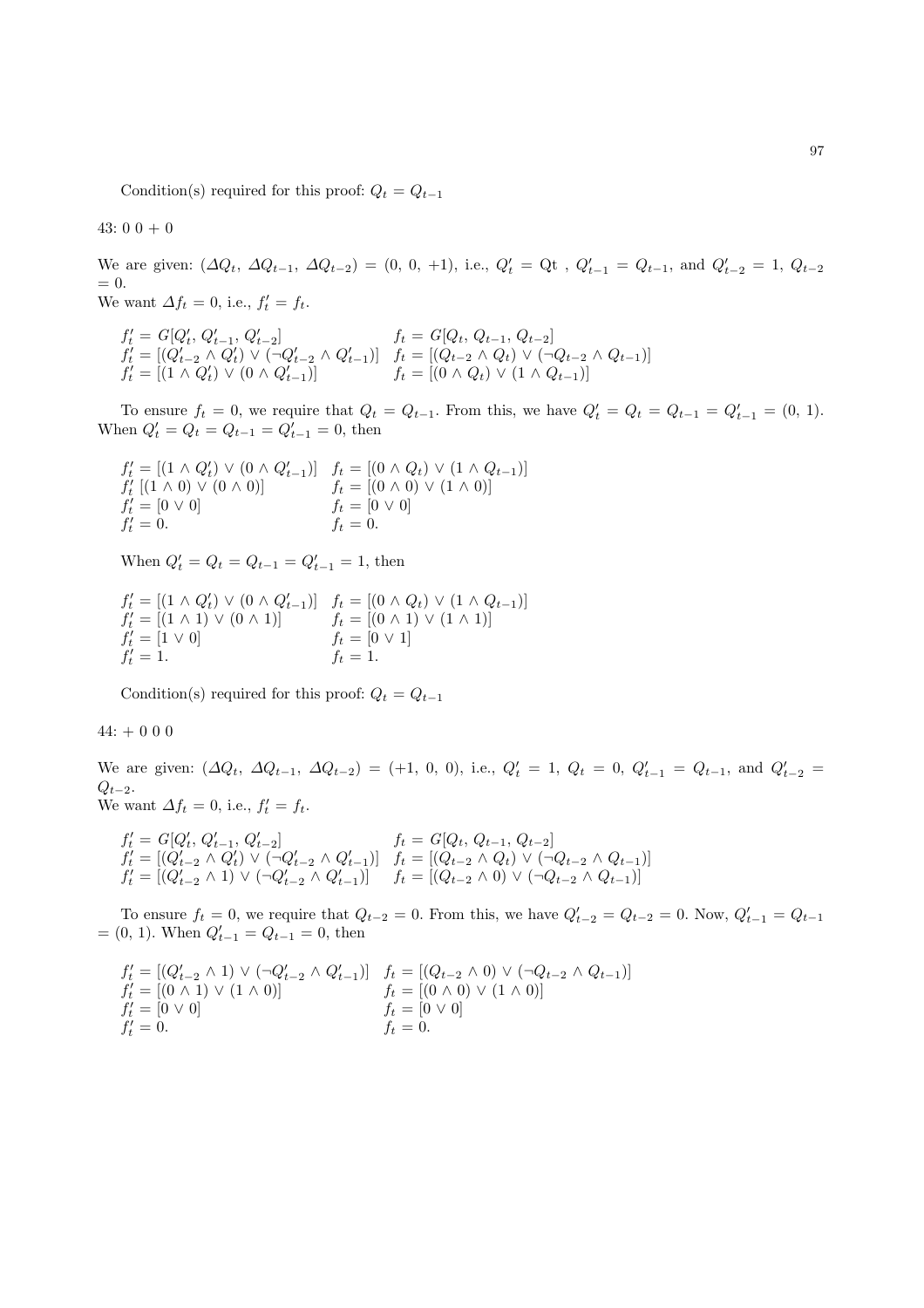When  $Q'_{t-1} = Q_{t-1} = 1$ , then

$$
f'_{t} = [(Q'_{t-2} \land 1) \lor (\neg Q'_{t-2} \land Q'_{t-1})] f_{t} = [(Q_{t-2} \land 0) \lor (\neg Q_{t-2} \land Q_{t-1})] f'_{t} = [(0 \land) \lor (1 \land 1)] f'_{t} = [0 \lor 1] f'_{t} = [0 \lor 1] f'_{t} = 1.
$$

Condition(s) required for this proof:  $Q_{t-2} = 0$ 

45:  $0 \pm \pm 0$ 

We are given:  $(\Delta Q_t, \Delta Q_{t-1}, \Delta Q_{t-2}) = (0, \pm 1, \pm 1), \text{ i.e., } Q'_t = Q_t, Q'_{t-1} - Q_{t-1} = \pm 1, \text{ and } Q'_{t-2} - Q_{t-2} =$  $\pm 1.$ 

We want  $\Delta f_t = 0$ , i.e.,  $f'_t = f_t$ .

$$
f'_t = G[Q'_t, Q'_{t-1}, Q'_{t-2}] \qquad f_t = G[Q_t, Q_{t-1}, Q_{t-2}]
$$
  
\n
$$
f'_t = [(Q'_{t-2} \land Q'_t) \lor (\neg Q'_{t-2} \land Q'_{t-1})] \qquad f_t = [(Q_{t-2} \land Q_t) \lor (\neg Q_{t-2} \land Q_{t-1})]
$$

To ensure  $f_t = 0$ , we require that  $Q_t = 0$ . From this, we have  $Q'_t = Q_t = 0$ . From step 22, we showed  $Q_{21} = Q_{22}$ , so we know  $Q_{t-1} = Q_{t-2}$ . Thus, we consider two possibilities. First, we consider when  $Q_{t-1} = Q_{t-2} = 0$  and  $Q'_{t-1} = Q'_{t-2} = 1$ . Thus,

$$
f'_t = [(Q'_{t-2} \land Q'_t) \lor (\neg Q'_{t-2} \land Q'_{t-1})] \quad f_t = [(Q_{t-2} \land Q_t) \lor (\neg Q_{t-2} \land Q_{t-1})] f'_t = [(1 \land 0) \lor (0 \land 1)] \quad f_t = [(0 \land 0) \lor (1 \land 0)] f'_t = [0 \lor 0] \quad f_t = [0 \lor 0] f'_t = 0.
$$

Second, we consider when  $Q_{t-1} = Q_{t-2} = 1$  and  $Q'_{t-1} = Q'_{t-2} = 0$ . Thus,

$$
f'_t = [(Q'_{t-2} \land Q'_t) \lor (\neg Q'_{t-2} \land Q'_{t-1})] \quad f_t = [(Q_{t-2} \land Q_t) \lor (\neg Q_{t-2} \land Q_{t-1})] f'_t = [(0 \land 0) \lor (1 \land 0)] \quad f_t = [(1 \land 0) \lor (0 \land 1)] f'_t = [0 \lor 0] \quad f_t = [0 \lor 0] f'_t = 0.
$$

Condition(s) required for this proof:  $Q_t = 0$ 

46: 0 0  $\pm$   $\pm$ 

We are given:  $(\Delta Q_t, \Delta Q_{t-1}, \Delta Q_{t-2}) = (0, 0, \pm 1), \text{ i.e., } Q'_t = Q_t, Q'_{t-1} = Q_{t-1}, \text{ and } Q'_{t-2} - Q_{t-2} = Q_t$ ±1. We want:  $\Delta f_t = \pm 1$ , i.e.,  $f'_t - f_t = \pm 1$ .

$$
f'_t = G[Q'_t, Q'_{t-1}, Q'_{t-2}] \qquad f_t = G[Q_t, Q_{t-1}, Q_{t-2}]
$$
  

$$
f'_t = [(Q'_{t-2} \land Q'_t) \lor (\neg Q'_{t-2} \land Q'_{t-1})] \qquad f_t = [(Q_{t-2} \land Q_t) \lor (\neg Q_{t-2} \land Q_{t-1})]
$$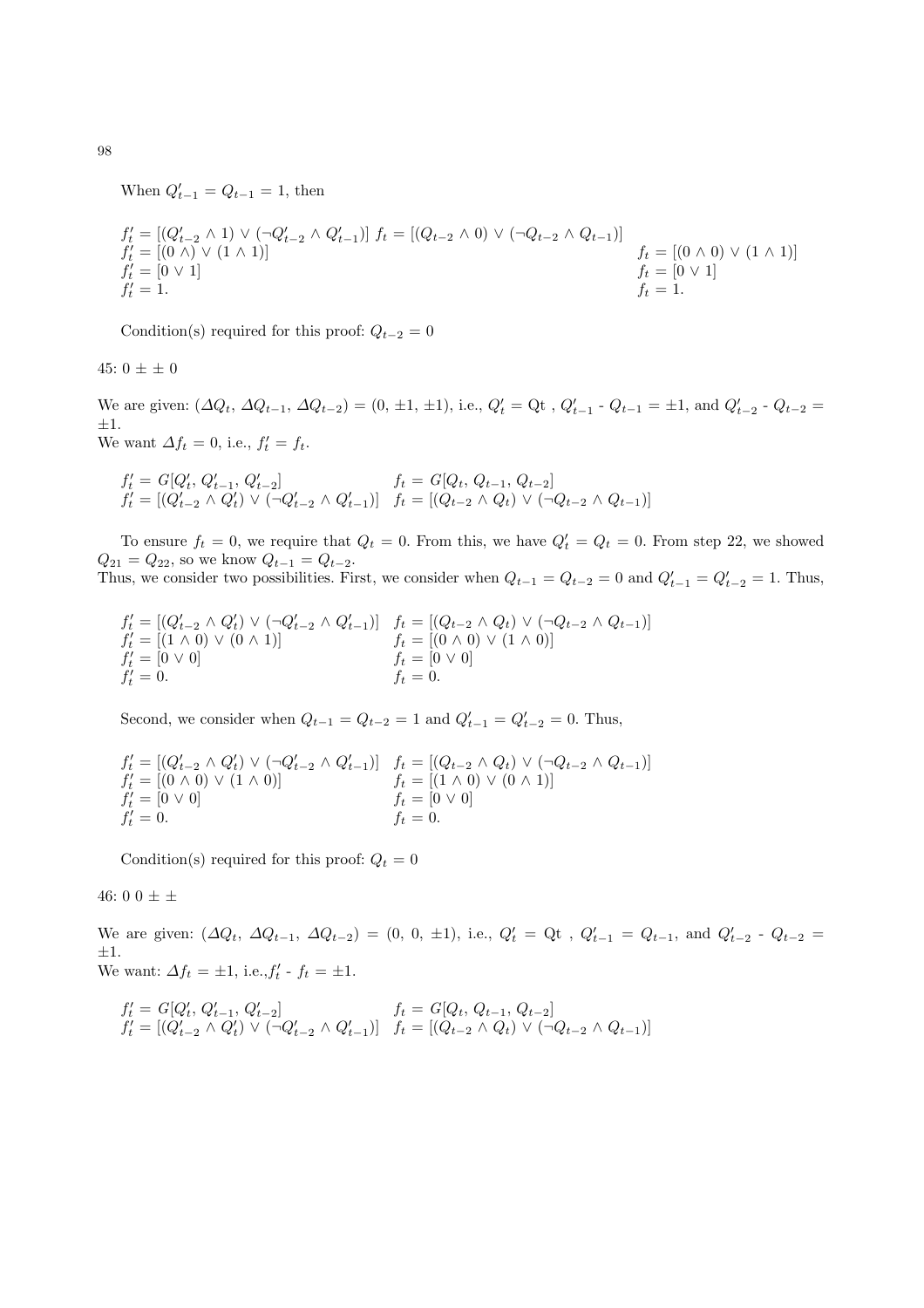To ensure  $f_t = 1$ , we require that  $Q_t = 1$ . From this, we have  $Q'_t = Q_t = 1$ . From step 23, we showed  $Q_{23} = 0$ , so we know  $Q_{t-1} = 0$ . Thus, we consider two possibilities. First, we consider when  $Q_{t-2} = 0$  and  $Q'_{t-2} = 1$ . Thus,

$$
f'_t = [(Q'_{t-2} \land Q'_t) \lor (\neg Q'_{t-2} \land Q'_{t-1})] \quad f_t = [(Q_{t-2} \land Q_t) \lor (\neg Q_{t-2} \land Q_{t-1})] f'_t = [(1 \land 1) \lor (0 \land 0)] \quad f_t = [(0 \land 1) \lor (1 \land 0)] f'_t = [1 \lor 0] \quad f_t = [0 \lor 0] f'_t = 1.
$$

Second, we consider when  $Q_{t-2} = 1$  and  $Q'_{t-2} = 0$ . Thus,

$$
f'_{t} = [(Q'_{t-2} \land Q'_{t}) \lor (\neg Q'_{t-2} \land Q'_{t-1})] \quad f_{t} = [(Q_{t-2} \land Q_{t}) \lor (\neg Q_{t-2} \land Q_{t-1})] f'_{t} = [(0 \land 1) \lor (1 \land 0)] \quad f_{t} = [(1 \land 1) \lor (0 \land 0)] f'_{t} = [0 \lor 0] \quad f_{t} = [1 \lor 0] f'_{t} = 0.
$$

Condition(s) required for this proof:  $Q_t = 1$ 

### 8.3 Proofs for Round 3

For round 3, note that  $f_t = H(X, Y, Z) = X \oplus Y \oplus Z$ .

47:  $\pm$  0 0  $\pm$ 

We are given:  $(\Delta Q_t, \Delta Q_{t-1}, \Delta Q_{t-2}) = (\pm 1, 0, 0), \text{ i.e., } Q'_t \cdot Q_t = \pm 1, Q'_{t-1} = Q_{t-1}, \text{ and } Q'_{t-2} = Q_{t-2}.$ We want:  $\Delta f_t = \pm 1$ , i.e.,  $f'_t - f_t = \pm 1$ .

$$
f'_t = H[Q'_t, Q'_{t-1}, Q'_{t-2}] \qquad f_t = H[Q_t, Q_{t-1}, Q_{t-2}] f'_t = Q'_t \oplus (Q'_{t-1} \oplus Q'_{t-2}) \qquad f_t = Q_t \oplus (Q_{t-1} \oplus Q_{t-2}) f'_t = Q'_t \oplus (Q'_{t-1} \oplus Q'_{t-2}) \qquad f_t = Q_t \oplus (Q_{t-1} \oplus Q_{t-2}) f'_t = Q'_t \qquad f_t = Q_t
$$

Since  $Q'_t$  -  $Q_t = \pm 1$ , we have  $f'_t$  -  $f_t = \pm 1$ , as desired. Condition(s) required for this proof: none

48:  $\pm \pm 0.0$ 

We are given:  $(\Delta Q_t, \Delta Q_{t-1}, \Delta Q_{t-2}) = (\pm 1, \pm 1, 0), \text{ i.e., } Q'_t \cdot Q_t = \pm 1, Q'_{t-1} \cdot Q_{t-1} = \pm 1, \text{ and } Q'_{t-2}$  $= Q_{t-2}.$ We want:  $\Delta f_t = \pm 1$ , i.e.,  $f'_t - f_t = \pm 1$ .

$$
f'_t = H[Q'_t, Q'_{t-1}, Q'_{t-2}] \qquad f_t = H[Q_t, Q_{t-1}, Q_{t-2}] f'_t = (Q'_t \oplus Q'_{t-1}) \oplus Q'_{t-2} \qquad f_t = (Q_t \oplus Q_{t-1}) \oplus Q_{t-2} f'_t = (Q'_t \oplus Q'_{t-1}) \oplus Q'_{t-2} \qquad f_t = (Q_t \oplus Q_{t-1}) \oplus Q_{t-2} f'_t = Q'_{t-2} \qquad f_t = Q_{t-2}
$$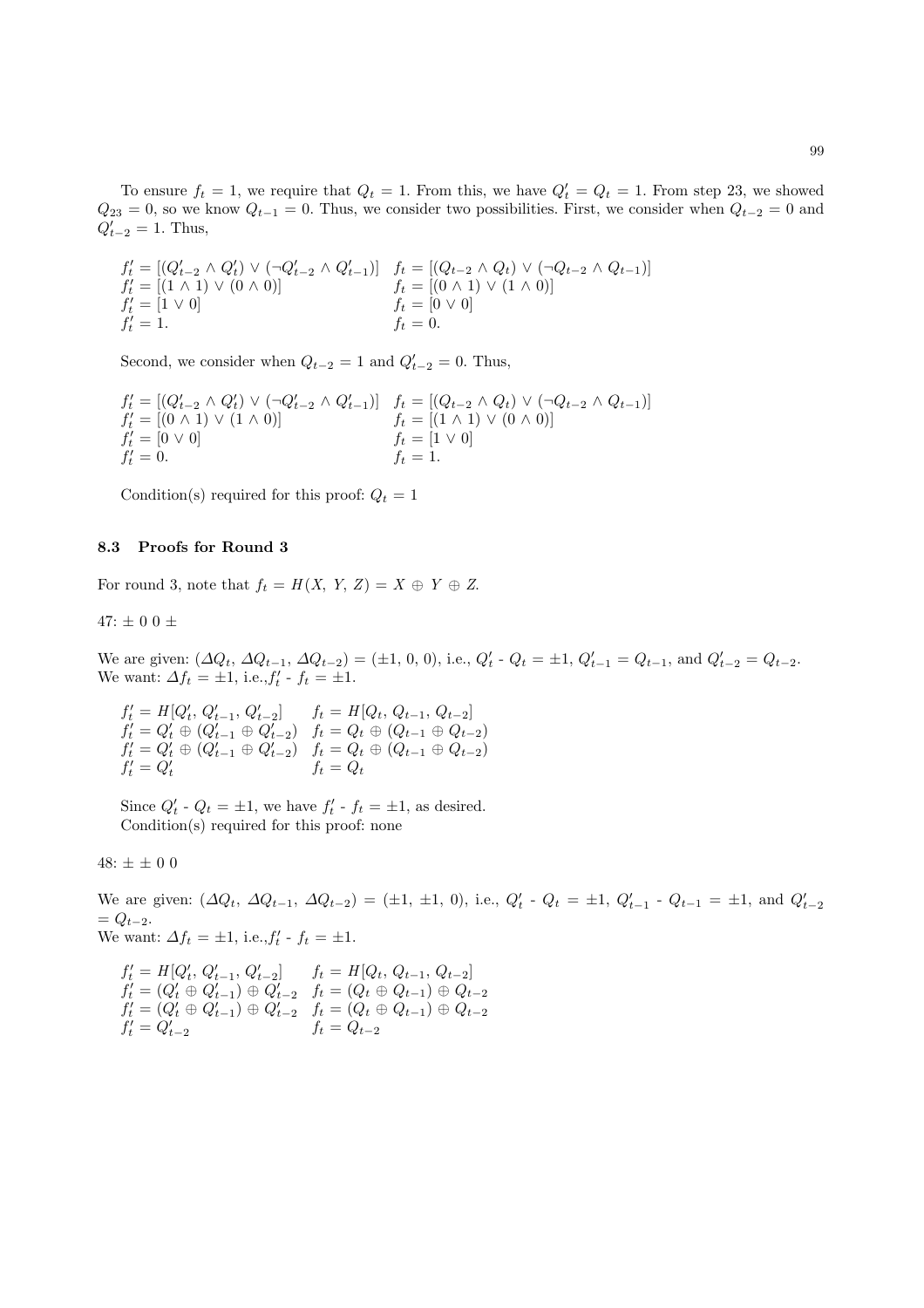Since  $Q'_{t-2} = Q_{t-2}$ , we have  $f'_t = f_t$ , as desired. Condition(s) required for this proof: none

# 49:  $\pm \pm \pm \pm$

We are given:  $(\Delta Q_t, \Delta Q_{t-1}, \Delta Q_{t-2}) = (\pm 1, \pm 1, \pm 1), \text{ i.e., } Q'_t \cdot Q_t = \pm 1, Q'_{t-1} \cdot Q_{t-1} = \pm 1, \text{ and } Q'_{t-2} \cdot Q_t = \pm 1$  $Q_{t-2} = \pm 1.$ We want:  $\Delta f_t = \pm 1$ , i.e.,  $f'_t - f_t = \pm 1$  $f'_t = H[Q'_t, Q'_{t-1}, Q'_{t-2}]$   $f_t = H[Q_t, Q_{t-1}, Q_{t-2}]$  $f'_t = (Q'_t \oplus Q'_{t-1}) \oplus Q'_{t-2}$   $f_t = (Q_t \oplus Q_{t-1}) \oplus Q_{t-2}$  $f'_t = (Q'_t \oplus Q'_{t-1}) \oplus Q'_{t-2}$   $f_t = (Q_t \oplus Q_{t-1}) \oplus Q_{t-2}$  $f'_t = Q'_{t-2} \, f_t = Q_{t-2}$ 

Since  $Q'_{t-2}$  -  $Q_{t-2} = \pm 1$ , we have  $f'_{t}$  -  $f_{t} = \pm 1$ , as desired. Condition(s) required for this proof: none

#### 8.4 Proofs for Round 4

For round 4, note that  $f_t = I(X, Y, Z) = Y \oplus (X \vee Z)$ .

50:  $\pm \pm \pm \pm \pm$ 

We are given:  $(\Delta Q_t, \Delta Q_{t-1}, \Delta Q_{t-2}) = (\pm 1, \pm 1, \pm 1), \text{ i.e., } Q_t - Q_t = \pm 1, Q'_{t-1} - Q_{t-1} = \pm 1, \text{ and } Q'_{t-2} - Q_t = Q_t - Q_t$  $Q_{t-2} = \pm 1.$ We want:  $\Delta f_t = \pm 1$ , i.e.,  $f'_t - f_t = \pm 1$ .

$$
f'_t = I[Q'_t, Q'_{t-1}, Q'_{t-2}] \qquad f_t = I[Q_t, Q_{t-1}, Q_{t-2}] f'_t = Q'_{t-1} \oplus (Q'_t \vee \neg Q'_{t-2}) \quad f_t = Q_{t-1} \oplus (Q_t \vee \neg Q_{t-2})
$$

To ensure  $f_t = 1$ , we require that  $Q_t = Q_{t-2}$ . From this, we have  $Q_t = Q_{t-2} = -1$ , +1 and  $Q_{t-1} = -1$ , +1. Thus, we consider four possibilities. First, we consider when  $Q_t = Q_{t-2} = -1$  and  $Q_{t-1} = -1$ . This gives us  $Q_t = Q_{t-2} = 1$ ,  $Q'_t = Q'_{t-2} = 0$ ,  $Q_{t-1} = 1$ , and  $Q'_{t-1} = 0$ . Thus,

$$
f'_t = Q'_{t-1} \oplus (Q'_t \vee \neg Q'_{t-2}) \quad f_t = Q_{t-1} \oplus (Q_t \vee \neg Q_{t-2}) f'_t = 0 \oplus (0 \vee 1) \quad f_t = 1 \oplus (1 \vee 0) f'_t = 0 \oplus 1 \quad f'_t = 1 \oplus 1 f'_t = 0.
$$

Second, we consider when  $Q_t = Q_{t-2} = -1$  and  $Q_{t-1} = +1$ . This gives us  $Q_t = Q_{t-2} = 1$ ,  $Q'_t = Q'_{t-2} =$ 0,  $Q_{t-1} = 0$ , and  $Q'_{t-1} = 1$ . Thus,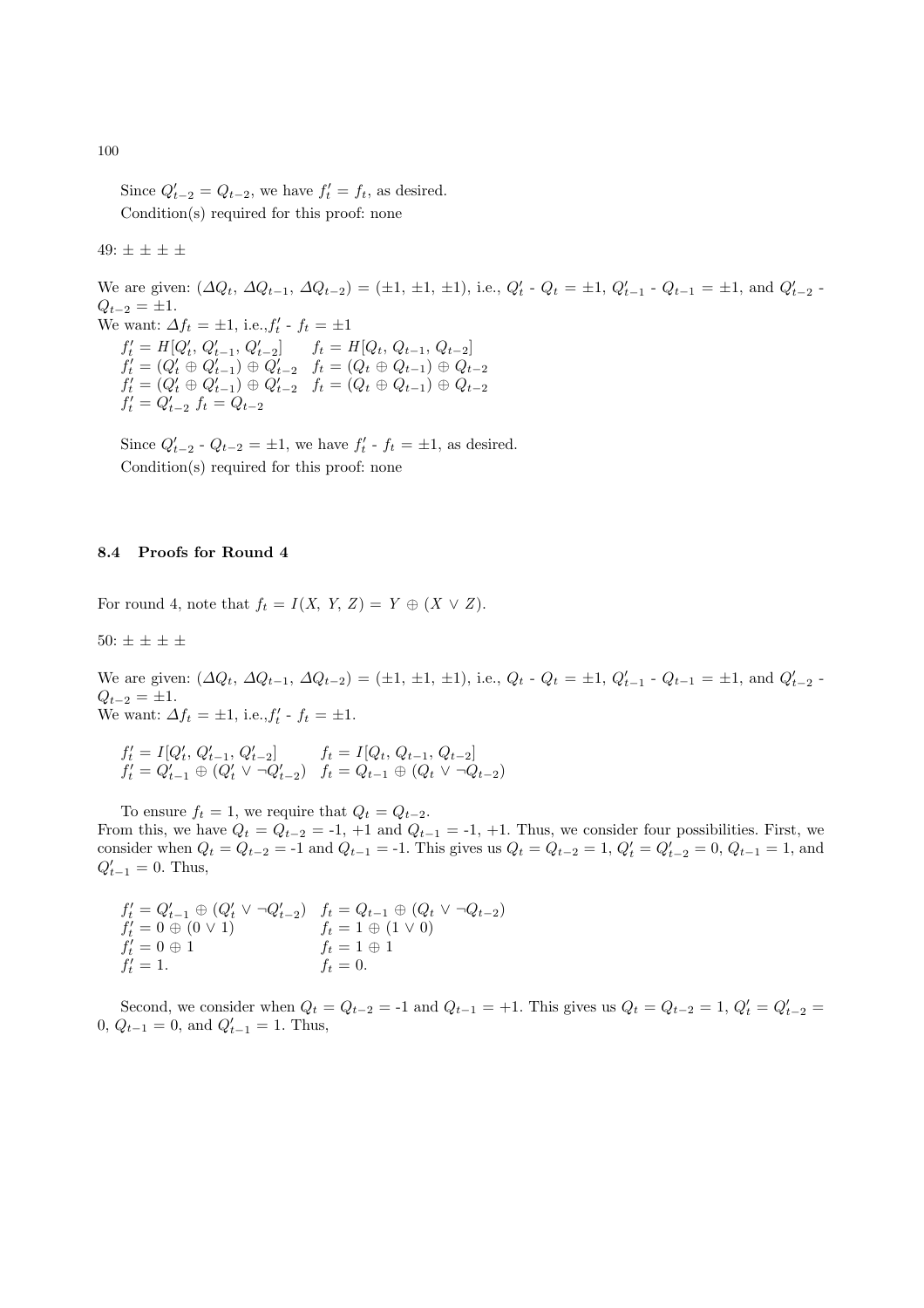$f'_t = Q'_{t-1} \oplus (Q'_t \vee \neg Q'_{t-2})$   $f_t = Q_{t-1} \oplus (Q_t \vee \neg Q_{t-2})$  $f'_t = 1 \oplus (0 \vee 1)$   $f_t = 0 \oplus (1 \vee 0)$  $f_t'$  $f_t = 0 \oplus 1$  $f_t'$  $f_t = 1.$ 

Third, we consider when  $Q_t = Q_{t-2} = +1$  and  $Q_{t-1} = -1$ . This gives us  $Q_t = Q_{t-2} = 0$ ,  $Q'_t = Q'_{t-2} = 0$ 1,  $Q_{t-1} = 1$ , and  $Q'_{t-1} = 0$ . Thus,  $t_{t-1} = 0$ . Thus,

 $f'_{t} = Q'_{t-1} \oplus (Q'_{t} \vee \neg Q'_{t-2}) f_{t} = Q_{t-1} \oplus (Q_{t} \vee \neg Q_{t-2})$  $f'_t = 0 \oplus (1 \vee 0)$  ft = 1  $\oplus$  (0  $\vee$  1)  $f'_t = 0 \oplus 1$  ft  $t = 1 \oplus 1$  $f'_t = 1.$   $f_t = 0.$ 

Fourth, we consider when  $Q_t = Q_{t-2} = +1$  and  $Q_{t-1} = +1$ . This gives us  $Q_t = Q_{t-2} = 0$ ,  $Q'_t = Q'_{t-2}$  $= 1, Q_{t-1} = 1$ , and  $Q'_{t-1} = 0$ . Thus,

$$
f'_t = Q'_{t-1} \oplus (Q'_t \vee \neg Q'_{t-2}) f_t = Q_{t-1} \oplus (Q_t \vee \neg Q_{t-2})
$$
  
\n
$$
f'_t = 1 \oplus (1 \vee 0)
$$
  
\n
$$
f'_t = 1 \oplus 1
$$
  
\n
$$
f'_t = 0 \oplus (0 \vee 1)
$$
  
\n
$$
f_t = 0 \oplus 1
$$
  
\n
$$
f_t = 0 \oplus 1
$$
  
\n
$$
f_t = 1.
$$

Condition(s) required for this proof:  $Q_t = Q_{t-2} = =i$ ,  $Q_t = Q_{t-2}$ 

 $51: \pm \pm \pm 0$ 

We are given:  $(\Delta Q_t, \Delta Q_{t-1}, \Delta Q_{t-2}) = (\pm 1, \pm 1, \pm 1), \text{ i.e., } Q_t - Q_t = \pm 1, Q'_{t-1} - Q_{t-1} = \pm 1, \text{ and } Q'_{t-2} - Q_t = Q_t - Q_t$  $Q_{t-2} = \pm 1.$ We want  $\Delta f_t = 0$ , i.e.,  $f'_t = f_t$ .

$$
f'_t = I[Q'_t, Q'_{t-1}, Q'_{t-2}] \qquad f_t = I[Q_t, Q_{t-1}, Q_{t-2}] f'_t = Q'_{t-1} \oplus (Q'_t \vee \neg Q'_{t-2}) \quad f_t = Q_{t-1} \oplus (Q_t \vee \neg Q_{t-2})
$$

To ensure  $f_t = 1$ , we require that  $Q_t = -Q_{t-2}$ . From this, we have  $Q_t = -Q_{t-2} = -1, +1$  and  $Q_{t-1} = -1, +1$ . Thus, we consider four possibilities. First, we consider when  $Q_t = -1$ ,  $Q_{t-2} = +1$ , and  $Q_{t-1} = -1$ . This gives us  $Q_t = 1$ ,  $Q_{t-2} = 0$ ,  $Q'_t = 0$ ,  $Q'_{t-2} = 1$ ,  $Q_{t-1} = 1$ , and  $Q'_{t-1} = 0$ . Thus,

$$
f'_t = Q'_{t-1} \oplus (Q'_t \vee \neg Q'_{t-2}) f_t = Q_{t-1} \oplus (Q_t \vee \neg Q_{t-2})
$$
  
\n
$$
f'_t = 0 \oplus (0 \vee 0)
$$
  
\n
$$
f'_t = 0 \oplus 0
$$
  
\n
$$
f'_t = 1 \oplus (1 \vee 1)
$$
  
\n
$$
f_t = 1 \oplus (1 \vee 1)
$$
  
\n
$$
f_t = 1 \oplus 1
$$
  
\n
$$
f_t = 0.
$$

Second, we consider when  $Q_t = -1$ ,  $Q_{t-2} = +1$ , and  $Q_{t-1} = +1$ . This gives us  $Q_t = 1$ ,  $Q_{t-2} = 0$ ,  $Q'_t =$  $0, Q'_{t-2} = 1, Q_{t-1} = 0, \text{ and } Q'_{t-1} = 1. \text{ Thus,}$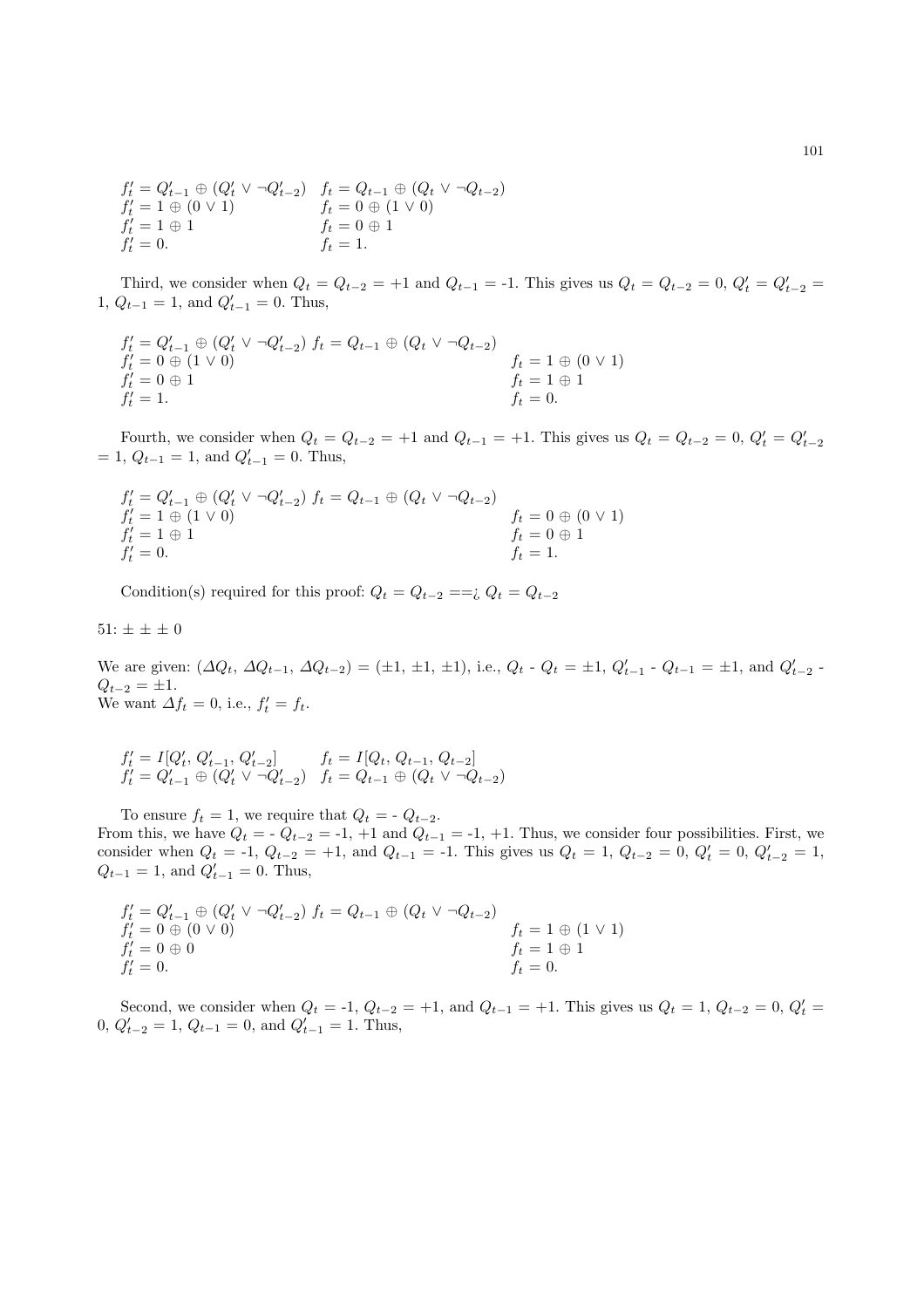$$
f'_t = Q'_{t-1} \oplus (Q'_t \vee \neg Q'_{t-2}) \quad f_t = Q_{t-1} \oplus (Q_t \vee \neg Q_{t-2}) f'_t = 1 \oplus (0 \vee 0) \quad f_t = 0 \oplus (1 \vee 1) f'_t = 1 \oplus 0 \quad f_t = 0 \oplus 1 f'_t = 1.
$$

Third, we consider when  $Q_t = +1$ ,  $Q_{t-2} = -1$ , and  $Q_{t-1} = -1$ . This gives us  $Q_t = 0$ ,  $Q_{t-2} = 1$ ,  $Q'_t = 1$ ,  $Q'_{t-2} = 0, Q_{t-1} = 1, \text{ and } Q'_{t-1} = 0.$  Thus,

$$
f'_t = Q'_{t-1} \oplus (Q'_t \vee \neg Q'_{t-2}) \quad f_t = Q_{t-1} \oplus (Q_t \vee \neg Q_{t-2}) f'_t = 0 \oplus (1 \vee 1) \quad f_t = 1 \oplus (0 \vee 0) f'_t = 0 \oplus 1 \quad f_t = 1 \oplus 0 f'_t = 1.
$$

Fourth, we consider when  $Q_t = +1$ ,  $Q_{t-2} = -1$ , and  $Q_{t-1} = +1$ . This gives us  $Q_t = 0$ ,  $Q_{t-2} = 1$ ,  $Q'_t =$  $1, Q'_{t-2} = 0, Q_{t-1} = 1, \text{ and } Q'_{t-1} = 0.$  Thus,

 $f'_{t} = Q'_{t-1} \oplus (Q'_{t} \vee \neg Q'_{t-2})$   $f_{t} = Q_{t-1} \oplus (Q_{t} \vee \neg Q_{t-2})$  $f'_t = 1 \oplus (1 \vee 1)$   $f_t = 0 \oplus (0 \vee 0)$  $f'_t = 1 \oplus 1$   $f_t = 0 \oplus 0$  $f'_t = 0.$   $f_t = 0.$ 

Condition(s) required for this proof:  $Q_t = -Q_{t-2} == \mathcal{Q}_t = Q_{t-2}$ 

 $52: + 000$ 

We are given:  $(\Delta Q_t, \Delta Q_{t-1}, \Delta Q_{t-2}) = (+1, 0, 0),$  i.e.,  $Q'_t = 1, Q_t = 0, Q'_{t-1} = Q_{t-1}$ , and  $Q'_{t-2} =$  $Q_{t-2}$ . We want  $\Delta f_t = 0$ , i.e.,  $f'_t = f_t$ .

$$
f'_t = I[Q'_t, Q'_{t-1}, Q'_{t-2}] \qquad f_t = I[Q_t, Q_{t-1}, Q_{t-2}] f'_t = Q'_{t-1} \oplus (Q'_t \vee \neg Q'_{t-2}) \qquad f_t = Q_{t-1} \oplus (Q_t \vee \neg Q_{t-2}) f'_t = Q'_{t-1} \oplus (1 \vee \neg Q'_{t-2}) \qquad f_t = Q_{t-1} \oplus (0 \vee \neg Q_{t-2})
$$

To ensure  $f_t = 0$ , we require that  $Q_{t-2} = 0$ . From this, we have  $Q'_{t-2} = Q_{t-2} = 0$ . Now,  $Q'_{t-1} = Q_{t-1}$  $=(0, 1)$ . When  $Q'_{t-1} = Q_{t-1} = 0$ , then

$$
f'_t = Q'_{t-1} \oplus (1 \vee \neg Q'_{t-2}) \quad f_t = Q_{t-1} \oplus (0 \vee \neg Q_{t-2}) f'_t = 0 \oplus (1 \vee 1) \quad f_t = 0 \oplus (0 \vee 1) f'_t = 0 \oplus 1 \quad f_t = 0 \oplus 1 f'_t = 1.
$$

When  $Q'_{t-1} = Q_{t-1} = 1$ , then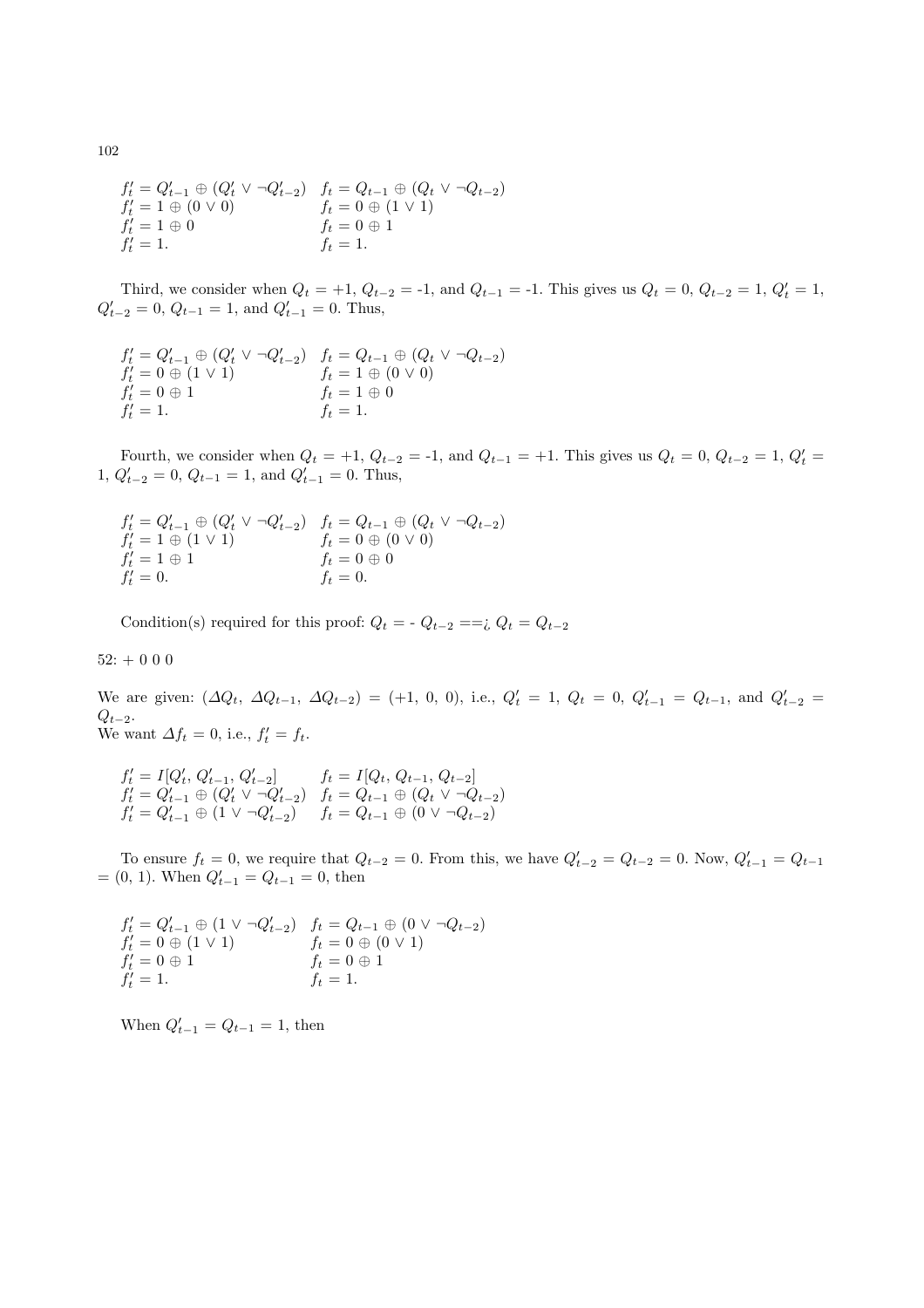$$
f'_t = Q'_{t-1} \oplus (1 \vee \neg Q'_{t-2}) \quad f_t = Q_{t-1} \oplus (0 \vee \neg Q_{t-2}) f'_t = 1 \oplus (1 \vee 1) \quad f_t = 1 \oplus (0 \vee 1) f'_t = 1 \oplus 1 \quad f_t = 1 \oplus 1 f'_t = 0.
$$

Condition(s) required for this proof:  $Q_{t-2} = 0$ 

 $53: + + 0 0$ 

We are given:  $(\Delta Q_t, \Delta Q_{t-1}, \Delta Q_{t-2}) = (+1, +1, 0),$  i.e.,  $Q'_t = Q'_{t-1} = 1, Q_t = Q_{t-1} = 0$ , and  $Q'_{t-2}$  $= Q_{t-2}.$ We want  $\Delta f_t = 0$ , i.e.,  $f'_t = f_t$ .

 $f'_t = I[Q'_t, Q'_{t-1}, Q'_{t-2}]$   $f_t = I[Q_t, Q_{t-1}, Q_{t-2}]$  $f'_t = Q'_{t-1} \oplus (Q'_t \vee \neg Q'_{t-2})$   $f_t = Q_{t-1} \oplus (Q_t \vee \neg Q_{t-2})$  $f'_t = 1 \oplus (1 \vee \neg Q'_{t-2})$   $f_t = 0 \oplus (0 \vee \neg Q_{t-2})$ 

To ensure  $f_t = 0$ , we require that  $Q_{t-2} = 1$ . From this, we have  $Q'_{t-2} = Q_{t-2} = 1$ . Thus,

| $f'_t = 1 \oplus (1 \vee \neg Q'_{t-2})$ | $f_t = 0 \oplus (0 \vee \neg Q_{t-2})$ |
|------------------------------------------|----------------------------------------|
| $f'_t = 1 \oplus (1 \vee 0)$             | $f_t = 0 \oplus (0 \vee 0)$            |
| $f_t' = 1 \oplus 1$                      | $f_t = 0 \oplus 0$                     |
| $f'_t = 0.$                              | $f_t = 0.$                             |

Condition(s) required for this proof:  $Q_{t-2} = 1$ 

#### 54: - 0 0 0

We are given:  $(\Delta Q_t, \Delta Q_{t-1}, \Delta Q_{t-2}) = (-1, 0, 0), \text{ i.e., } Q'_t = 0, Q_t = 1, Q'_{t-1} = Q_{t-1}, \text{ and } Q'_{t-2} = Q_{t-2}.$ We want  $\Delta f_t = 0$ , i.e.,  $f'_t = f_t$ .

 $f'_t = I[Q'_t, Q'_{t-1}, Q'_{t-2}]$   $f_t = I[Q_t, Q_{t-1}, Q_{t-2}]$  $f'_t = Q'_{t-1} \oplus (Q'_t \vee \neg Q'_{t-2})$   $f_t = Q_{t-1} \oplus (Q_t \vee \neg Q_{t-2})$  $f'_t = Q'_{t-1} \oplus (0 \vee \neg Q'_{t-2})$   $f_t = Q'_{t-1} (1 Q_{t-2})$ 

To ensure  $f_t = 0$ , we require that  $Q_{t-2} = 0$ . From this, we have  $Q'_{t-2} = Q_{t-2} = 0$ . Now,  $Q'_{t-1} = Q_{t-1}$  $=(0, 1)$ . When  $Q'_{t-1} = Q_{t-1} = 0$ , then

 $f'_t = Q'_{t-1} \oplus (0 \vee \neg Q'_{t-2})$   $f_t = Q_{t-1} \oplus (1 \vee \neg Q_{t-2})$  $f'_t = 0 \oplus (0 \vee 1)$   $f_t = 0 \oplus (1 \vee 1)$  $f'_t = 0 \oplus 1$   $f_t = 0 \oplus 1$  $f'_t = 1.$   $f_t = 1.$ 

When  $Q'_{t-1} = Q_{t-1} = 1$ , then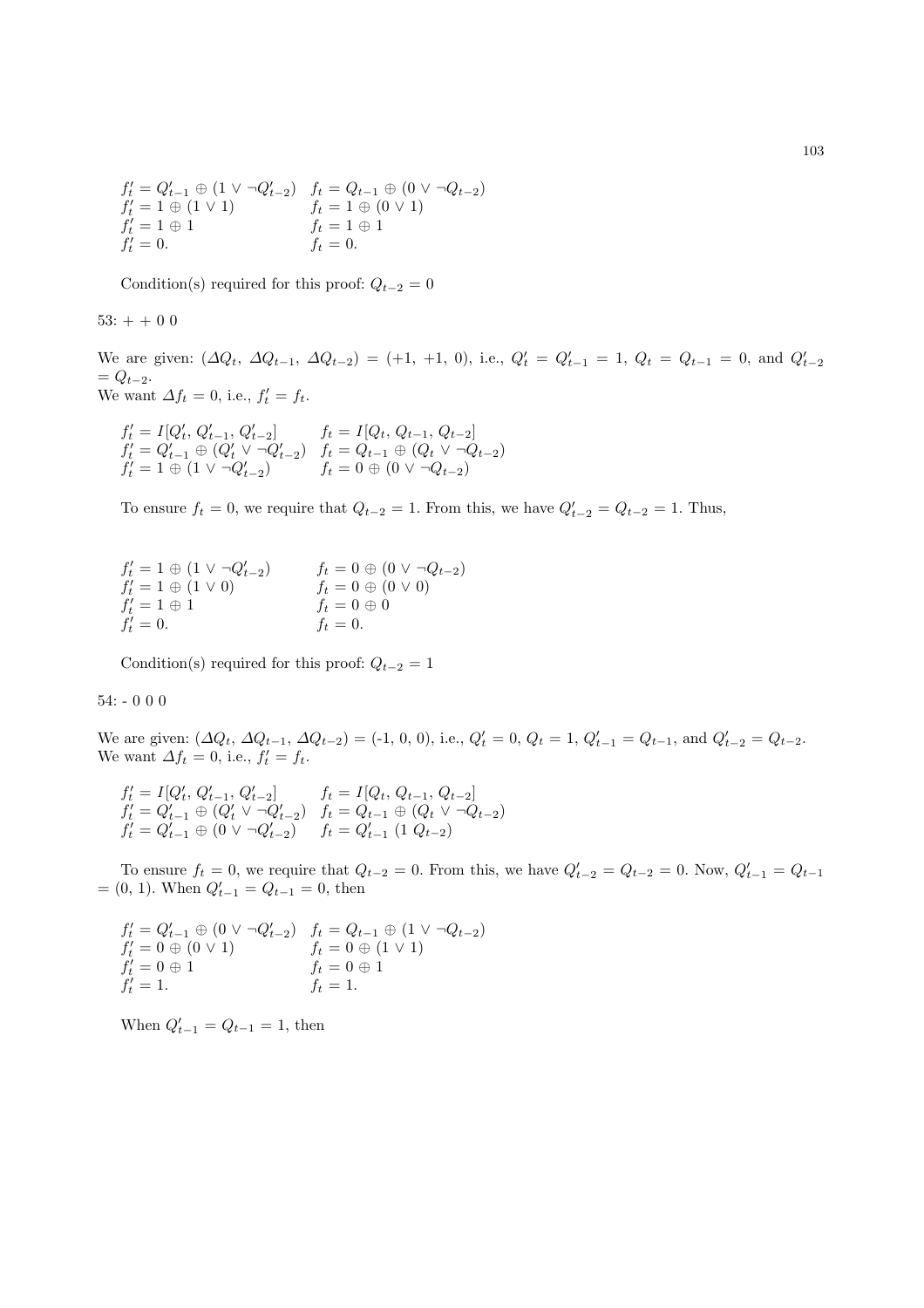104

$$
f'_t = Q'_{t-1} \oplus (0 \vee \neg Q'_{t-2}) \quad f_t = Q_{t-1} \oplus (1 \vee \neg Q_{t-2}) f'_t = 1 \oplus (0 \vee 1) \quad f_t = 1 \oplus (1 \vee 1) f'_t = 1 \oplus 1 \quad f_t = 1 \oplus 1 f'_t = 0.
$$

Condition(s) required for this proof:  $Q_{t-2} = 0$ 

 $55: - 00$ 

We are given:  $(\Delta Q_t, \Delta Q_{t-1}, \Delta Q_{t-2}) = (-1, -1, 0),$  i.e.,  $Q_t = Q_{t-1} = 1, Q'_t = Q'_{t-1} = 0$ , and  $Q'_{t-2} =$  $Q_{t-2}$ . We want  $\Delta f_t = 0$ , i.e.,  $f'_t = f_t$ .

$$
f'_t = I[Q'_t, Q'_{t-1}, Q'_{t-2}] \t f_t = I[Q_t, Q_{t-1}, Q_{t-2}] f'_t = Q'_{t-1} \oplus (Q'_t \vee \neg Q'_{t-2}) \t f_t = Q_{t-1} \oplus (Q_t \vee \neg Q_{t-2}) f'_t = 0 \oplus (0 \vee \neg Q'_{t-2}) \t f_t = 1 \oplus (1 \vee \neg Q_{t-2})
$$

To ensure  $f_t = 0$ , we require that  $Q_{t-2} = 1$ . From this, we have  $Q'_{t-2} = Q_{t-2} = 1$ . Thus,

 $f'_t = 0 \oplus (0 \vee \neg Q'_{t-2})$   $f_t = 1 \oplus (1 \vee \neg Q'_{t-1})$ <br>  $f'_t = 0 \oplus (0 \vee 0)$   $f_t = 1 \oplus (1 \vee 0)$  $f_t = 1 \oplus (1 \vee \neg Q_{t-2})$ <br>  $f_t = 1 \oplus (1 \vee 0)$ <br>  $f_t = 1 \oplus 1$ <br>  $f_t = 0$ .  $f'_t = 0 \oplus 0$   $f_t = 1 \oplus 1$  $f'_t = 0.$   $f_t = 0.$ 

Condition(s) required for this proof:  $Q_{t-2} = 1$ 

# 9 Errata

In scrutinizing [3], several errors were found. We have divided the errors into three sections. Trivial errors are simply misprints and do not affect the attack in any way as a whole. The minor errors are more important, yet they still do not affect the overall attack. The two significant errors, however, have a considerable effect on the attack. In correcting the first error, we will show that the complexity of the attack is only about half of what was stated in [3]. In correcting the second, we will show that Case Two as presented in [3] does not succeed in fulfilling the conditions required for the collision differential to hold.

#### 9.1 Trivial Errors

Page 4, Description of the  $f_t$  functions:  $F(X, Y, Z) = (X \wedge Y) \oplus (\neg X \wedge Z), 0 \le t \le 15 \rightarrow F(X, Y, Z) = (X \wedge Y) \vee (\neg X \wedge Z), 0 \le t \le 15$  $G(X, Y, Z) = (Z \wedge X) \oplus (\neg Z \wedge Y), 0 \leq t \leq 15 \rightarrow G(X, Y, Z) = (Z \wedge X) \vee (\neg Z \wedge Y), 0 \leq t \leq 15$ 

Page 7, Condition III:

$$
\delta R_t = \sum_{j=25}^{31} +2^{j+12 \pmod{32}} = \sum_{j=5}^{31} +2^j \to \delta R_t = \sum_{j=25}^{31} +2^{j+12 \pmod{32}} = \sum_{j=5}^{11} +2^j
$$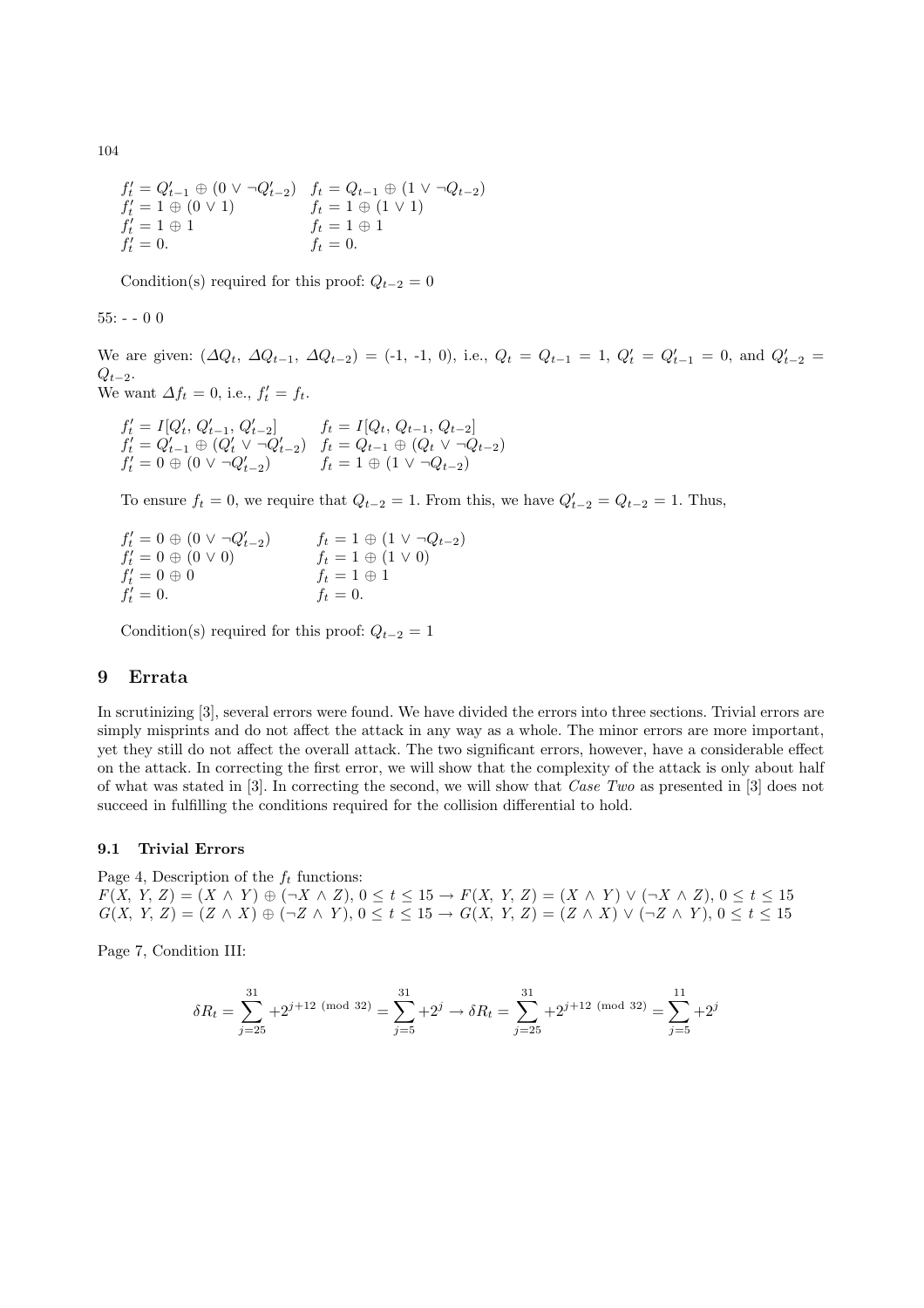Page 9, Round 8: Conditions on  $T_6 \rightarrow$  Conditions on  $T_8$  $\delta T_8 = (+2^{31} - 2^{24} + 2^{16} + 2^{10} + 2^8 + 2^6) + (-2^{-6}) \rightarrow \delta T_8 = (+2^{31} - 2^{24} + 2^{16} + 2^{10} + 2^8 + 2^6) + (-2^6)$ Page 13, Round 18:  $\delta Q_{18} = +2^{31} + 2^{17} \rightarrow \delta Q_{18} = +2^{31}$ Page 13, Round 19:  $\delta Q_{t-3} = Q_{19} = +2^{31} - 2^{17} \rightarrow \delta Q_{t-3} = Q_{16} = +2^{31} - 2^{17}$ Page 14, Round 25:  $\delta Q_{t-3} = Q_{19} = +2^{31} \rightarrow \delta Q_{t-3} = Q_{22} = +2^{31}$ Page 16, Round 61:  $\delta\ddot{Q}_{62} = \delta Q_{61} + R_{61} = (+2^{31}) + (0) = +2^{31} + 2^{25} \rightarrow Q_{62} = Q_{61} + R_{61} = (+2^{31}) + (+2^{25}) = +2^{31} + 2^{25}$ Page 18, Round 5:  $0 \in T_5[11 - 18] \to 0 \in T_5[18 - 11]$ Page 18, Round 10:  $0 \in T_{10}[14, 12] \rightarrow 0 \in T_{10}[14 - 12]$ Page 18, Round 11:  $1 \in T_{11}[22, 17] \rightarrow 1 \in T_{11}[22 - 17]$ Page 30,  $\nabla Q_9[31] = \pm 1$ :  $Q_8[31] = Q_7[31] \oplus Q_8[31] \rightarrow Q_9[31] = Q_7[31] \oplus Q_8[31]$ Page 33, Constant bits of  $Q_{11}$ : For  $j \in [8, 0], \nabla f_{11}[j] = +1$ , requires  $Q_{11}[j] = 0 \rightarrow$  For  $j \in [8, 0], \nabla f_{11}[j] = -1$ , requires  $Q_{11}[j] = 0$ Page 34, Non-Constant bits of  $Q_{11}$ :  $f_{11}*[30] = f_{11}[30]$ , requires  $Q_9*[30] = Q_9[30] = Q_{10}[30] \rightarrow f_{11}*[30] = f_{11}[30]$ , requires  $Q_{10}*[30] = Q_{10}[30]$  $= Q_9[30]$ Page 35, Obtaining the Correct  $\Delta Q_t$ : Since  $Q_{11}[7] = 1$  and  $Q_{11}[7] = 0$  are already specified  $\rightarrow$  Since  $Q_{11}[7] = 1$  and  $Q_{10}[7] = 0$  are already specified Page 35, Obtaining the Correct  $f_t$ : For  $j \in [30 - 20, 11, 10, 9, 6 - 0] \rightarrow$  For  $j \in [29 - 20, 11, 10, 9, 6 - 0]$ 

Page 44, Obtaining the Correct  $f_t$ :  $\Delta Q_{15}[j] = 0$ , for  $j \in [30 - 17, 14 - 44, 2, 1, 0] \rightarrow \Delta Q_{15}[j] = 0$ , for  $j \in [30 - 16, 14 - 4, 2, 1, 0]$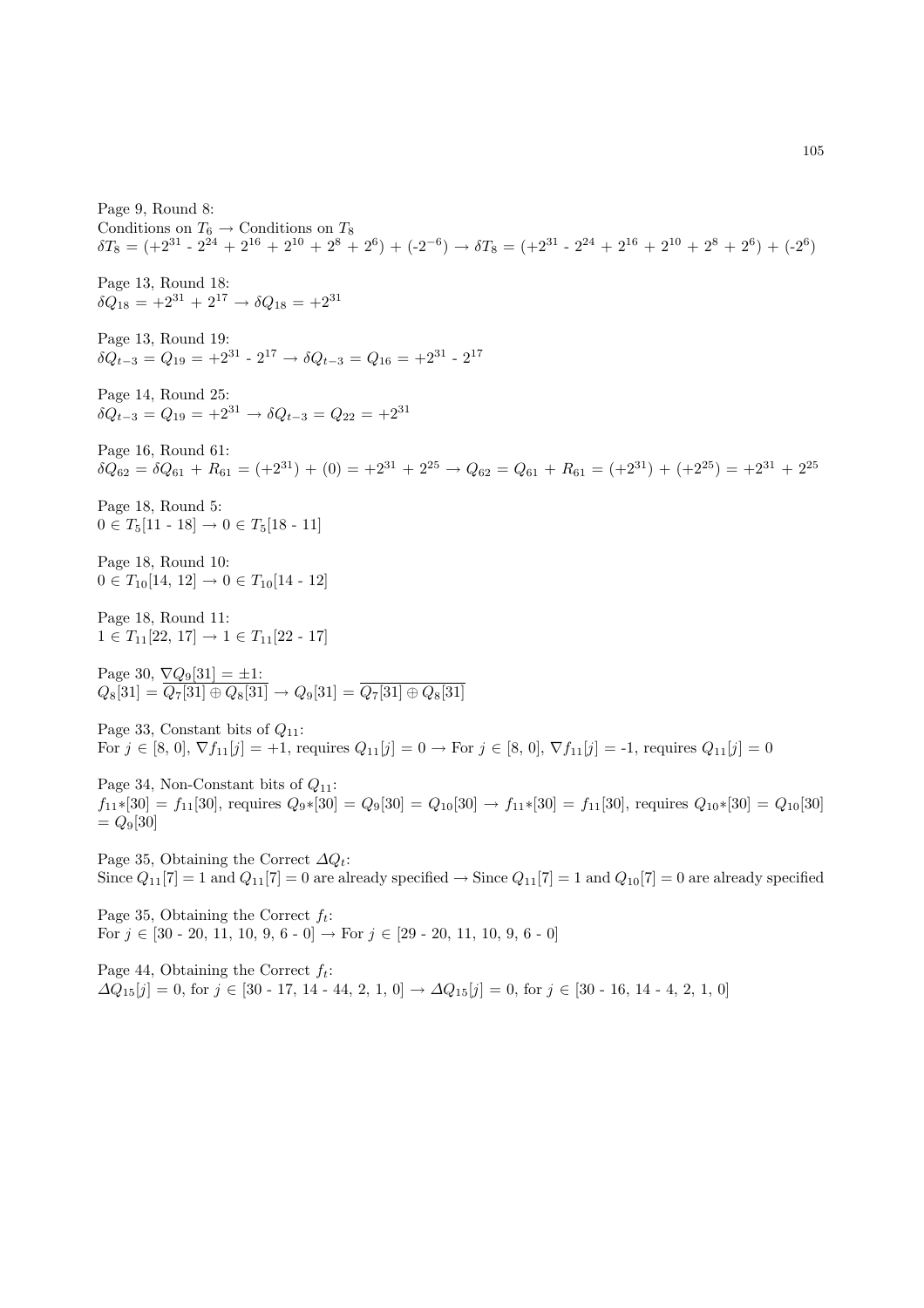Page 51, Caption for Table 7:

For rounds 16 to 31 of the first block  $\rightarrow$  For rounds 32 to 47 of the first block

Page 51, Round 35: The attacker has  $\delta Q_{32} = 0$ ,  $\delta Q_{34} = 0$ , and  $\delta Q_{35} = \pm 2^{31} \rightarrow$  The attacker has  $\delta Q_{33} = 0$ ,  $\delta Q_{34} = 0$ , and  $\delta Q_{35}$  $= \pm 2^{31}$ 

Page 58, Caption for Table 11: Conditions for on  $Q_t$ ,  $15 \le t \le 32$ , in the first block  $\rightarrow$  Conditions on  $Q_t$ ,  $3 \le t \le 15$ , in the first block

Page 59, Caption for Table 12: Conditions for on  $Q_t$ ,  $15 \le t \le 32$ , in the first block  $\rightarrow$  Conditions on  $Q_t$ ,  $16 \le t \le 63$ , in the first block

Page 68, Caption for Table 17: Add-differences for rounds 16 to 63 of the second block  $\rightarrow$  Add-differences for the second block

### 9.2 Minor Errors

Page 11, Round 12:  $\delta T_{12} = -2^{16} + 2^6 + 2^0 \rightarrow \delta T_{12} = +2^{17} + 2^6 + 2^0$  $\delta = (-2^{16} + 2^6 + 2^0) \rightarrow \delta = (+2^{17} + 2^6 + 2^0)$  $\delta T_{12} = -2^{16+7=23} + 2^{6+7=13} + 2^{0+7=7} \rightarrow \delta T_{12} = +2^{17+7=24} + 2^{6+7=13} + 2^{0+7=7}$ 

Page 18, Round 6:  $1 \in T_6[13 - 10] \Rightarrow$  Probability:  $(1 - 2^{-5}) \rightarrow 1 \in T_6[13 - 10] \Rightarrow$  Probability:  $(1 - 2^{-4})$ 

Page 18, Round 9:  $0 \in T_9[19-2] \Rightarrow$  Probability:  $(1-2^{-18}) \rightarrow 0 \in T_9[19-0] \Rightarrow$  Probability:  $(1-2^{-20})$ 

Page 18, Round 12:  $\delta = (-2^{16} + 2^6 + 2^0) \rightarrow \delta = (+2^{17} + 2^6 + 2^0)$  $0 \in \delta T_{12}[24 - 16] \Rightarrow$  Probability:  $(1 - 2^{-9}) \rightarrow 0 \in \delta T_{12}[24 - 17] \Rightarrow$  Probability:  $(1 - 2^{-8})$  $0 \in \delta T_{12}[15 \cdot 6] \Rightarrow$  Probability:  $(1 - 2^{-10}) \rightarrow 0 \in \delta T_{12}[16 \cdot 6] \Rightarrow$  Probability:  $(1 - 2^{-11})$  $0 \in \delta T_{12}[5 \cdot 2] \Rightarrow$  Probability:  $(1 - 2^{-4}) \rightarrow 0 \in \delta T_{12}[5 \cdot 0] \Rightarrow$  Probability:  $(1 - 2^{-6})$ 

Page 30, Summary of the Requirements resulting from this round:  $Q_8[7, 1] = Q_9[26, 19 - 15] = 0 \rightarrow Q_8[7, 1] = Q_9[26, 19 - 15, 7, 6, 1] = 0$ 

Page 53, Round 48: Obtaining  $\Delta f_{48} = 0$ , requires  $\nabla Q_{48}[31] = \nabla Q_{48}[31] \rightarrow$  Obtaining  $\Delta f_{60} = 0$ , requires  $\nabla Q_{48}[31] = \nabla Q_{46}[31]$ 

Page 54, Round 49: Obtaining  $\Delta f_{49} = 0$ , requires  $\nabla Q_{49}[31] = \nabla Q_{49}[31] \rightarrow$  Obtaining  $\Delta f_{49} = 0$ , requires  $\nabla Q_{49}[31] = \nabla Q_{47}[31]$ 

Page 54, Round 50: Obtaining  $\Delta f_{50} = 0$ , requires  $\nabla Q_{50}[31] = -\nabla Q_{50}[31] \rightarrow$  Obtaining  $\Delta f_{50} = 0$ , requires  $\nabla Q_{50}[31] = -\nabla Q_{48}[31]$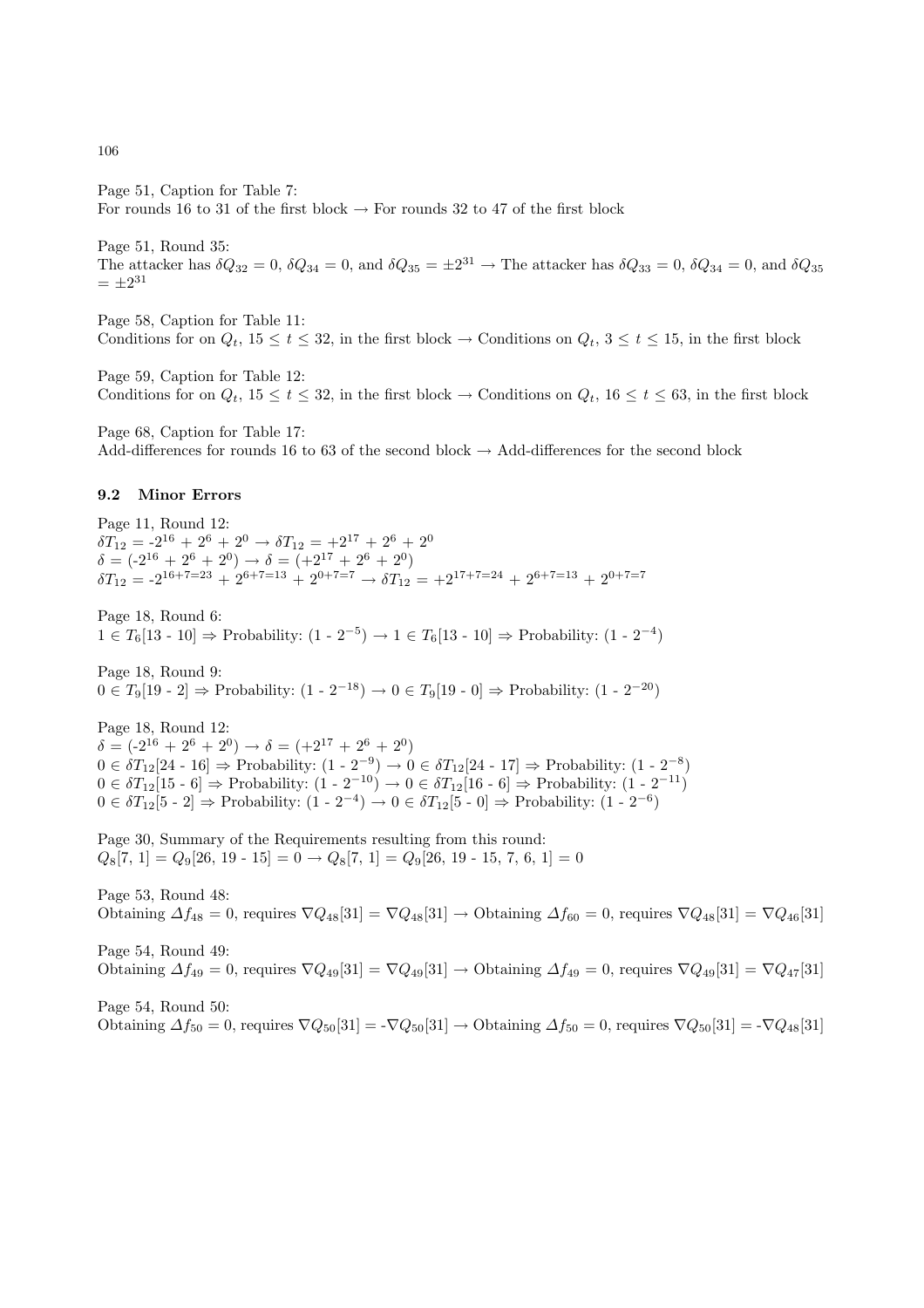Page 54, Rounds 51 to 59: Obtaining  $f_t = 0$ , requires  $Q_t[31] = Q_t[31] \rightarrow$  Obtaining  $f_t = 0$ , requires  $Q_t[31] = \nabla Q_{t-2}[31]$ Page 55, Round 60: Obtaining  $\Delta f_{60} = 0$ , requires  $\nabla Q_{60}[31] = -\nabla Q_{60}[31] \rightarrow$  Obtaining  $\Delta f_{60} = 0$ , requires  $\nabla Q_{60}[31] = -\nabla Q_{58}[31]$ Page 55, Round 61: Obtaining  $\Delta f_{61} = 0$ , requires  $\nabla Q_{61}[31] = \nabla Q_{61}[31] \rightarrow$  Obtaining  $\Delta f_{61} = 0$ , requires  $\nabla Q_{61}[31] = \nabla Q_{59}[31]$ Page 56, Round 62: Obtaining  $\Delta f_{62} = 0$ , requires  $\nabla Q_{62}[31] = \nabla Q_{62}[31] \rightarrow$  Obtaining  $\Delta f_{62} = 0$ , requires  $\nabla Q_{62}[31] = \nabla Q_{60}[31]$ Page 56, Round 63: Obtaining  $\Delta f_{63} = 0$ , requires  $\nabla Q_{63}[31] = \nabla Q_{63}[31] \rightarrow$  Obtaining  $\Delta f_{63} = 0$ , requires  $\nabla Q_{63}[31] = \nabla Q_{61}[31]$ Page 60, Second block: For a given choice of the values A, B, H, I,  $J \rightarrow$  For a given choice of the values A, C, I, J For a random message, the probability is  $2^{-318} \rightarrow$  For a random message, the probability is  $2^{-319}$ Page 68, Step 4:  $\Delta f_t = +2^{30} + 2^{26} - 2^{18} - 2^3 + 2^1 \rightarrow \Delta f_t = +2^{30} + 2^{26} - 2^{18} + 2^3 - 2^1$ Page 68, Step 6:  $\Delta f_t = -2^{31} - 2^{21} - 2^{10} + 2^3 \rightarrow \Delta f_t = +2^{31} - 2^{21} - 2^{10} + 2^3$ 

Page 69, Step 5:  $\nabla Q_t = 2^{31} + 2^9 + 2^6 + 2^0 \rightarrow \nabla Q_t = 2^{31} + 2^9 + 2^8 + 2^6 + 2^0$ 

### 9.3 Significant Errors

**Significant Error #1.** In the table which presents a summary of the probabilities that the  $T_t$  would hold in each step, Hawkes, Paddon, and Rose state that  $T_t$  would hold with probability  $2^{-1}$  in step 16 since they believed that bit 24 of  $T_{16}$  must be 0. However, the true probability is  $(1 - 2^{-3})$  because only one of bits 24, 25, or 26 must be 0 since the left shift for step 16 is 5, not 7. Therefore, the probability that all of the  $T_t$  would hold after using single-message modification for each block is  $2^{-2.4}$  rather than  $2^{-3.2}$ . Since the probability that all bits will propagate through the  $f_t$  functions in the desired manner for each block is  $2^{-39}$ , the probability that the collision differential will hold for each block is

$$
2^{-2.4}\,\times\,2^{-39} = 2^{-41}
$$

rather than

$$
2^{-3.2}\,\times\,2^{-39}=2^{-42}
$$

as stated in [3]. Thus, the complexity of the attack on both blocks is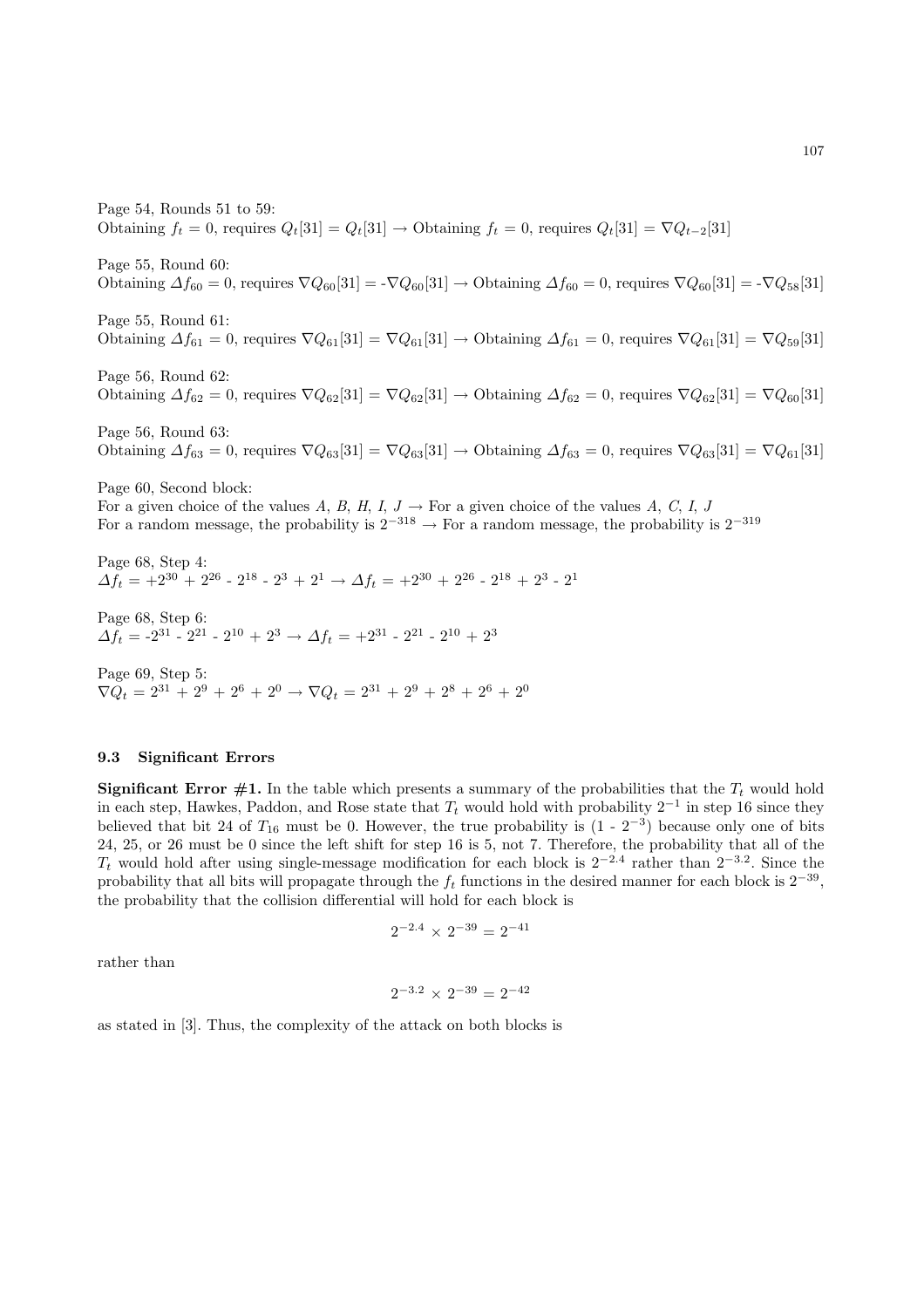$$
2^{41} + 2^{41} = 2^{42}
$$

rather than

$$
2^{42} + 2^{42} = 2^{43}
$$

as stated in [3].

**Significant Error**  $\#2$ **:** On page 24 in [3], Hawkes, Paddon, and Rose claim that the add-difference (- $2^{27}$ ) in  $Q_7$  does not need to propagate to bit 31, as required in [7]. Rather, they claim that no propagation is necessary and that the propagation only results in a large number of additional conditions which are not needed for the attack to succeed. Thus, Hawkes, Paddon, and Rose consider two cases. Case One presents the propagation as illustrated in [7] while Case Two requires no propagation for the add-difference  $(-2^{27})$ . We will prove that *Case Two* does not succeed in meeting the necessary conditions for collision differential to hold, and therefore, as shown in section refsec: conditions, Case One is the only viable option. We will do this by examining bit 31 in steps 7, 8, and 9.

According to Case Two, since no propagation is necessary for the add-difference (-2<sup>27</sup>) in  $Q_7$ ,  $\Delta Q_7[31]$ = 0. From steps 5 and 6, we have  $\Delta Q_5[31] = 0$  and  $\Delta Q_6[31] = \pm 1$ .

For the collision differential to hold, it is necessary that  $\Delta f_7[31] = 0$ . We will now show that  $Q_7[31] = 0$  is required for  $\Delta f_7[31] = 0$ :

We are given:  $(\Delta Q_7, \Delta Q_6, \Delta Q_5) = (0, \pm 1, 0), \text{ i.e., } Q_7' = Q_7, Q_6' - Q_6 = \pm 1, \text{ and } Q_5' = Q_5.$ We want:  $\Delta f_7 = 0$ , i.e.,  $f'_7 = f_7$ .

$$
\begin{array}{ll}\nf_7' = F[Q_7', Q_6', Q_5'] & f_7 = F[Q_7, Q_6, Q_5] \\
f_7' = [(Q_7' \land Q_6') \lor (\neg Q_7' \land Q_5')] & f_7 = [(Q_7 \land Q_6) \lor (\neg Q_7 \land Q_5)]\n\end{array}
$$

To ensure  $\Delta f_7 = 0$ , we require that  $Q_7 = 0$ . From this, we have  $Q'_7 = Q_7 = 0$ . Now,  $Q'_5 = Q_5 = (0, 1)$ . Also, we have  $Q'_6$  -  $Q_6$  = -1, +1. We consider four possibilities. First, when  $Q'_6 = 0$ ,  $Q_6 = 1$ , and  $Q'_5 = Q_5$  $= 0$ , then

$$
f'_7 = [(Q'_7 \wedge Q'_6) \vee (\neg Q'_7 \wedge Q'_5)] \quad f_7 = [(Q_7 \wedge Q_6) \vee (\neg Q_7 \wedge Q_5)] f'_7 = [(0 \wedge 0) \vee (1 \wedge 0)] \quad f_7 = [(0 \wedge 1) \vee (1 \wedge 0)] f'_7 = [0 \vee 0] \quad f_7 = [0 \vee 0] f'_7 = 0.
$$

Second, when  $Q'_6 = 0, Q_6 = 1$ , and  $Q'_5 = Q_5 = 1$ , then

$$
f'_7 = [(Q'_7 \wedge Q'_6) \vee (\neg Q'_7 \wedge Q'_5)] \quad f_7 = [(Q_7 \wedge Q_6) \vee (\neg Q_7 \wedge Q_5)] f'_7 = [(0 \wedge 0) \vee (1 \wedge 1)] \quad f_7 = [(0 \wedge 1) \vee (1 \wedge 1)] f'_7 = [0 \vee 1] \quad f_7 = [0 \wedge 1] f'_7 = 1. \quad f_7 = 1.
$$

Third, when  $Q'_6 = 1, Q_6 = 0$ , and  $Q'_5 = Q_5 = 0$ , then

$$
f'_7 = [(Q'_7 \wedge Q'_6) \vee (\neg Q'_7 \wedge Q'_5)] \quad f_7 = [(Q_7 \wedge Q_6) \vee (\neg Q_7 \wedge Q_5)] f'_7 = [(0 \wedge 1) \vee (1 \wedge 0)] \quad f_7 = [(0 \wedge 0) \vee (1 \wedge 0)] f'_7 = [0 \vee 0] \quad f_7 = [0 \vee 0] f'_7 = 0.
$$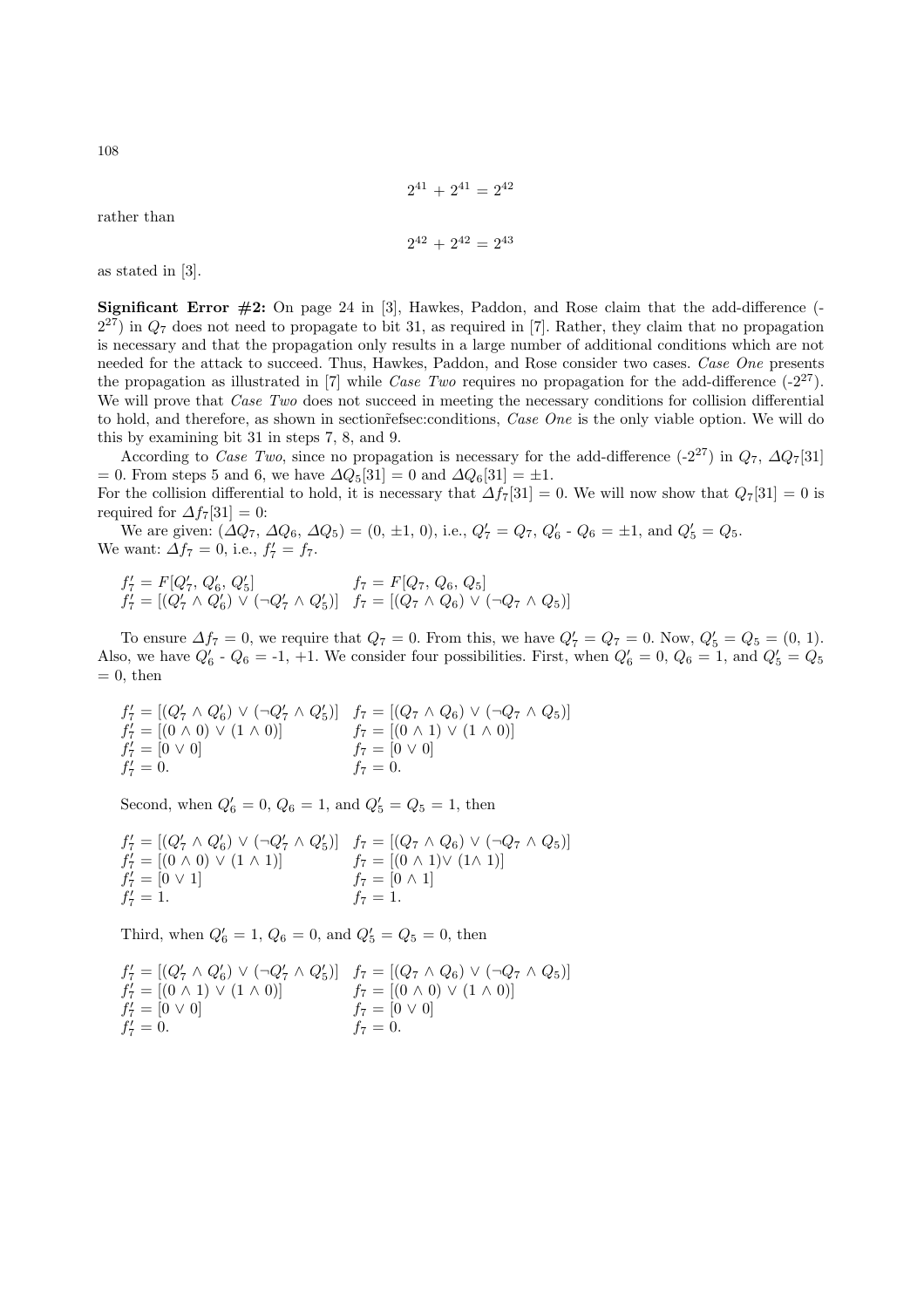Fourth, when  $Q'_6 = 1, Q_6 = 0$ , and  $Q'_5 = Q_5 = 1$ , then

$$
f'_7 = [(Q'_7 \land Q'_6) \lor (\neg Q'_7 \land Q'_5)] \quad f_7 = [(Q_7 \land Q_6) \lor (\neg Q_7 \land Q_5)] f'_7 = [(0 \land 1) \lor (1 \land 1)] \quad f_7 = [(0 \land 0) \lor (1 \land 1)] f'_7 = [0 \lor 1] \quad f_7 = [0 \lor 1] f'_7 = 1.
$$

Condition(s) required for this proof:  $Q_7 = 0$ Next, according Case Two,  $\Delta Q_8[31] = 0$ . From steps 6 and 7, we have  $\Delta Q_6[31] = \pm 1$  and  $\Delta Q_7[31] = 0$ . For the collision differential to hold, it is necessary that  $\Delta f_8[31] = \pm 1$ . We will now show that  $Q_8[31] = 0$  is required for  $\Delta f_8[31] = \pm 1$ :

We are given:  $(\Delta Q_8, \Delta Q_7, \Delta Q_6) = (0, 0, \pm 1)$ , i.e.,  $Q'_8 = Q_8$ ,  $Q'_7 = Q_7$ , and  $Q'_6$  -  $Q_6 = \pm 1$ . We want:  $\Delta f_8 = \pm 1$ , i.e.,  $f'_8 - f_8 = \pm 1$ .

$$
f'_8 = F[Q'_8, Q'_7, Q'_6] \qquad f_8 = F[Q_8, Q_7, Q_6]
$$
  

$$
f'_8 = [(Q'_8 \land Q'_7) \lor (\neg Q'_8 \land Q'_6)] \qquad f_8 = [(Q_8 \land Q_7) \lor (\neg Q_8 \land Q_6)]
$$

To ensure  $\Delta f_8 = \pm 1$ , we require that  $Q_8 = 0$ . From this, we have  $Q'_8 = Q_8 = 0$ . Now, since  $\Delta Q_7 = 0$ and  $Q_7 = 0$ ,  $Q'_7 = Q_7 = 0$ . Also, we have  $Q'_6$  -  $Q_6 = -1$ ,  $+1$ . We consider two possibilities. First, when  $Q'_6$  $= 0$ , and  $Q_6 = 1$ , then

$$
f'_{8} = [(Q'_{8} \land Q'_{7}) \lor (\neg Q'_{8} \land Q'_{6})] \quad f_{8} = [(Q_{8} \land Q_{7}) \lor (\neg Q_{8} \land Q_{6})] f_{8} = [(0 \land 0) \lor (1 \land 0)] \quad f_{8} = [(0 \land 0) \lor (1 \land 1)] f_{8} = [0 \lor 0] \quad f_{8} = [0 \lor 1] f_{8} = 0. \quad f_{8} = 1.
$$

Second, when  $Q'_6 = 1$ , and  $Q_6 = 0$ , then

$$
f'_{8} = [(Q'_{8} \land Q'_{7}) \lor (\neg Q'_{8} \land Q'_{6})] \quad f_{8} = [(Q_{8} \land Q_{7}) \lor (\neg Q_{8} \land Q_{6})] f_{8} = [(0 \land 0) \lor (1 \land 1)] \quad f_{8} = [(0 \land 0) \lor (1 \land 0)] f_{8} = [0 \lor 1] \quad f_{8} = [0 \lor 0] f_{8} = 1. \quad f_{8} = 0.
$$

Condition(s) required for this proof:  $Q_8 = 0$ 

Then, according Case Two, no conditions are required for  $\Delta f_9[31] = \pm 1$ . This is because  $Q_7[31] = 1$  and  $Q_8[31] = 0$  implies that  $\Delta f_9[31] = \pm 1$ . This statement is true, as shown below:

We are given:  $(\Delta Q_9, \Delta Q_8, \Delta Q_7) = (\pm 1, 0, 0), \text{ i.e., } Q'_9 - Q_9 = \pm 1, Q'_8 = Q_8, \text{ and } Q'_7 = Q_7.$ We want:  $\Delta f_9 = \pm 1$ , i.e.,  $f'_9 - f_9 = \pm 1$ .

$$
f_9' = F[Q_9', Q_8', Q_7'] \qquad f_9 = F[Q_9, Q_8, Q_7]
$$
  
\n
$$
f_9' = [(Q_9' \land Q_8') \lor (\neg Q_9' \land Q_7')] \qquad f_9 = [(Q_9 \land Q_8) \lor (\neg Q_9 \land Q_7)]
$$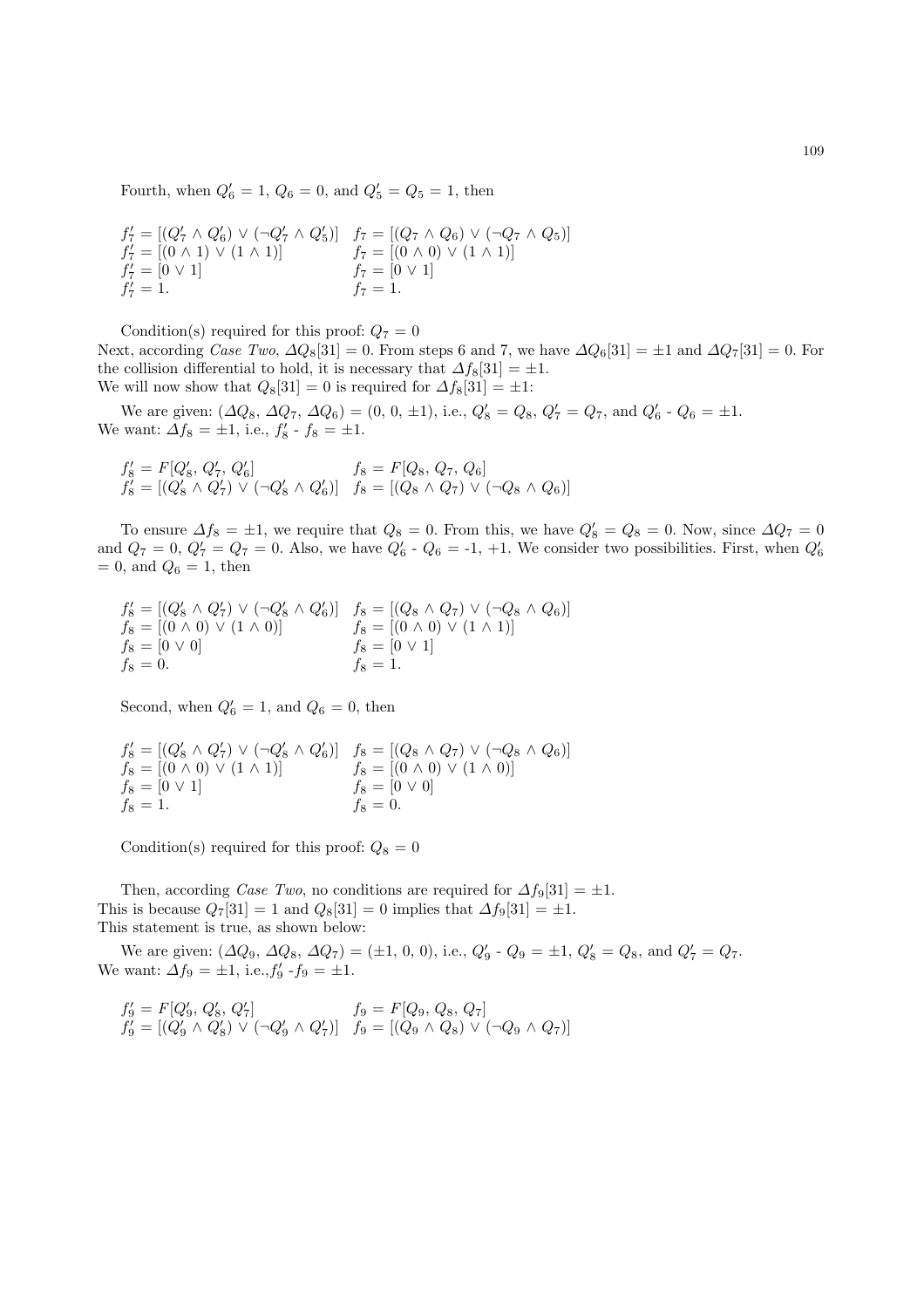To ensure  $\Delta f_9 = \pm 1$ , no requirements are necessary. Now, since  $\Delta Q_7 = 0$  and  $Q_7 = 1$ ,  $Q'_7 = Q_7 = 1$ , and since  $\Delta Q_8 = 0$  and  $Q_8 = 0$ ,  $Q'_8 = Q_8 = 0$ . We consider two possibilities. First, when  $Q'_9 = 0$  and  $Q_9 = 0$ 1, then

 $f'_9 = [(Q'_9 \wedge Q'_8) \vee (\neg Q'_9 \wedge Q'_7)]$   $f_9 = [(Q_9 \wedge Q_8) \vee (\neg Q_9 \wedge Q_7)]$  $f_9' = [(0 \land 0) \lor (1 \land 1)]$   $f_9 = [(1 \land 0) \lor (0 \land 1)]$  $f_9 = [0 \vee 1]$   $f_9 = [0 \vee 0]$  $f'_9 = 1.$   $f_9 = 0.$ 

Second, when  $Q'_9 = 1$  and  $Q_9 = 0$ , then

$$
f'_9 = [(Q'_9 \land Q'_8) \lor (\neg Q'_9 \land Q'_7)] \quad f_9 = [(Q_9 \land Q_8) \lor (\neg Q_9 \land Q_7)] f'_9 = [(1 \land 0) \lor (0 \land 1)] \quad f_9 = [(0 \land 0) \lor (1 \land 1)] f'_9 = [0 \lor 0] \quad f_9 = [0 \lor 1] f'_9 = 0. \quad f_9 = 1.
$$

Condition(s) required for this proof: none

But there is a problem. In step 7, we proved that  $Q_7[31] = 0$ , but now according Case Two,  $Q_7[31] = 1$ . This is impossible. In fact, we will show that if  $Q_7[31] = 0$ , we cannot have  $\Delta f_9[31] = \pm 1$ :

We are given:  $(\Delta Q_9, \Delta Q_8, \Delta Q_7) = (\pm 1, 0, 0), \text{ i.e., } Q'_9 - Q_9 = \pm 1, Q'_8 = Q_8, \text{ and } Q'_7 = Q_7.$ We want:  $\Delta f_9 = \pm 1$ , i.e.,  $f'_9 - f_9 = \pm 1$ .

$$
f_9' = F[Q_9', Q_8', Q_7'] \qquad f_9 = F[Q_9, Q_8, Q_7]
$$
  
\n
$$
f_9' = [(Q_9' \land Q_8') \lor (\neg Q_9' \land Q_7')] \qquad f_9 = [(Q_9 \land Q_8) \lor (\neg Q_9 \land Q_7)]
$$

To calculate  $\Delta f_9$ , no requirements are necessary. Now, since  $\Delta Q_7 = 0$  and  $Q_7 = 0$ ,  $Q'_7 = Q_7 = 0$ , and since  $\Delta Q_8 = 0$  and  $Q_8 = 0$ ,  $Q'_8 = Q_8 = 0$ . We consider two possibilities. First, when  $Q'_9 = 0$  and  $Q_9 = 1$ , then

$$
f'_9 = [(Q'_9 \land Q'_8) \lor (\neg Q'_9 \land Q'_7)] \quad f_9 = [(Q_9 \land Q_8) \lor (\neg Q_9 \land Q_7)] f'_9 = [(0 \land 0) \lor (1 \land 0)] \quad f_9 = [(1 \land 0) \lor (0 \land 0)] f'_9 = [0 \lor 0] \quad f_9 = [1 \lor 0] f'_9 = 0.
$$

Second, when  $Q'_9 = 1$  and  $Q_9 = 0$ , then

$$
f'_9 = [(Q'_9 \land Q'_8) \lor (\neg Q'_9 \land Q'_7)] \quad f_9 = [(Q_9 \land Q_8) \lor (\neg Q_9 \land Q_7)] f'_9 = [(1 \land 0) \lor (0 \land 0)] \quad f_9 = [(0 \land 0) \lor (1 \land 0)] f'_9 = [1 \lor 0] \quad f_9 = [0 \lor 0] f'_9 = 0.
$$

For both possibilities,  $\Delta f_9 = 0$ , not  $\Delta f_9 = \pm 1$ , which was desired. Thus, using the values of  $Q_7[31]$  and  $Q_8[31]$  calculated in steps 7 and 8, we cannot obtain the desired value of  $\Delta f_9[31]$ , and we cannot meet all of the necessary conditions for collision differential to hold. If we had chosen Case One and propagated the add-difference  $(-2^{27})$  in  $Q_7$  to bit 31, as required in [7], we would have obtained the appropriate condition for

110